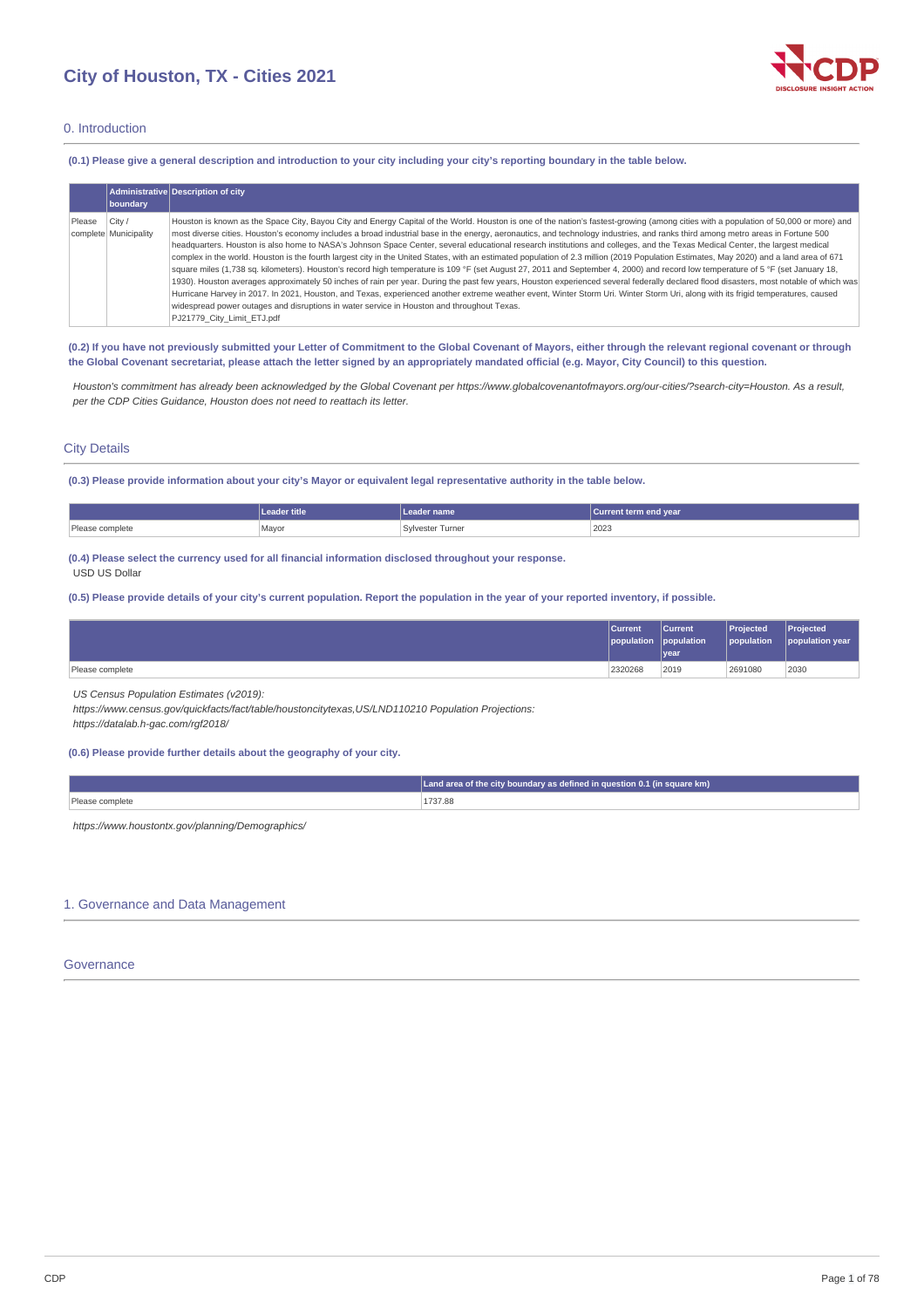(1.0) Please detail sustainability goals and targets (e.g. GHG reductions) that are incorporated into your city's master plan and describe how these are addressed **in the table below.**

| Sustainability goals and targets                           | <b>Description</b>                                                                                                                                                                                                                                                                                                                                                                                                                                                                                                                                                                                                                                                                                                                                                                                                                                                                                                                                                                                                                                                                                                                                                                                                                                                                                                                                                                                                                                                                                                                                                                                                                                                                                                                                                                                                                                                                                                                                                                                                                                                                                                                                                                                                                                                                                      |
|------------------------------------------------------------|---------------------------------------------------------------------------------------------------------------------------------------------------------------------------------------------------------------------------------------------------------------------------------------------------------------------------------------------------------------------------------------------------------------------------------------------------------------------------------------------------------------------------------------------------------------------------------------------------------------------------------------------------------------------------------------------------------------------------------------------------------------------------------------------------------------------------------------------------------------------------------------------------------------------------------------------------------------------------------------------------------------------------------------------------------------------------------------------------------------------------------------------------------------------------------------------------------------------------------------------------------------------------------------------------------------------------------------------------------------------------------------------------------------------------------------------------------------------------------------------------------------------------------------------------------------------------------------------------------------------------------------------------------------------------------------------------------------------------------------------------------------------------------------------------------------------------------------------------------------------------------------------------------------------------------------------------------------------------------------------------------------------------------------------------------------------------------------------------------------------------------------------------------------------------------------------------------------------------------------------------------------------------------------------------------|
| Adaptation targets                                         | Resilient Houston is a framework for collective action that links new and existing efforts to protect Houston against future disasters—from hurricanes<br>and flooding to extreme heat waves—and chronic stresses such as aging infrastructure, poor air quality, and climate change. The strategy frames five<br>key Visions for Houston's future along with 18 goals and 62 actions describing timeframes, partners, implementation opportunities, and corresponding<br>U.N. Sustainable Development Goals. The master plan includes a goal to create resilient man-made and natural systems that protect citizens and<br>assets from disasters and other risks. This goal measures and aims to reduce the number of structures at-risk in the floodplain, percent of residences<br>inside floodplain, and percent of power distribution that is underground or fortified. During the FY 2022 budget process, departments identified, and<br>included in budget presentations to City Council, 'high priority' resilience and climate action initiatives. The incorporation of resilience and climate action<br>initiatives into the budget process reinforces the City's commitment to integrate resilience and implementation actions into city-wide planning and city<br>operations. Another adaptation measure is to implement 100 green stormwater infrastructure projects by 2025, and remove all habitable structures<br>from the floodway by 2030.                                                                                                                                                                                                                                                                                                                                                                                                                                                                                                                                                                                                                                                                                                                                                                                                                                            |
| Emissions reduction targets                                | In April 2020, the City of Houston launched its Climate Action Plan (CAP) which establishes an overall goal to achieve carbon neutrality by 2050.<br>Houston City Council adopted the Houston CAP October 2020. The Houston CAP sets interim greenhouse gas emissions reduction goals for 2030<br>(40% reduction) and 2040 (75% reduction) from the 2014 baseline, with the final goal of a 100% reduction by 2050. The CAP outlines the additional<br>goals, targets and actions designed to assist the City in reaching its overall GHG emissions goal. During 2020, the City formed and kicked-off the CAP<br>implementation working groups. The City also partnered with BP to advance major CAP goals and entered into a contract with the Rocky Mountain<br>Institute (RMI) to assist with implementation of the Houston CAP. During the FY 2022 budget process, departments identified, and included in the<br>budget presentations to City Council, 'high priority' resilience and climate action initiatives. The incorporation of resilience and climate action initiatives<br>into the budget process reinforces the City's commitment to integrate resilience and implementation actions into city-wide planning and city operations.<br>https://www.houstontx.gov/council/committees/fy2022budgetworkshops.html http://greenhoustontx.gov/climateactionplan/                                                                                                                                                                                                                                                                                                                                                                                                                                                                                                                                                                                                                                                                                                                                                                                                                                                                                                                               |
| Renewable energy targets                                   | The Houston Climate Action Plan includes a target to power municipal operations with 100% renewable energy by 2025 (as of July 1, 2020, Houston<br>began purchasing 100% renewable energy through a contract with NRG, achieving its CAP goal). The CAP also includes a target to generate 5 million<br>MWh from local rooftop and community solar projects per year by 2050. In April 2021 Mayor Turner and Solar United Neighbors (SUN) announced the<br>launch of Houston's citywide solar co-op. Additional CAP goals, targets, strategies and actions include: grow Houston's investment in renewable and<br>resilient energy • assess opportunities for microgrids, solar, and battery storage at municipal properties and under-used land by 2025 • develop and<br>enforce standards to accommodate solar and battery installation in new commercial and industrial buildings by 2025; support and promote retail<br>renewable energy opportunities • provide Houston specific educational resources about renewable retail product options by 2025; advocate for<br>renewable energy policies at the local, state, and federal levels • lobby for federal policies that facilitate renewable energy for the US Power Sector by<br>2025. Additional renewable energy goals and targets can be found in the Houston Climate Action Plan. Several of the CAP targets and goals also<br>align with the Houston Resilient Plan and are cross-referenced in the CAP. http://greenhoustontx.gov/climateactionplan/<br>https://www.houstontx.gov/mayor/chief-resilience-officer.html                                                                                                                                                                                                                                                                                                                                                                                                                                                                                                                                                                                                                                                                                                                    |
| Energy efficiency targets                                  | Houston Climate Action Plan energy efficiency targets include: adopt the 2021 ICC model building code by 2025 with minimum 5-year update and<br>double the current number of PACE projects by 2025. The City achieved its PACE target December 2020. Additional CAP goals, strategies and<br>actions include: update energy code and increase compliance • increase capacity and training for plan review and code inspection staff by 2025;<br>develop programs that improve building energy efficiency • adopt a municipal benchmarking and disclosure policy for municipal buildings by 2021 •<br>develop benchmarking and audit programs for commercial, industrial and residential buildings by 2030; reduce water and wastewater energy<br>consumption by 10%; promote clean energy financing programs • expand utility energy financing and incentive programs • promote weatherization<br>programs to reduce residential energy consumption by 2025; provide training in the operation, management, and maintenance of relevant building<br>systems • promote existing building owner/operator trainings and certifications and identify programs that need to be developed.<br>http://greenhoustontx.gov/climateactionplan/CAP-April2020.pdf State law (Texas Health and Safety Code §388.005(c)) requires certain political<br>subdivisions, such as the City of Houston, to establish a goal to reduce electric consumption by at least five percent each state fiscal year. The City of<br>Houston actively strives to meet this 5% target each year. In 2021, the City of Houston reported a 7% reduction in its electric consumption for municipal<br>operations. The City also participates in the Department of Energy Better Buildings Challenge and was ranked number 7 in the EPA 2021 Top Cities<br>for Energy Star Certified Buildings list. City Council increased the LEED Tax abatement program incentives to nearly double. The City also offers a<br>LEED incentive program, which allows buildings registered for LEED certification to take part in the Quick Start program. The Quick Start program<br>provides a means for expediting the plan review of certain large commercial design projects.<br>https://comptroller.texas.gov/programs/seco/reporting/local-gov.php |
| Water security targets                                     | Houston has a water use reduction goal of 1.6% every five years. Houston plans to reduce water loss by 1% every year with the long-term target of<br>10% or less of water loss. This goal is reasonable given Houston's water loss trends in the last decade, and the target is consistent with the water loss<br>target adopted by the Region H Water Planning Group in the 2016 Region H Water Conservation Plan. City of Houston Water Conservation Plan:<br>https://www.publicworks.houstontx.gov/water-conservation-plan                                                                                                                                                                                                                                                                                                                                                                                                                                                                                                                                                                                                                                                                                                                                                                                                                                                                                                                                                                                                                                                                                                                                                                                                                                                                                                                                                                                                                                                                                                                                                                                                                                                                                                                                                                           |
| Waste management targets                                   | The Houston CAP includes a target to reduce residential waste 50% by 2040 and to adopt the Long Range Solid Waste Plan, a 20-year long range<br>solid waste management plan (the Long Range Solid Waste Plan was finalized February 2021). The plan proposes to among other things, right-size<br>collection's operations with necessary collections equipment and staffing, increase the number of inspectors needed to address illegal dumping<br>enforcement in a more substantial way, and provide first class programs designed to reduce waste generation and improve quality of recycling<br>programs. For additional Houston CAP waste management goals and targets: http://greenhoustontx.gov/climateactionplan/ Proposed Long Range<br>Solid Waste Plan: http://www.houstontx.gov/solidwaste/longrange/01plan.html                                                                                                                                                                                                                                                                                                                                                                                                                                                                                                                                                                                                                                                                                                                                                                                                                                                                                                                                                                                                                                                                                                                                                                                                                                                                                                                                                                                                                                                                            |
| Other, please specify (Transporation/Mobility/Walkability) | The Houston Climate Action Plan establishes a goal to reduce vehicle miles traveled (VMT) per capita, with a corresponding target to reduce VMT per<br>capita of 20% by 2050. The CAP also includes a target of zero traffic-related fatalities and serious injuries on Houston streets by 2030 and to build 500<br>miles of high-comfort bike lanes by 2025. In 2020, City Council passed the Walkable Places and Transit Oriented Development Ordinance to<br>encourage more walkable development. November 2020, the City released the Vision Zero Action Plan, which identifies 50 actions the City will take to<br>eliminate traffic deaths and serious injuries by 2030. The City's Bicycle Plan sets a goal to become a Gold Level Bike Friendly City with almost 1,800<br>miles of high comfort bikeways by 2027. The Bicycle Plan was adopted by City Council in 2017. Additional CAP strategies and actions include:<br>implement integrated multi-model transportation systems • expand use of micro-mobility devices by 2025 • support METRONext Moving Forward Plan<br>implementation, particularly BRT and two-way HOV lanes by 2025 • empower TIRZ and management districts to champion multi-modal transportation<br>• coordinate regional transit operations and payment systems; build and retrofit complete, transit-oriented neighborhoods • adopt proposed Walkable<br>Places and Transit-Oriented Development Ordinance Amendment (Adopted August 2020) • implement price strategies for public parking • broaden<br>geography of Transit Corridor Ordinance, Complete Communities, and H-GAC Livable Centers Program.<br>http://greenhoustontx.gov/climateactionplan/CAP-April2020.pdf https://www.houstontx.gov/visionzero<br>https://houstontx.gov/visionzero/pdf/VZAP Final%20Report.pdf                                                                                                                                                                                                                                                                                                                                                                                                                                                                                      |

*Houston has established a broad range of*

*sustainability goals and targets, which are detailed in various plans, including the Resilient Houston Plan and the Houston Climate Action*

*Plan. Plan Houston is the City's general plan to*

*help guide future development.*

*http://greenhoustontx.gov/climateactionplan/CAP-April2020.pdf*

*https://www.houstontx.gov/mayor/Resilient-*

*Houston-20200518-single-page.pdf*

*http://www.houstontx.gov/planhouston/index.html*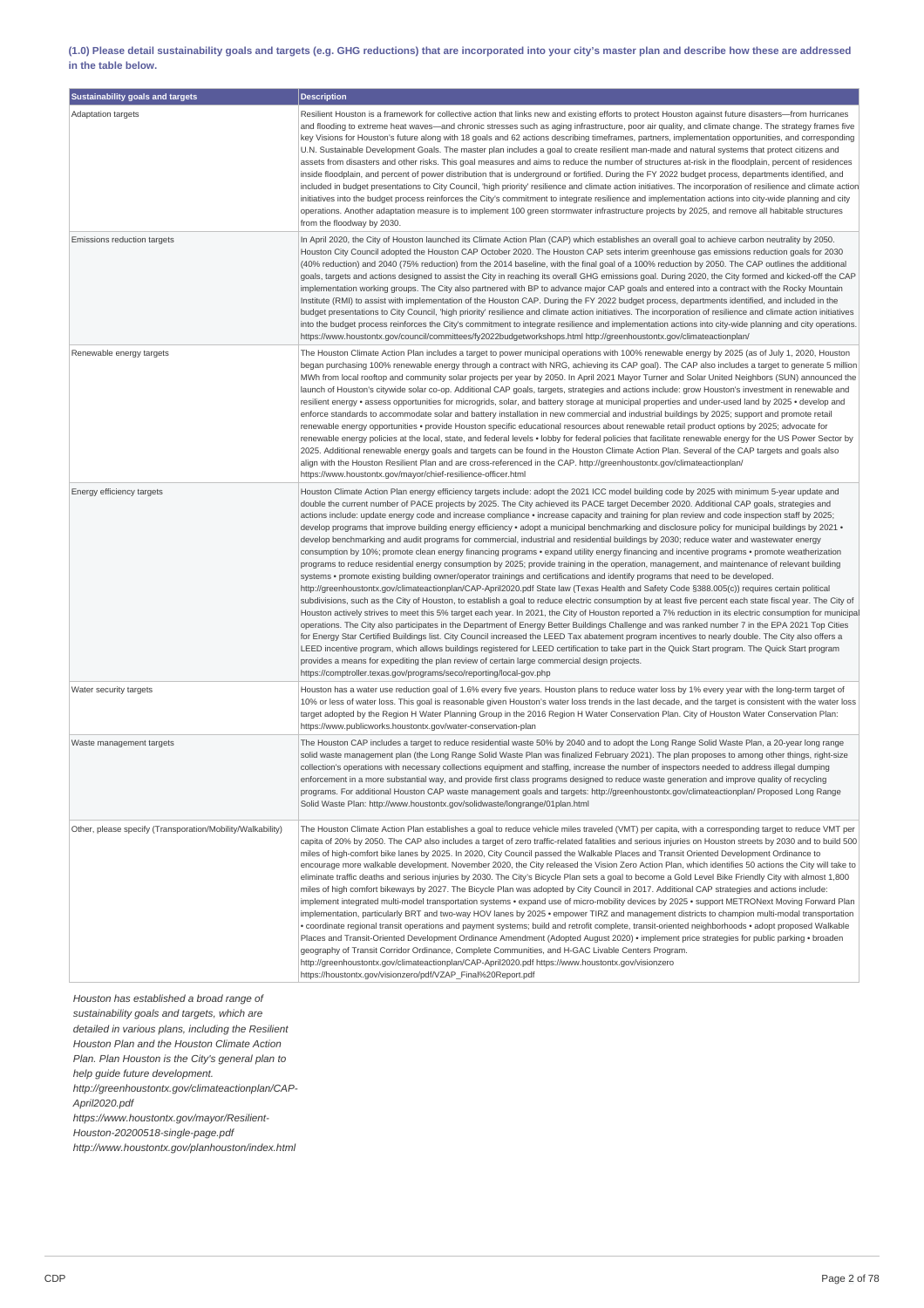## **(1.6) Please provide information on the overall impact of COVID-19 on climate action in your city.**

|  | Impact of COVID-19 on               | <b>Comment</b>                                                                                                                                                           |
|--|-------------------------------------|--------------------------------------------------------------------------------------------------------------------------------------------------------------------------|
|  | $ $ climate action in your city $ $ |                                                                                                                                                                          |
|  | Response Other, please specify      | The Coronavirus decreased internal capacity on sustainability, energy efficiency, renewable energy and climate action work, and slowed down the city's ability to engage |
|  | (Diverted Resources)                | with the community. However, it has highlighted the necessity to prioritize health as climate action projects and programs are implemented.                              |

(1.7) Please provide information specifically on the impact of the COVID-19 economic response on climate action in your city and synergies between COVID-19 **recovery interventions and climate action.**

|                 | Impact of<br>COVID-19<br>l economic<br>response on and climate<br>city's<br>budget for<br>financing<br><b>climate</b><br>action in<br>your city | COVID-19<br>recovery<br>Interventions<br>action<br>synergies                     | <b>Explanation</b>                                                                                                                                                                                                                                                                                                                                                                                                                                                                                                                                                                                                                                                                                                                                                                                                                                                                                                                                                                                                                                                                                                                                                                                                                                                                                                      |
|-----------------|-------------------------------------------------------------------------------------------------------------------------------------------------|----------------------------------------------------------------------------------|-------------------------------------------------------------------------------------------------------------------------------------------------------------------------------------------------------------------------------------------------------------------------------------------------------------------------------------------------------------------------------------------------------------------------------------------------------------------------------------------------------------------------------------------------------------------------------------------------------------------------------------------------------------------------------------------------------------------------------------------------------------------------------------------------------------------------------------------------------------------------------------------------------------------------------------------------------------------------------------------------------------------------------------------------------------------------------------------------------------------------------------------------------------------------------------------------------------------------------------------------------------------------------------------------------------------------|
| Response Other, | please<br>specify<br>of Resources & Integration<br>into<br>resilience<br>work)                                                                  | Other, please<br>specify<br>(Reallocation<br>(Reallocation of Resources<br>work) | To effectively navigate through the global coronavirus pandemic, Houston updated the Resilient Houston plan to include a COVID-19 addendum to quide the city's<br>response to this public health crisis and associated economic impacts. With the COVID-19 global pandemic and associated economic challenges, this vision and<br>associated goals, targets, and actions are more critical than ever. The COVID-19 addendum to Resilient Houston helps Houston to manage the crisis while building its<br>future. The COVID-19 addendum identifies 42 of Resilient Houston's 62 actions and how they apply to ongoing COVID-19 response and recovery phases, including<br>emergency response, stabilization, adaptive recovery, and institutionalization. It provides short tangible examples of how the COVID-19 global pandemic has amplified our<br>& Integration into resilience existing resilience challenges and created new challenges to address. Examples include how COVID-19 impacts employment and workforce development, supporting small<br>businesses and products made locally, increasing equitable access to open recreational space for physical and mental health, equitable community engagement during<br>recovery, and leveraging smart city infrastructure to better track public health data. |

## 2. Climate Hazards and Vulnerability

## Climate Risk and Vulnerability Assessment

## **(2.0) Has a climate change risk and vulnerability assessment been undertaken for your city?** Yes

Climate Impact Assessment for the City of Houston: https://www.houstontx.gov/mayor/Climate-Impact-Assessment-2020-August.pdf Heat Mapping Assessment: *https://www.h3at.org/ https://www.houstontx.gov/mayor/press/climate-action-summit.html*

(2.0a) Please select the primary process or methodology used to undertake the risk and vulnerability assessment of your city.

|                 | <b>Primary methodology</b>                | <b>Description</b>                                                                                                                  |
|-----------------|-------------------------------------------|-------------------------------------------------------------------------------------------------------------------------------------|
| Risk assessment | Other, please specify (C40's Climate Risk | https://cdn.locomotive.works/sites/5ab410c8a2f42204838f797e/content_entry5ab410fb74c4833febe6c81a/5b17dd2614ad660612c5dc54/files/C4 |
| methodology     | Assessment Guidance)                      | 10 Cities Climate Change Risk Assessment Guidance.pdf?1541689629                                                                    |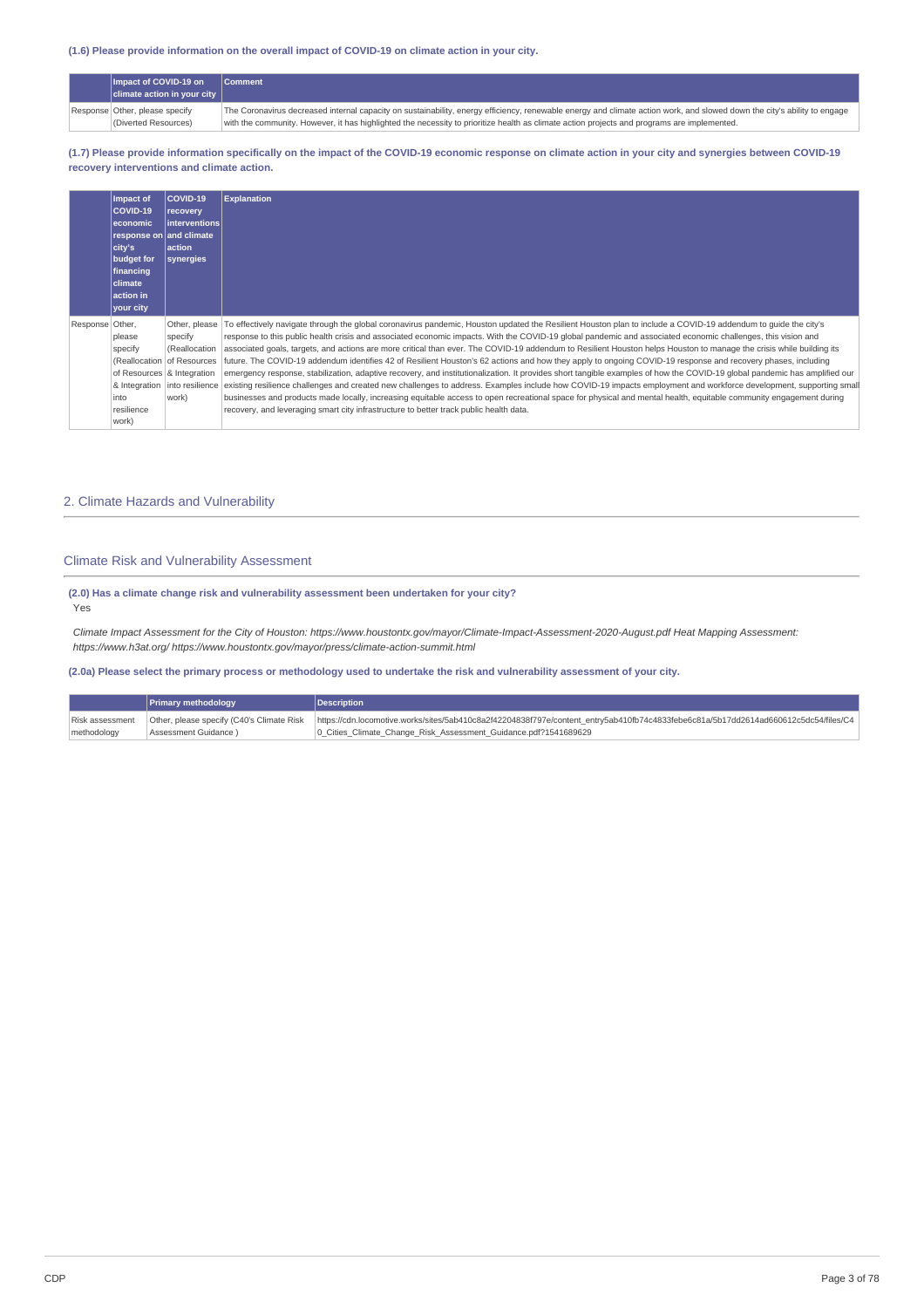(2.0b) Please attach and provide details on your climate change risk and vulnerability assessment. Please provide details on the boundary of your assessment, **and where this differs from your city's boundary, please provide an explanation.**

### **Publication title and attach the document**

Climate Impact Assessment for the City of Houston; and Houston and Harris County Texas Heat Watch Report ClimateImpactAssessment2020August.pdf Summary Report\_Heat Watch Houston Harris County\_112320.pdf

### **Web link**

http://www.greenhoustontx.gov/reports/Climate-Impact-Assessment-2020-August.pdf and https://www.h3at.org/

**Year of publication or approval from local government** 2020

**Boundary of assessment relative to city boundary (reported in 0.1)** Larger – covers the whole city and adjoining areas

### **Explanation of boundary choice where the assessment boundary differs from the city boundary**

The boundary was expanded beyond the city boundaries based on a partnership with a local research firm. The data is based on 11 individual weather stations across the Greater Houston area.

**Primary author of assessment** Consultant

**Does the assessment identify vulnerable populations?** No

### **Areas/sectors covered by the risk and vulnerability assessment**

Energy Water Supply & Sanitation Education Public health Emergency Management

#### **Please explain**

The Climate Impact Assessment presents and analyzes historical and projected trends in 27 different climate indicators, from the temperature of the hottest day of the year to projected changes in heavy precipitation at all 11 weather station locations. Sectors selected are the most relevant for the 27 different indicators. Phase 2 of the Climate Impact Assessment is in process and scheduled for completion in 2021. The scope for Phase 2 includes: using data from the City's Climate Impact Assessment (CIA), Resilience Assessment, and Urban Heat Mapping Project (H3AT), Houston Advanced Research Center (HARC) will deliver: 1 online Climate Impacts story map that fulfills C40's essential elements for Houston's Climate Impact Assessment, including visualizations and descriptions pertaining to: I Demographic and Socioeconomic Context II Current environmental quality: e.g. water quality, air quality, biodiversity and green areas When relevant to climate change, extra information on resource management: e.g. solid waste volume and management, food sources and consumption, deforestation, alien plant invasions II Vulnerable population groups and relevant sectors, assets, or services most affected by previous and future climate hazards II Factors that will most greatly affect the jurisdiction's adaptive capacity 3 topical summaries from CIA results focused on community impacts and social vulnerability and to cover urban heat, drought, and intensified precipitation

(2.0d) If the city's climate change risk assessment has been conducted more than 4 years ago, what update/revision process does your city have in place?

## **Update/revision process**

**Update/revision process in place** Other, please specify (N/A)

**Provide more details on the update / revision process for your climate risk or vulnerability assessment**

## Climate Hazards

(2.1) Please list the most significant climate hazards faced by your city and indicate the probability and consequence of these hazards, as well as the expected future change in frequency and intensity. Please also select the most relevant assets or services that are affected by the climate hazard and provide a description **of the impact.**

### **Climate Hazards**

Extreme hot temperature > Extreme hot days

**Did this hazard significantly impact your city before 2021?** Yes

**Current probability of hazard** High

**Current magnitude of hazard** Medium

**Social impact of hazard overall** Fluctuating socio-economic conditions Increased risk to already vulnerable populations

## **Most relevant assets / services affected overall**

Energy Water supply & sanitation Transport Tourism Public health Emergency services

**Please identify which vulnerable populations are affected** Women & girls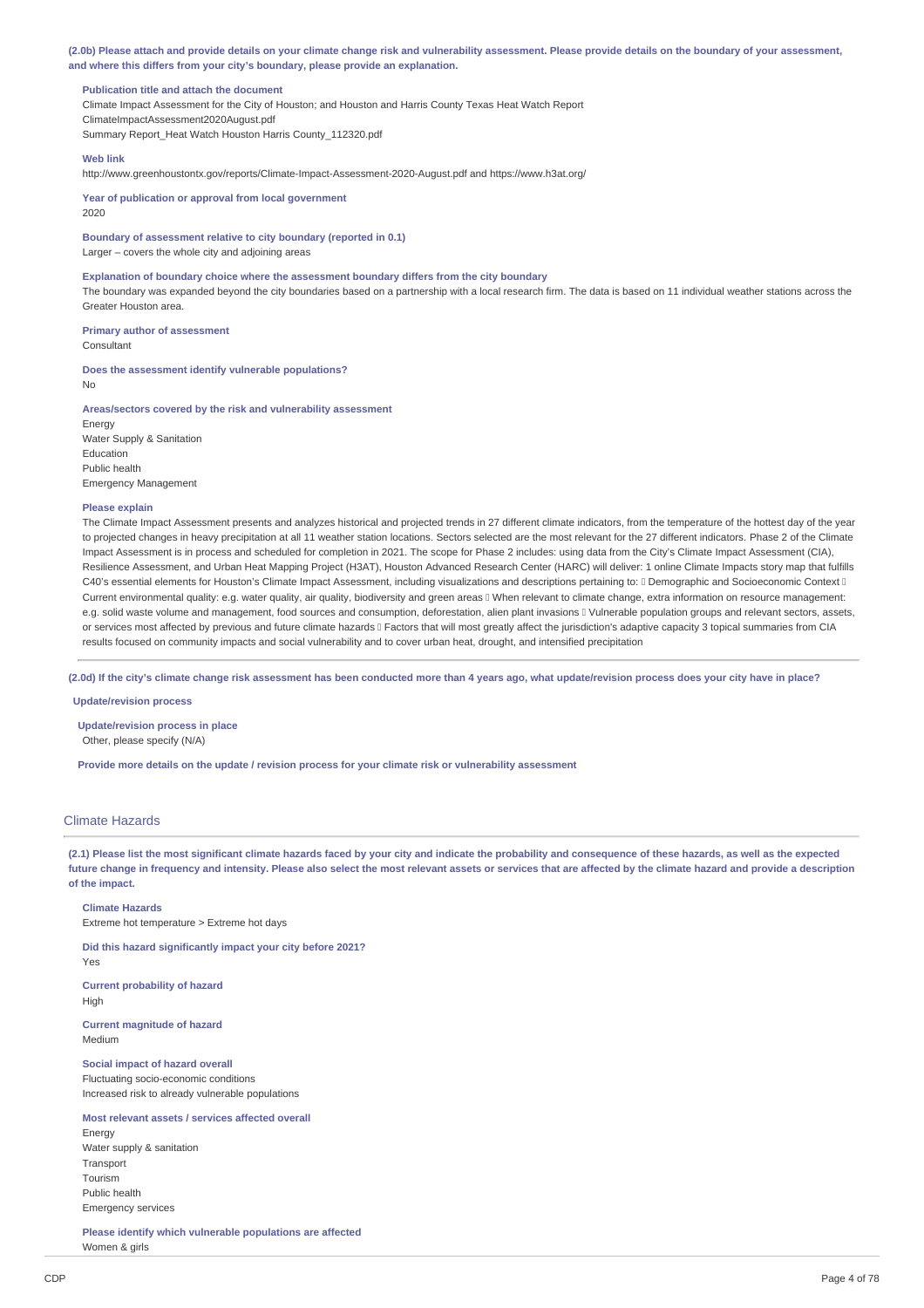Children & youth Elderly Indigenous population Marginalized groups Persons with disabilities Persons with chronic diseases Low-income households Unemployed persons Persons living in sub-standard housing

**Future change in frequency** Increasing

**Future change in intensity** Increasing

**Future expected magnitude of hazard** High

**When do you first expect to experience those changes in frequency and intensity?** Immediately

## Please describe the impacts experienced so far, and how you expect the hazard to impact in the future

Extreme hot days increase energy use in buildings, contribute to higher ozone levels, cause brownouts which can lead to increased levels of PM 2.5 and PM 10, and lead to heat-related illnesses/death. Between 2003 to 2008, there were 31 heat-related deaths in Harris County. The National Center for Atmospheric Research estimates that by 2050 more than half of summer nights in Houston may qualify as high heat stress nights and the number of summer days that qualify for heat advisories may increase. Increased energy usage also means increased water usage for the energy production at power plants. Additionally, hot and sunny conditions paired with increased electricity usage can lead to greater ozone formation, and the greater Houston region is currently failing to meet its federal and state ozone standards.

## **Climate Hazards**

Water Scarcity > Drought

**Did this hazard significantly impact your city before 2021?** Yes

**Current probability of hazard** High

**Current magnitude of hazard** Medium

**Social impact of hazard overall** Fluctuating socio-economic conditions

## **Most relevant assets / services affected overall**

Water supply & sanitation Transport Food & agriculture

## **Please identify which vulnerable populations are affected**

Children & youth Elderly Persons with disabilities Persons with chronic diseases Low-income households Persons living in sub-standard housing

**Future change in frequency** Increasing

**Future change in intensity** Increasing

**Future expected magnitude of hazard** High

**When do you first expect to experience those changes in frequency and intensity?** Immediately

Please describe the impacts experienced so far, and how you expect the hazard to impact in the future More frequent droughts deplete water resources for people and wildlife and cause infrastructure problems. It also leads to drought-stressed trees and vegetation which reduces the urban forest that would normally provide cooling and improve air quality.

# **Climate Hazards**

Extreme hot temperature > Heat wave

**Did this hazard significantly impact your city before 2021?** Yes

**Current probability of hazard** High

**Current magnitude of hazard** Medium

**Social impact of hazard overall** Fluctuating socio-economic conditions

Increased risk to already vulnerable populations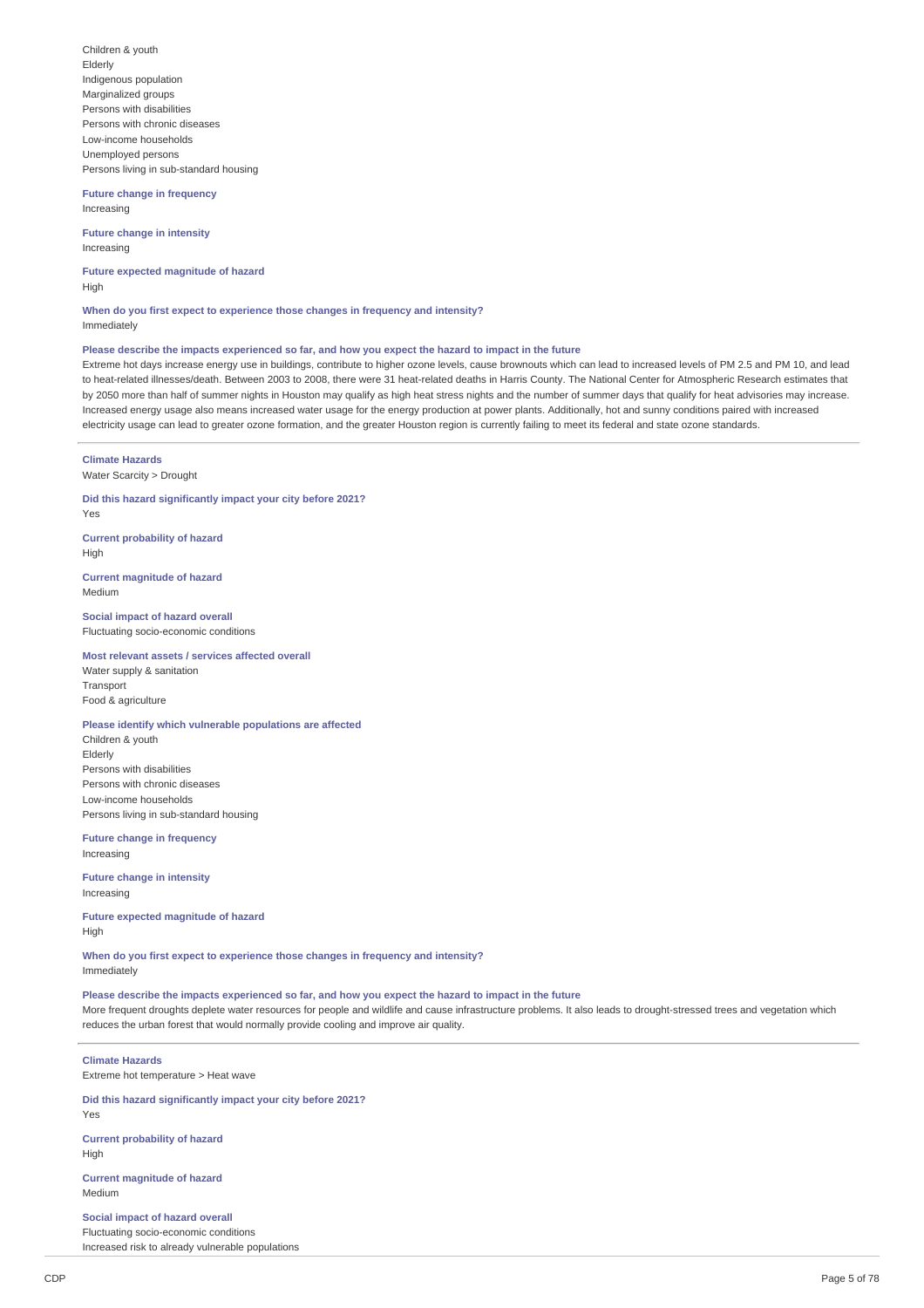### **Most relevant assets / services affected overall**

Energy Water supply & sanitation Public health

## **Please identify which vulnerable populations are affected**

Children & youth Elderly Persons with disabilities Persons with chronic diseases Low-income households Persons living in sub-standard housing

### **Future change in frequency** Increasing

**Future change in intensity** Increasing

**Future expected magnitude of hazard** High

**When do you first expect to experience those changes in frequency and intensity?** Immediately

## Please describe the impacts experienced so far, and how you expect the hazard to impact in the future

Heat waves increase energy use in buildings, contribute to higher ozone levels, can be potential causes for brownouts which lead to increased levels of PM 2.5 and PM 10, and lead to heat-related illnesses/death. Between 2003 to 2008, there were 31 heat-related deaths in Harris County. Increased energy usage also means increased water usage for energy production at power plants.

## **Climate Hazards**

Flood and sea level rise > Flash / surface flood

# **Did this hazard significantly impact your city before 2021?**

Yes

**Current probability of hazard**

High

## **Current magnitude of hazard** High

## **Social impact of hazard overall**

Fluctuating socio-economic conditions Increased incidence and prevalence of disease and illness Increased demand for public services Increased demand for healthcare services Increased risk to already vulnerable populations Increased resource demand Population displacement

## **Most relevant assets / services affected overall**

Water supply & sanitation Transport Food & agriculture Waste management Public health Emergency services

### **Please identify which vulnerable populations are affected**

Women & girls Children & youth Elderly Marginalized groups Persons with disabilities Persons with chronic diseases Low-income households Unemployed persons Persons living in sub-standard housing

**Future change in frequency** Increasing

**Future change in intensity** Increasing

**Future expected magnitude of hazard** High

**When do you first expect to experience those changes in frequency and intensity?** Immediately

### Please describe the impacts experienced so far, and how you expect the hazard to impact in the future

Houston has experienced 6 federally declared flooding disasters in 5 years, including Hurricane Harvey and Tropical Storm Imelda. Flooding can disrupt mobility, damage buildings and assets in the community assets, and increase risk of a water-borne illnesses. Flooding in the area also increases risk of environmental contamination. In the aftermath of Hurricane Harvey, Escherichia coli was found in flood waters at 4 times the level considered safe. Additionally, elevated levels of lead and arsenic were found in flood water. Flooded houses also face risk of mold growth which can irritate or damage the respiratory tract and exacerbate chronic conditions such as asthma and some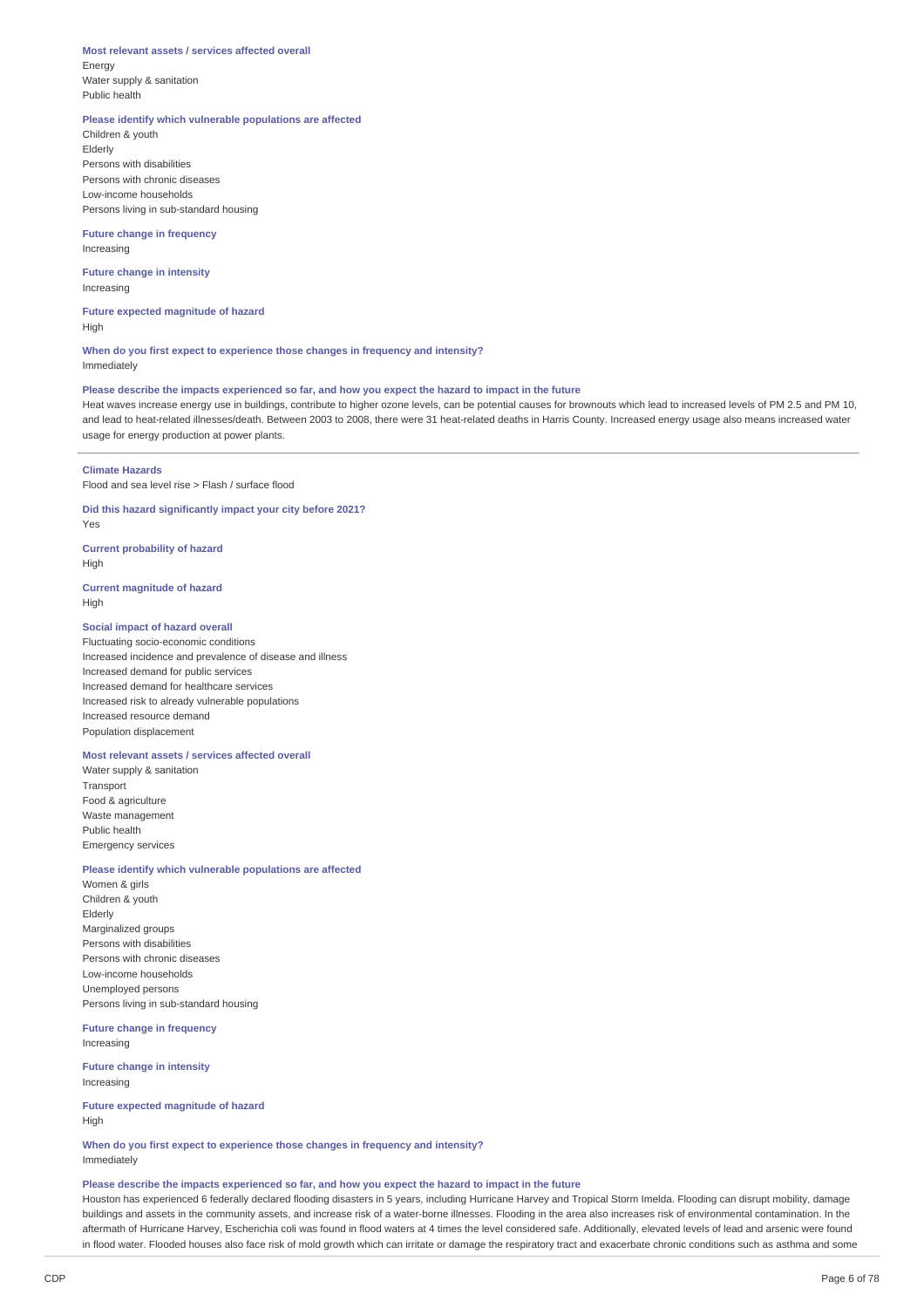### **Climate Hazards**

Storm and wind > Cyclone (Hurricane / Typhoon)

### **Did this hazard significantly impact your city before 2021?** Yes

**Current probability of hazard** High

**Current magnitude of hazard** High

## **Social impact of hazard overall**

Fluctuating socio-economic conditions Increased incidence and prevalence of disease and illness Increased demand for public services Increased demand for healthcare services Increased risk to already vulnerable populations Increased resource demand

## **Most relevant assets / services affected overall**

Energy Transport Waste management Information & communications technology Residential Public health Emergency services

## **Please identify which vulnerable populations are affected**

Children & youth Elderly Persons with disabilities Persons with chronic diseases Low-income households Persons living in sub-standard housing

**Future change in frequency** Increasing

**Future change in intensity** Increasing

**Future expected magnitude of hazard** High

**When do you first expect to experience those changes in frequency and intensity?** Immediately

## Please describe the impacts experienced so far, and how you expect the hazard to impact in the future

Tropical storms can disrupt mobility, damage buildings and assets in the community assets, and disrupt the power supply to homes and buildings. It is estimated that a "Hurricane Katrina-like" storm would cause aggregate losses to the Texas economy of \$73 billion in gross product, \$61.3 billion in income and 863,000 jobs. Hurricane Ike in 2008 cost the region \$30 billion in damages and Hurricane Harvey is estimated to have cost \$125 billion. Additionally, hurricanes such as Hurricane Harvey can have dramatic impacts on public health and safety. Eighty-two people are believed to have died as a result of Hurricane Harvey. Flood waters and damaged buildings can also have lasting impacts on public health due to contamination and increased growth of mold which can trigger asthma attacks or allergic reactions. As some of the largest refineries in the nation are located in the greater Houston area, hurricanes and tropical storms have the ability to greatly impact the nation's gasoline prices and an extended shutdown of Houston-area refineries would likely cause shortages of fuel and pose a national security risk. About 13% of the nation's petroleum products are refined in the Houston area. Additionally, the high concentration of refineries and chemical manufacturing operations can cause toxic releases into the air and water. After Hurricane Harvey, more than 90 chemical releases were reported and estimated to have involved more than 700,000 gallons of pollutants being released into the water, and 38,000 pounds of pollutants being released into the air.

## **Climate Hazards**

Storm and wind > Storm surge

**Did this hazard significantly impact your city before 2021?** Yes

**Current probability of hazard** High

**Current magnitude of hazard** Medium High

## **Social impact of hazard overall**

Fluctuating socio-economic conditions Increased demand for public services Increased risk to already vulnerable populations

**Most relevant assets / services affected overall**

Water supply & sanitation Transport Waste management Commercial Public health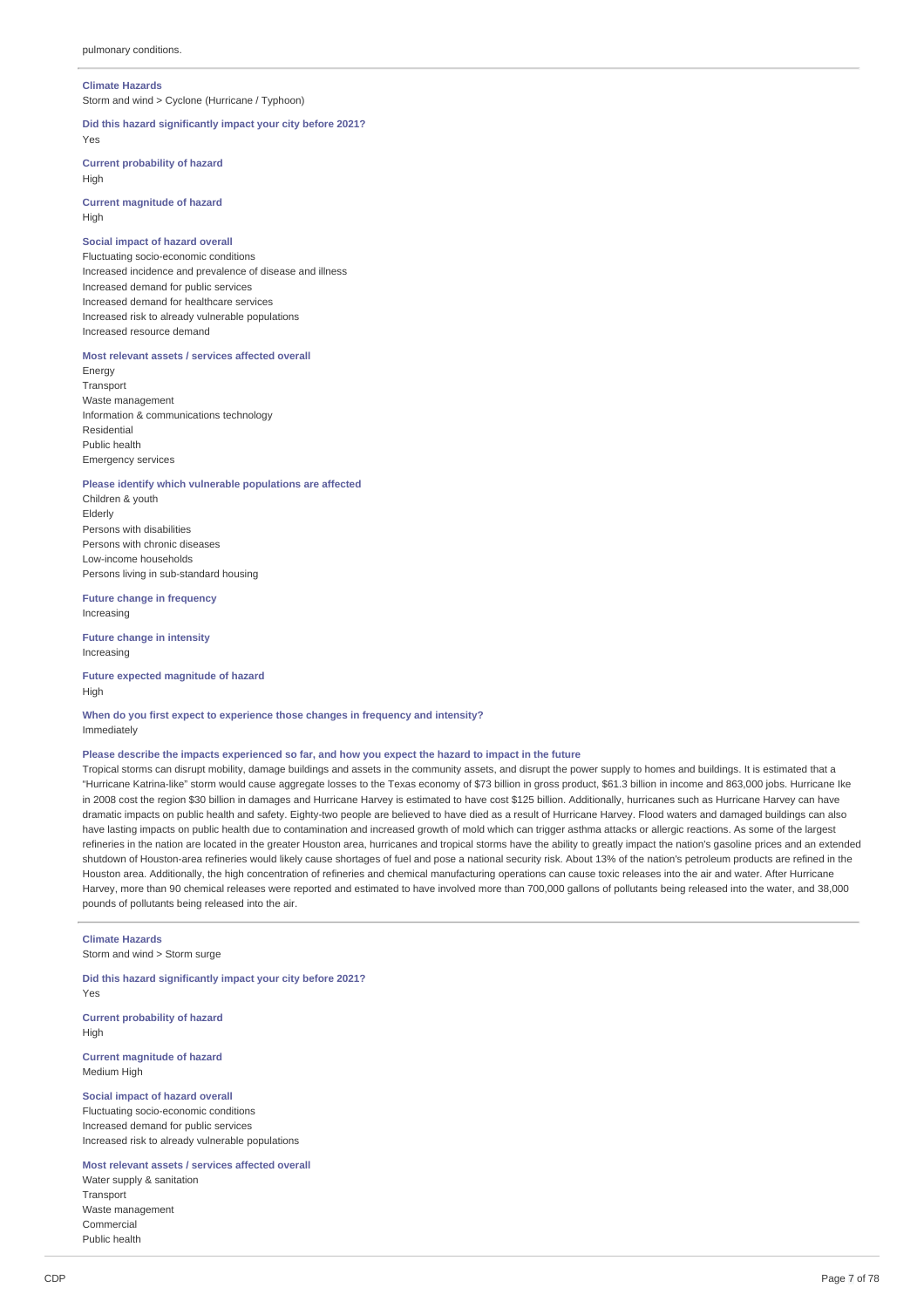### Emergency services

## **Please identify which vulnerable populations are affected**

Children & youth Elderly Persons with disabilities Persons with chronic diseases Low-income households Persons living in sub-standard housing Other, please specify (Residential, commercial and industry could be impacted in the event of a storm surge)

**Future change in frequency** Increasing

**Future change in intensity** Increasing

**Future expected magnitude of hazard** High

**When do you first expect to experience those changes in frequency and intensity?** Immediately

### Please describe the impacts experienced so far, and how you expect the hazard to impact in the future

Storm surges can disrupt mobility, damage buildings and community assets, increase salt water intrusion, and affect water quality. It is estimated that a "Hurricane Katrinalike" storm would cause aggregate losses to the Texas economy of \$73 billion in gross product, \$61.3 billion in income and 863,000 jobs. Hurricane Ike in 2008 cost the region \$30 billion in damages and Hurricane Harvey is estimated to have cost \$125 billion. As some of the largest refineries in the nation are located within a short distance of Galveston Bay, storm surges have the ability to greatly impact the nation's gasoline prices and an extended shutdown of Houston-area refineries would likely cause shortages of fuel and pose a national security risk. About 13% of the nation's petroleum products are refined in the Houston area. Additionally, the high concentration of refineries and chemical manufacturing operations can cause toxic releases into the air and water. After Hurricane Harvey, more than 90 chemical releases were reported and estimated to have involved more than 700,000 gallons of pollutants being released into the water, and 38,000 pounds of pollutants being released into the air.

**Climate Hazards** Mass movement > Subsidence

**Did this hazard significantly impact your city before 2021?** Yes

**Current probability of hazard** Medium Low

**Current magnitude of hazard** Medium

**Social impact of hazard overall** Increased demand for public services Increased resource demand

### **Most relevant assets / services affected overall** Water supply & sanitation

Transport Land use planning

**Please identify which vulnerable populations are affected** Low-income households

**Future change in frequency** Decreasing

**Future change in intensity** Decreasing

**Future expected magnitude of hazard** Medium Low

**When do you first expect to experience those changes in frequency and intensity?** Immediately

## Please describe the impacts experienced so far, and how you expect the hazard to impact in the future

Historically in Harris County, subsidence has been worse in areas where groundwater,oil, and gas are removed from the ground, causing the land to sink by fractions of an inch a year, and in some places by feet over many years. Groundwater withdrawals have caused about 3,200 square miles of the Houston-Galveston area to subside (or sink) more than a foot, with some areas subsiding as much as 12 to 13 feet. Over the last century, aquifers in this area have lost between 300 and 400 feet, leaving some of the land to collapse. Spring Branch, where Interstate 10 and Beltway 8 meet, has dropped four feet since 1975. Jersey Village, at US 290 and Beltway 8, is almost two feet lower than it was in 1996. And Greater Greenspoint, where Interstate 45 intersects with Beltway 8, has given up about two feet in the last decade, according to USGS data. Also according to the USGS, while some areas in Houston have significantly reduced their groundwater pumping (particularly with the creation of subsidence and groundwater districts, whose purpose is to regulate groundwater pumping), subsidence remains a threat for the region.

**Climate Hazards**

Extreme cold temperature > Extreme winter conditions

**Did this hazard significantly impact your city before 2021?** Yes **Current probability of hazard**

Low

**Current magnitude of hazard** High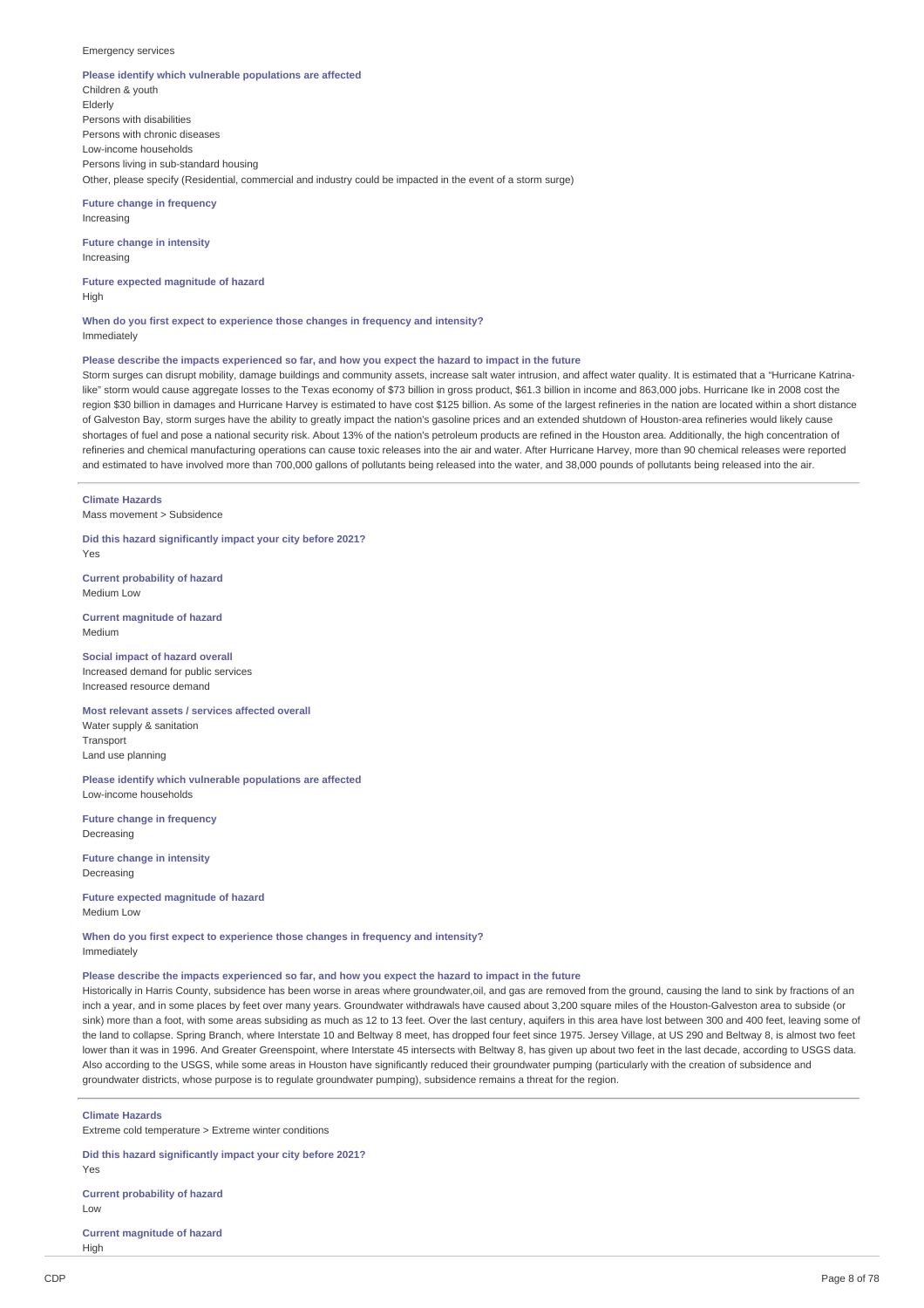### **Social impact of hazard overall**

Increased demand for public services Increased risk to already vulnerable populations Increased resource demand Population displacement Loss of tax base to support public services

## **Most relevant assets / services affected overall**

Energy Water supply & sanitation Transport Food & agriculture Waste management Information & communications technology Public health Emergency services

## **Please identify which vulnerable populations are affected**

Children & youth Elderly Persons with disabilities Persons with chronic diseases Low-income households Persons living in sub-standard housing

### **Future change in frequency** Increasing

**Future change in intensity** Increasing

## **Future expected magnitude of hazard** Do not know

### **When do you first expect to experience those changes in frequency and intensity?** Immediately

## Please describe the impacts experienced so far, and how you expect the hazard to impact in the future

Winter Storm Uri moved across North America from February 13-17, causing blackouts for over 9.7 million people in the U.S. and Mexico, most notably in Texas where power supply and grid failures led to prolonged outages, culminating in an energy and water crisis. As some power outages rolled and some persisted, 4.8 million Texans were without power in frigid temperatures. More than 14.9 million people in Texas, about half of the state's population -- experienced disruptions to their primary source of clean, potable water. Millions of pounds of pollutants and greenhouse gasses were released as oil refineries and petrochemical facilities were forced to shut down across the state. https://harcresearch.org/research/uri/

### **Climate Hazards**

Extreme Precipitation > Rain storm

## **Did this hazard significantly impact your city before 2021?**

Yes

## **Current probability of hazard** High

**Current magnitude of hazard** High

## **Social impact of hazard overall**

Fluctuating socio-economic conditions Increased demand for public services Increased risk to already vulnerable populations Increased resource demand Population displacement

## **Most relevant assets / services affected overall**

Transport Environment, biodiversity, forestry Industrial

## **Please identify which vulnerable populations are affected**

Women & girls Children & youth Elderly Indigenous population Marginalized groups Persons with disabilities Persons with chronic diseases Low-income households

### **Future change in frequency** Increasing

**Future change in intensity** Increasing

**Future expected magnitude of hazard** High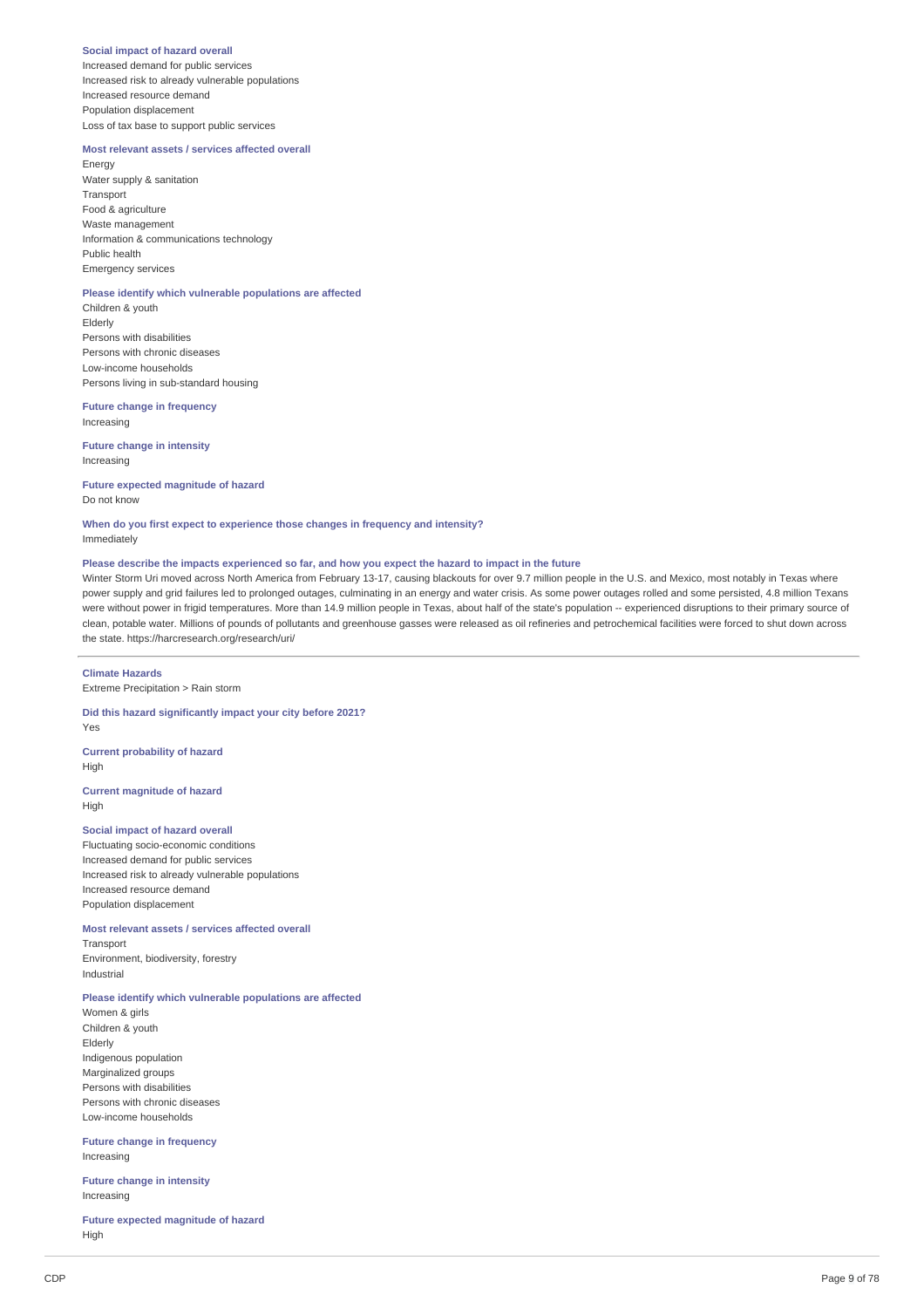## **When do you first expect to experience those changes in frequency and intensity?** Immediately

## Please describe the impacts experienced so far, and how you expect the hazard to impact in the future

After six major flooding events with federal disaster declarations in five years, the Bayou City is becoming better known as the Flood City. In May 2015, Houstonians experienced the Memorial Day flood. In October 2015, Houstonians experienced the Halloween flood. In April 2016, Houstonians experienced the Tax Day flood. In August 2017, Hurricane Harvey made landfall as a Category 4 hurricane and produced a flood event that became one of the most damaging natural disasters in U.S. history. In September 2019, Houstonians experienced Tropical Storm Imelda. Flood events that were believed to have a less than 2% chance of occurring have occurred annually. These events were made worse by the region's rapid urbanization and, in at least some measured cases, the effects of climate change. Most Houstonians are beginning to understand that it is not a matter of if, but when another damaging flooding event will occur. A year without such an event would now be the exception to what is quickly becoming the new normal for Houstonians. As we look to the future, we can expect only more extreme weather events. Our resilience will depend on how we prepare for and adapt to this new normal.

## (2.2) Please identify and describe the factors that most greatly affect your city's ability to adapt to climate change and indicate how those factors either support or **challenge this ability.**

| <b>Factors that</b><br>affect ability<br>to adapt    | <b>Indicate if</b><br>this factor<br>either<br>supports<br>or<br>challenges<br>the ability<br>to adapt | Level of degree to<br>which factor<br>challenges/supports<br>the adaptive<br>capacity of your city | Please describe how the factor supports or challenges the adaptive capacity of your city                                                                                                                                                                                                                                                                                                                                                                                                                                                                                                                                                                                                                                                                                                                                                                                                                                                                                                                                                                                                                                                                                                                                                                                                                                                                                                                                                                                                                                                                                                                                                                                                                                                                                                                                                                                                                                 |
|------------------------------------------------------|--------------------------------------------------------------------------------------------------------|----------------------------------------------------------------------------------------------------|--------------------------------------------------------------------------------------------------------------------------------------------------------------------------------------------------------------------------------------------------------------------------------------------------------------------------------------------------------------------------------------------------------------------------------------------------------------------------------------------------------------------------------------------------------------------------------------------------------------------------------------------------------------------------------------------------------------------------------------------------------------------------------------------------------------------------------------------------------------------------------------------------------------------------------------------------------------------------------------------------------------------------------------------------------------------------------------------------------------------------------------------------------------------------------------------------------------------------------------------------------------------------------------------------------------------------------------------------------------------------------------------------------------------------------------------------------------------------------------------------------------------------------------------------------------------------------------------------------------------------------------------------------------------------------------------------------------------------------------------------------------------------------------------------------------------------------------------------------------------------------------------------------------------------|
| Government<br>capacity                               |                                                                                                        | Challenges Significantly<br>challenges                                                             | There is limited government capacity to fund projects, materials, and emergency personnel. City government budget cuts have led to many vacant positions<br>being eliminated and forced some departments to continue to operate short-handed. Houston lacks regulatory authority to make changes in electricity market,<br>emissions control, transportation system, and other sectors.                                                                                                                                                                                                                                                                                                                                                                                                                                                                                                                                                                                                                                                                                                                                                                                                                                                                                                                                                                                                                                                                                                                                                                                                                                                                                                                                                                                                                                                                                                                                  |
| Political<br>engagement /<br>transparency            |                                                                                                        | Challenges Significantly<br>challenges                                                             | Political engagement/ transparency becomes another conflict when the issue itself becomes politically polarized by party politics. Political involvement withdraws<br>when monetary donations to politicians and government agencies are at risk. Political involvement withdraws often to promote business and political motives<br>nullifying intervention or regulatory changes that can help the cities to mitigate causes. Transparency slows the city's ability to adapt when FEMA or other<br>government agencies remove informative text and material from their websites that hinder education to citizens.                                                                                                                                                                                                                                                                                                                                                                                                                                                                                                                                                                                                                                                                                                                                                                                                                                                                                                                                                                                                                                                                                                                                                                                                                                                                                                     |
| Budgetary<br>capacity                                |                                                                                                        | Challenges Significantly<br>challenges                                                             | Budgetary capacity becomes problematic when the importance of adapting the city to climate change is not prioritized For three consecutive years the City of<br>Houston has faced budget cuts, approximately \$80 million each year, due to the revenue cap, hurricane recovery spending, and COVID-19-related impacts. In<br>2021, the budget gap reached approximately \$200 million, but was filled with federal recovery funds that came just in time. The budget shortfalls that the city has<br>faced has made it difficult to undertake projects requiring capital, even if these projects would improve efficiency and save the city money in the long run. In some<br>cases, lack of budgetary capacity directly prevents the city and region from undertaking necessary adaptation measures. Refineries around the Houston Ship<br>Channel and Galveston Bay produce 40% of the nation's petroleum and half of the country's jet fuel. Storm surges and flooding in this region pose two grave<br>risks: 1) Serious environmental contamination, and 2) huge shortages of petroleum products. As a result of Hurricane Ike in 2008, 500,000 gallons of crude oil<br>were spilled causing \$29 billion in damages. A group of universities and partners have led the planning for the "Ike Dike," a defensive barrier designed to protect<br>this key area. The project would extend an existing sea wall, construct a 17 ft revetment near the beach and add flood gates. Gates and barriers would likely be<br>modelled after those used in the Netherlands' Delta Works project. The project is estimated to cost \$15 billion and has been stalled due to lack of funding. This<br>project is necessary to protect public health and national security as a hurricane wiping out oil production ability in the region could cause fuel shortages and<br>greatly impair transportation in the United States. |
| Rapid<br>urbanization                                |                                                                                                        | Challenges Significantly<br>challenges                                                             | Rapid urbanization over the years, with the population doubling in the last 50 years along with unsatisfactory infrastructure capacity, building code regulations,<br>and inadequate land use planning has caused streets, channels, river, dikes, drainage ditches, levees, dams and reservoirs to flood or overflow and cause<br>extreme flooding throughout the Houston area. Additionally, rapid development and urbanization has exacerbated the extreme heat and heat wave impacts                                                                                                                                                                                                                                                                                                                                                                                                                                                                                                                                                                                                                                                                                                                                                                                                                                                                                                                                                                                                                                                                                                                                                                                                                                                                                                                                                                                                                                 |
| Environmental Challenges Significantly<br>conditions |                                                                                                        | challenges                                                                                         | Houston's topography and soil type contribute to it being a flood prone region. The area is low lying and has clay-based soil with low permeability. The area has<br>historically relied on natural wetlands and bayous for drainage. However, when severe storms occur these natural protections are unable to handle the<br>inundation of water.                                                                                                                                                                                                                                                                                                                                                                                                                                                                                                                                                                                                                                                                                                                                                                                                                                                                                                                                                                                                                                                                                                                                                                                                                                                                                                                                                                                                                                                                                                                                                                       |
| Infrastructure<br>capacity                           |                                                                                                        | Challenges Significantly<br>challenges                                                             | Storm water infrastructure in Houston poses major difficulties. As Houston is located in a low-lying region with a clay-like soil that naturally has low-permeability,<br>the region's bayous have functioned as the main drainage system, but many neighborhoods must have engineered storm water management systems in place.<br>Aging infrastructure can limit the effectiveness of storm water drains. Additionally, as the frequency and intensity of storms increase, it becomes clear that the<br>engineered capacity of such systems may not have been high enough to face the increased intensity of storms. Limited storm water capacity can lead to flooded<br>streets impairing residents' ability to evacuate in emergency situations. The American Society of Civil Engineers 2017 Report Card gave the State of Texas a C-<br>for infrastructure noting that the state earned a D for flood control and roadways.                                                                                                                                                                                                                                                                                                                                                                                                                                                                                                                                                                                                                                                                                                                                                                                                                                                                                                                                                                                         |
| Land use<br>planning                                 |                                                                                                        | Challenges Significantly<br>challenges                                                             | The City of Houston is the largest city in the United States to not have zoning laws in an effort to encourage development. Largely unobstructed either by rules or<br>by natural features such as mountains, the Houston area sprawled. Nearly 25,000 acres of natural wetlands were developed between 1992 and 2010, mostly in<br>Harris County. Between 1992 and 2010 alone nearly 30% of wetlands in Harris County were destroyed due to development. The region is low lying and with soil<br>that is mostly clay-based, causing the region to be naturally prone to flooding and drainage problems. The area's bayous have largely functioned as storm water<br>management and drainage systems. However, development in the area and over wetlands threaten this natural drainage mechanism. As Houston is rapidly<br>expanding-- the population in Houston and the surrounding cities is expected to grow by 66.7% by 2040-- land use planning poses a huge challenge to manage<br>the cities development and drainage needs, and to adapt to changing flood plains.                                                                                                                                                                                                                                                                                                                                                                                                                                                                                                                                                                                                                                                                                                                                                                                                                                             |

**(2.3) Is your city facing risks to public health or health systems associated with climate change?** Yes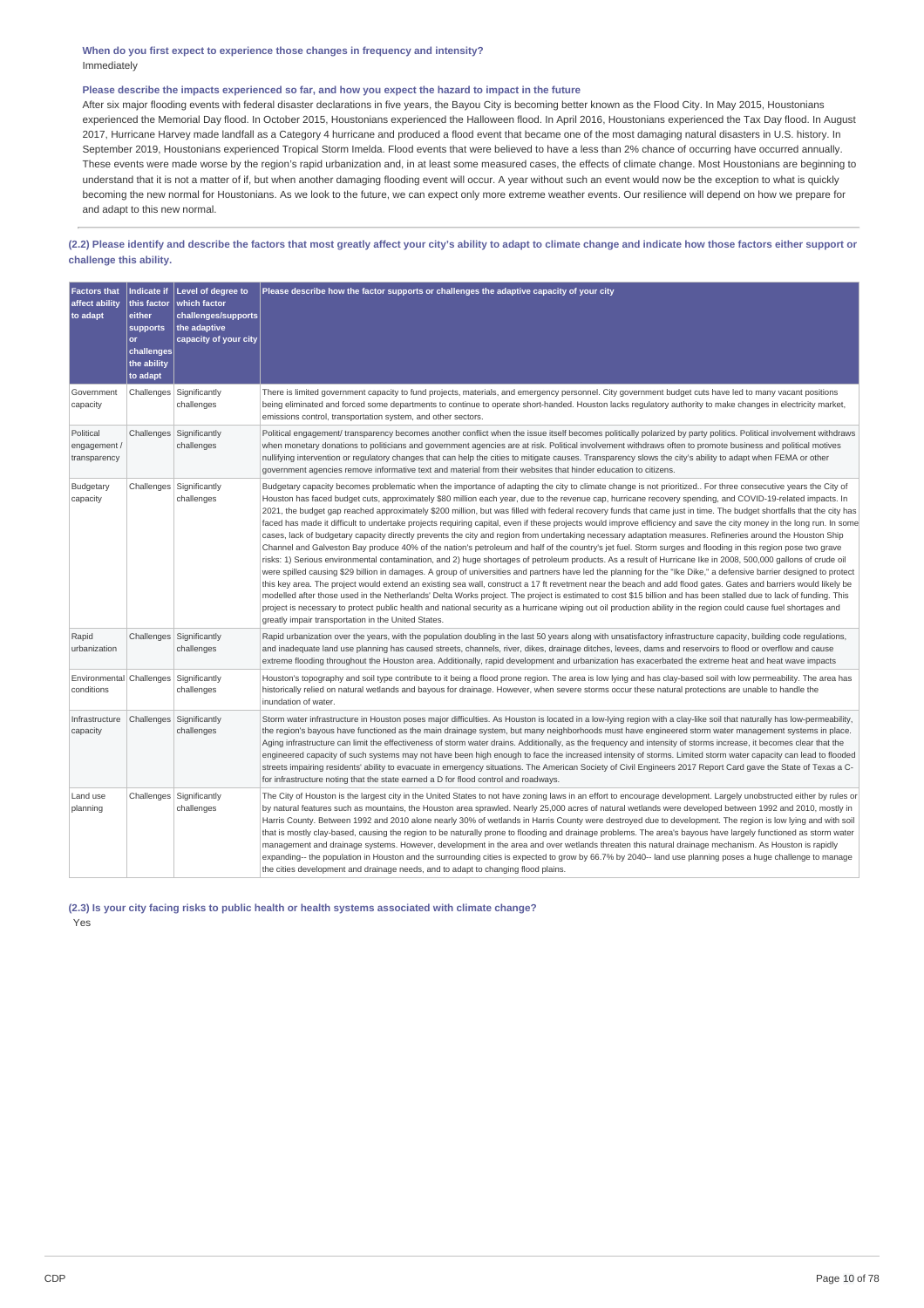### **(2.3a) Please report on how climate change impacts health outcomes and health services in your city.**

**Area affected by climate change** Health outcomes Health systems (service provision, infrastructure and technologies) Areas outside the health sector (e.g. agriculture, water and sanitation, transport, power generation, built environment)

## **Health-related risk and vulnerability assessment undertaken**

No

## **Identify the climate hazards most significantly impacting the selected areas**

Extreme Precipitation > Rain storm Storm and wind > Cyclone (Hurricane / Typhoon) Storm and wind > Tropical storm Extreme hot temperature > Heat wave Extreme hot temperature > Extreme hot days Water Scarcity > Drought Flood and sea level rise > Coastal flood Chemical change > Atmospheric CO2 concentrations Biological hazards > Water-borne disease Biological hazards > Vector-borne disease Biological hazards > Air-borne disease Biological hazards > Insect infestation

### **Identify the climate-related health issues faced by your city**

Heat-related illnesses Vector-borne infectious diseases (e.g. malaria, dengue, Lyme disease, tick-borne encephalitis) Air-pollution related illnesses Exacerbation of Non-Communicable Disease Symptoms (e.g. respiratory disease, cardiovascular disease, renal disease) Mental health impacts Direct physical injuries and deaths due to extreme weather events Food & Nutrition Security Disruption to water, sanitation and wastewater services Disruption to health service provision Overwhelming of health service provision due to increased demand Lack of climate-informed surveillance, preparedness, early warning and response Damage/destruction to health infrastructure and technology Disruption of health-related services (e.g. roads, electricity, communications, emergency/ambulatory response, laboratories, pharmacies)

## **Timescale of climate-related issues for the selected health area**

## Current

### **Please identify which vulnerable populations are affected by these climate-related impacts**

Women Children and youth Elderly Marginalized groups Outdoor workers Persons with disabilities Persons with pre-existing medical conditions Low-income households Persons living in sub-standard housing

### **Please explain**

Climate change is projected to harm human health by increasing ground-level ozone and/or particulate matter air pollution in some locations. Ground-level ozone (a key component of smog) is associated with many health problems, such as diminished lung function, increased hospital admissions, emergency room visits for asthma, and increases in premature deaths. According to the City of Houston's Climate Action Plan, Tailpipe emissions, which comprise 47% of Houston's total GHG emissions, worsen air quality and threaten the public's overall health. Extreme heat events have constantly threatened public health in Houston. Heat is even more concerning in underserved communities that are less likely to have central air conditioning. Deaths result from heat stroke and related conditions, but also from cardiovascular disease, respiratory disease, and cerebrovascular disease. Extreme summer heat is increasing in Houston, and climate projections indicate that extreme heat events will be more frequent and intense in coming decades. Houston will go from experiencing 10 days a year with a heat index of 105 or more during our hot summers today to 74 days a year by 2050. Flooding may be the most significant mass health issue Houston regularly faces. It is an ongoing threat and its consequences can be devastating. Sitting only 50 feet above sea level, streets tend to flood easily and often (Urban Flooding). Flooding poses a number of different public health risks, both during and after the event, including: Drowning incidents, injuries that can occur in areas covered by floodwater, such as falling into manholes or stepping on foreign objects; Infection or illness resulting from exposure to flood water containing bacteria, chemicals or human waste; Illness from drinking contaminated tap water or water from lakes and streams; Illness resulting from mold exposure due to growth on water-damaged surfaces in homes, schools, or businesses.

## 3. Adaptation

## Adaptation Actions

(3.0) Please describe the main actions you are taking to reduce the risk to, and vulnerability of, your city's infrastructure, services, citizens, and businesses from **climate change as identified in the Climate Hazards section.**

### **Climate hazards**

Extreme hot temperature > Extreme hot days

## **Action**

Cooling centers, pools, water parks/plazas (including policies to support development)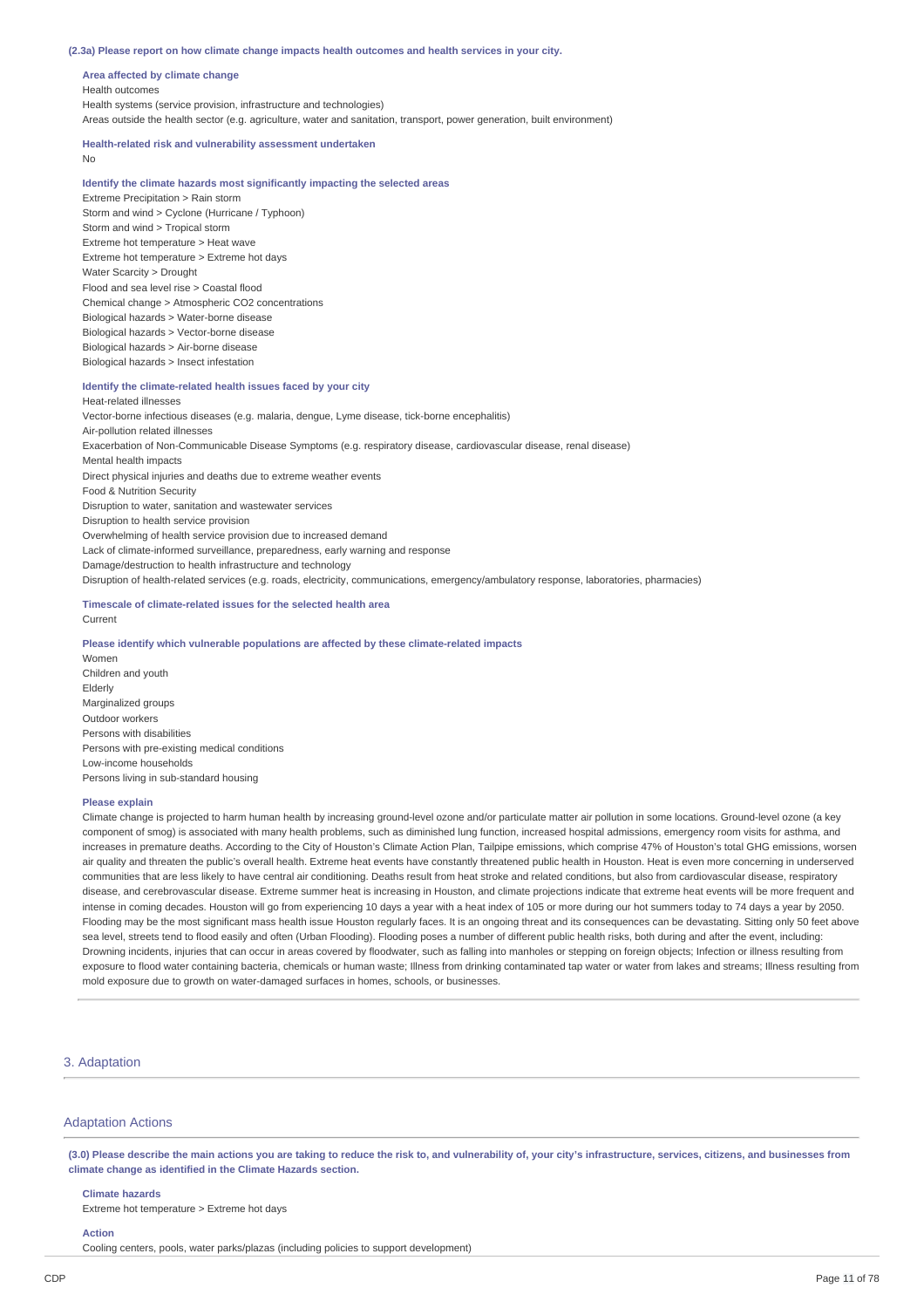### **Action title** Cooling Center

**Status of action** Operation

**Means of implementation** Awareness raising program or campaign

**Co-benefit area** Enhanced resilience Social community and labour improvements

**Sectors/areas adaptation action applies to** Public Health and Safety

## **Action description and implementation progress**

The City of Houston activates Heat the Emergency Plan and opens 98 cooling centers (e.g. city libraries, multi-service centers and park and recreation centers) to residents without access to air conditioning during heat waves. When the National Weather Service issues a Heat Advisory (Heat index of 108 F for two consecutive days), the City of Houston may open cooling centers in the interest of public health. The City also activates the Heat Emergency Management Group that publicizes the opening of the cooling centers. The cooling centers are City facilities open during normal business hours. On weekends, hours may be extended at a few locations. 311, the City's help and information hotline, takes calls for transportation and METRO provides free transportation to the cooling centers.

**Finance status** Finance secured

**Majority funding source** Local

**Total cost of the project (currency)** 60000

**Total cost provided by the local government (currency)**

**Total cost provided by the majority funding source (currency)** 60000

## **Web link**

https://www.houstontx.gov/health/NewsReleases/coh\_heat\_emergency\_centers\_open.html Cooling centers operate at City of Houston's facilities during normal operational hours. No additional costs are incurred. Additional costs may be incurred for staffing when cooling centers must be operated outside normal operational hours. Due to COVID-19, NRG's "Beat the Heat" program focuses on helping seniors and vulnerable populations with portable AC units instead of staffing City facilities. https://www.houstontx.gov/mayor/press/2020/beat-the-heat.html

## **Climate hazards**

Storm and wind > Cyclone (Hurricane / Typhoon)

**Action** Stormwater capture systems

**Action title** Climate Hazards

**Status of action** Operation

**Means of implementation** Infrastructure development

**Co-benefit area** Enhanced resilience Disaster preparedness

**Sectors/areas adaptation action applies to** Transport (Mobility) Water

### **Action description and implementation progress**

Build Houston Forward is the City of Houston's initiative to improve the quality of life and mobility for residents by rebuilding its drainage and street infrastructure. To support the initiative, the City has established a dedicated, pay-as-you-go fund to maintain the infrastructure and to plan upgrades to meet future needs as the City grows. Since the start of Build Houston Forward, Houston Public Works (HPW) has reconstructed 349 miles and rehabilitated 573 lane miles. In all, Build Houston Forward is responsible for more than 900 miles or roadway improvements across the City. The Fiscal Year 2017-2021 Capital Improvement Plan allows funding of \$63 million of the \$100 million commitment between the City of Houston and the Houston Parks Board for the Bayou Greenways Initiative. Previous appropriations equal \$37 million. The Houston Parks Board has committed \$88 million of \$120 million matching funds for the Bayou Greenways Initiative, which is being invested in linear parks land, design, and construction. HPW, with funding from ReBuild Houston, plans to: 1) Rehabilitate or reconstruct more than 483 miles of roadway; 2) Place more than 1.3 million feet (246 miles) of sidewalks throughout the City; 3) Add more than 20,288 feet of on-street bikeways and off-street trails; 5) Add 1,025 curb ramps as part of its safe sidewalks program; 4) Make 154 miles of storm water drainage improvements; 6) Build 4,663 storm water inlets; 7) Add 8 acre feet of in-pipe detention which will hold more than 2.6 million gallons of storm runoff water

**Finance status** Finance secured

**Majority funding source** Local

**Total cost of the project (currency)** 188000000

**Total cost provided by the local government (currency)** 63000000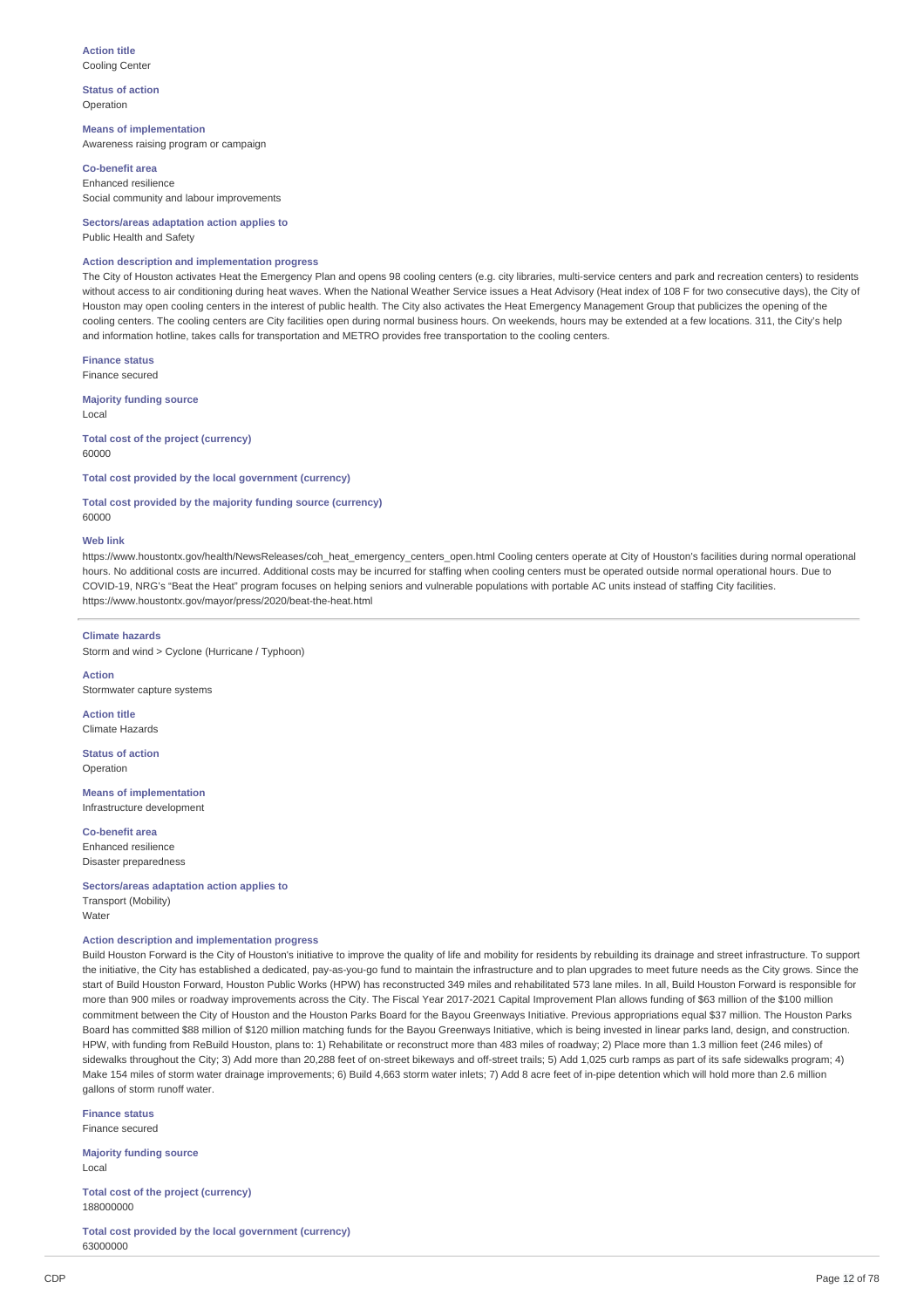## **Total cost provided by the majority funding source (currency)** 100000000

**Web link** http://www.buildhoustonforward.org/

**Climate hazards** Water Scarcity > Drought

## **Action**

Maintenance/repair – leaking infrastructure

**Action title** Maintenance

**Status of action** Implementation

**Means of implementation** Assessment and evaluation activities

**Co-benefit area** Enhanced resilience Improved resource efficiency (e.g. food, water, energy)

**Sectors/areas adaptation action applies to** Water

## **Action description and implementation progress**

The City of Houston Water Conservation Plan (effective 2019-2024), highlights water conservation goals and continuous progress that will preserve long-term water supplies for the City of Houston and the greater Houston region. Water supply planning is important to the City of Houston in order to meet long term growth in demand and to comply with 30 TAC Chapter 288 that requires the City to prepare and implement a water conservation plan that meets certain requirements. This plan includes information to fulfil these requirements in addition to information specific to the City of Houston's water supply and treatment systems. The current plan includes measures to be taken internally at the City of Houston as well as programs for water customers. These include current programs such as an in-house public education program, continued enforcement of water-wise building and plumbing codes, and the Consumption Awareness Program which communicates real-time meter data to household users. This document also summarizes plans to develop an internal Water Loss Program, pilot a Mainline Leak Detection Program and expand the Consumption Awareness Program.

**Finance status** Seeking funding

**Majority funding source** Other, please specify (City Capital Projects )

**Total cost of the project (currency)** 1047000000

**Total cost provided by the local government (currency)** 1047000000

**Total cost provided by the majority funding source (currency)** 1047000000

## **Web link**

https://www.publicworks.houstontx.gov/sites/default/files/assets/2019\_water\_conservation\_plan\_01132020.pdf

**Climate hazards** Flood and sea level rise > Flash / surface flood

**Action** Additional reservoirs and wells for water storage

**Action title** Additional water storage

**Status of action** Operation

**Means of implementation** Infrastructure development

**Co-benefit area**

Disaster Risk Reduction Enhanced resilience Disaster preparedness Resource conservation (e.g. soil, water)

## **Sectors/areas adaptation action applies to**

Transport (Mobility) Spatial Planning Public Health and Safety

## **Action description and implementation progress**

Bayou Greenways 2020 is a \$220 million project that is a public-private partnership between Houston Parks Board, the Houston Parks and Recreation Department and the Harris County Flood Control District. When complete, Houston will have added more than 3,000 acres of new and equitably distributed green spaces that can also serve the function of flood control and storm water quality enhancement. We will have also completed 80 new miles of continuous all-weather hike and bike trails that will meander through those greenways — an amenity unparalleled in the nation – that will provide a total network of 150 miles of greenspace and trails crisscrossing the city. When the project is complete, approximately 60 percent of Houstonians will live within 1.5 miles of a Bayou Greenway. There are numerous other benefits associated with utilizing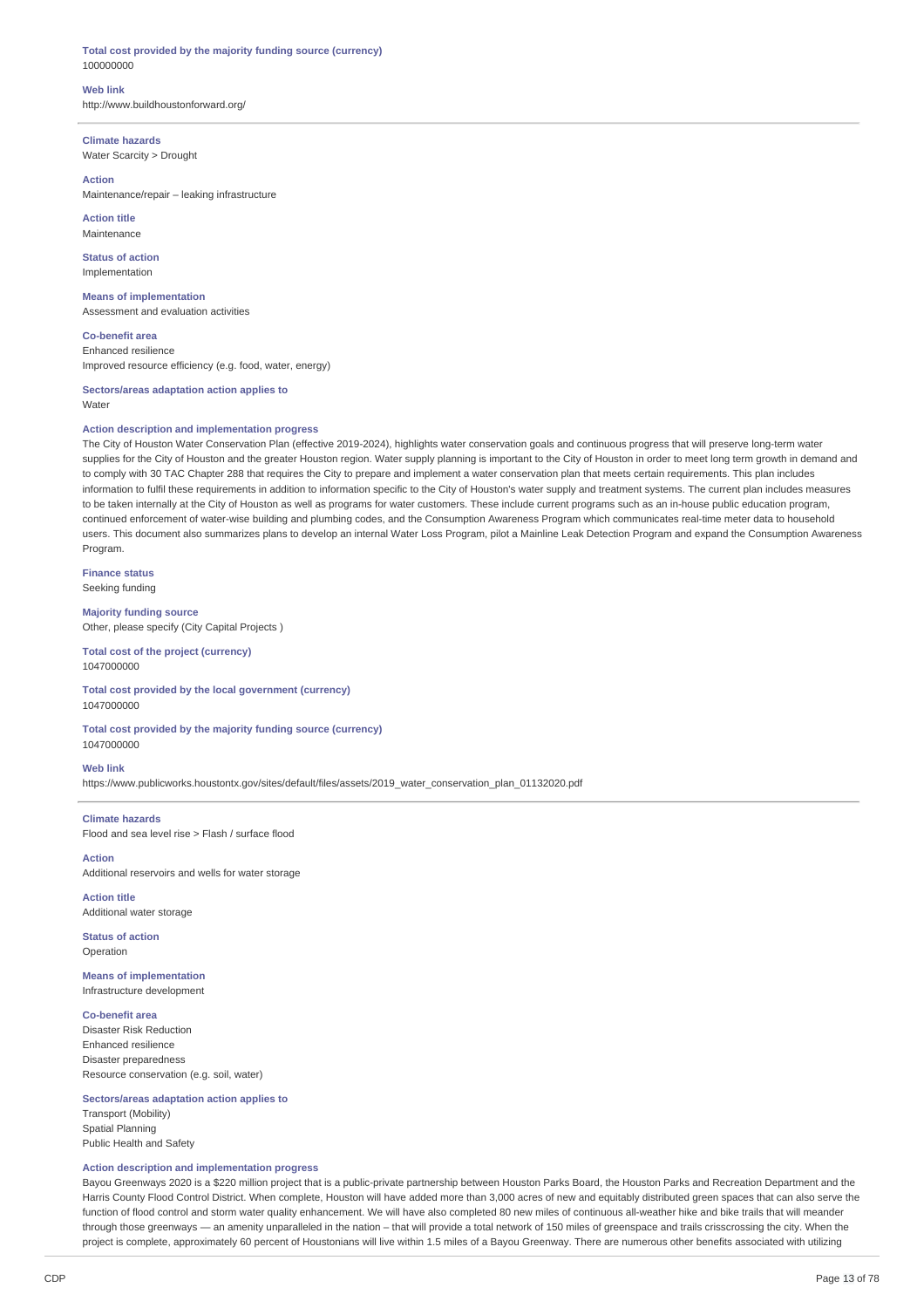our bayou corridors for green space and recreation: 1) Reduced doctor visits due to increased access to recreation opportunities; 2) Increase in use of alternative transportation for commuting along the hike and bike trails; 3) Increase in property values along the corridor resulting in increased revenue to the city; 4) Increased flood prevention due to the opportunity for wet-bottom detention areas in the newly created green spaces; 5) Increased water quality due to the simple plantings located strategically along the bayous, the wet-bottom detention ponds, and reduced runoff; 6) Increased air quality due to increased CO2 sequestration by newly planted trees and grasses, and use of trails for alternative transportation; and 7) Change in Houston's image to attract the best and brightest to our city.

**Finance status** Finance secured

**Majority funding source** Local

**Total cost of the project (currency)** 220000000

**Total cost provided by the local government (currency)** 100000000

**Total cost provided by the majority funding source (currency)** 100000000

**Web link** https://houstonparksboard.org/about/bayou-greenways-2020

**Climate hazards** Storm and wind > Storm surge

**Action** Flood defences – development and operation & storage

**Action title** Development of flood defenses

**Status of action** Pre-implementation

**Means of implementation** Infrastructure development

**Co-benefit area** Disaster Risk Reduction Enhanced resilience Disaster preparedness

**Sectors/areas adaptation action applies to**

Building and Infrastructure Industry Water Public Health and Safety

## **Action description and implementation progress**

Refineries around the Houston Ship Channel and Galveston Bay produce 40% of the nation's petroleum and half of the country's jet fuel. Storm surges and flooding in this region pose two grave risks: 1) Serious environmental contamination, and 2) huge shortages of petroleum products. As a result of Hurricane Ike in 2008, 500,000 gallons of crude oil were spilled causing \$29 billion in damages. A group of universities and partners have led the planning for the "Ike Dike," a defensive barrier designed to protect this key area. The project would extend an existing sea wall, construct a 17 ft revetment near the beach, and add flood gates. Gates and barriers would likely be modelled after those at use in the Netherlands' Delta Works project. The project is estimated to cost \$15 billion and has been stalled due to lack of funding. On 05/16/2018, US Senator John Cornyn introduced legislation that would expedite feasibility studies for the project and a coastal spine that would protect Houston and the greater region.

**Finance status** Seeking funding

**Majority funding source** Local

**Total cost of the project (currency)** 15000000000

**Total cost provided by the local government (currency)**

**Total cost provided by the majority funding source (currency)**

**Web link** http://www.tamug.edu/ikedike/

**Climate hazards** Flood and sea level rise > Flash / surface flood

**Action** Restrict development in at risk areas

**Action title** Restricted development in risk areas

**Status of action** Pre-implementation

**Means of implementation** Infrastructure development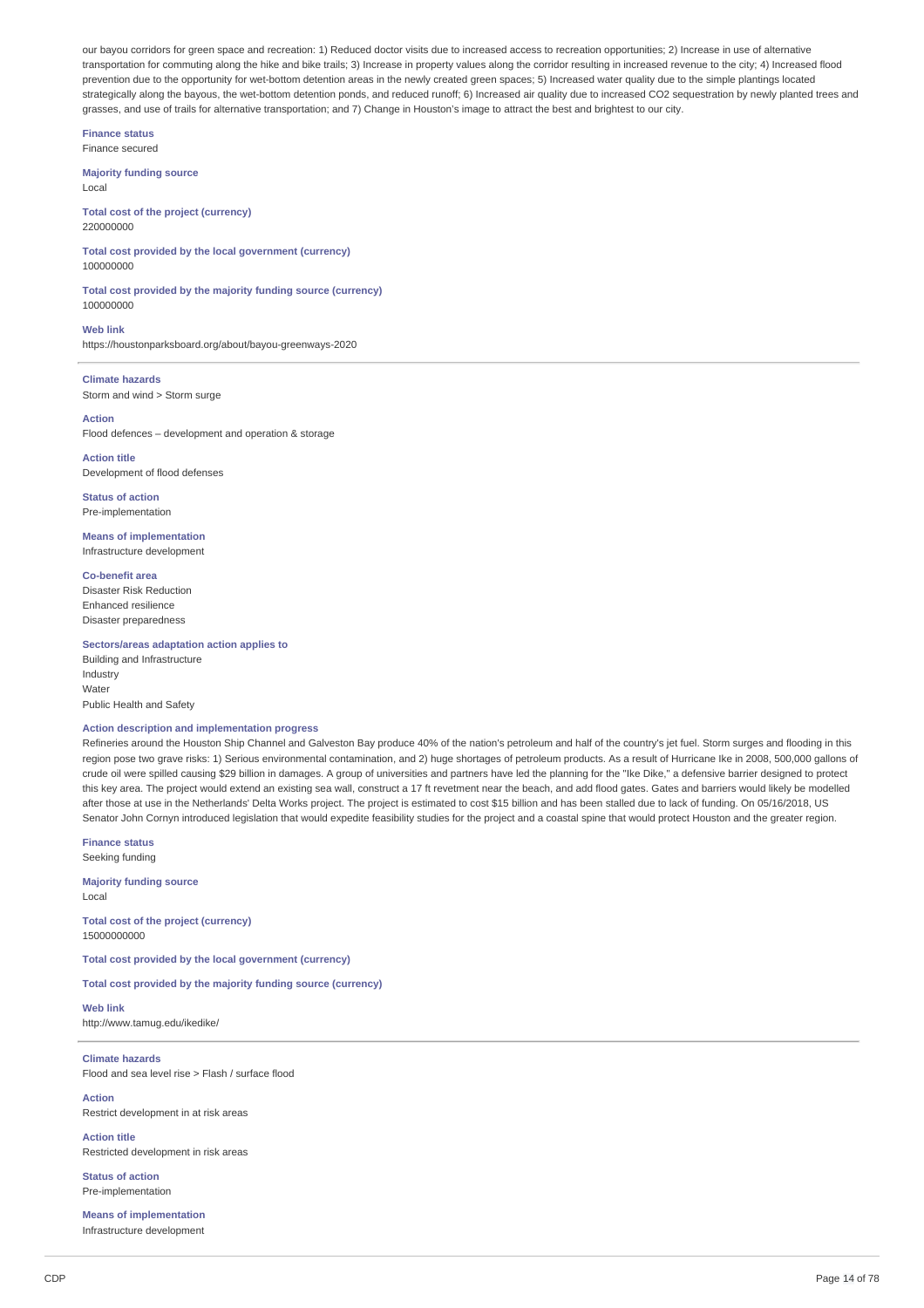**Co-benefit area** Disaster Risk Reduction Enhanced resilience Shift to more sustainable behaviours

**Sectors/areas adaptation action applies to**

Building and Infrastructure Spatial Planning Public Health and Safety

## **Action description and implementation progress**

Harvey flooded an unprecedented number of homes across the city. Many of these homes were destroyed or remain uninhabitable. Prior to the disaster, many communities had vacant lots in need of infill development. The Single Family Home Development Program provides \$200 million for recovery and reconstruction as well as opportunities for residents to move out of areas prone to repetitive flooding. Additionally, the Buyout Program authorizes \$40 million to demolish homes that have flooded repeatedly and create open spaces or detention areas.

**Finance status** Finance secured

**Majority funding source** (Sub)national

**Total cost of the project (currency)** 240000000

**Total cost provided by the local government (currency)**

**Total cost provided by the majority funding source (currency)** 240000000

**Web link**

http://houstontx.gov/housing/chdo.html; https://recovery.houstontx.gov/hsfdp/

#### **Climate hazards**

Flood and sea level rise > Flash / surface flood

**Action** Resilience and resistance measures for buildings

**Action title** Building regulations

**Status of action** Operation

**Means of implementation** Infrastructure development

**Co-benefit area** Enhanced resilience Enhanced climate change adaptation

**Sectors/areas adaptation action applies to** Building and Infrastructure

## **Action description and implementation progress**

After the devastating flood damage caused by Hurricane Harvey, the City of Houston has resolved to leverage every opportunity to make the City more resilient to future flooding disasters. The City's floodplain regulations are an important tool for reducing the flooding risk to lives and property in new development and redevelopment projects. With the goal of informing a review of those regulations, Houston Public Works (HPW) has prepared a report, based on extensive analysis of data collected both before and after the storm. Work on the report began in September 2017. The data clearly shows that current floodplain regulations – which require only structures in the 100-year floodplain be elevated one foot above the 100-year flood elevation – were inadequate to protect homes from flooding in Harvey. While 33 percent of all homes in the 500-year floodplain flooded during Harvey, an even higher percentage (38 percent) of all the currently compliant homes in the 100-year floodplain flooded. Chapter 19 regulations were changed to require all new structures in the 100- and 500-year floodplains to be elevated 2 feet above the 500-year flood elevation. Houston Public Works is coordinating with other groups within the City and local and regional stakeholders on a variety of flood risk reduction efforts.

**Finance status** Finance secured

**Majority funding source** Other, please specify (HCFDC and FEMA)

**Total cost of the project (currency)** 709012000

**Total cost provided by the local government (currency)** 64012000

**Total cost provided by the majority funding source (currency)** 645000000

### **Web link**

Hurricane recovery progress report January 2019- https://www.houstontx.gov/postharvey/public/documents/11.28.2018\_progress\_report\_updated.pdf and 2020 progress report - http://www.houstontx.gov/mayor/harvey-recovery-report-2020-q1.pdf; https://www.houstontx.gov/mayor/harvey-recovery-report-three-year.pdf

#### **Climate hazards**

Flood and sea level rise > Flash / surface flood

**Action**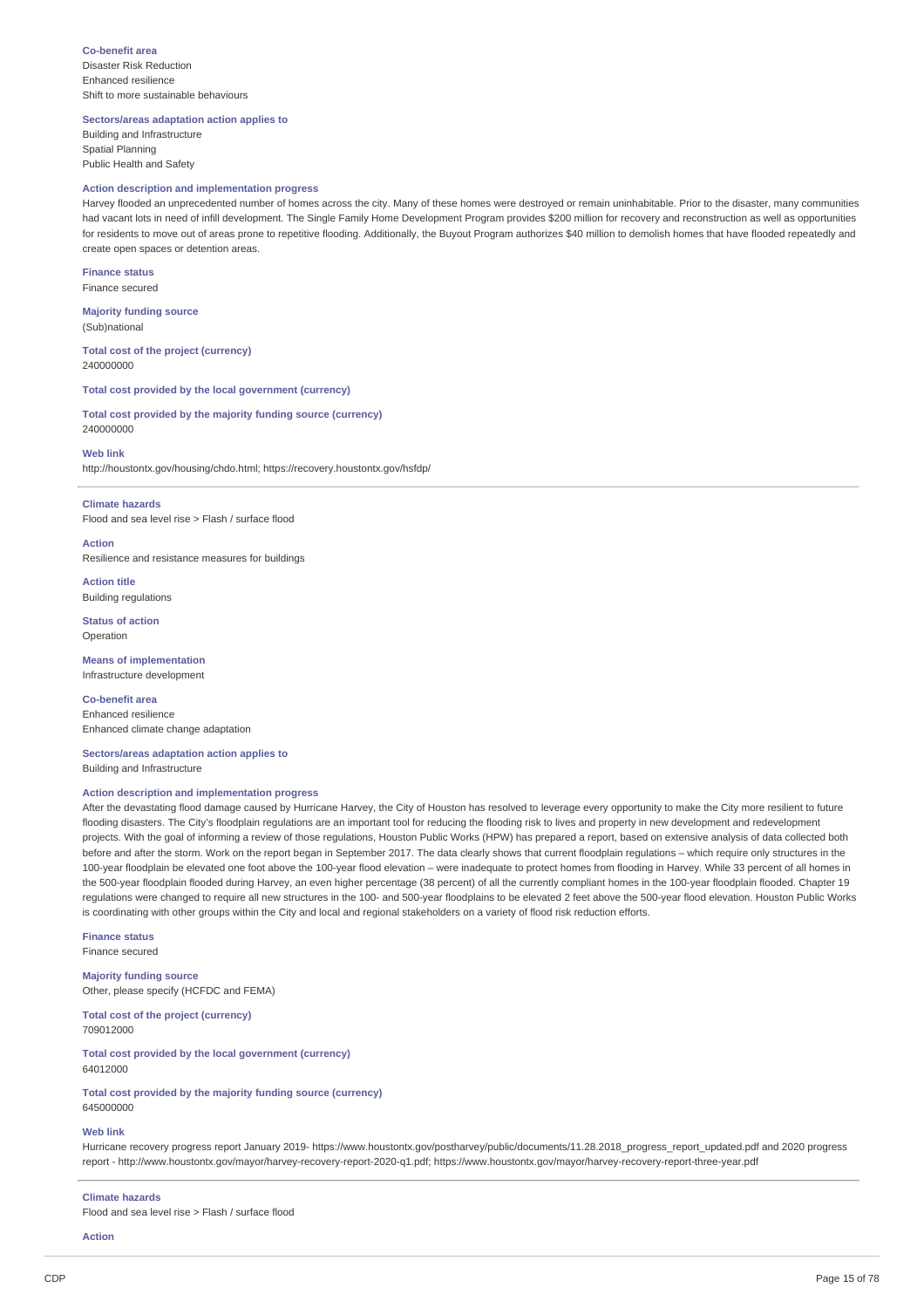### Flood defences – development and operation & storage

**Action title** Develop flood defences

**Status of action** Implementation

## **Means of implementation** Infrastructure development

**Co-benefit area** Disaster Risk Reduction Disaster preparedness Enhanced climate change adaptation

**Sectors/areas adaptation action applies to** Building and Infrastructure

## **Action description and implementation progress**

Following Hurricane Harvey, the City of Houston submitted applications for flood risk reduction. These include channel improvements, detention basins, dam improvements, and home elevation. Three applications have been approved and funded for the design phase. These include 1) North Canal, a project creating a high-flow diversion channel in downtown Houston. The project will include utility relocation and bridge improvements. 2) Inwood, where the City of Houston purchased a 227 acre golf course for \$9.3 million and spent \$2.5 million building the first two detention basins, and plans to spend \$34 million to design and develop additional basins to produce a total 1300 acre feet of storm water storage. 3) Lake Houston, where several flood detention projects and planned improvements to improve the Lake Houston Dam gates are in progress.

**Finance status** Seeking funding

**Majority funding source** Other, please specify (FEMA)

**Total cost of the project (currency)** 230000000

**Total cost provided by the local government (currency)** 105000000

**Total cost provided by the majority funding source (currency)** 125000000

## **Web link**

https://www.houstontx.gov/mayor/cro-fema-grants/northcanal-2021january.pdf https://www.houstontx.gov/mayor/cro-fema-grants/lakehouston-2021january.pdf https://www.houstontx.gov/mayor/cro-fema-grants/inwood-2021january.pdf

## **Climate hazards**

Extreme hot temperature > Heat wave

## **Action**

Heat mapping and thermal imaging

# **Action title**

Resilient Houston Action 16.1: Launch an urban heat island mapping campaign

**Status of action** Implementation

# **Means of implementation**

Awareness raising program or campaign

# **Co-benefit area**

Enhanced resilience Enhanced climate change adaptation Improved public health Ecosystem preservation and biodiversity improvement Improved access to and quality of mobility services and infrastructure Shift to more sustainable behaviours Improved access to data for informed decision-making

## **Sectors/areas adaptation action applies to**

Energy Transport (Mobility) Building and Infrastructure Spatial Planning Public Health and Safety

## **Action description and implementation progress**

Houston was selected for the 2020 HeatWatch program to conduct an urban heat island mapping campaign to engage and educate the general public about Houston's urban heat islands and heat-health safety. Houstonians will be empowered as "citizen scientists," collecting data that will help us understand how the built environment affects perceived temperatures across different neighborhoods. This initiative can be modelled after similar efforts successfully executed in other cities.

**Finance status** Seeking funding

## **Majority funding source**

Other, please specify (NOAA, The Nature Conservancy )

**Total cost of the project (currency)**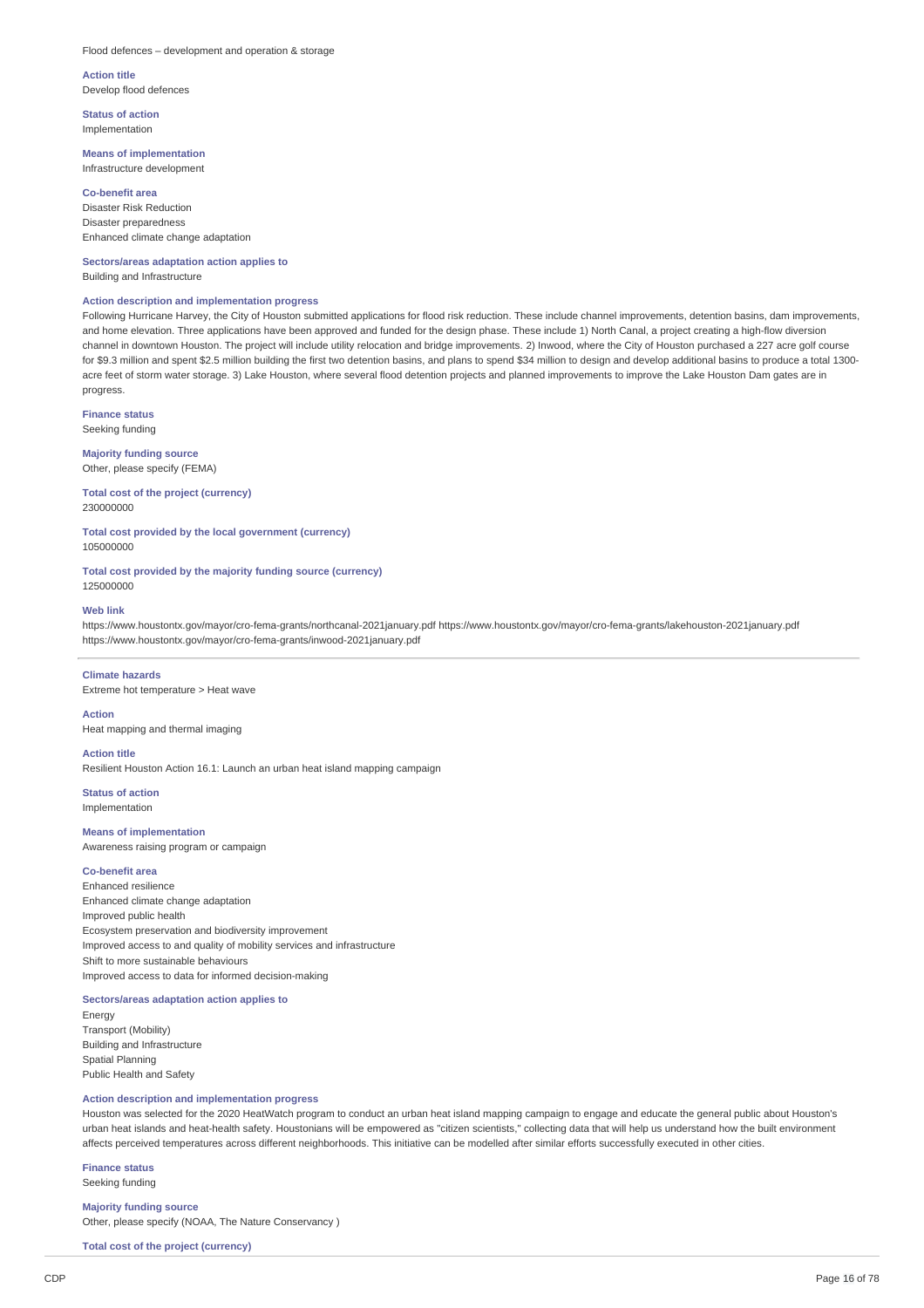#### 35000

**Total cost provided by the local government (currency)** 10000

**Total cost provided by the majority funding source (currency)** 20000

### **Web link**

www.h3at.org http://www.greenhoustontx.gov/pressrelease20200805.html

### **Climate hazards**

Flood and sea level rise > Flash / surface flood

**Action**

Resilience and resistance measures for buildings

**Action title** Disaster Recovery Multi-Family Affordable Housing Resilience Matrix

**Status of action**

Implementation

## **Means of implementation**

Capacity building and training activities Infrastructure development Development and implementation of action plan Policy and regulation

## **Co-benefit area**

Disaster preparedness Enhanced climate change adaptation Reduced GHG emissions Shift to more sustainable behaviours Improved access to data for informed decision-making

**Sectors/areas adaptation action applies to** Building and Infrastructure

### **Action description and implementation progress**

As part of the Houston Housing and Community Development Department's 2nd round Notice of Funding for Multi-family Housing as a part of Harvey Recovery efforts, a Resilience Matrix was developed to encourage multifamily developers to incorporate a minimum number (12) of resilience components to any project, including protection, adaptation, back up, community, green buildings, green infrastructure, solar, and EV, mostly aligned with the Strategies for Multifamily Building Resilience by Enterprise Green Communities.

**Finance status** Finance secured

**Majority funding source** (Sub)national

**Total cost of the project (currency)** 175000000

**Total cost provided by the local government (currency)**  $\Omega$ 

**Total cost provided by the majority funding source (currency)**

**Web link**

https://recovery.houstontx.gov/multifamily-program/

# **Climate hazards**

175000000

Flood and sea level rise > Flash / surface flood

**Action** Nature based solutions for water

**Action title** Houston Incentives for Green Development

**Status of action** Implementation

### **Means of implementation**

Awareness raising program or campaign Infrastructure development Policy and regulation Financial mechanism

## **Co-benefit area**

Disaster Risk Reduction Enhanced resilience Enhanced climate change adaptation Social community and labour improvements Greening the economy Shift to more sustainable behaviours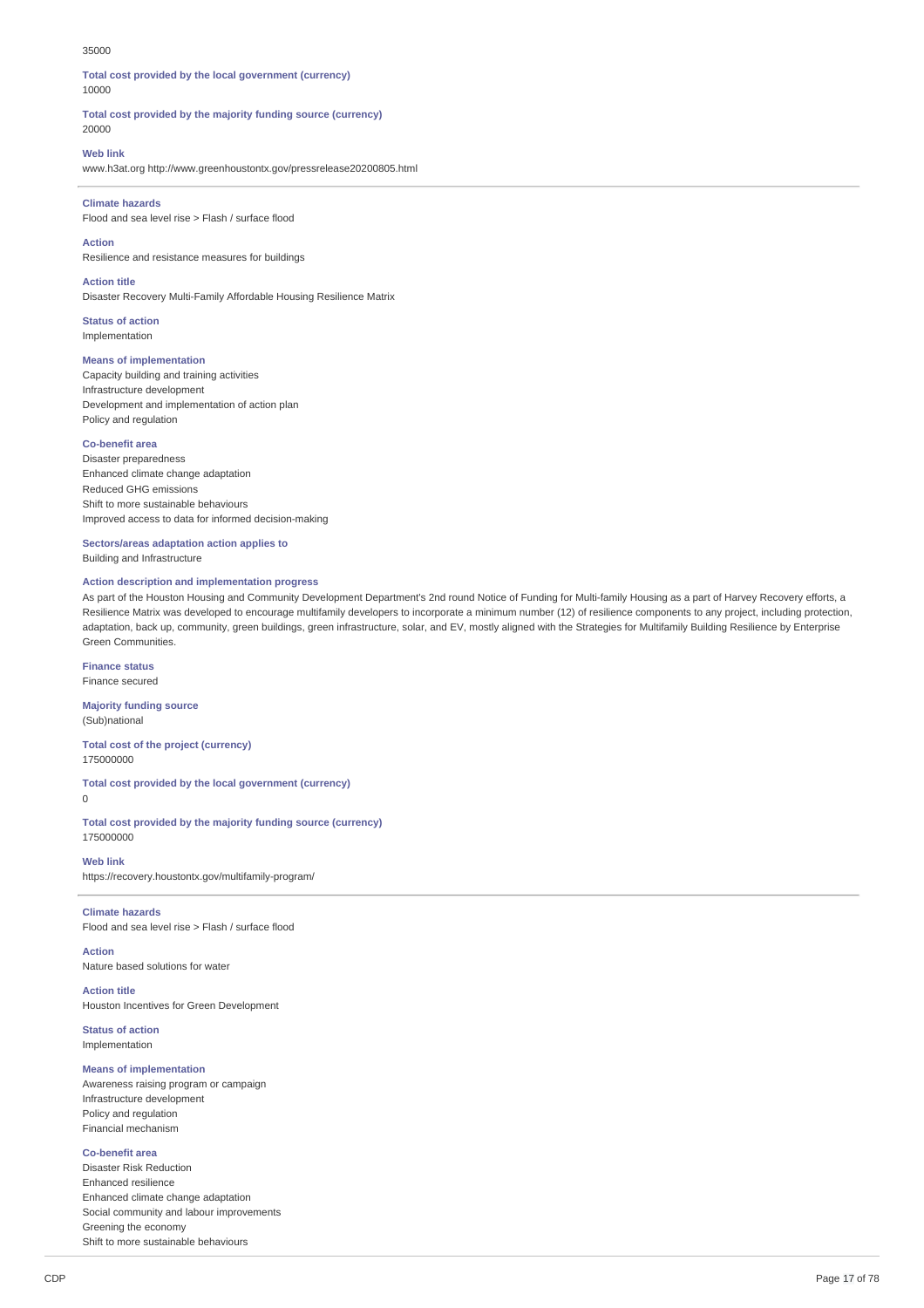## **Sectors/areas adaptation action applies to** Building and Infrastructure Spatial Planning **Water** Public Health and Safety

## **Action description and implementation progress**

Creating Houston's Green Development Incentives is the first step toward achieving a robust green infrastructure program, which includes municipal and private projects. Through funding from Houston Endowment, the City's Chief Recovery Office commissioned a one-year study to identify and recommend incentives to encourage the use of green stormwater infrastructure (GSI) in private land development, leading to economic, social, and environmental benefits as well as resilience. Green infrastructure strives to mimic how rain falls on undeveloped, green landscape. Typical design elements include green roofs, rain garden bio-retention systems, permeable pavements, rainwater harvesting, urban forests, constructed wetlands and other strategies to manage rainwater. It improves the performance of drainage systems and can make real estate projects safer and more attractive to buyers. After interviews with cities with GSI programs, external stakeholders, and city leadership, and analysis of costs and benefits, the following incentive programs are recommended: Integrated GSI Development Rules Property Tax Abatements Award and Recognition Program Increased Permitting Process Certainty and Speed

**Finance status**

Feasibility finalized, and finance partially secured

**Majority funding source** Local

**Total cost of the project (currency)** 2000000

**Total cost provided by the local government (currency)**

**Total cost provided by the majority funding source (currency)**

**Web link** http://www.houstontx.gov/igd/

## **Climate hazards**

Extreme hot temperature > Extreme hot days

**Action**

Tree planting and/or creation of green space

**Action title** Plant 4.6 million new native trees

**Status of action** Pre-implementation

## **Means of implementation**

Awareness raising program or campaign Stakeholder engagement Infrastructure development Assessment and evaluation activities Monitor activities Development and implementation of action plan Financial mechanism

## **Co-benefit area**

Enhanced resilience Enhanced climate change adaptation Reduced GHG emissions Social inclusion, social justice Improved public health Ecosystem preservation and biodiversity improvement Improved access to data for informed decision-making

## **Sectors/areas adaptation action applies to**

Building and Infrastructure Industry Spatial Planning Agriculture and Forestry Public Health and Safety

## **Action description and implementation progress**

Houston's Resilient Houston and Climate Action Plan both include a new City tree planting target of 4.6 million new native trees by 2030. This target was established in 2020 to accelerate and increase tree planting in Houston to meet multiple resilience goals and actions. Public and private partners are working collaboratively to develop an action plan for being able to meet this 10-year goal. This work will include the evaluation of supply chain capacity for native trees, identification of potential locations for enhanced planting in coordination with climate/heat mapping.

**Finance status** Pre-feasibility/impact assessment study status

**Majority funding source** Other, please specify (Regular city operational budget)

**Total cost of the project (currency)**

**Total cost provided by the local government (currency)**

**Total cost provided by the majority funding source (currency)**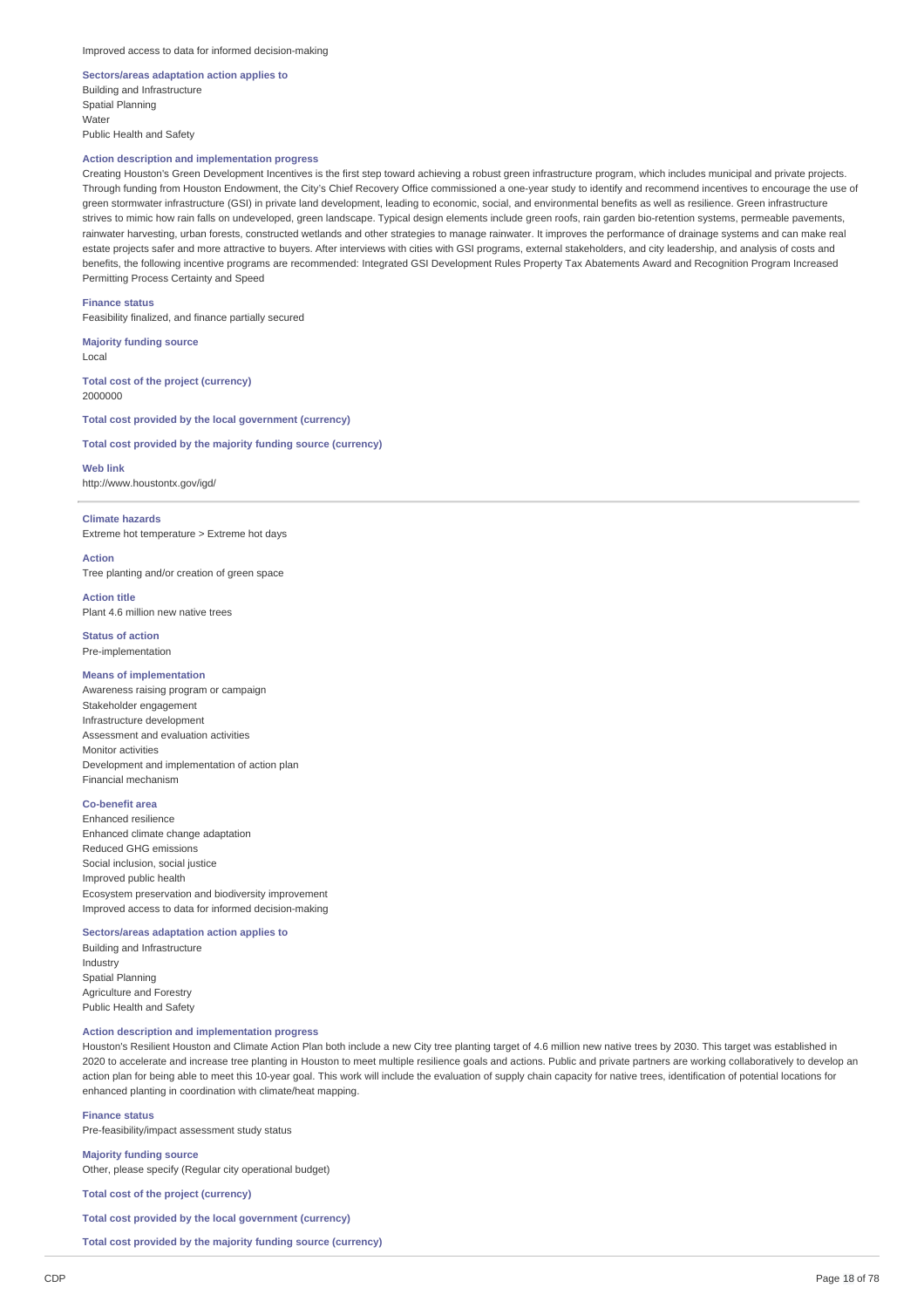### **Web link**

https://www.houstontx.gov/mayor/Resilient-Houston-20200518-single-page.pdf http://greenhoustontx.gov/climateactionplan/CAP-April2020.pdf

### **Climate hazards**

Flood and sea level rise > Flash / surface flood

### **Action**

Restrict development in at risk areas

## **Action title**

Remove habitable structures from the floodway

**Status of action** Implementation

### **Means of implementation**

Development and implementation of action plan

## **Co-benefit area**

Disaster Risk Reduction Enhanced resilience Poverty reduction / eradication Improved public health Improved access to data for informed decision-making

## **Sectors/areas adaptation action applies to**

Building and Infrastructure Spatial Planning Public Health and Safety

## **Action description and implementation progress**

Resilient Houston Action 25.1 Remove all habitable structures and prevent new development in the floodway. To accomplish this objective, some mapped floodways may be able to be made smaller through engineering solutions; in other areas, buyouts and property swaps will need to occur. Local ordinances have already been updated to prevent the development of habitable structures within the FEMA-defined floodway and other high-hazard areas.

### **Finance status**

Feasibility finalized, and finance partially secured

**Majority funding source** (Sub)national

**Total cost of the project (currency)**

**Total cost provided by the local government (currency)**

**Total cost provided by the majority funding source (currency)**

#### **Web link**

https://www.houstontx.gov/mayor/Resilient-Houston-20200518-single-page.pdf

## Adaptation Planning

(3.2) Does your city council, or similar authority, have a published plan that addresses climate change adaptation and/or resilience? Yes

(3.2a) Please provide more information on your plan that addresses climate change adaptation and/or resilience and attach the document. Please provide details on the boundary of your plan, and where this differs from your city's boundary, please provide an explanation.

Please note that some of the attachments exceeded the size limitations for attachments. Corresponding links have been provided.

**Publication title and attach the document** Resilient Houston Resilient-Houston-20200518-double-page.pdf

#### **Web link**

https://www.houstontx.gov/mayor/Resilient-Houston-20200518-single-page.pdf

### **Sectors/areas covered by plan that addresses climate change adaptation**

Energy Transport (Mobility) Building and Infrastructure Industry Agriculture and Forestry Water Waste Public Health and Safety Business and Financial Service Social Services

**Climate hazards factored into plan that addresses climate change adaptation** Storm and wind > Cyclone (Hurricane / Typhoon) Storm and wind > Storm surge Extreme hot temperature > Extreme hot days

Water Scarcity > Drought Flood and sea level rise > Flash / surface flood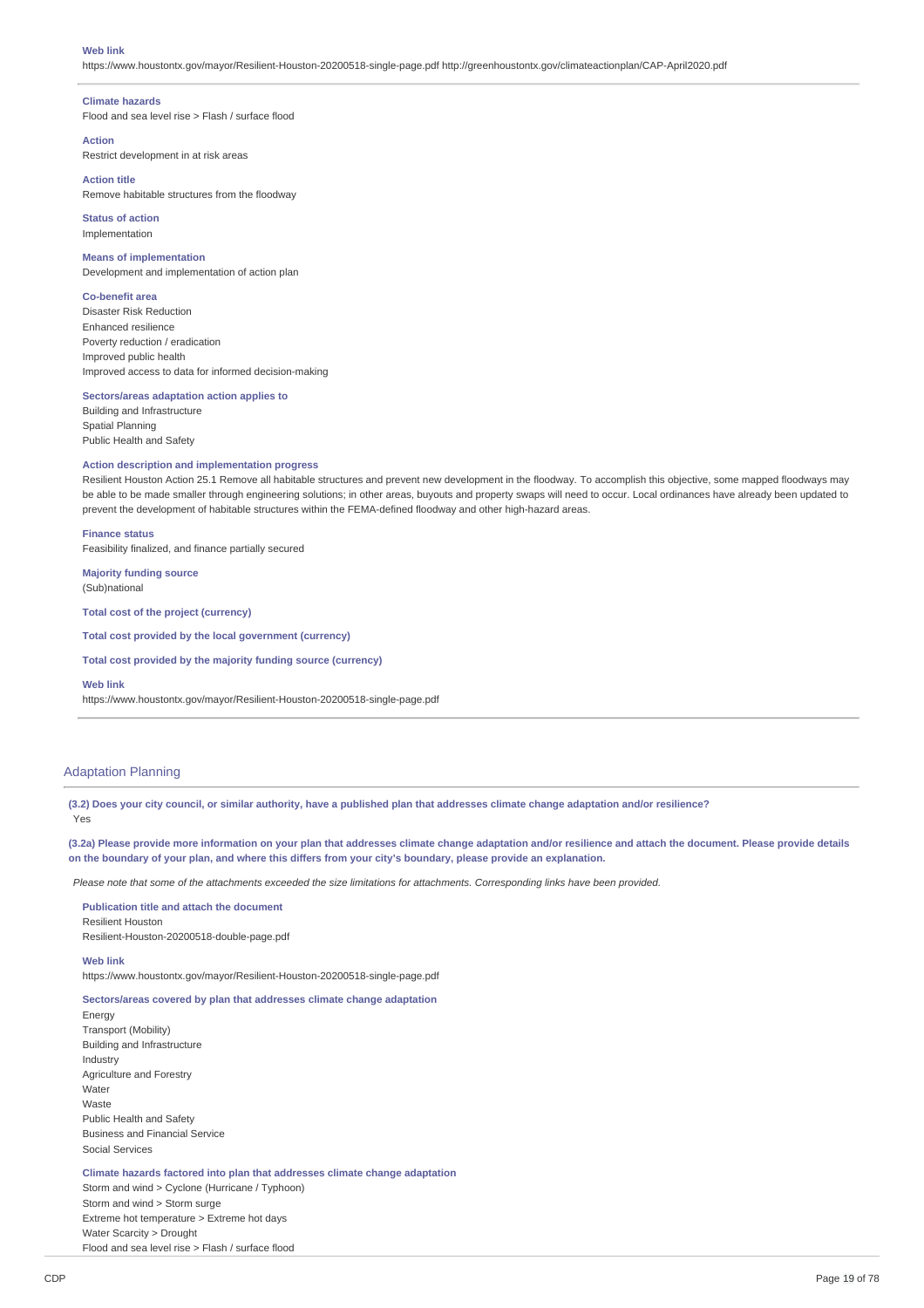**Year of adoption of adaptation plan by local government** 2020

## **Boundary of plan relative to city boundary (reported in 0.1)** Larger – covers the whole city and adjoining areas

## **If the city boundary is different from the plan boundary, please explain why**

The plan included a regional approach beyond the city's immediate boundaries to emphasize the partnership opportunities for resilience-building in the region and to address that the resilience challenges do not stop at the city boundaries.

**Stage of implementation** Plan in implementation

## **Type of plan**

Integrated mitigation / adaptation

Has your local government assessed the synergies, trade-offs, and co-benefits, if any, of the main mitigation and adaptation actions you identified? Yes

## **Describe the synergies, trade-offs, and co-benefits of this interaction**

In 2020, City of Houston released Resilient Houston, which addresses Climate Adaptation as one of 5 core themes. The release of Resilient Houston included a corresponding Executive Order on Resilient as an implementation tool that directed City Departments and Divisions to implement Resilient Houston. Leading up to the release of Resilient Houston, the City also released a Living with Water Houston report that informed many of the goals, targets, actions and sub-actions in Resilient Houston. In May 2020, the City released a COVID-19 addendum to Resilient Houston to show the applicability of 42 of the 62 actions in Resilient Houston to also advancing response, recovery, adaptation, and institutionalization of COVID-19. Resilient Houston is a framework for collective action and links existing efforts with new ones that will work collectively to protect Houston against future disasters—from hurricanes and flooding to extreme heat waves—and chronic stresses such as aging infrastructure, poor air quality, and climate change. The strategy frames five key Visions for Houston's future along with 18 goals and 62 actions describing the path forward, timeframe, partners, implementation opportunities, and corresponding U.N. Sustainable Development Goals.

**Primary author of plan** Dedicated city team

## **Description of the stakeholder engagement processes**

Resilient Houston was forged during an 18-month process in collaboration with local stakeholders and regional, national and global partners. Resilient Houston will help to mitigate flooding risk and improve climate readiness. The stakeholder engagement consisted of two major "Living with Water" workshops held in November 2018 and May 2019 to develop recommendations at the regional, city, and neighborhood scale. During the May 2019 workshop, there was a community open house to review and provide feedback on the visions that were being sketched for three specific neighborhoods. The recommendations from this process primarily informed the Bayou chapter of Resilient Houston. An additional "agenda setting" workshop was held in November of 2018 with 250 stakeholders, the project team held interviews with public, private academic, and non-profit stakeholders. In 2019 five working groups were established, with nearly 100 stakeholders, many of whom represented other coalitions, and groups. These multi-disciplinary working groups focused on 1) equity and inclusion, 2) housing and mobility, 3) living with water, 4) economy and infrastructure, and 5) health and safety. The working group members developed over 100 potential actions to be included in Resilient Houston. In addition to the working groups many other stakeholders were engaged through one-on-one interviews, and through presentations to organizations for additional feedback. A draft outline was also available for public comment.

### **Update/revision process in place for the Adaptation Plan** <Not Applicable>

**Publication title and attach the document**

Living With Water Houston

## **Web link**

https://www.houstontx.gov/mayor/Living-With-Water-Final-Report.pdf

## **Sectors/areas covered by plan that addresses climate change adaptation** Industry Water

Public Health and Safety

### **Climate hazards factored into plan that addresses climate change adaptation**

Extreme Precipitation > Rain storm Storm and wind > Cyclone (Hurricane / Typhoon) Storm and wind > Storm surge Water Scarcity > Drought Flood and sea level rise > Flash / surface flood

**Year of adoption of adaptation plan by local government** 2020

**Boundary of plan relative to city boundary (reported in 0.1)** Larger – covers the whole city and adjoining areas

## **If the city boundary is different from the plan boundary, please explain why**

The plan included a regional approach beyond the city's immediate boundaries to emphasize the partnership opportunities for resilience-building in the region and to address that the resilience challenges do not stop at the city boundaries.

**Stage of implementation** Plan in implementation

**Type of plan**

Integrated mitigation / adaptation

Has your local government assessed the synergies, trade-offs, and co-benefits, if any, of the main mitigation and adaptation actions you identified? Yes

## **Describe the synergies, trade-offs, and co-benefits of this interaction**

Living With Water Houston was undertaken as part of the Resilient Houston strategy development process. The Mayor's Office for Resilience teamed with The Water Institute of the Gulf, Waggonner & Ball, and the Kingdom of the Netherlands to hold two Living With Water workshops to develop place-specific strategies to reduce flood risk and equip Houstonians to prepare for the next storm. The outcomes of the Living With Water workshops are summarized in the following report and incorporated into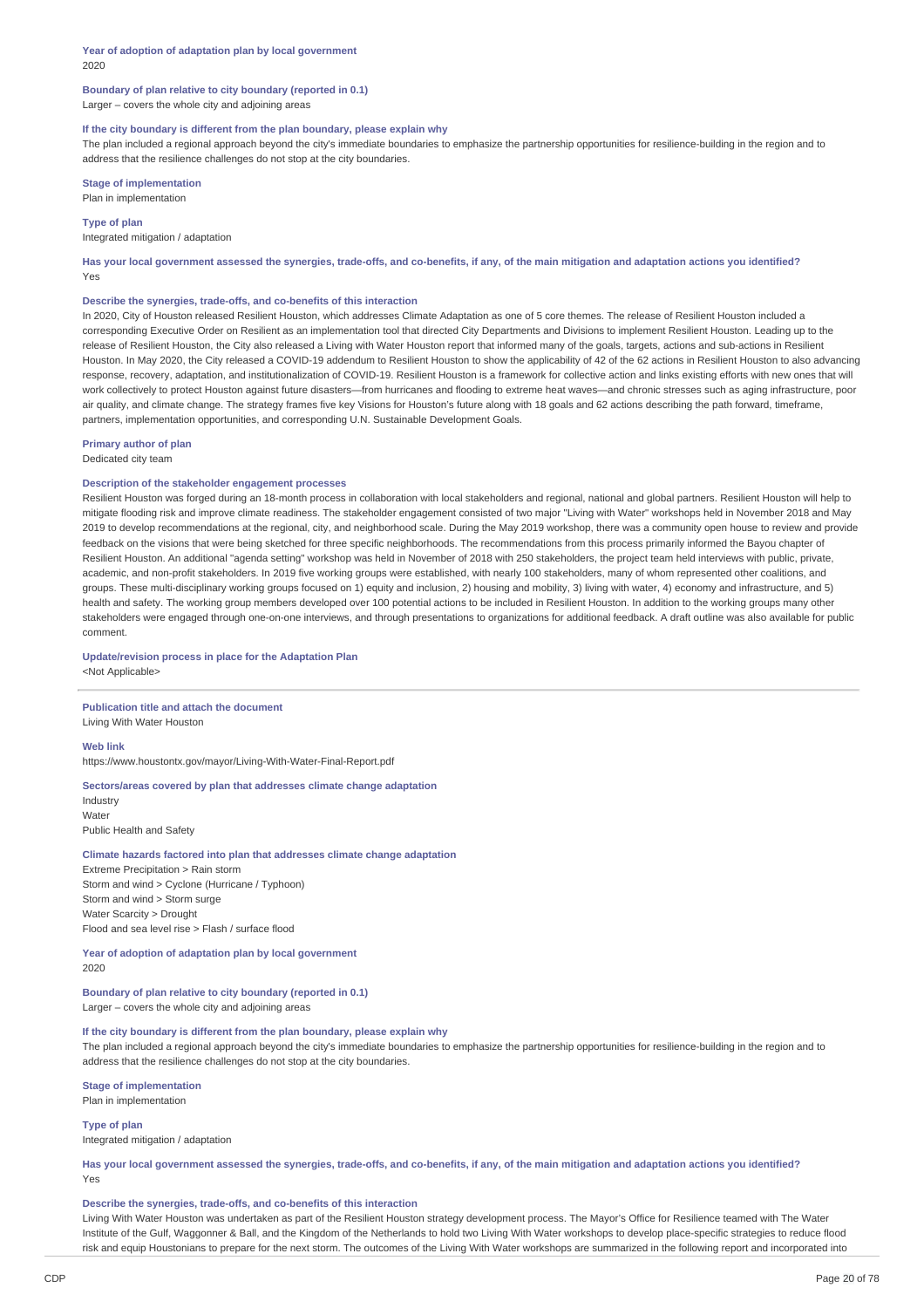the Resilient Houston strategy. Living with Water is an exploration of the regional systems, natural and built, that define Houston and an analysis of regional flood risk in the context of climate projections and increasing urbanization. The key to Living With Water approach – and Resilient Houston strategy - is a recognition that actions to reduce risk and increase resilience can be taken at multiple interconnected scales—from the home, to the block, neighborhood, bayou, city, and region. The report goes on to highlight design proposals and recommendations developed for three focus areas – Kashmere Gardens, Independence Heights, and Greenspoint – as well as overall neighborhood-scale recommendations. The Living With Water workshops provided an opportunity for a deep dive into this critical component of Houston's resilience. Houston is the first city to integrate these two-well established frameworks for advancing city resilience, combining a comprehensive vision for a more resilient Houston with place-based strategies that reduce risk and deliver multiple community benefits. Living With Water Houston builds on the many local efforts underway to reduce flood risk and provides a framework and illustrative vision for aligning future actions. The strategies presented in this document should be embraced, localized, developed, and deployed to address the increasing riverine/bayou, urban drainage, and storm surge flooding that threatens Houston. http://www.greenhoustontx.gov/pressrelease20200130.html

**Primary author of plan**

Dedicated city team

## **Description of the stakeholder engagement processes**

Living With Water Houston was undertaken as part of the Resilient Houston strategy development process. In August 2018, the one-year anniversary of Hurricane Harvey, Mayor Sylvester Turner, 100 Resilient Cities—Pioneered by the Rockefeller Foundation, and Shell joined forces to name Houston as the 101st member of the 100 Resilient Cities Network, now known as the Global Resilient Cities Network. The stakeholder engagement consisted of two major "Living with Water" workshops held in November 2018 and May 2019 to develop recommendations at the regional, city, and neighborhood scale. During the May 2019 workshop, there was a community open house to review and provide feedback on the visions that were being sketched for three specific neighborhoods. The recommendations from this process primarily informed the Bayou chapter of Resilient Houston.

# **Update/revision process in place for the Adaptation Plan**

<Not Applicable>

## **Publication title and attach the document** Houston Resilient Assessment

Resilient-Houston-Resilience-Assessment-2019may.pdf

## **Web link**

https://www.houstontx.gov/mayor/Resilient-Houston-Resilience-Assessment-2019may.pdf

## **Sectors/areas covered by plan that addresses climate change adaptation**

Energy Transport (Mobility) Building and Infrastructure Industry Spatial Planning Agriculture and Forestry Water Business and Financial Service Social Services

## **Climate hazards factored into plan that addresses climate change adaptation**

Extreme Precipitation > Rain storm Storm and wind > Severe wind Storm and wind > Tornado Storm and wind > Cyclone (Hurricane / Typhoon) Storm and wind > Tropical storm Storm and wind > Storm surge Storm and wind > Lightning / thunderstorm Extreme cold temperature > Cold wave Extreme hot temperature > Heat wave Extreme hot temperature > Extreme hot days

### **Year of adoption of adaptation plan by local government** 2019

## **Boundary of plan relative to city boundary (reported in 0.1)** Larger – covers the whole city and adjoining areas

**If the city boundary is different from the plan boundary, please explain why**

The plan included a regional approach beyond the city's immediate boundaries to emphasize the partnership opportunities for resilience-building in the region and to address that the resilience challenges do not stop at the city boundaries.

### **Stage of implementation**

Other, please specify (This report was a baseline analysis to inform Resilient Houston. )

**Type of plan**

Other, please specify (This report was a baseline analysis to inform Resilient Houston. )

Has your local government assessed the synergies, trade-offs, and co-benefits, if any, of the main mitigation and adaptation actions you identified? Yes

### **Describe the synergies, trade-offs, and co-benefits of this interaction**

The Resilient Assessment main focus was to establish a comprehensive list of shocks and stresses that Houston was susceptible to, based on quantitative and qualitative data. Through this assessment, the challenges and opportunities were grouped and ranked to establish priority areas and themes based on finding synergies, analyzing trade-offs and prioritizing opportunities for co-benefits.

## **Primary author of plan**

Consultant

### **Description of the stakeholder engagement processes**

The Resilience Assessment was developed after the Resilient Houston agenda-setting workshop with over 200 community members and additional interviews and review of existing programs and policies.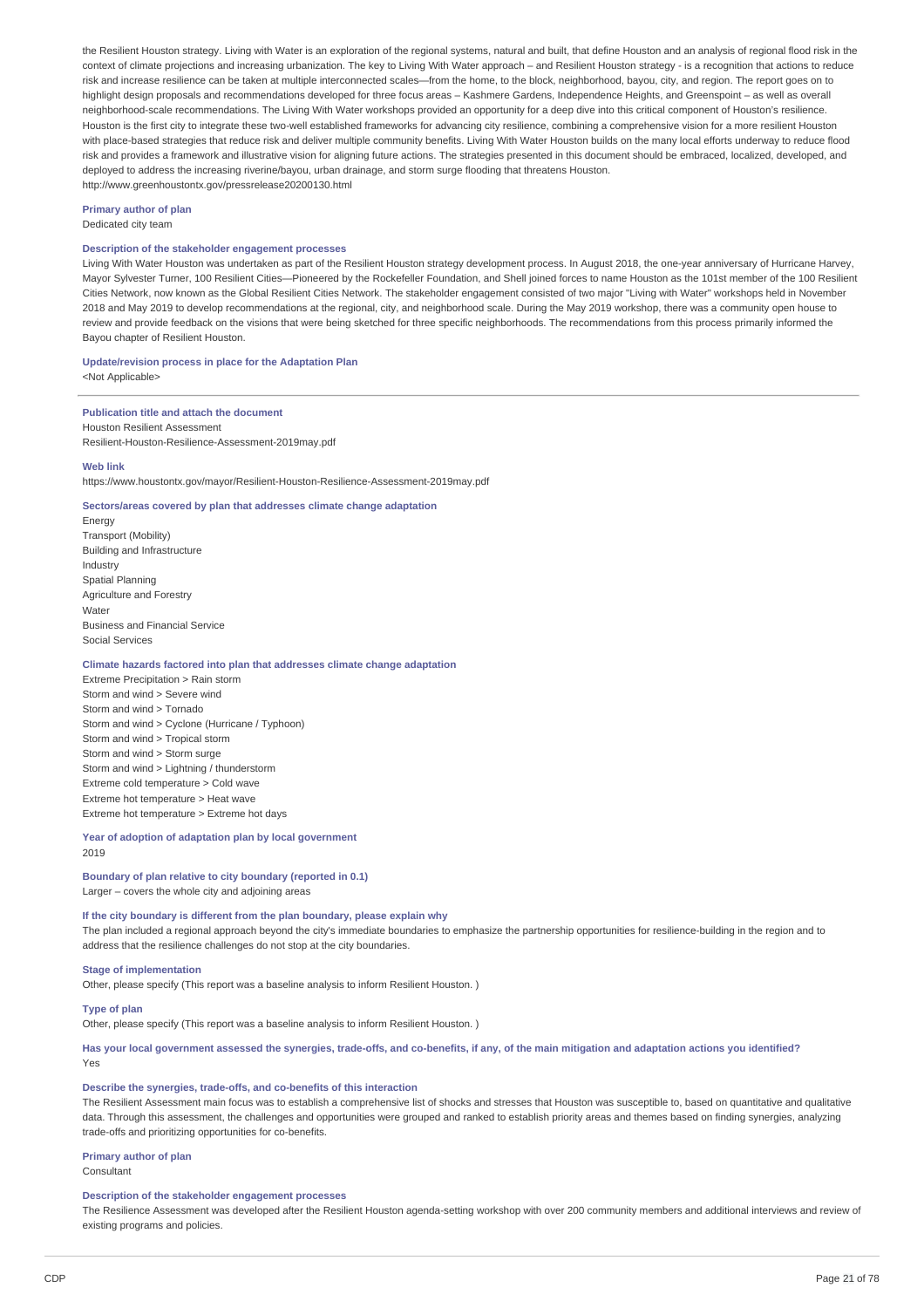## Adaptation Goals

(3.3) Please describe the main goals of your city's adaptation efforts and the metrics / KPIs for each goal.

### **Adaptation goal**

Attract or incubate 50 Energy 2.0 companies in Greater Houston by 2025

### **Climate hazards that adaptation goal addresses**

Storm and wind > Storm surge Extreme hot temperature > Extreme hot days Water Scarcity > Drought Flood and sea level rise > Coastal flood Biological hazards > Water-borne disease

#### **Target year of goal** 2025

## **Description of metric / indicator used to track goal** New companies

**Does this goal align with a requirement from a higher level of government?** Do not know

## **Select the initiatives related to this adaptation goal that your city has committed to** Other, please specify (Global Resilient Cities Network)

### **Comment**

Global Resilient Cities Network should be included as a related initiative.

## **Adaptation goal**

Remove all habitable structures from the floodway by 2030

## **Climate hazards that adaptation goal addresses** Extreme Precipitation > Rain storm Flood and sea level rise > Flash / surface flood Flood and sea level rise > River flood

### **Target year of goal**

2030

**Description of metric / indicator used to track goal** Habitable units in the floodway 1) buy outs 2) narrowing of the floodway

## **Does this goal align with a requirement from a higher level of government?** No

**Select the initiatives related to this adaptation goal that your city has committed to** Other, please specify (Global Resilient Cities Network)

**Comment** Global Resilient Cities Network should be included as a related initiative.

## **Adaptation goal**

Plant 4.6 million new native trees by 2030

**Climate hazards that adaptation goal addresses** Extreme hot temperature > Extreme hot days Chemical change > Atmospheric CO2 concentrations

### **Target year of goal** 2030

**Description of metric / indicator used to track goal** Trees planted

**Does this goal align with a requirement from a higher level of government?** No

**Select the initiatives related to this adaptation goal that your city has committed to** Other, please specify (Global Resilient Cities Network)

## **Comment**

Global Resilient Cities Network should be included as a related initiative.

## **Adaptation goal**

Carbon neutral by 2050 in accordance with the Paris Agreement

**Climate hazards that adaptation goal addresses** Extreme Precipitation > Rain storm Storm and wind > Cyclone (Hurricane / Typhoon) Extreme hot temperature > Extreme hot days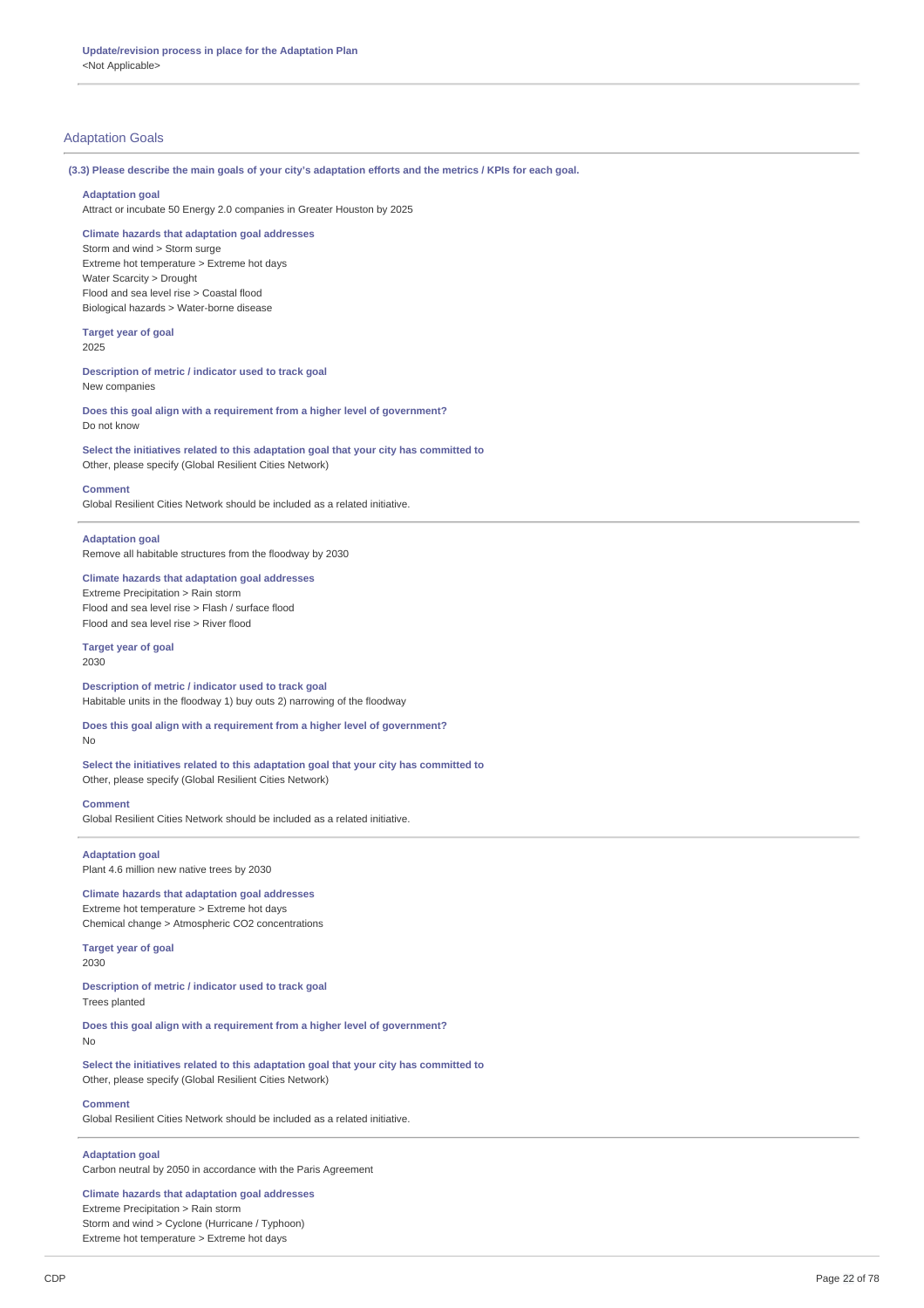### Water Scarcity > Drought

**Target year of goal** 2040

**Description of metric / indicator used to track goal** Reduction in carbon.

**Does this goal align with a requirement from a higher level of government?** No

**Select the initiatives related to this adaptation goal that your city has committed to** Mayors National Climate Action Agenda Other, please specify (Global Resilient Cities Network)

### **Comment**

Global Resilient Cities Network should be included as a related initiative.

## **Adaptation goal**

100 new green stormwater infrastructure projects by 2025

## **Climate hazards that adaptation goal addresses**

Extreme Precipitation > Rain storm Extreme hot temperature > Extreme hot days Flood and sea level rise > Flash / surface flood

## **Target year of goal**

2025

**Description of metric / indicator used to track goal** Public/private new green stormwater projects - associated co-benefits.

**Does this goal align with a requirement from a higher level of government?** No

**Select the initiatives related to this adaptation goal that your city has committed to** Other, please specify (Global Resilient Cities Network)

#### **Comment**

Global Resilient Cities Network should be included as a related initiative.

### **Adaptation goal**

Conserve 24% of undeveloped regional lands as natural spaces by 2040

**Climate hazards that adaptation goal addresses** Extreme hot temperature > Extreme hot days Flood and sea level rise > Flash / surface flood

### **Target year of goal** 2040

**Description of metric / indicator used to track goal** Acres conserved

**Does this goal align with a requirement from a higher level of government?** No

**Select the initiatives related to this adaptation goal that your city has committed to** Other, please specify (Global Resilient Cities Network)

### **Comment**

Global Resilient Cities Network should be included as a related initiative.

## **Adaptation goal**

Invest \$50 billion in major recovery, mitigation, and modernization projects that increase resilience by 2040

## **Climate hazards that adaptation goal addresses** Extreme hot temperature > Extreme hot days Flood and sea level rise > Flash / surface flood

**Target year of goal** 2040

**Description of metric / indicator used to track goal** Dollars invested

**Does this goal align with a requirement from a higher level of government?**

**Select the initiatives related to this adaptation goal that your city has committed to** Other, please specify (Global Resilient Cities Network)

### **Comment**

No

Global Resilient Cities Network should be included as a related initiative.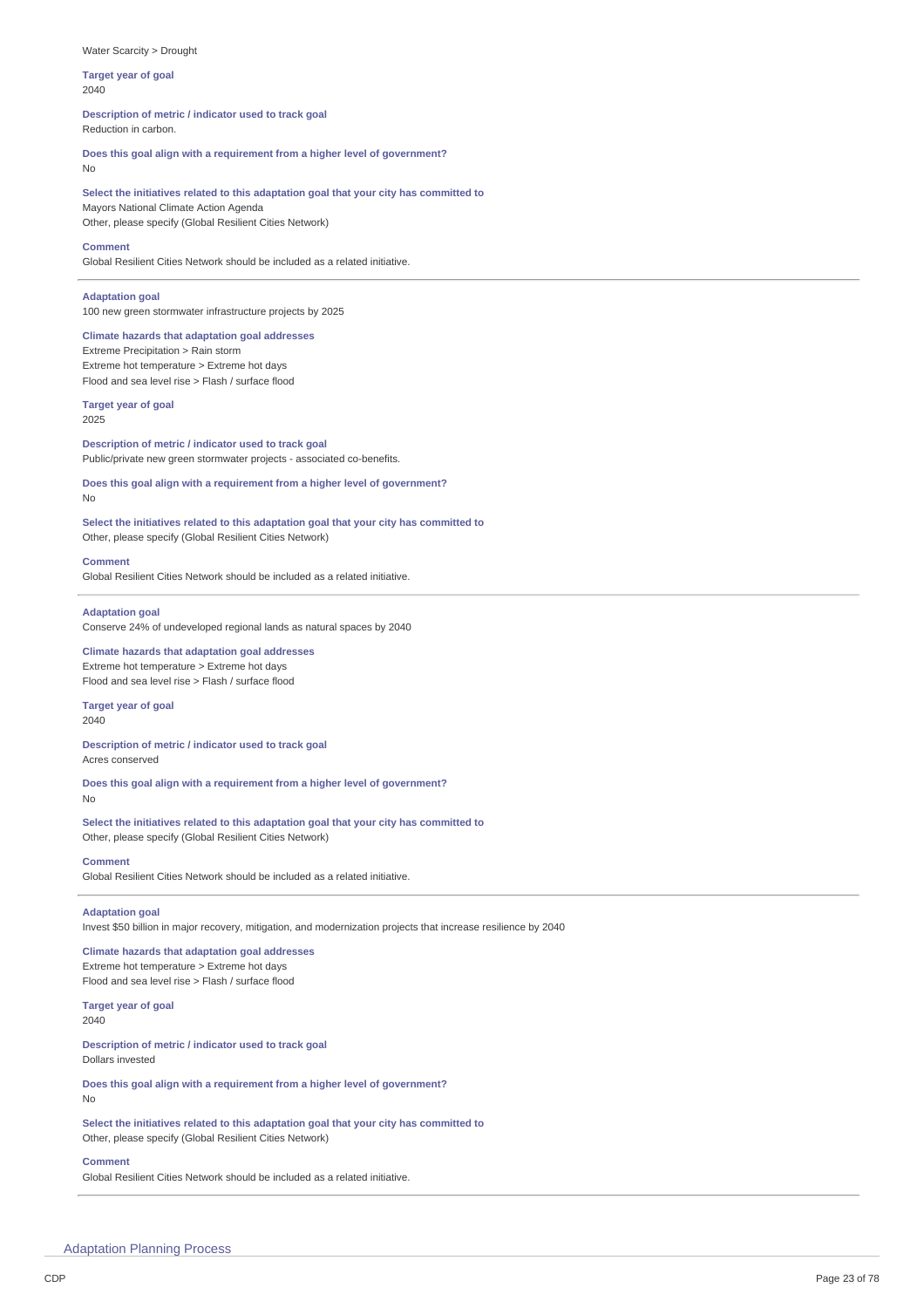## (3.4) Does your local/regional government apply a Monitoring and Evaluation (M&E) system for monitoring the implementation of adaptation goals and targets as **part of the climate adaptation plan (or integrated climate action plan)?**

## **Monitoring & Evaluation (M&E) system**

## **Response** Yes

### **Description of Monitoring and Evaluation (M&E) system applied**

The City of Houston is in the process of developing Action-level KPIs to track all resilient measures, including climate adaptation actions in addition to the 18 overarching targets, including many related to climate adaptation. The monitoring and evaluation of Resilient Houston is led by the Chief Resilience Officer in coordination with Departmental Resilience Officers in every city department as well as additional internal and external implementation partners. Internal reporting is occurring at a minimum of quarterly with additional reporting planned for the annual anniversary of the February 2020 release of Resilient Houston. https://www.houstontx.gov/mayor/Resilient-Houston-One-Year-Report.pdf and https://kinder.rice.edu/resilience-and-climate-progress-houston

## **(3.5) Please explain how your city has addressed vulnerable groups through transformative action.**

A holistic approach to resilience specifically focuses on our most vulnerable people, places and systems. The development of and implementation of resilient Houston is centered around 5 visions, a healthy place to live, and equitable, inclusive and affordable city, a leader in climate adaptation, a city that builds up, not out, and a transformative economy that builds forward. In this vision actions specifically addressing, engaging, and calling attention to the specific needs of vulnerable groups, from people with disabilities, to small businesses, young people, the elderly, the undocumented, immigrants and non-English speakers, Houstonians experiencing homelessness, Houstonians living in bayou floodways and historically under-invested communities through direct ties to Mayor Turner's Complete Community program.

## 4. City-wide Emissions

### City-wide GHG Emissions Data

### **(4.0) Does your city have a city-wide emissions inventory to report?** Yes

(4.1) Please state the dates of the accounting year or 12-month period for which you are reporting your latest city-wide GHG emissions inventory.

|                       | <b>From</b>    | 10               |
|-----------------------|----------------|------------------|
| Accounting year dates | January 1 2019 | December 31 2019 |

**(4.2) Please indicate the category that best describes the boundary of your city-wide GHG emissions inventory.**

|                   | Boundary of inventory relative to city boundary<br>$\Gamma$ (reported in 0.1) | lareas | Excluded sources / Explanation of boundary choice where the inventory boundary differs from the city boundary (include inventory<br>boundary, GDP and population) |
|-------------------|-------------------------------------------------------------------------------|--------|-------------------------------------------------------------------------------------------------------------------------------------------------------------------|
| Please<br>explain | Same - covers entire city and nothing else                                    |        |                                                                                                                                                                   |

(4.3) Please give the name of the primary protocol, standard, or methodology you have used to calculate your city's city-wide GHG emissions.

|                              | Primary protocol                                                         | <b>Comment</b> |
|------------------------------|--------------------------------------------------------------------------|----------------|
| <b>Emissions methodology</b> | Global Protocol for Community Greenhouse Gas Emissions Inventories (GPC) |                |

**(4.4) Which gases are included in your city-wide emissions inventory?**

CO2

C<sub>H4</sub>

N20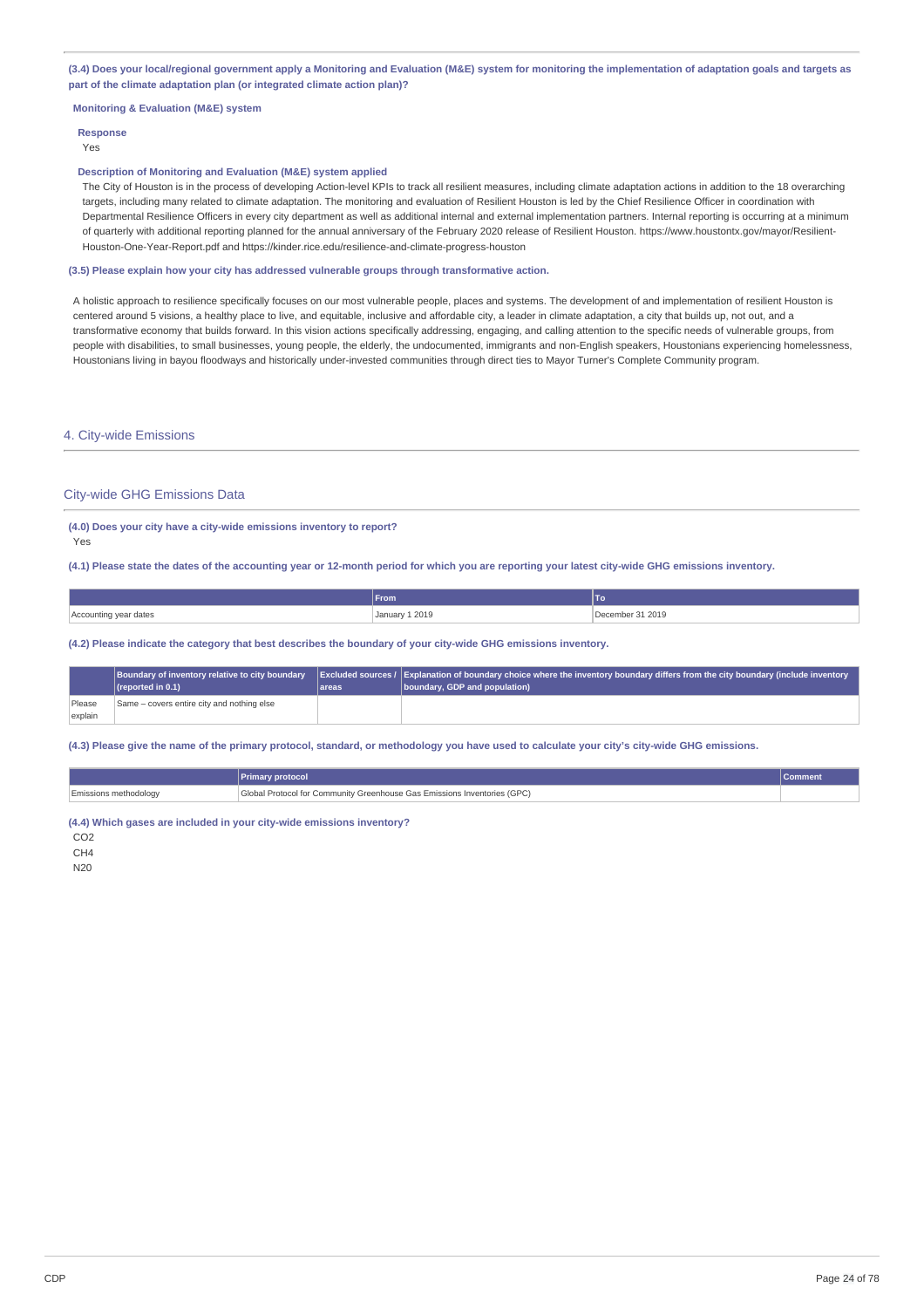(4.5) Please attach your city-wide inventory in Excel or other spreadsheet format and provide additional details on the inventory calculation methods in the table **below.**

## **Document title and attachment**

2019 Houston GHG Emissions Inventory COH 2019 GHG Emissions UEF 071421 Final Update.xlsx

# **Emissions inventory format**

I have attached my inventory in the GPC format: City Inventory Reporting and Information System (CIRIS)

**Web link** Attached Document

**Emissions factors used** IPCC

**Global Warming Potential (select relevant IPCC Assessment Report)** IPCC 4th AR (2007)

**Please select which additional sectors are included in the inventory** No additional sectors included

**Population in inventory year** 2320268

**Overall level of confidence** High

## **Comment on level of confidence**

The City recently completed its 2019 GHG Emissions Inventory. A high level review was performed by a third party. The City is exploring options for a third party review and verification. The City followed a similar methodology as the 2014 GHG Emissions Inventory for which a high level of confidence was reported.

(4.6a) The Global Covenant of Mayors requires committed cities to report their inventories in the format of the new Common Reporting Framework, to encourage standard reporting of emissions data. Please provide a breakdown of your city-wide emissions by sector and sub-sector in the table below. Where emissions data **is not available, please use the relevant notation keys to explain the reason why.**

|                                                                    | <b>Direct</b><br>emissions<br>(metric<br>tonnes<br>CO <sub>2e</sub> ) | If you have no direct<br>emissions to report,<br>please select a<br>notation key to<br>explain why | $\vert$ Indirect emissions from the $\vert$ If you have no indirect Emissions occurring<br>use of grid-supplied<br>electricity, heat, steam<br>and/or cooling (metric<br>tonnes CO2e) | emissions to report,<br>please select a<br>notation key to<br>explain why | outside the city<br>boundary as a result of<br>in-city activities (metric<br>tonnes CO2e) | If you have no emissions occurring<br>outside the city boundary to report<br>as a result of in-city activities, please<br>select a notation key to explain why | Please explain any excluded<br>sources, identify any<br>emissions covered under an<br><b>ETS and provide any other</b><br>comments |
|--------------------------------------------------------------------|-----------------------------------------------------------------------|----------------------------------------------------------------------------------------------------|---------------------------------------------------------------------------------------------------------------------------------------------------------------------------------------|---------------------------------------------------------------------------|-------------------------------------------------------------------------------------------|----------------------------------------------------------------------------------------------------------------------------------------------------------------|------------------------------------------------------------------------------------------------------------------------------------|
| Stationary<br>energy<br>Residential<br>buildings                   | 815970                                                                | Please select                                                                                      | 4049204                                                                                                                                                                               | Please select                                                             |                                                                                           | <b>NE</b>                                                                                                                                                      |                                                                                                                                    |
| Stationary<br>energy<br>Commercial<br>buildings &<br>facilities    | 449325                                                                | Please select                                                                                      | 8834817                                                                                                                                                                               | Please select                                                             |                                                                                           | <b>NE</b>                                                                                                                                                      |                                                                                                                                    |
| Stationary<br>energy<br>Institutional<br>buildings &<br>facilities |                                                                       | ΙE                                                                                                 |                                                                                                                                                                                       | IE                                                                        |                                                                                           | <b>NE</b>                                                                                                                                                      | Integrated Elsewhere - included<br>in 1.2.1 and 1.2.2                                                                              |
| Stationary<br>energy<br>Industrial<br>buildings &<br>facilities    | 1183160                                                               | Please select                                                                                      |                                                                                                                                                                                       | IE                                                                        |                                                                                           | <b>NE</b>                                                                                                                                                      | Integrated Elsewhere - included<br>in 1.2.2                                                                                        |
| Stationary<br>energy<br>Agriculture                                |                                                                       | ΙE                                                                                                 |                                                                                                                                                                                       | ΙE                                                                        |                                                                                           | <b>NE</b>                                                                                                                                                      | Integrated Elsewhere -<br>assumed to be included in I.2.1<br>and I.3.1 and in I.2.2 and I.3.2                                      |
| Stationary<br>energy<br>Fugitive<br>emissions                      | 35031                                                                 | Please select                                                                                      |                                                                                                                                                                                       | N/A                                                                       |                                                                                           | <b>NE</b>                                                                                                                                                      |                                                                                                                                    |
| Total Stationary 2483487<br>Energy                                 |                                                                       | Please select                                                                                      | 12884021                                                                                                                                                                              | Please select                                                             |                                                                                           | <b>NE</b>                                                                                                                                                      |                                                                                                                                    |
| Transportation<br>> On-road                                        | 16853981                                                              | Please select                                                                                      |                                                                                                                                                                                       | IE                                                                        |                                                                                           | <b>NE</b>                                                                                                                                                      | Integrated Elsewhere -assumed<br>to be included in Stationary<br>Energy sector                                                     |
| Transportation<br>> Rail                                           | 217846                                                                | Please select                                                                                      |                                                                                                                                                                                       | ΙE                                                                        |                                                                                           | <b>NE</b>                                                                                                                                                      | Integrated Elsewhere - included<br>in Stationary Energy I.2.2                                                                      |
| Transportation<br>> Waterborne<br>navigation                       |                                                                       | <b>NO</b>                                                                                          |                                                                                                                                                                                       | <b>NO</b>                                                                 |                                                                                           | <b>NE</b>                                                                                                                                                      |                                                                                                                                    |
| Transportation<br>> Aviation                                       | 586                                                                   | Please select                                                                                      |                                                                                                                                                                                       | <b>NO</b>                                                                 |                                                                                           | <b>NE</b>                                                                                                                                                      |                                                                                                                                    |
| Transportation<br>> Off-road                                       |                                                                       | <b>NO</b>                                                                                          |                                                                                                                                                                                       | <b>NO</b>                                                                 |                                                                                           | <b>NE</b>                                                                                                                                                      |                                                                                                                                    |
| Total Transport   17072414                                         |                                                                       | Please select                                                                                      |                                                                                                                                                                                       | Combination of notation<br>keys                                           |                                                                                           | <b>NE</b>                                                                                                                                                      | See above                                                                                                                          |
| Waste > Solid<br>waste disposal                                    | 30089                                                                 | Please select                                                                                      |                                                                                                                                                                                       | N/A                                                                       | 566598                                                                                    | Please select                                                                                                                                                  |                                                                                                                                    |
| Waste ><br>Biological<br>treatment                                 |                                                                       | <b>NO</b>                                                                                          |                                                                                                                                                                                       | N/A                                                                       | 20414                                                                                     | Please select                                                                                                                                                  |                                                                                                                                    |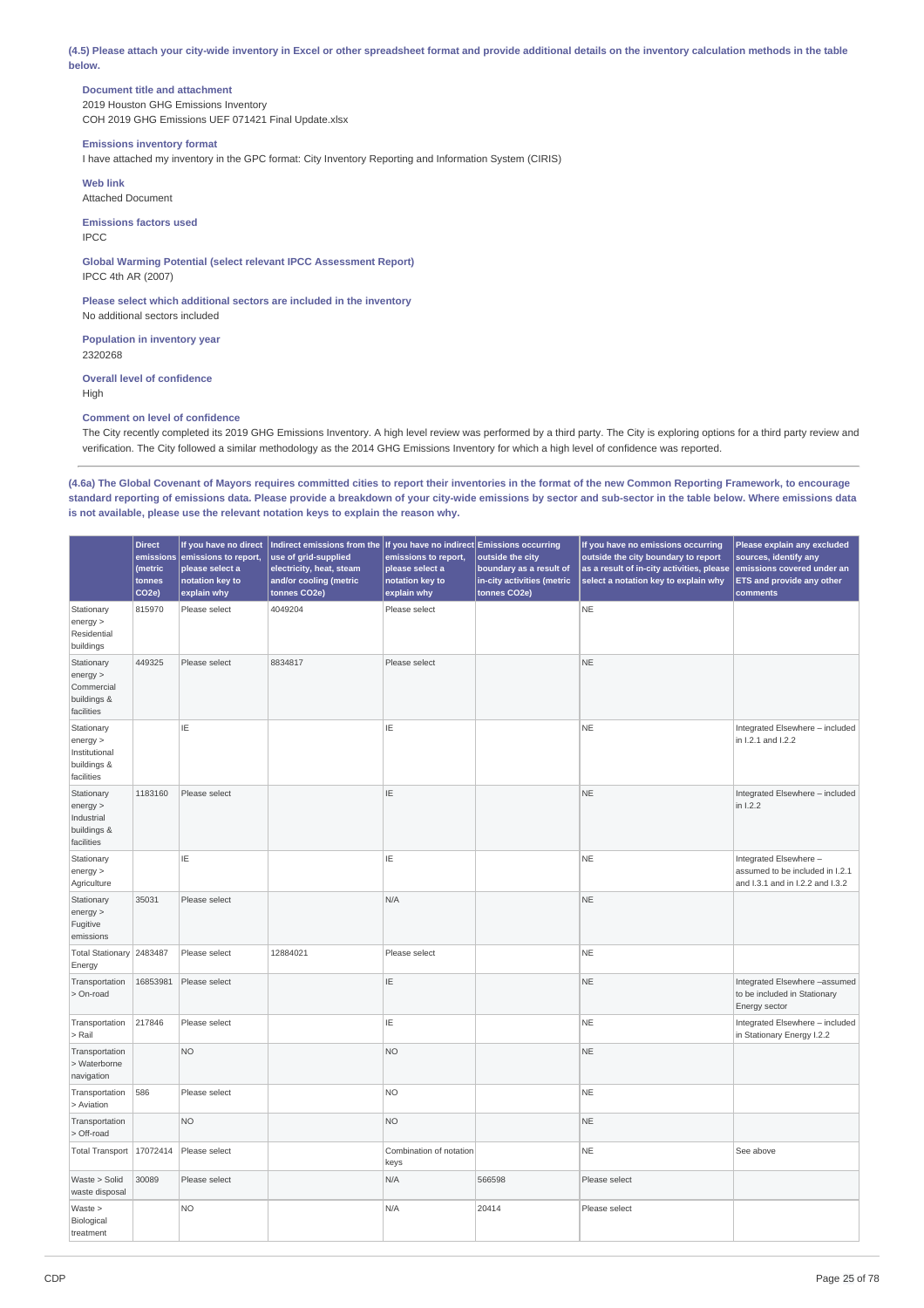|                                                                                     | <b>Direct</b><br>emissions<br>(metric<br>tonnes<br>CO <sub>2e</sub> | If you have no direct<br>emissions to report,<br>please select a<br>notation key to<br>explain why | Indirect emissions from the If you have no indirect Emissions occurring<br>use of grid-supplied<br>electricity, heat, steam<br>and/or cooling (metric<br>tonnes CO2e) | emissions to report,<br>please select a<br>notation key to<br>explain why | outside the city<br>boundary as a result of<br>in-city activities (metric<br>tonnes CO2e) | If you have no emissions occurring<br>outside the city boundary to report<br>as a result of in-city activities, please<br>select a notation key to explain why | Please explain any excluded<br>sources, identify any<br>emissions covered under an<br><b>ETS and provide any other</b><br>comments |
|-------------------------------------------------------------------------------------|---------------------------------------------------------------------|----------------------------------------------------------------------------------------------------|-----------------------------------------------------------------------------------------------------------------------------------------------------------------------|---------------------------------------------------------------------------|-------------------------------------------------------------------------------------------|----------------------------------------------------------------------------------------------------------------------------------------------------------------|------------------------------------------------------------------------------------------------------------------------------------|
| Waste<br>Incineration and<br>open burning                                           |                                                                     | <b>NO</b>                                                                                          |                                                                                                                                                                       | N/A                                                                       |                                                                                           | <b>NO</b>                                                                                                                                                      |                                                                                                                                    |
| Waste<br>Wastewater                                                                 | 225177                                                              | Please select                                                                                      |                                                                                                                                                                       | N/A                                                                       |                                                                                           | <b>NO</b>                                                                                                                                                      |                                                                                                                                    |
| <b>Total Waste</b>                                                                  | 255266                                                              | Please select                                                                                      |                                                                                                                                                                       | N/A                                                                       | 587012                                                                                    | Please select                                                                                                                                                  |                                                                                                                                    |
| IPPU<br>Industrial<br>process                                                       |                                                                     | <b>NE</b>                                                                                          |                                                                                                                                                                       | N/A                                                                       |                                                                                           | <b>NE</b>                                                                                                                                                      |                                                                                                                                    |
| IPPU > Product<br>use                                                               |                                                                     | <b>NE</b>                                                                                          |                                                                                                                                                                       | N/A                                                                       |                                                                                           | <b>NE</b>                                                                                                                                                      |                                                                                                                                    |
| <b>Total IPPU</b>                                                                   |                                                                     | <b>NE</b>                                                                                          |                                                                                                                                                                       | N/A                                                                       |                                                                                           | <b>NE</b>                                                                                                                                                      |                                                                                                                                    |
| AFOLU ><br>Livestock                                                                |                                                                     | <b>NE</b>                                                                                          |                                                                                                                                                                       | N/A                                                                       |                                                                                           | <b>NE</b>                                                                                                                                                      |                                                                                                                                    |
| AFOLU > Land<br>use                                                                 |                                                                     | <b>NE</b>                                                                                          |                                                                                                                                                                       | N/A                                                                       |                                                                                           | <b>NE</b>                                                                                                                                                      |                                                                                                                                    |
| AFOLU > Other<br>AFOLU                                                              |                                                                     | <b>NE</b>                                                                                          |                                                                                                                                                                       | N/A                                                                       |                                                                                           | <b>NE</b>                                                                                                                                                      |                                                                                                                                    |
| <b>Total AFOLU</b>                                                                  |                                                                     | <b>NE</b>                                                                                          |                                                                                                                                                                       | N/A                                                                       |                                                                                           | <b>NE</b>                                                                                                                                                      |                                                                                                                                    |
| Generation of<br>grid-supplied<br>energy ><br>Electricity-only<br>generation        | 245852                                                              | Please select                                                                                      |                                                                                                                                                                       | N/A                                                                       |                                                                                           | <b>NE</b>                                                                                                                                                      |                                                                                                                                    |
| Generation of<br>grid-supplied<br>energy > CHP<br>generation                        | 526508                                                              | Please select                                                                                      |                                                                                                                                                                       | N/A                                                                       |                                                                                           | NE                                                                                                                                                             |                                                                                                                                    |
| Generation of<br>grid-supplied<br>energy ><br>Heat/cold<br>generation               |                                                                     | IE                                                                                                 |                                                                                                                                                                       | N/A                                                                       |                                                                                           | <b>NE</b>                                                                                                                                                      | Included in 1.4.4 CHP 1.A.1.a.ii                                                                                                   |
| Generation of<br>grid-supplied<br>energy > Local<br>renewable<br>generation         |                                                                     | <b>NO</b>                                                                                          |                                                                                                                                                                       | N/A                                                                       |                                                                                           | <b>NE</b>                                                                                                                                                      |                                                                                                                                    |
| Total<br>Generation of<br>grid-supplied<br>energy                                   | 772360                                                              | Please select                                                                                      |                                                                                                                                                                       | N/A                                                                       |                                                                                           | <b>NE</b>                                                                                                                                                      |                                                                                                                                    |
| Total Emissions 19811166<br>(excluding<br>generation of<br>grid-supplied<br>energy) |                                                                     | Please select                                                                                      | 12884021                                                                                                                                                              | Please select                                                             | 587012                                                                                    | Please select                                                                                                                                                  |                                                                                                                                    |

## (4.8) Please indicate if your city-wide emissions have increased, decreased, or stayed the same since your last emissions inventory, and describe why.

|         | <b>Change in Primary</b><br>emissions reason for l | change                                               | Please explain and quantify changes in emissions                                                                                                                                                                                                                                                                                                                                                                                                                                                                                                                                                                                                                                                                                                                                                                                                                 |
|---------|----------------------------------------------------|------------------------------------------------------|------------------------------------------------------------------------------------------------------------------------------------------------------------------------------------------------------------------------------------------------------------------------------------------------------------------------------------------------------------------------------------------------------------------------------------------------------------------------------------------------------------------------------------------------------------------------------------------------------------------------------------------------------------------------------------------------------------------------------------------------------------------------------------------------------------------------------------------------------------------|
| explain | Please   Decreased   Other,                        | please<br>specify<br>in.<br>stationary<br>emissions) | Overall, the total emissions inventory (2019) decreased by 0.4% since the last reported inventory (2014). There was a nearly 7% decrease in stationary emissions and nearly 6%<br>increase in transportation emissions. Waste Emissions increased by 2.91%. Although electricity demand increased in 2019 (observed by increased kWh usage and population<br>growth), emissions from electricity decreased because of the improved composition of the electrical grid. The increase in transportation emissions in 2019 is largely driven by a 9%<br>(Decrease VMT per capita increase since 2014. VMT for Single Unit Trucks (short haul and long haul, refuse truck, and motor home) increased by 14%, similar to Passenger and Light<br>Commercial Trucks. VMT for passenger cars rose by 13% while combination trucks (short and long haul) increased by 9%. |

# (4.9) Does your city have a consumption-based inventory to measure emissions from consumption of goods and services by your residents?

|                 | <b>Response</b>                            | $\mid$ Provide an overview and attach your consumption-based inventory if relevant |
|-----------------|--------------------------------------------|------------------------------------------------------------------------------------|
| Please complete | Intending to undertake in the next 2 years |                                                                                    |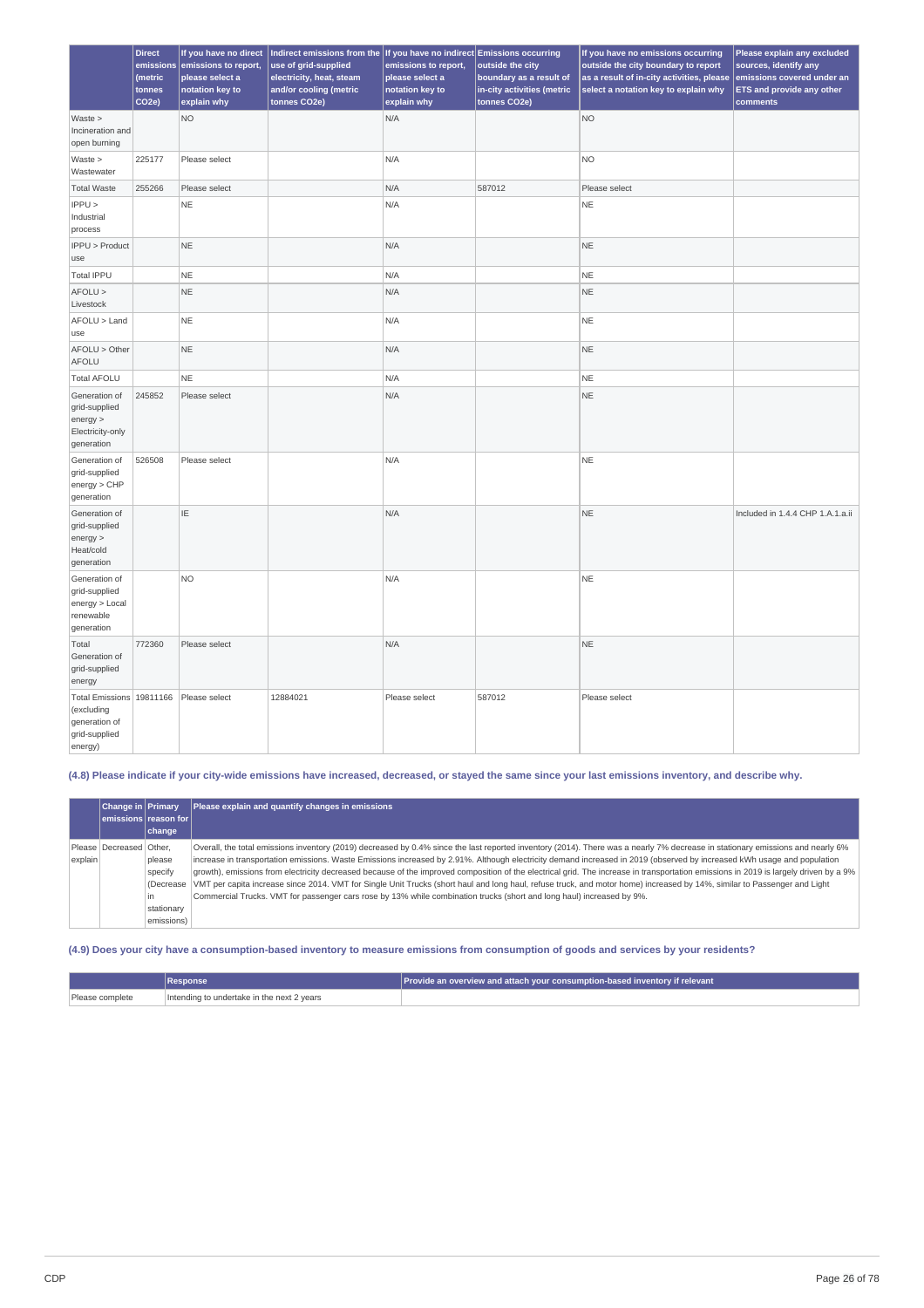(4.11) Does your city have a strategy, or other policy document, in place for how to measure and reduce consumption-based GHG emissions in your city?

## **Food**

#### **Response**

No

Please provide more details on and/or a link to the strategy or highlights of any specific actions the city is implementing

## **Construction**

- **Response**
- No

Please provide more details on and/or a link to the strategy or highlights of any specific actions the city is implementing

### **Transportation**

**Response**

### No

Please provide more details on and/or a link to the strategy or highlights of any specific actions the city is implementing

## **Clothing and textiles**

**Response**

#### No

Please provide more details on and/or a link to the strategy or highlights of any specific actions the city is implementing

### **Electronics**

## **Response**

No

Please provide more details on and/or a link to the strategy or highlights of any specific actions the city is implementing

## **Aviation**

**Response**

No

Please provide more details on and/or a link to the strategy or highlights of any specific actions the city is implementing

## City-wide external verification

(4.12) Has the city-wide GHG emissions data you are currently reporting been externally verified or audited in part or in whole? Intending to undertake in the next 2 years

Historical emissions inventories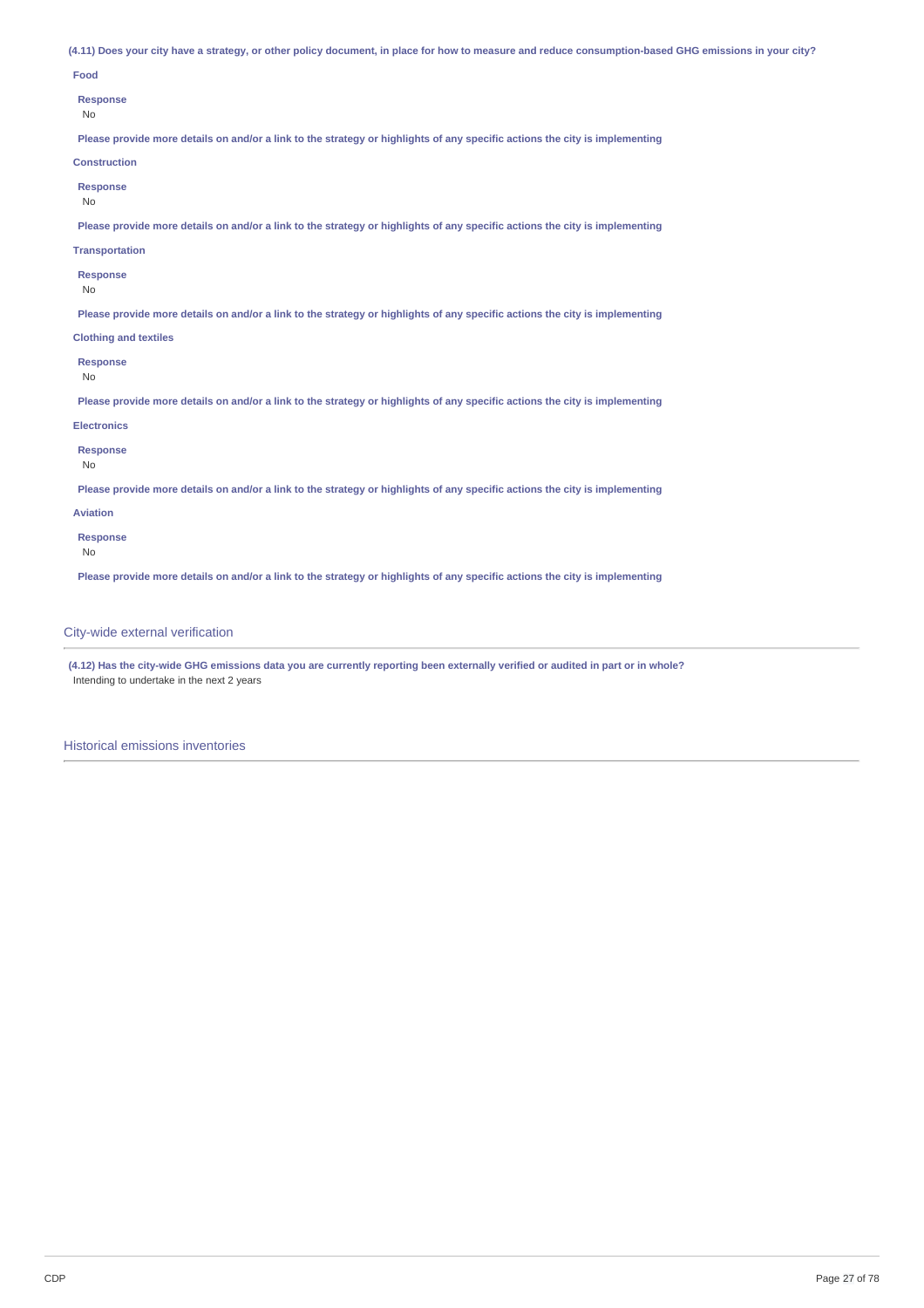(4.13) Please provide details on any historical, base year or recalculated city-wide emissions inventories your city has, in order to allow assessment of targets in **the table below.**

**Inventory date from** January 1 2014

**Inventory date to** December 31 2014

**Scopes / boundary covered** Total emissions

**Previous emissions (metric tonnes CO2e)** 33414017

**Is this inventory a base year inventory or a recalculated version of a previously reported inventory?** Base year inventory

**Methodology**

Global Protocol for Community Greenhouse Gas Emissions Inventories (GPC)

**File name and attach your inventory** 2014 City of Houston Greenhouse Gas Emissions Inventory Houston2014GPCCIRIS05.18.2018COHFINALforCDP.xlsx

**Web link** Document attached

**Comments**

**Inventory date from** January 1 2014

**Inventory date to** December 31 2014

**Scopes / boundary covered** Total emissions

**Previous emissions (metric tonnes CO2e)** 33414134

**Is this inventory a base year inventory or a recalculated version of a previously reported inventory?** Recalculated version of a previously reported base year inventory

### **Methodology**

Global Protocol for Community Greenhouse Gas Emissions Inventories (GPC)

## **File name and attach your inventory**

2014 Houston GHG Emissions Inventory Updated 2014 Houston GHG Emissions Inventory CAP.xlsx

**Web link** Document attached

## **Comments**

The recalculation results from an update of the resident population used to determine the metric tonnes organic waste treated biologically to determine the emissions from the biological treatment of waste. Because of rounding issues the CIRIS spreadsheet and the total used as the baseline in the Houston Climate Action Plan differ slightly 33,414,135 verses 33,414,134 (CAP). The City, to be consistent with the CAP reports the 33,414,134 as the base.

**Inventory date from**

January 1 2019

**Inventory date to** December 31 2019

**Scopes / boundary covered** Total emissions

**Previous emissions (metric tonnes CO2e)** 33282189

**Is this inventory a base year inventory or a recalculated version of a previously reported inventory?** Other, please specify (Previously submitted version since updated)

## **Methodology**

Global Protocol for Community Greenhouse Gas Emissions Inventories (GPC)

# **File name and attach your inventory**

2019 GHG Emissions Inventory COH2019GHGEmissionsUEF012121Final.xlsx

**Web link** Document attached.

## **Comments**

The recalculation results from an update to aviation gasoline. The update results in a very slight change to overall emissions, 11 metric tonnes, from 33,282,189 to 33,282,200.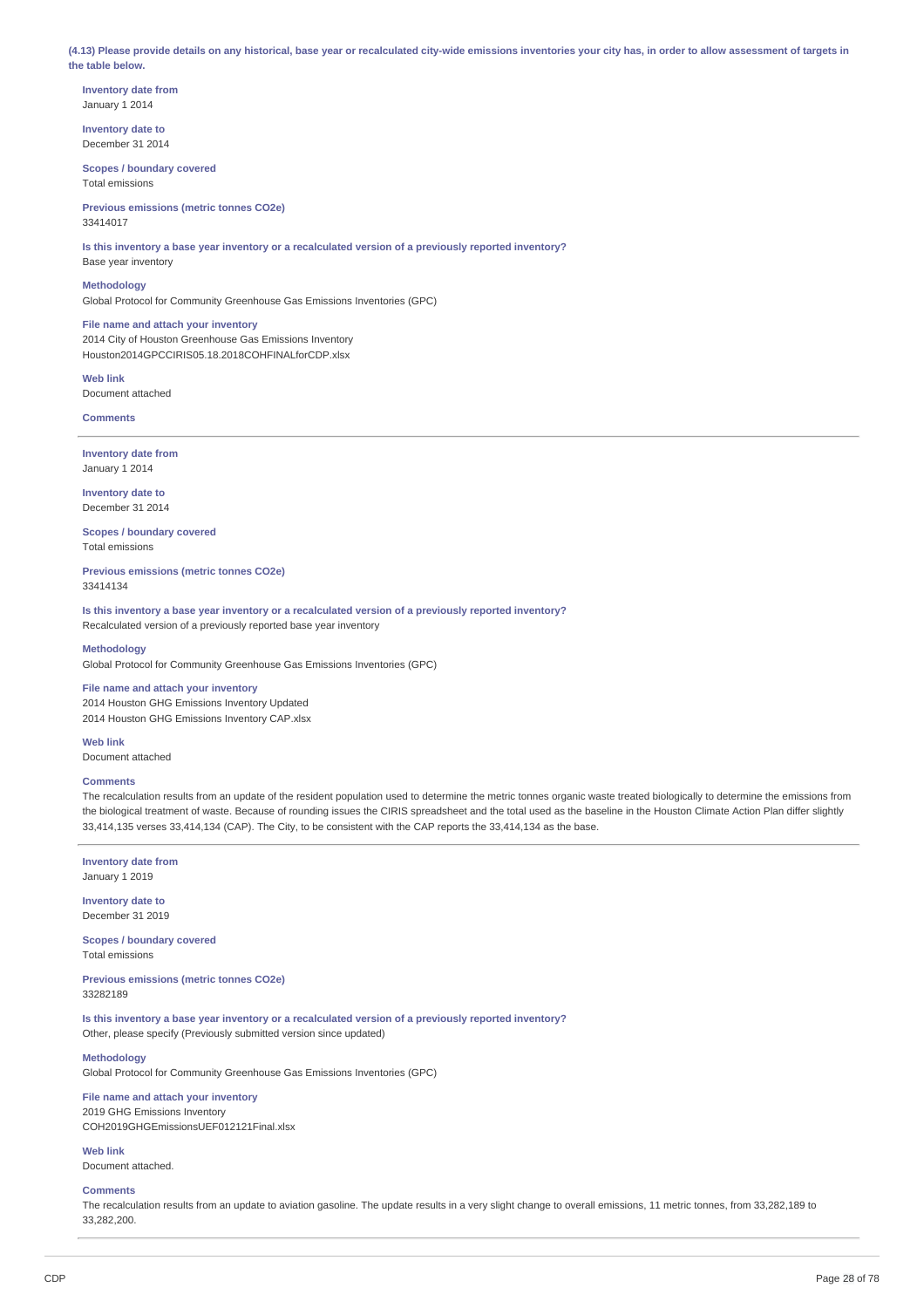(4.14) State if the emissions factors and activity data used to calculate your cities emissions are accessible within the attached emissions inventory in question **4.5. If so, please describe where these are located within the attached inventory.**

### **Emissions factors and Activity Data Reported**

**Emissions factors and activity data accessibility**

Emissions factors and activity data are accessible within the attached inventory in question 4.5

**State the location of emissions factors and activity data within the attached inventory in question 4.5** Emissions factors can be found on the 'Emission Factors' tab in the 2019 GHG Emission Inventory. Both the Emission Factors and Activity data can be found in each respective tab by sector and also corresponding calculator tabs.

## 5. Emissions Reduction

## Mitigation Target setting

**(5.0) Do you have a GHG emissions reduction target(s) in place at the city-wide level?** Base year emissions (absolute) target

(5.0a) Please provide details of your total city-wide base year emissions reduction (absolute) target(s). In addition, you may add rows to provide details of your **sector-specific targets, by providing the base year emissions specific to that target.**

#### **Sector**

All emissions sources included in city inventory

**Where sources differ from the inventory, identify and explain these additions / exclusions** http://greenhoustontx.gov/climateactionplan/index.html

**Boundary of target relative to city boundary (reported in 0.1)** Same (city-wide) – covers entire city and nothing else

Explanation of boundary choice where the inventory boundary differs from the city boundary (include inventory boundary, GDP and population)

**Base year** 2014

**Year target was set** 2020

**Base year emissions (metric tonnes CO2e)** 33414134

**Percentage reduction target**  $40$ 

**Target year** 2030

**Target year absolute emissions (metric tonnes CO2e) [Auto-calculated]** 20048480.4

The CAP plan targets account for certain growth factors, which result in an estimated target emissions reduction of 18 million metric tonnes CO2e. Percent target achieved *to date is based on the Houston GHG 2019 Emissions Inventory.*

**Percentage of target achieved so far** 0.99

**Is this target considered to be your cities most ambitious target?** Other, please specify (Interim target)

**Does this target align with the global 1.5 - 2 °C pathway set out in the Paris Agreement?**

 $Yes - 1.5 °C$ 

**Select the initiatives that this target contributes towards** Global Covenant of Mayors for Climate & Energy STAR Communities Mayors National Climate Action Agenda

**Does this target align to a requirement from a higher level of government?** No

### Please describe your target. If your country has an NDC and your city's target is less ambitious than the NDC, please explain why.

The Houston Climate Action Plan, launched April 2020 and formally approved by Houston City Council October 2020, established a target to reduce GHG emissions by 100% by 2050 from a 2014 baseline. Interim targets include a 40% reduction by 2030 and 75% by 2040. This target applies to all the emission sources covered by the City's inventory and is outlined in the Houston Climate Action Plan: http://greenhoustontx.gov/climateactionplan/index.html. The US NDC established April 2021 is based on a 2005 baseline. The City's interim target of 75% by 2040 (26 years from the 2014 baseline) exceeds the US NDC of 50% over a 25 year period).

#### **Sector**

All emissions sources included in city inventory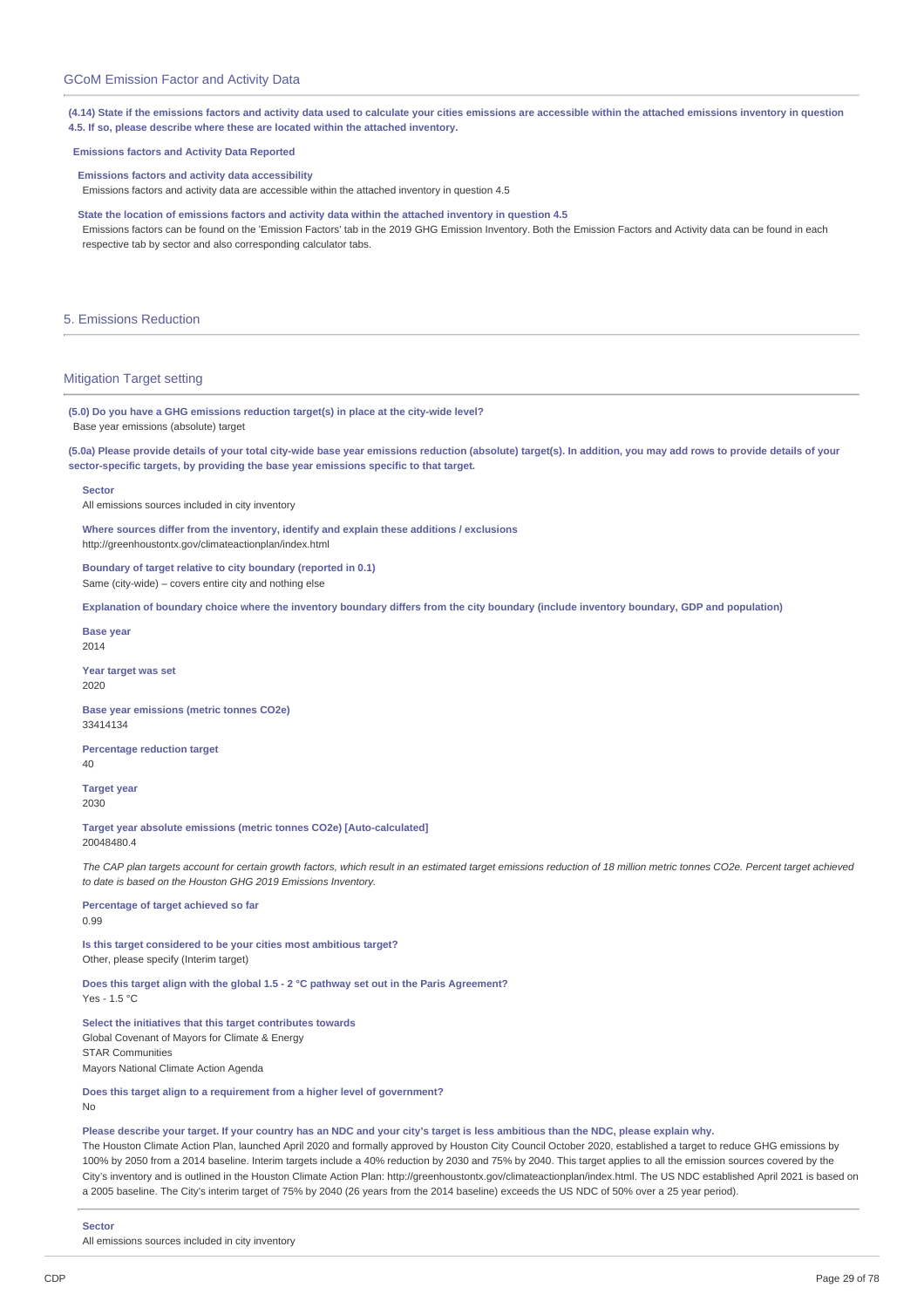**Where sources differ from the inventory, identify and explain these additions / exclusions** http://greenhoustontx.gov/climateactionplan/index.html

**Boundary of target relative to city boundary (reported in 0.1)** Same (city-wide) – covers entire city and nothing else

Explanation of boundary choice where the inventory boundary differs from the city boundary (include inventory boundary, GDP and population)

**Base year** 2014

**Year target was set** 2020

**Base year emissions (metric tonnes CO2e)** 33414134

**Percentage reduction target** 75

**Target year** 2040

**Target year absolute emissions (metric tonnes CO2e) [Auto-calculated]** 8353533.5

**Percentage of target achieved so far** 0.53

**Is this target considered to be your cities most ambitious target?** Other, please specify (Interim goal)

**Does this target align with the global 1.5 - 2 °C pathway set out in the Paris Agreement?** Yes - 1.5 °C

**Select the initiatives that this target contributes towards** Global Covenant of Mayors for Climate & Energy STAR Communities Mayors National Climate Action Agenda

**Does this target align to a requirement from a higher level of government?** No

Please describe your target. If your country has an NDC and your city's target is less ambitious than the NDC, please explain why. NA

**Sector**

All emissions sources included in city inventory

**Where sources differ from the inventory, identify and explain these additions / exclusions** http://greenhoustontx.gov/climateactionplan/index.html

**Boundary of target relative to city boundary (reported in 0.1)** Same (city-wide) – covers entire city and nothing else

Explanation of boundary choice where the inventory boundary differs from the city boundary (include inventory boundary, GDP and population)

**Base year** 2014

**Year target was set** 2020

**Base year emissions (metric tonnes CO2e)** 33414134

**Percentage reduction target** 100

**Target year** 2050

**Target year absolute emissions (metric tonnes CO2e) [Auto-calculated]** 0

**Percentage of target achieved so far** 0.39

**Is this target considered to be your cities most ambitious target?** Yes

**Does this target align with the global 1.5 - 2 °C pathway set out in the Paris Agreement?** Yes - 1.5 °C

**Select the initiatives that this target contributes towards** Global Covenant of Mayors for Climate & Energy STAR Communities Mayors National Climate Action Agenda

**Does this target align to a requirement from a higher level of government?** No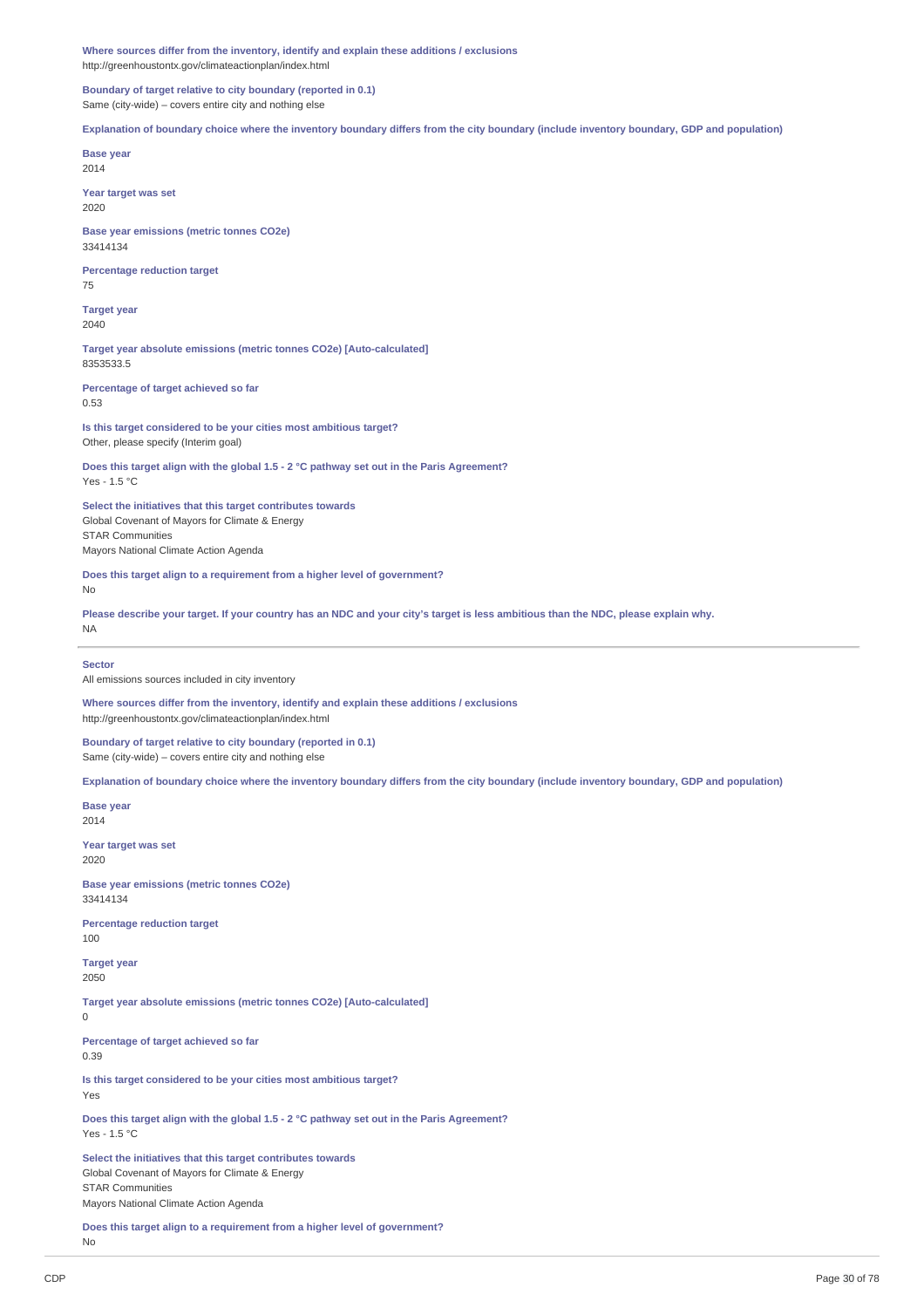Please describe your target. If your country has an NDC and your city's target is less ambitious than the NDC, please explain why. NA

### (5.1) Please describe how the target(s) reported above align with the global 1.5 - 2 °C pathway set out in the Paris agreement.

In April 2020, the City of Houston launched its Climate Action Plan. Houston City Council formally adopted the CAP October 2020. As outlined in the CAP, to comply with the Paris Agreement, the Houston plan will follow science-based criteria that will cap the temperature increase associated with climate change to 1.5 degrees Celsius. Scientists believe that preventing global temperatures from rising more than 1.5 degrees Celsius will avert the worst consequences of climate change. To comply with the Paris Climate Agreement and achieve a long-term goal of carbon neutrality by 2050, ambitious, interim targets were established. Using these targets as a roadmap, the CAP aims to reduce Houston's base year emissions (33,414,134 tonnes CO2e in 2014; city-induced framework) by at least 40% by 2030 and at least 75% by 2040.) The plan promotes practical, cost-effective steps to develop global low-carbon energy, transportation, and waste solutions.

## (5.2) Is your city-wide emissions reduction target(s) conditional on the success of an externality or component of policy outside of your control? No

**(5.3) Does your city-wide emissions reduction target(s) account for the use of transferable emissions units?** Yes

**(5.3a) Please provide details on the use of transferable emissions.**

**Type of transferable emissions** Renewable energy credits

**Emissions saved (metric tonnes CO2e)**

**What percentage of the target does this unit represent?**

Please identify which target this refers to and describe the transferable emissions unit in particular the source of the transferable units Given deregulation of the Texas energy market, the City of Houston purchases electricity through a Retail Electricity Provider and does not own or operate a municipal utility. To meet its target of powering 100% of municipal operations with renewable energy, the City purchases renewable energy through its retail contract with NRG. NRG fulfills the 100% renewable requirement through a combination of Renewable Energy Certificates and purchasing power from a utility-scale solar farm in West Texas.

## **Mitigation Actions**

(5.4) Describe the anticipated outcomes of the most impactful mitigation actions your city is currently undertaking; the total cost of the action and how much is **being funded by the local government.**

## **Mitigation action**

Energy Supply > Low or zero carbon energy supply generation

**Action title** Community Solar Projects on Municipal Land

#### **Means of implementation**

Education Awareness raising program or campaign Stakeholder engagement Infrastructure development

**Implementation status** Pre-implementation

**Start year of action** 2019

**End year of action** 2023

**Estimated emissions reduction (metric tonnes CO2e)** 60000

**Energy savings (MWh)** 98880

**Renewable energy production (MWh)** 98880

**Timescale of reduction / savings / energy production** Per year

## **Co-benefit area**

Enhanced resilience Reduced GHG emissions Improved resource efficiency (e.g. food, water, energy) Job creation Improved resource quality (e.g. air, water) Improved resource security (e.g. food, water, energy)

## **Action description and implementation progress**

Through participation in the C40 Reinventing Cities program, the City is re-imagining how under-utilized public assets can be used in a sustainable way. Starting in Sunnyside, a neighborhood in the Complete Communities program, the City is working with Sunnyside Energy to convert the 240-acre former Holmes Road landfill into a 50 MW solar farm. The proposal by Sunnyside was selected through a competitive process and includes other potential benefits such as jobs and training, energy discounts for lower-income residents in the neighborhood, and reduced flooding.

**Finance status**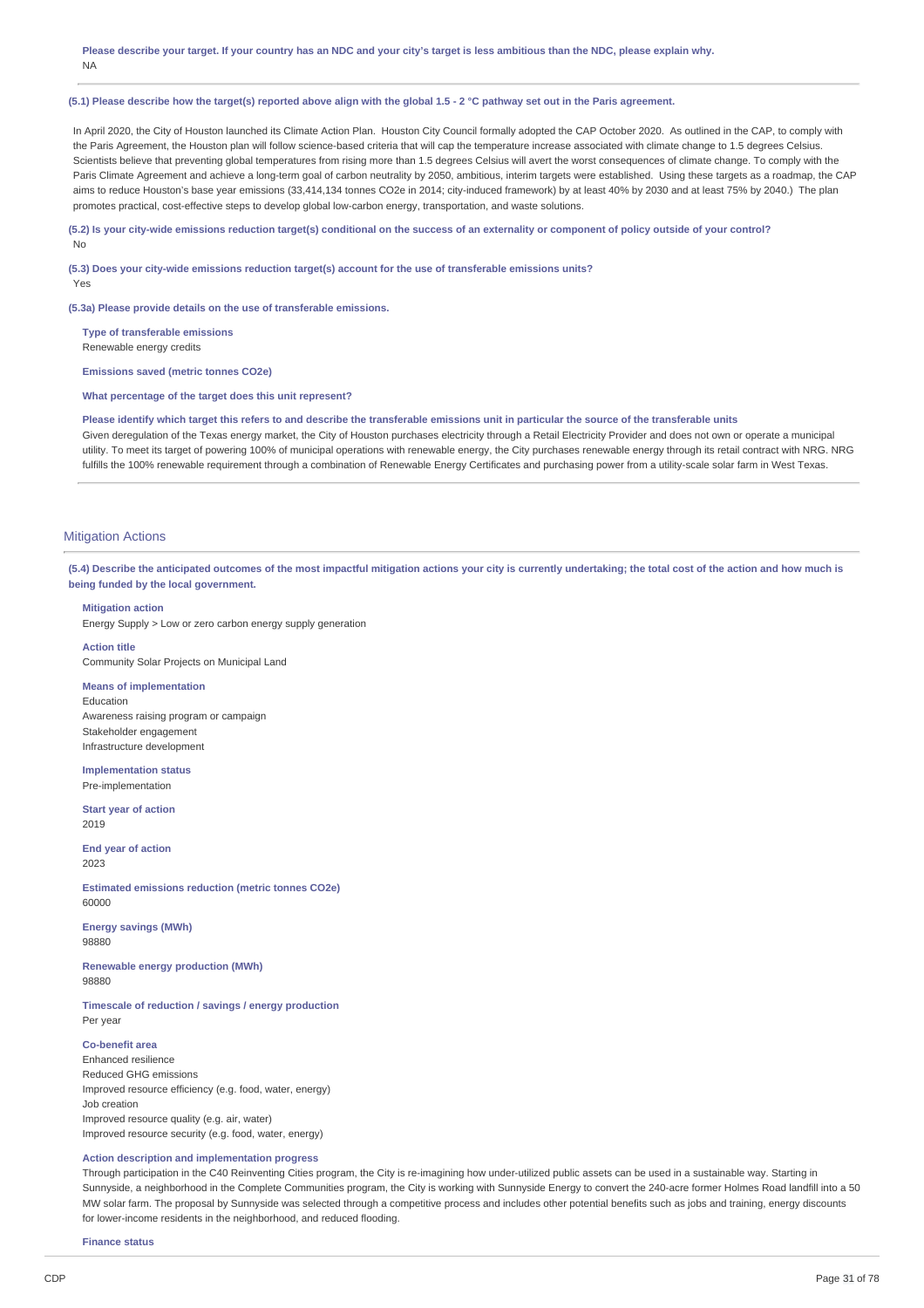### Pre-feasibility study status

**Total cost of the project** 70000000

**Total cost provided by the local government**  $\theta$ 

**Majority funding source** Public-private partnership

**Total cost provided by the majority funding source (currency)** 70000000

**Web link to action website** http://greenhoustontx.gov/pressrelease20190829.html

**Name of the stakeholder group** <Not Applicable>

**Role in the GCC program** <Not Applicable>

**Name of the engagement activities** <Not Applicable>

**Aim of the engagement activities** <Not Applicable>

**Attach reference document** <Not Applicable>

**Mitigation action**

Buildings > Building performance rating and reporting

**Action title** Building Performance Rating

**Means of implementation** Policy and regulation

**Implementation status** Implementation

**Start year of action** 2008

**End year of action** 2021

**Estimated emissions reduction (metric tonnes CO2e)** 10875.4

**Energy savings (MWh)** 27118.1

**Renewable energy production (MWh)**

**Timescale of reduction / savings / energy production** Projected lifetime

## **Co-benefit area**

Reduced GHG emissions Improved resource efficiency (e.g. food, water, energy) Shift to more sustainable behaviours

## **Action description and implementation progress**

The City of Houston has voluntary benchmarking programs, like the Department of Energy's Better Buildings Challenge, where commercial buildings opt into disclosing their energy ratings to the City. Municipal buildings account for 7 million out of 30 million square feet of the city's commitment. Houston improved energy performance by 25% from a 2008 baseline. Progress related to the DOE Better Buildings Challenge can be found at https://betterbuildingssolutioncenter.energy.gov/energydata/Houston,%20TX. Houston recently received confirmation from the DOE regarding its progress, which is not reflected in the corresponding link.

**Finance status** Finance secured

**Total cost of the project**

**Total cost provided by the local government**

**Majority funding source** Local

**Total cost provided by the majority funding source (currency)**

**Web link to action website** https://betterbuildingssolutioncenter.energy.gov/partners/houston-tx

**Name of the stakeholder group** <Not Applicable>

**Role in the GCC program**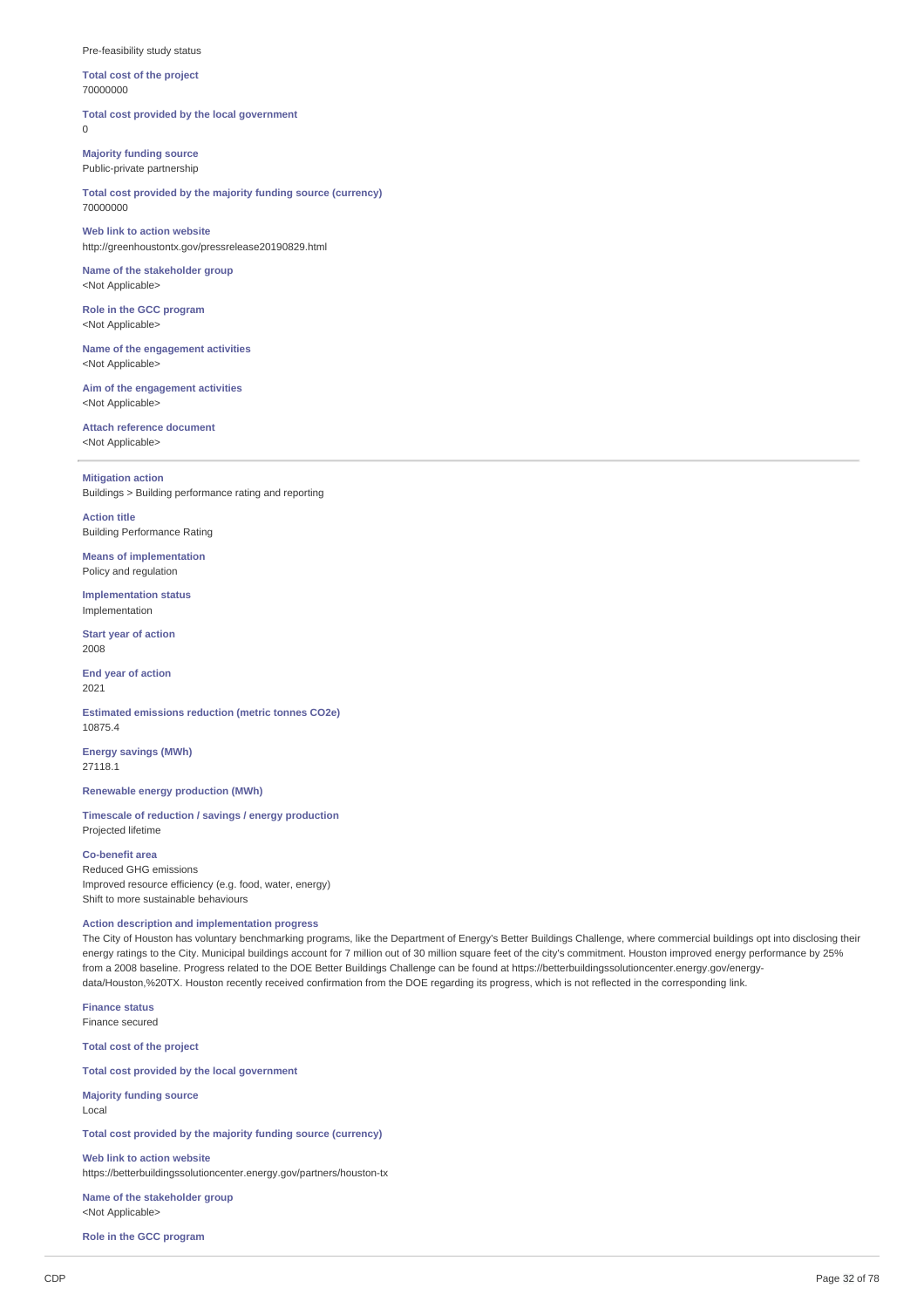<Not Applicable>

### **Name of the engagement activities** <Not Applicable>

**Aim of the engagement activities** <Not Applicable>

## **Attach reference document**

<Not Applicable>

## **Mitigation action**

Buildings > Energy efficiency/ retrofit measures

## **Action title**

Property Assessed Clean Energy Program/Energy

## **Means of implementation**

Stakeholder engagement Infrastructure development Financial mechanism

**Implementation status** Operation

**Start year of action** 2015

**End year of action**

**Estimated emissions reduction (metric tonnes CO2e)** 6900

**Energy savings (MWh)** 12770.23

**Renewable energy production (MWh)** 52.88

**Timescale of reduction / savings / energy production** Per year

**Co-benefit area** Enhanced resilience Reduced GHG emissions Improved resource efficiency (e.g. food, water, energy) Job creation Resource conservation (e.g. soil, water)

## **Action description and implementation progress**

In 2015, Houston City Council adopted a resolution creating the state's first municipal Property Assessed Clean Energy Program (PACE) to provide an additional tool for Houston property owners to finance energy efficiency, renewable energy, and water conservation projects. In 2017, Houston's first PACE project was announced, which, at just over \$2 million, was the largest PACE project in Texas at that time. To date, 8 projects have been completed in Houston, resulting in more than \$33.4 million in investment and saving 6,900 metric tonnes of CO2 emissions each year, 28.4 million gallons water/year, 12.8 million kWh/year of electricity, and 4.8 million BTU/year of natural gas. PACE projects also created 441 clean energy jobs.

**Finance status** Finance secured

**Total cost of the project** 33428043

**Total cost provided by the local government**  $\Omega$ 

**Majority funding source** Public-private partnership

**Total cost provided by the majority funding source (currency)** 33428043

**Web link to action website** https://www.texaspaceauthority.org/houston-pace/

**Name of the stakeholder group** <Not Applicable>

**Role in the GCC program** <Not Applicable>

**Name of the engagement activities** <Not Applicable>

**Aim of the engagement activities** <Not Applicable>

**Attach reference document** <Not Applicable>

**Mitigation action**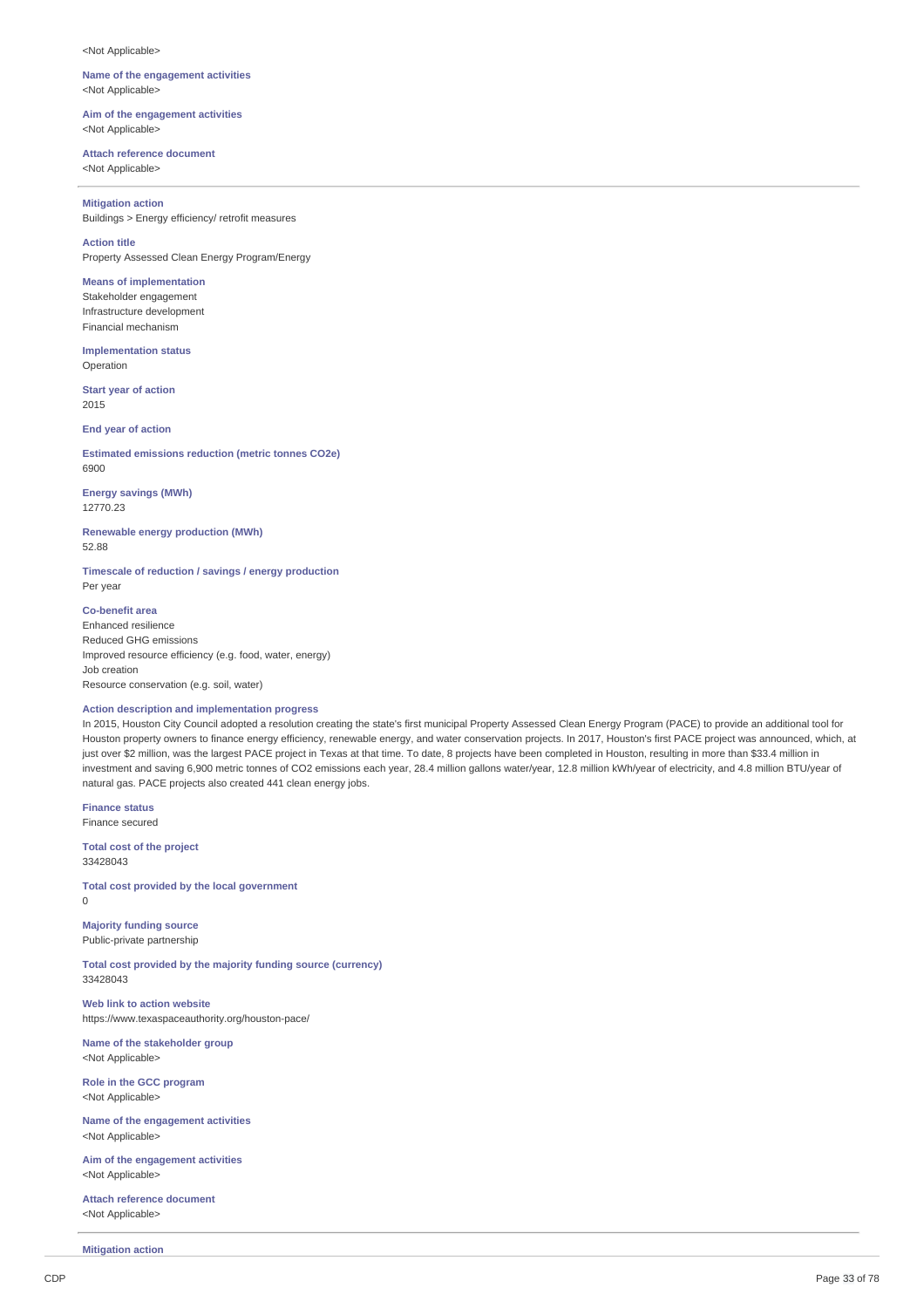## Buildings > Energy efficiency/ retrofit measures

#### **Action title**

City of Houston General Services Department (GSD) Energy Efficiency Project

**Means of implementation** Assessment and evaluation activities

**Implementation status** Implementation

**Start year of action** 2021

**End year of action**

**Estimated emissions reduction (metric tonnes CO2e)** 3686

**Energy savings (MWh)** 3618.76

**Renewable energy production (MWh)** 107.93

**Timescale of reduction / savings / energy production** Per year

### **Co-benefit area**

Reduced GHG emissions Improved resource efficiency (e.g. food, water, energy) Resource conservation (e.g. soil, water) Shift to more sustainable behaviours

## **Action description and implementation progress**

GSD applied to the State Energy Conservation Office (SECO) for energy efficiency funding under its LoanSTAR (Saving Taxes and Resources) Revolving Loan Program to fund the energy cost reduction measures identified by Texas Engineering Experiment Station (TEES) Energy Systems Laboratory. TEES conducted and developed a Preliminary Energy Assessment (PEA), followed by a detailed Utility Assessment Report (UAR) for identified strategies. The total estimated cost of the loan, including energy cost reduction measures and project management is \$2,326,526 with a payback of 8.7 years. GSD will implement the energy cost reduction measures at Bob Lanier Public Works Buildings, City Hall, City Hall Annex, and the Houston Permitting Center. The City will repay the low-interest SECO loan from energy cost savings achieved through retrofits of the facilities. On May 6, 2020 City Council approved Ordinance No. 2020-0395 an Interlocal Agreement for Energy Services between the City of Houston and Texas A&M Engineering Equipment Station.

Feasibility finalized, and finance partially secured

**Total cost of the project** 2326526

**Finance status**

**Total cost provided by the local government** 0

**Majority funding source** Other, please specify (SECO LoanStar Revolving Loan Program)

**Total cost provided by the majority funding source (currency)** 2326526

**Web link to action website** https://houston.novusagenda.com/agendapublic/CoverSheet.aspx?ItemID=19643&MeetingID=429; https://comptroller.texas.gov/programs/seco/funding/loanstar/

**Name of the stakeholder group** <Not Applicable>

**Role in the GCC program** <Not Applicable>

**Name of the engagement activities** <Not Applicable>

**Aim of the engagement activities** <Not Applicable>

**Attach reference document** <Not Applicable>

# **Mitigation action**

Buildings > On-site renewable energy generation

**Action title**

Solar United Neighbors (SUN) – City-Wide Solar Cooperative

## **Means of implementation**

Education Awareness raising program or campaign Stakeholder engagement Infrastructure development

**Implementation status** Implementation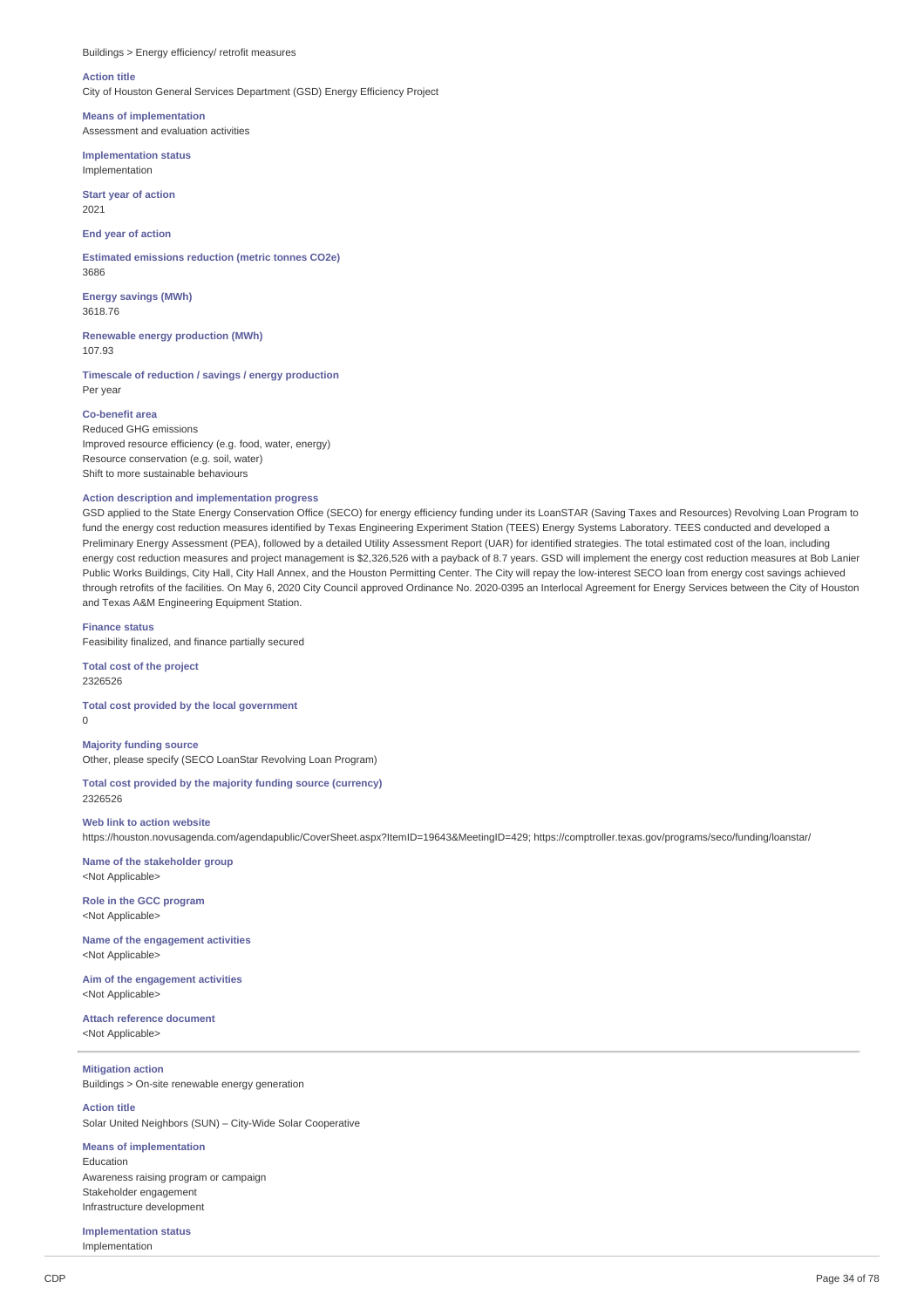**Start year of action** 2021

## **End year of action**

**Estimated emissions reduction (metric tonnes CO2e)** 327

**Energy savings (MWh)**

672

**Renewable energy production (MWh)** 672

**Timescale of reduction / savings / energy production** Per year

**Co-benefit area** Enhanced resilience Reduced GHG emissions Improved resource efficiency (e.g. food, water, energy) Shift to more sustainable behaviours

## **Action description and implementation progress**

April 2021, Mayor Turner and Solar United Neighbors (SUN) announced the launch of Houston's citywide solar co-op. The Co-op will help Houston residents go solar. SUN's city-wide solar co-op is open to homeowners and business owners in and around Houston. Co-op members select a single solar company to complete the installations following SUN's facilitation of a competitive process to select an installer. Joining does not obligate members to purchase solar. Members have the option to individually purchase solar panels, batteries, and electric vehicle chargers based on the installer's group rate. SUN is a non-profit organization that works in Texas and nationwide to represent the needs and interests of solar owners and supporters. Solar co-ops are part of the organization's mission to create a new energy system with rooftop solar at the cornerstone. Solar United Neighbors holds events and education programs to help people become informed solar consumers, maximize the value of their solar investment, and advocate for fair solar policies. Assumptions used to calculate emissions reductions, energy savings and renewable energy production include: Assuming a 25% close rate from the 285 member co-op (70 contracts), and an average 8 kW size, the estimated installed capacity of 560 kW would provide an estimated emissions reduction (CO2e) of 327 metric tonnes per year, beginning mostly next year. The 560 kW of solar will save an estimated 672 MWh the first year, mostly beginning next year. Assuming the energy produced is used by the homes or sent into the grid to be used, then it is also the energy saved.

**Finance status** Feasibility undertaken

**Total cost of the project** 1344000

**Total cost provided by the local government** 0

### **Majority funding source**

Other, please specify (Local – individual home and business owners. Solar United Neighbors has provided their expertise and support free of charge)

**Total cost provided by the majority funding source (currency)** 1344000

**Web link to action website** https://www.houstontx.gov/mayor/press/2021/solar-co-op.html

**Name of the stakeholder group** <Not Applicable>

**Role in the GCC program** <Not Applicable>

**Name of the engagement activities** <Not Applicable>

**Aim of the engagement activities** <Not Applicable>

**Attach reference document** <Not Applicable>

### **Mitigation action**

Private Transport > Improve fuel economy and reduce CO2 from motorized vehicles

### **Action title**

EVolve Houston Partnership and EVolve Electric Vehicle Roadmap 30 by 30

**Means of implementation** Awareness raising program or campaign

Policy and regulation Sustainable public procurement

**Implementation status** Operation

**Start year of action** 2019

**End year of action** 2030

**Estimated emissions reduction (metric tonnes CO2e)** 2100000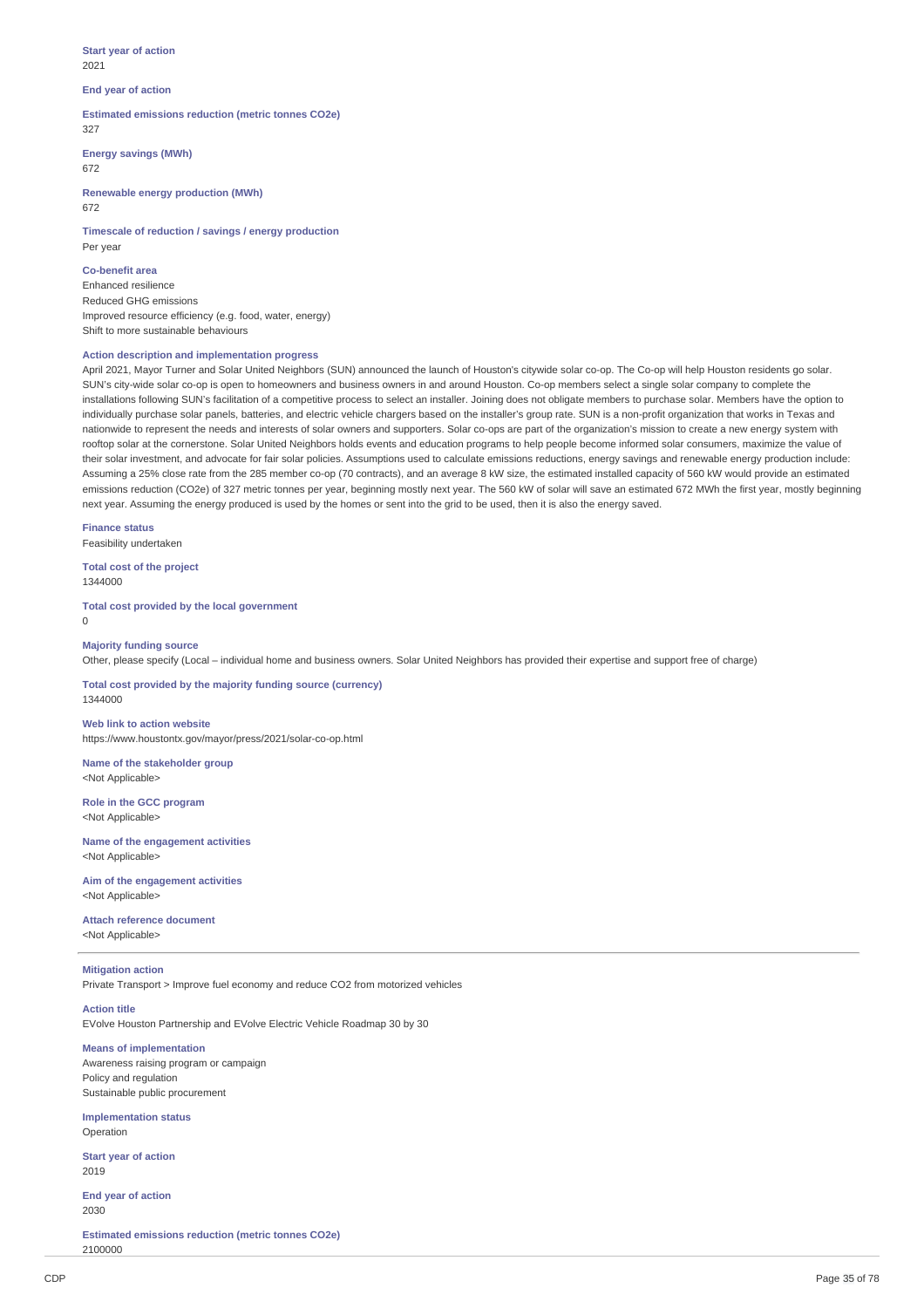# **Energy savings (MWh)**

 $\Omega$ 

## **Renewable energy production (MWh)**

 $\Omega$ 

Per year

**Timescale of reduction / savings / energy production**

**Co-benefit area** Reduced GHG emissions Shift to more sustainable behaviours

## **Action description and implementation progress**

EVolve Houston is a public-private coalition founded by Mayor Turner, Shell, NRG Energy, CenterPoint Energy, the University of Houston, and LDR Advisory Partners dedicated to improving air quality and reducing GHG emissions by electrifying transportation in Houston. Launched in late 2019, EVolve Houston set a "30 by 30" goal: for electric vehicles to reach a 30% share of annual new car sales in Houston by 2030. To achieve this goal, EVolve Houston developed an Electric Vehicle Roadmap, which focuses on strategically increasing the awareness, availability, and affordability of electric vehicles. EVolve Houston is already implementing these initiatives through pilot projects, demonstrations, and educational outreach to accelerate EV adoption. The estimated emissions reductions are based on reaching 30% EV sales in 2030 in the greater Houston area.

**Finance status** Pre-feasibility study status

**Total cost of the project**

**Total cost provided by the local government** 0

**Majority funding source** Public-private partnership

**Total cost provided by the majority funding source (currency)**

**Web link to action website** www.evolvehouston.org; https://www.houstontx.gov/mayor/press/evolve-houston.html

**Name of the stakeholder group** <Not Applicable>

**Role in the GCC program** <Not Applicable>

**Name of the engagement activities** <Not Applicable>

**Aim of the engagement activities** <Not Applicable>

**Attach reference document** <Not Applicable>

**Mitigation action** Private Transport > Improve fuel economy and reduce CO2 from motorized vehicles

**Action title**

Convert 100% of the non-emergency, light-duty municipal fleet to EV technologies

## **Means of implementation**

Education Capacity building and training activities Awareness raising program or campaign Stakeholder engagement Infrastructure development Assessment and evaluation activities Development and implementation of action plan Policy and regulation Sustainable public procurement

**Implementation status** Implementation

**Start year of action** 2021

**End year of action** 2030

**Estimated emissions reduction (metric tonnes CO2e)** 39360

**Energy savings (MWh)** 888204

**Renewable energy production (MWh)**  $\theta$ 

**Timescale of reduction / savings / energy production** Other, please specify (Estimated reductions will be per year (lifetime) after full project implementation)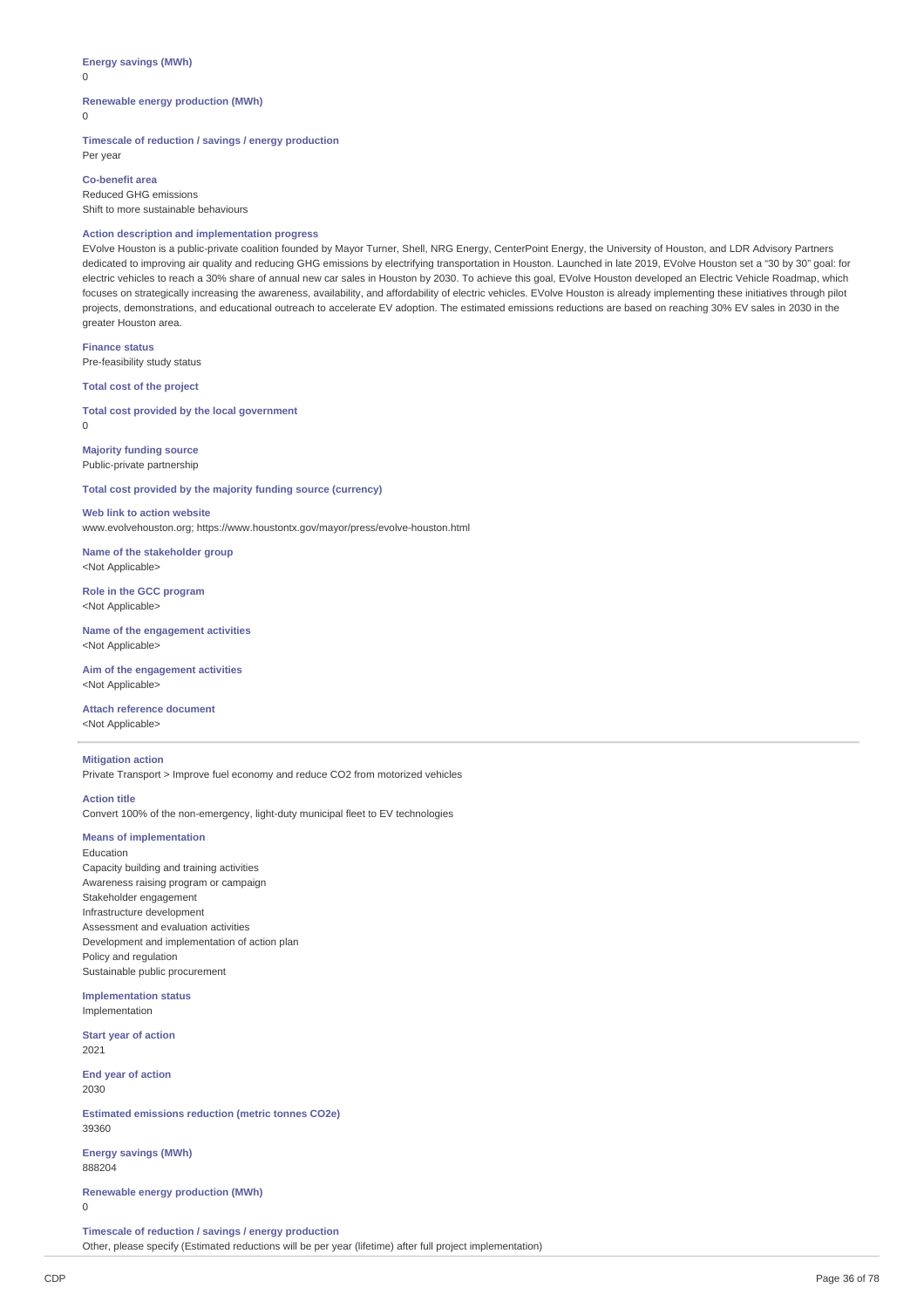#### **Co-benefit area**

Disaster Risk Reduction Enhanced resilience Disaster preparedness Enhanced climate change adaptation Reduced GHG emissions Improved resource efficiency (e.g. food, water, energy) Poverty reduction / eradication Social inclusion, social justice Social community and labour improvements Greening the economy Economic growth Promote circular economy Job creation Improved resource quality (e.g. air, water) Improved public health Improved resource security (e.g. food, water, energy) Security of tenure Resource conservation (e.g. soil, water) Ecosystem preservation and biodiversity improvement Shift to more sustainable behaviours Improved access to data for informed decision-making

#### **Action description and implementation progress**

The Houston CAP includes a target to convert 100% of its non-emergency, light-duty municipal fleet to EV technologies by 2030. The City plans to convert 8,000 vehicles. This project includes several activities which are in various stages of implementation and financial status and include: 1. Educate employees on benefits of battery electric vehicles. Mitigate fears of getting stuck on the road when the battery fails to provide for additional buy in. (Underway). Implementation status: scoping. Finance status: prefeasibility study status. 2. Train auto technicians on maintenance of battery electric vehicles. Training scheduled to start later this year. Implementation status: preimplementation. Finance status: finance secured. 3. Meet with staff of different departments to discuss opportunities for implementation of electric vehicles and available vehicle models. (Underway). Implementation status: implementation. Finance status: feasibility finalized, and finance partially secured. 4. Work with vehicle manufacturers and staff of the different departments to ensure electric vehicle implementations are optimized to ensure Climate Action goals are met without compromising City services. (Underway). Implementation status: implementation. Finance status: feasibility finalized, and finance partially secured. 5. Design and construct infrastructure improvements necessary to support the recharging of EVs. (Underway). Implementation status: implementation. Finance status: feasibility finalized, and finance partially secured. 6. Monitor, analyze and report EV usage and energy consumption to optimize emissions reductions, vehicle utilization, and cost savings. Cloud based services communicating with each charger will be used to source and report data. Currently being installed. Implementation status: scoping. Feasibility status: finance secured. 7. Develop and implement a strategic plan of infrastructure and vehicle deployments that is consistent with project goals and budget while ensuring critical City services are sustained. (Underway). Implementation status: implementation. Finance status: finance secured. 8. Develop and implement policies and standard operating procedures to coordinate efforts and facilitate project goals. (Underway). Implementation status: scoping. Finance status: finance secured. 9. Procure vehicles and charging infrastructure in accordance with policy and regulation. (Underway). Implementation status: implementation. Finance status: finance secured. The total \$344M cost includes cost of 8,000 vehicles, 6,000 chargers and utility retrofits.

**Finance status**

Feasibility finalized, and finance partially secured

**Total cost of the project** 344700000

**Total cost provided by the local government** 344700000

**Majority funding source** Local

**Total cost provided by the majority funding source (currency)** 344700000

#### **Web link to action website**

http://greenhoustontx.gov/climateactionplan/CAP-April2020.pdf; https://www.houstontx.gov/fleet/ev/; http://www.houstontx.gov/council/committees/fy22workshops/fleet.pdf

**Name of the stakeholder group** <Not Applicable>

**Role in the GCC program** <Not Applicable>

**Name of the engagement activities** <Not Applicable>

**Aim of the engagement activities** <Not Applicable>

**Attach reference document** <Not Applicable>

# **Mitigation action**

Community-Scale Development > Transit oriented development

**Action title** Houston Bike Share Program / Houston BCycle Expansion Project

**Means of implementation** Infrastructure development Monitor activities

**Implementation status** Operation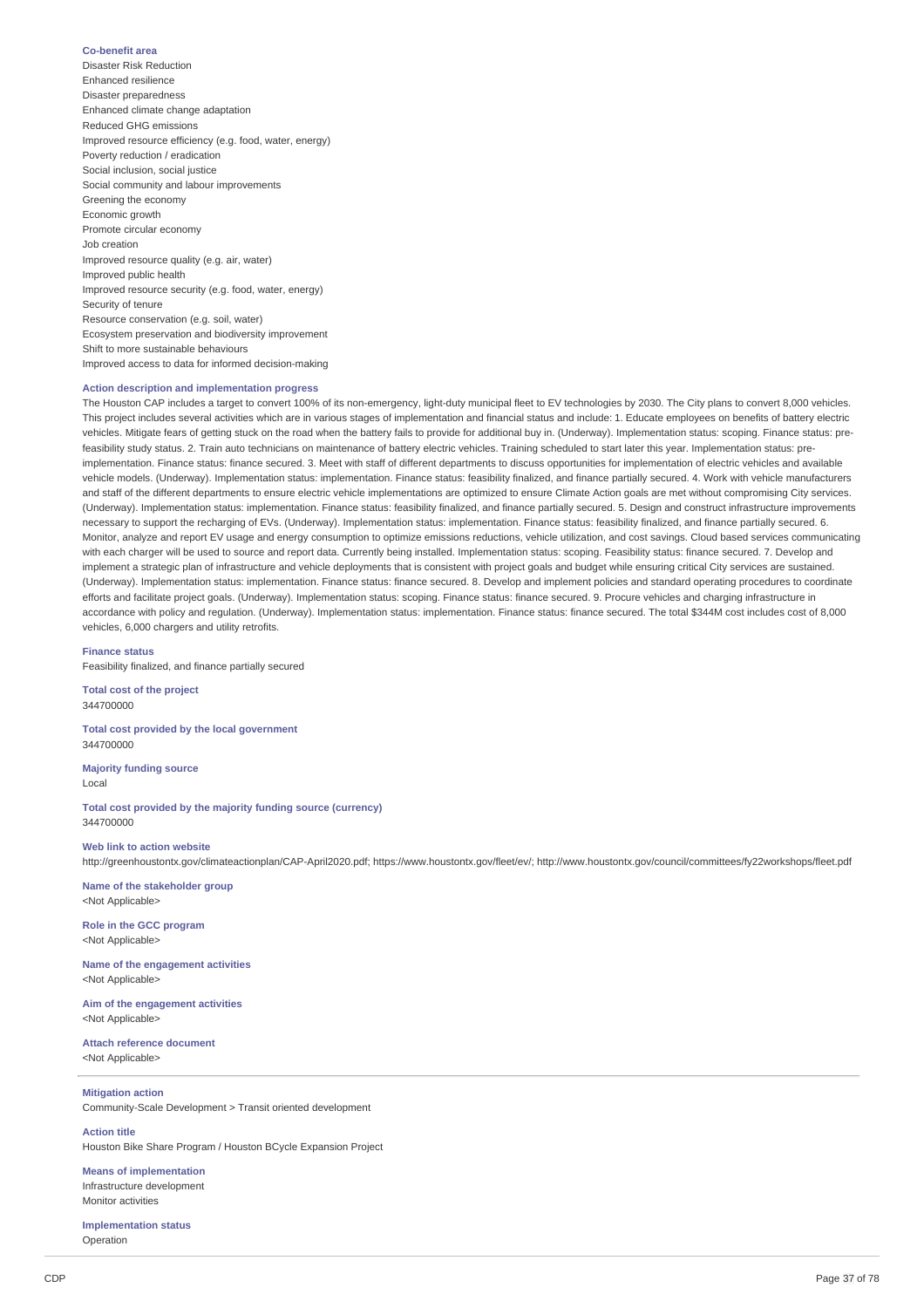#### **Start year of action** 2017

**End year of action** 2021

**Estimated emissions reduction (metric tonnes CO2e)** 970.6

**Energy savings (MWh)**

 $\Omega$ 

**Renewable energy production (MWh)** 0

**Timescale of reduction / savings / energy production** Other, please specify (2020 estimated reduction)

**Co-benefit area** Reduced GHG emissions Improved public health Shift to more sustainable behaviours

#### **Action description and implementation progress**

Houston BCycle is the city's bike share program and currently consists of over 130 stations and 1,000 bikes available to riders across Houston neighborhoods. The system is operated by Houston Bike Share, a local 501(c)(3) nonprofit whose mission is to provide equitable access to bike share that fosters recreation, mobility and personal wellness. In 2020, Houston BCycle ridership is the highest it's ever been with a 29% increase in bike share trips compared to last year. From 2017 to 2020 Houston BCycle has seen 117% growth in ridership. Expansion Project (expected completion in 2021). With oversight from the Houston Planning & Development Department and funding support from a federal grant and local partners, Houston Bike Share is leading a \$4.7 million project to expand the Houston BCycle network. The Planning & Development Department sponsored an application in the 2015 Transportation Improvement Program Call for Projects to expand the Houston BCycle program and was awarded a grant from the Federal Highway Administration. The expansion project will almost quadruple the size of bike share in Houston by adding 97 bike stations and 767 bicycles. Two transport vans will also be added to help distribute bikes across the Houston BCycle network. As new stations are added to the network, the bike share system becomes more useful by connecting more neighborhoods to job centers and recreational destinations. The grant will reimburse the City of Houston for 80% of the cost to expand the system, up to \$3.7 million. Houston Bike Share, the City's project partner and program operator, will provide the 20% local match requirement and oversee installation of the bike stations. City of Houston provides 100% of the funding upfront for the grant-funded expansion project. 80% of project expenses is reimbursable by TxDOT (Texas Department of Transportation), the project's grant administrator. Houston Bike Share provides the 20% local match funds for the project. The \$940,500 Local Government Participation is provided to the City by Houston Bike Share. The City works in partnership with Houston Bike Share. Houston Bike Share partners with local public and private stakeholders to obtain local match funding for the bike stations. The City does not provide funding for the operation of the Houston BCycle program. Bike station user fees provide 80% of operational needs for the program. Houston Bike Share obtains other grants and private donations to supplement operation needs. Since 2017, Houston BCycle rides produced the following: Total Rides - 842,855 (2017 - 140,151; 2018 - 162,770; 2019 - 236,192; and 2020 - 303,742) Total Distance (miles) - 5,200,106 (2017 - 972,420; 2018 - 974,582; 2019 - 1,203,825; 2020 - 2,049,279) Funding information below is for the expansion project.

**Finance status** Finance secured

**Total cost of the project** 4702500

**Total cost provided by the local government** 940500

#### **Majority funding source**

Other, please specify (Transportation Alternatives Program Federal Grant (80% match))

**Total cost provided by the majority funding source (currency)** 3762000

**Web link to action website**

https://www.houstontx.gov/planning/transportation/BCycle.html; https://www.houstonbcycle.com/

**Name of the stakeholder group** <Not Applicable>

**Role in the GCC program** <Not Applicable>

**Name of the engagement activities** <Not Applicable>

**Aim of the engagement activities** <Not Applicable>

**Attach reference document** <Not Applicable>

#### **Mitigation action**

Community-Scale Development > Transit oriented development

**Action title** Bayou Greenways 2020

**Means of implementation** Awareness raising program or campaign Infrastructure development

**Implementation status** Operation

**Start year of action**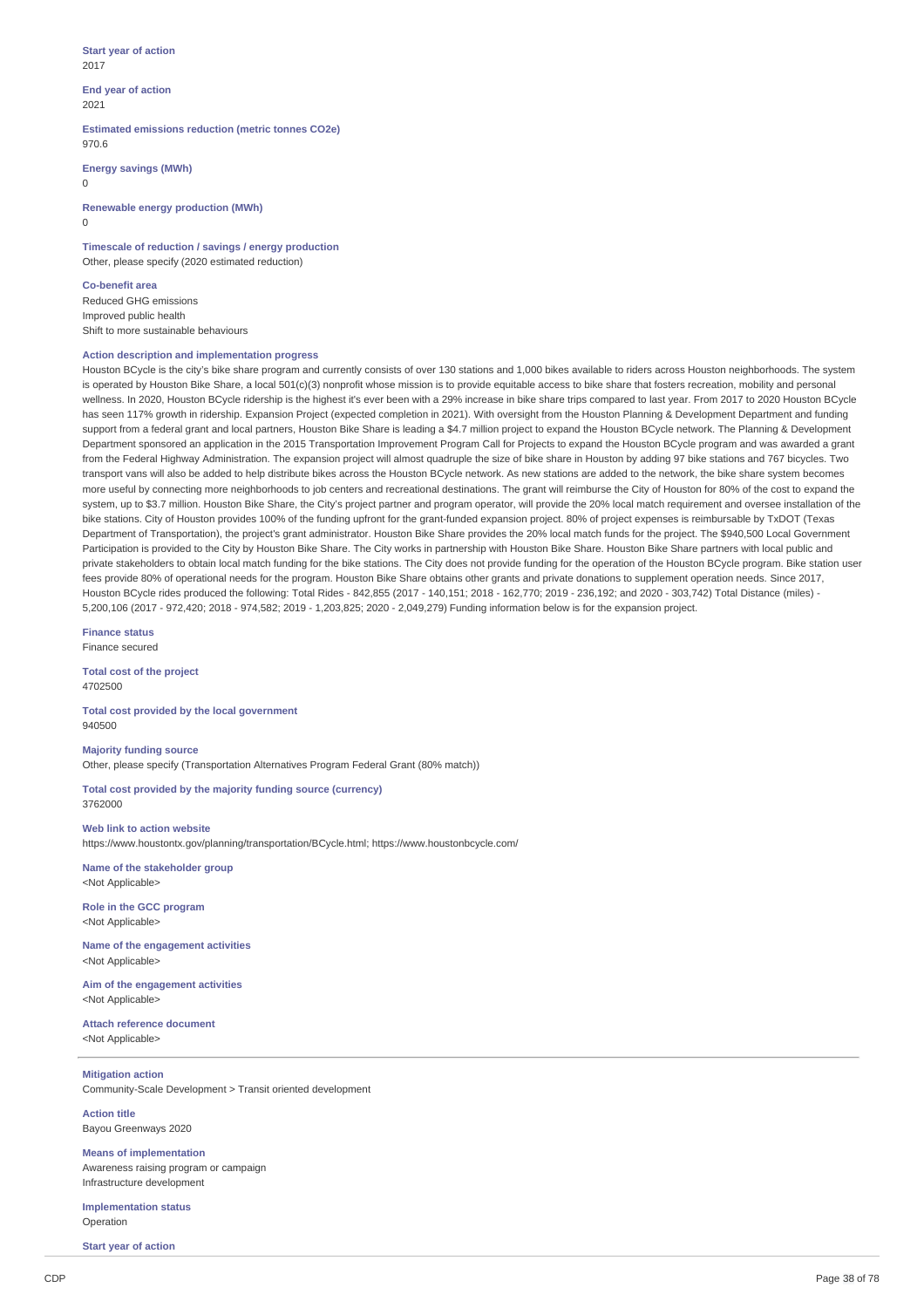2020

# **End year of action**

 $2024$ 

**Estimated emissions reduction (metric tonnes CO2e)**

 $\Omega$ 

**Energy savings (MWh)**

0

**Renewable energy production (MWh)**

 $\Omega$ 

**Timescale of reduction / savings / energy production** Other, please specify (Indirect impact on emissions)

**Co-benefit area**

Enhanced resilience Reduced GHG emissions Job creation Resource conservation (e.g. soil, water) Ecosystem preservation and biodiversity improvement

# **Action description and implementation progress**

In 2020, the Houston Parks Board completed the \$220 million Bayou Greenways initiative which created 150 miles of trails and bridges connecting Houston's major bayous across 3,000 acres of park space. It is anticipated that 1.5 million Houstonians will live within 1.5 miles of the Bayou Greenways. The City will encourage the integration of walking, biking, and transit corridors with the Bayou Greenways 2020 linear park system to provide more access to existing trails, and the Beyond the Bayous program will bring more parks and trails to the city so that everyone can enjoy equitable access to green spaces. Through these efforts, the City will enhance the environmental health of its communities and its economic landscape, creating new homes and job opportunities. Most of the Bayou Greenways is completed (85%), i.e. designed, constructed and in operation The City contributed \$100 million in park bond funds toward the project. The remaining \$120 million is through private donations as well as state and federal grants.

**Finance status** Finance secured

**Total cost of the project** 220000000

**Total cost provided by the local government** 100000000

**Majority funding source** Public-private partnership

**Total cost provided by the majority funding source (currency)** 120000000

**Web link to action website** https://houstonparksboard.org/about/bayou-greenways-2020

**Name of the stakeholder group** <Not Applicable>

**Role in the GCC program** <Not Applicable>

**Name of the engagement activities** <Not Applicable>

**Aim of the engagement activities** <Not Applicable>

**Attach reference document** <Not Applicable>

**Mitigation action** Buildings > Energy efficiency/ retrofit measures

**Action title** Houston Airport System Energy Efficiency Project

**Means of implementation** Assessment and evaluation activities

**Implementation status** Implementation

**Start year of action** 2021

**End year of action**

**Estimated emissions reduction (metric tonnes CO2e)** 17255

**Energy savings (MWh)** 24404

**Renewable energy production (MWh)**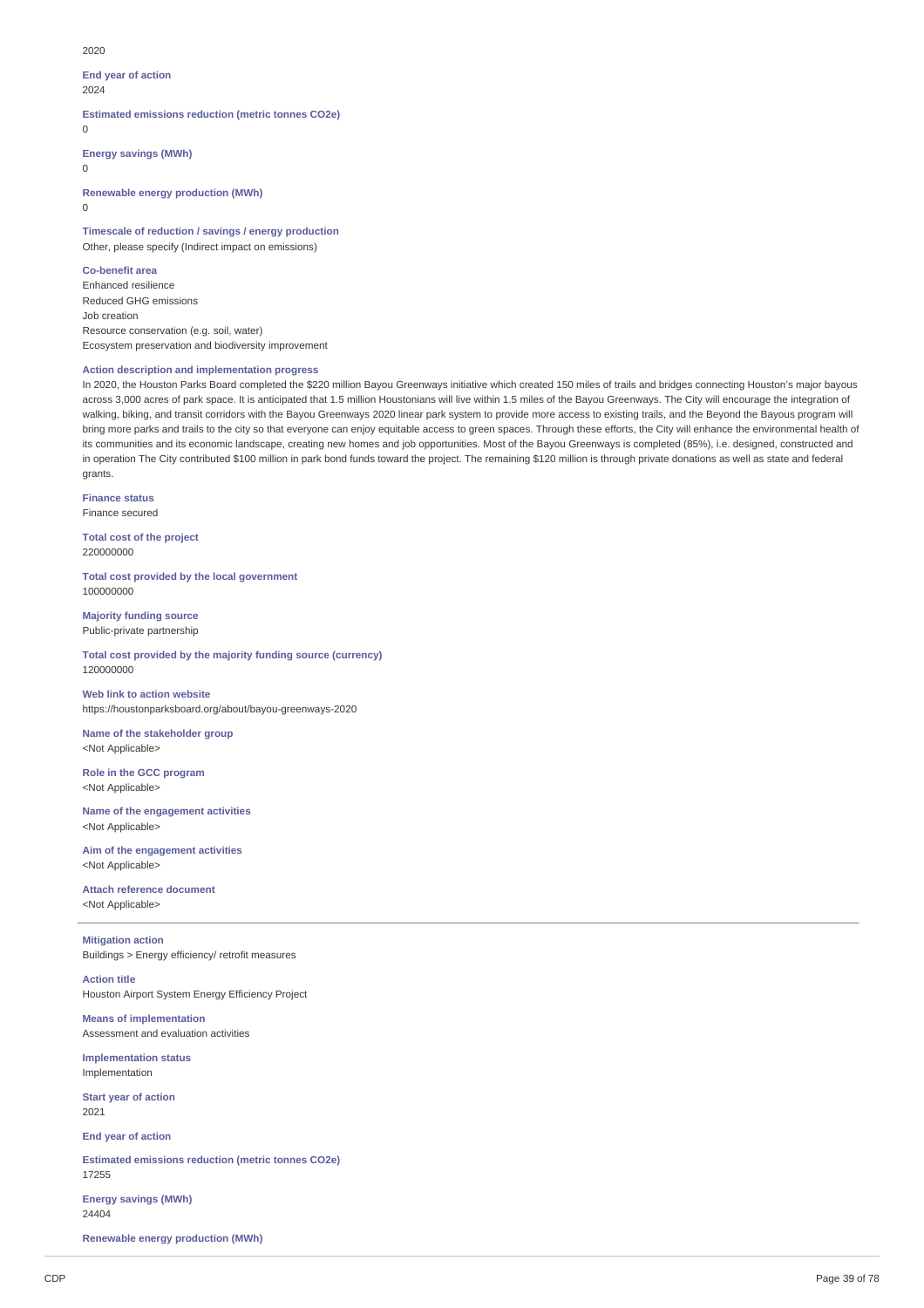110.4

#### **Timescale of reduction / savings / energy production** Per year

**Co-benefit area** Reduced GHG emissions Improved resource efficiency (e.g. food, water, energy) Resource conservation (e.g. soil, water)

Shift to more sustainable behaviours

#### **Action description and implementation progress**

The Houston Airport System, through a design and construction management agreement with the Texas A&M Engineering Experiment Station (TEES), a member of the Texas A&M University System, will upgrade and renovate outdated infrastructure and equipment at the William P. Hobby and George Bush Intercontinental Airports. The projects include installing four new chillers, improving building operations, and installing a solar array on new shading canopies. The implemented projects will reduce annual energy consumption by more than 24 million kWh and utility costs by more than \$1.3 million. This will also help the Houston Airport System to reach its "net-zero" energy goal for George Bush Intercontinental Airport. TEES will manage project design and construction. The majority of funding will come from the LoanSTAR Program, administered by the State Energy Conservation Office.

**Finance status**

Finance secured

**Total cost of the project** 28370167

**Total cost provided by the local government** 12847025

#### **Majority funding source**

Other, please specify (Project management services related to the actual implementation of equipment upgrade and energy efficiency measures as funded by City and/or State agencies (i.e. State Energy Conservation Office (SECO))

**Total cost provided by the majority funding source (currency)** 15523142

**Web link to action website**

https://www.fly2houston.com/newsroom/releases/texas-m-system-partners-city-houston-implement-capital-improvement-and-energy-efficiency-upgrades-ho/

**Name of the stakeholder group** <Not Applicable>

**Role in the GCC program** <Not Applicable>

**Name of the engagement activities** <Not Applicable>

**Aim of the engagement activities** <Not Applicable>

**Attach reference document** <Not Applicable>

# **Mitigation action**

Community-Scale Development > Transit oriented development

**Action title** Houston Bike Plan

#### **Means of implementation**

Education Awareness raising program or campaign Stakeholder engagement Infrastructure development Policy and regulation

**Implementation status** Implementation

**Start year of action** 2018

**End year of action**

**Estimated emissions reduction (metric tonnes CO2e)**  $\theta$ 

**Energy savings (MWh)**

0

**Renewable energy production (MWh)**

 $\Omega$ 

**Timescale of reduction / savings / energy production**

Other, please specify (An indirect impact is anticipated on emissions and energy savings)

#### **Co-benefit area**

Reduced GHG emissions Improved resource efficiency (e.g. food, water, energy) Social inclusion, social justice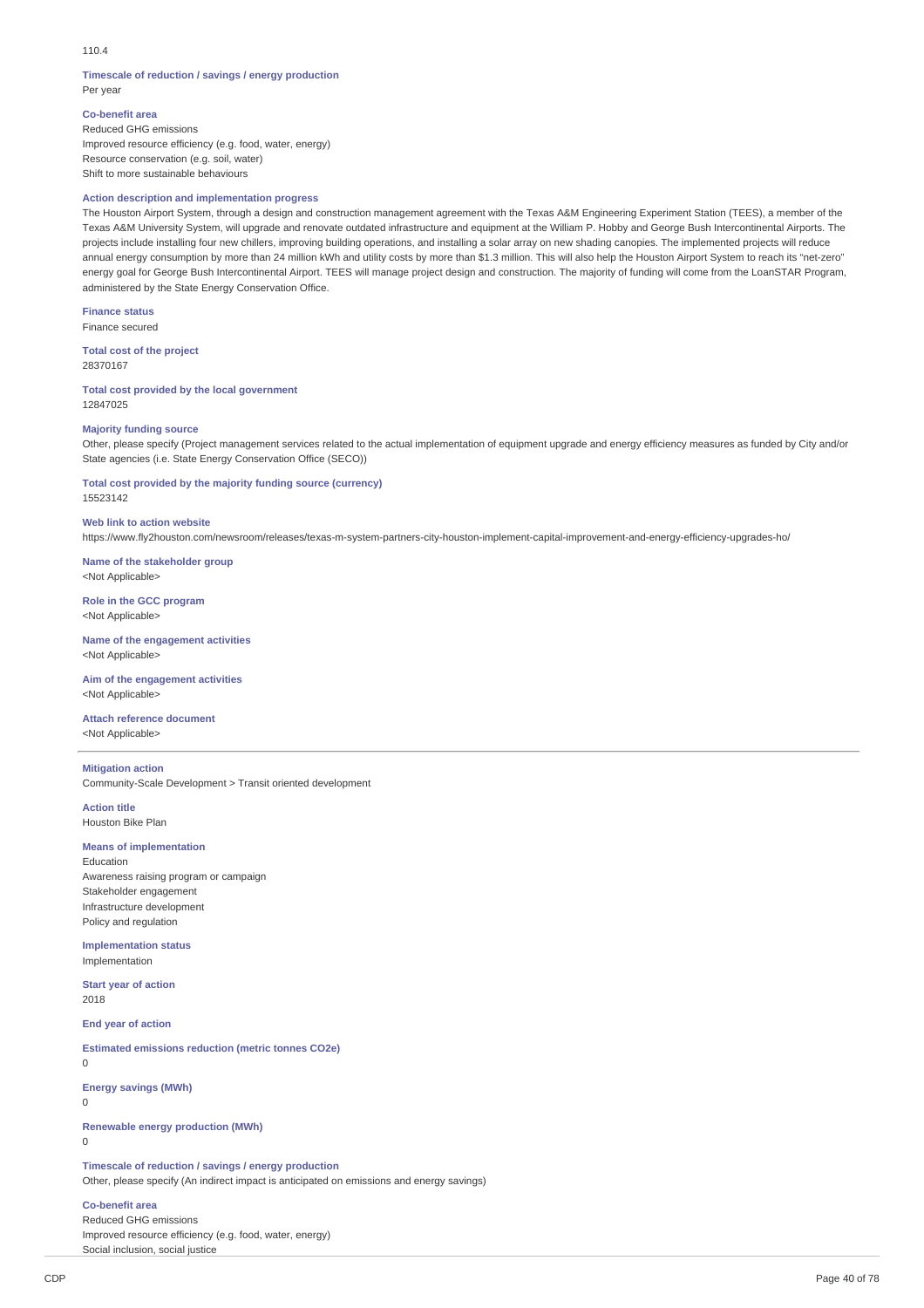#### Improved public health Improved access to and quality of mobility services and infrastructure Shift to more sustainable behaviours

#### **Action description and implementation progress**

The Houston Bike Plan was adopted by City Council and Mayor Sylvester Turner in 2017, which includes a network of nearly 1,800 miles of high-comfort bicycle facilities. Starting in Fiscal Year 2018, the City of Houston allocated \$1.1 million each year for five years for bicycle infrastructure through its Capital Improvement Project. In 2020, 13 miles of high-comfort bike lanes were completed, which means over nearly 350 miles of the Bike Plan have been implemented, 50 more miles are in design or construction, and 1,400 more miles planned. Additional efforts include passing a Citywide "No Parking in Bike Lane" ordinance, community engagement and education, and pop-up bike lanes projects. The total costs to be provided by the City has not yet been determined, since partners and funding sources have not all been determined. Please note that this project is included in the City's budget each year, but without guaranteed funding each successive year.

**Finance status** Feasibility finalized, and finance partially secured

**Total cost of the project** 525000000

**Total cost provided by the local government**

**Majority funding source** Other, please specify (The City is working to secure financing and not all the funding sources have been identified.)

**Total cost provided by the majority funding source (currency)**

**Web link to action website**

houstonbikeplan.org; https://mycity.maps.arcgis.com/apps/webappviewer/index.html?id=c59bb1a39ba14202817e11ce7420ad31

**Name of the stakeholder group** <Not Applicable>

**Role in the GCC program** <Not Applicable>

**Name of the engagement activities** <Not Applicable>

**Aim of the engagement activities** <Not Applicable>

**Attach reference document**

<Not Applicable>

#### **Mitigation action**

Waste > Recycling or composting collections and/or facilities

#### **Action title**

City of Houston Long Range Solid Waste Management Plan

# **Means of implementation**

Education Awareness raising program or campaign Stakeholder engagement Assessment and evaluation activities Monitor activities Development and implementation of action plan Policy and regulation Financial mechanism Sustainable public procurement

**Implementation status** Pre-implementation

**Start year of action** 2021

**End year of action** 2040

**Estimated emissions reduction (metric tonnes CO2e)**

**Energy savings (MWh)**

# **Renewable energy production (MWh)**

**Timescale of reduction / savings / energy production** Please select

**Co-benefit area** Reduced GHG emissions Promote circular economy Shift to more sustainable behaviours

# **Action description and implementation progress**

The City's Solid Waste Department recently finalized a 20-year long range solid waste plan in February 21. The Plan was presented to City Council June 2020. The plan proposes to, among other things, right-size collection's operations with necessary collections equipment and staffing, increase the number of inspectors needed to address illegal dumping enforcement in a more substantial way, and provide first class programs designed to reduce waste generation and improve quality of recycling programs. The cost of the plan was approximately \$485,000.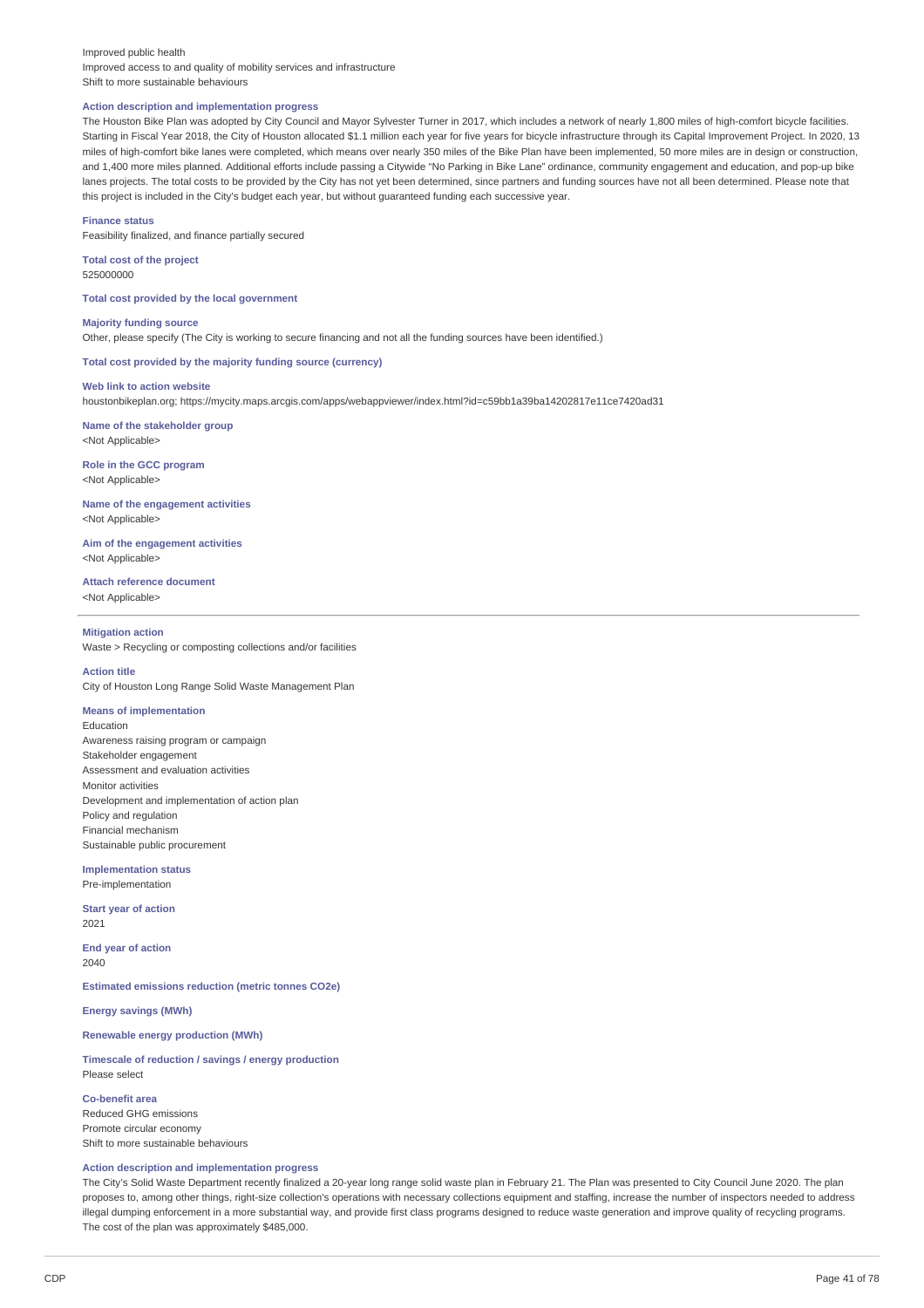#### **Finance status** Finance secured

**Total cost of the project** 485000

#### **Total cost provided by the local government** 485000

**Majority funding source** Local

**Total cost provided by the majority funding source (currency)** 485000

# **Web link to action website** https://www.houstontx.gov/council/committees/rna/20200601/swd-long-range-plan.pdf; https://www.houstontx.gov/solidwaste/longrange/plan/2020\_DRAFT\_Plan\_FullDocument.pdf

#### **Name of the stakeholder group** <Not Applicable>

**Role in the GCC program** <Not Applicable>

**Name of the engagement activities** <Not Applicable>

**Aim of the engagement activities** <Not Applicable>

#### **Attach reference document** <Not Applicable>

# **Mitigation action**

Energy Supply > Low or zero carbon energy supply generation

#### **Action title**

Purchasing renewable energy to cover 100% of municipal operations

# **Means of implementation**

Infrastructure development Financial mechanism Sustainable public procurement

#### **Implementation status** Monitoring and reporting

**Start year of action**

2020

**End year of action**

**Estimated emissions reduction (metric tonnes CO2e)** 500000

#### **Energy savings (MWh)**

**Renewable energy production (MWh)** 1200000

**Timescale of reduction / savings / energy production** Per year

# **Co-benefit area**

Reduced GHG emissions Improved access to and quality of mobility services and infrastructure Shift to more sustainable behaviours

# **Action description and implementation progress**

In the Climate Action Plan, launched April 2020, the City of Houston committed to purchasing 100% renewable energy, which it achieved through a new 7-year contract with NRG, its Retail Electric Provider, starting July 2020. The contract saves the City over \$9 million annually on its electric bill.

**Finance status** Finance secured

**Total cost of the project**

# **Total cost provided by the local government**

**Majority funding source** Local

**Total cost provided by the majority funding source (currency)**

**Web link to action website** https://www.houstontx.gov/mayor/press/2020/100-percent-renewable-energy.html

**Name of the stakeholder group** <Not Applicable>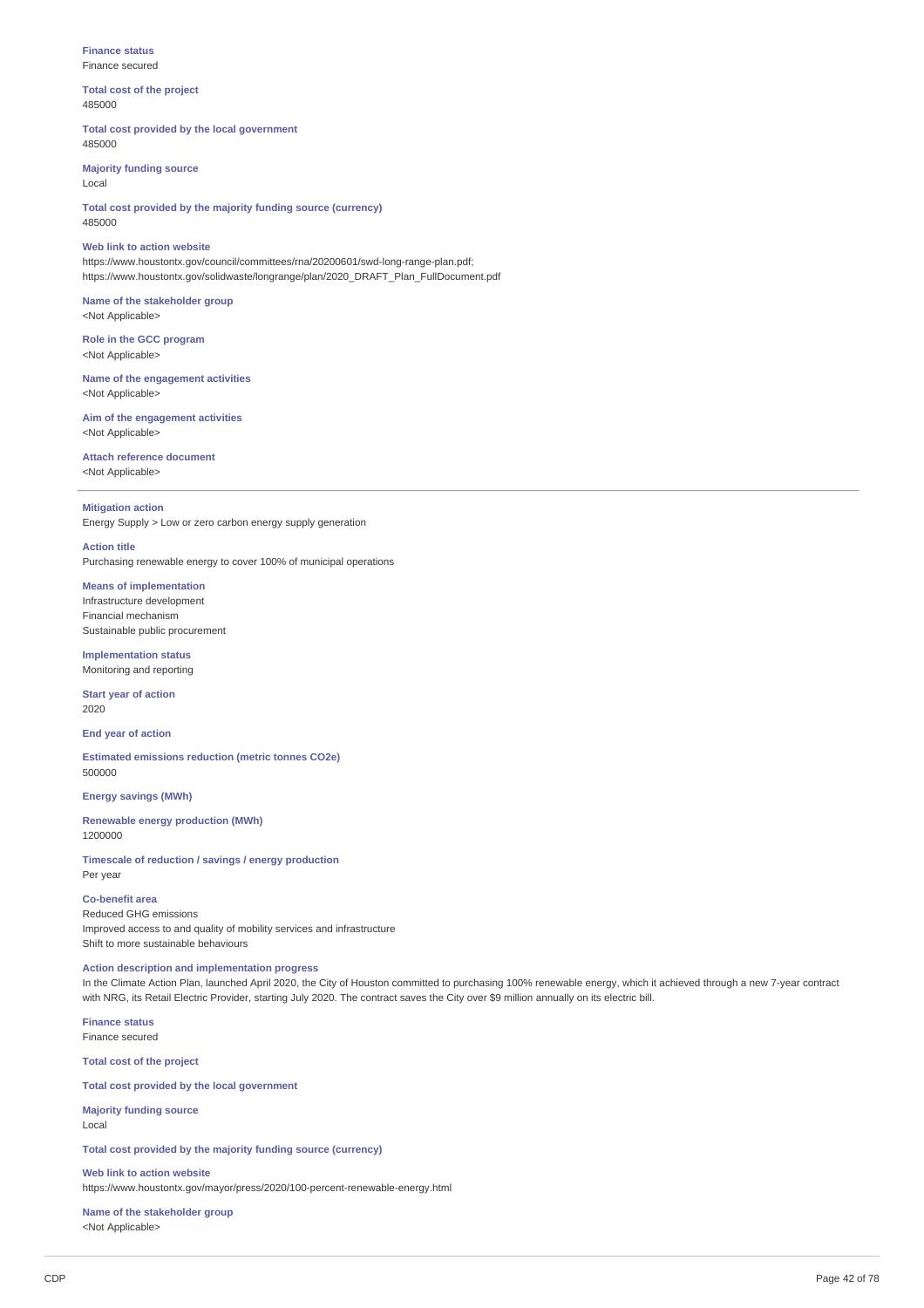**Role in the GCC program** <Not Applicable>

**Name of the engagement activities** <Not Applicable>

**Aim of the engagement activities** <Not Applicable>

#### **Attach reference document** <Not Applicable>

#### **Mitigation action**

Private Transport > Infrastructure for non-motorized transport

# **Action title**

Vision Zero Action Plan

# **Means of implementation**

Education Awareness raising program or campaign Stakeholder engagement Infrastructure development Assessment and evaluation activities Monitor activities Development and implementation of action plan Policy and regulation

**Implementation status** Implementation

**Start year of action** 2020

**End year of action** 2030

**Estimated emissions reduction (metric tonnes CO2e)**  $\Omega$ 

**Energy savings (MWh)**

 $\Omega$ 

#### **Renewable energy production (MWh)**

 $\Omega$ 

# **Timescale of reduction / savings / energy production**

Other, please specify (An indirect impact on emissions and energy savings is anticipated)

# **Co-benefit area**

Reduced GHG emissions Improved resource efficiency (e.g. food, water, energy) Social inclusion, social justice Improved public health Improved access to and quality of mobility services and infrastructure Shift to more sustainable behaviours

# **Action description and implementation progress**

In 2019, Mayor Turner signed an Executive Order for Vision-Zero Houston and appointed an Executive Committee and a Task Force to guide development of a Vision Zero Action Plan. Led by the Planning and Development Department, the purpose of the plan is to eliminate traffic-related fatalities and improve road safety by 2030. The Vision Zero Action Plan was released in December 2020; implementation started the next day. In the 6 months since the plan was released, 12 of the plan's 13 priority actions have been initiated. Please note that this project is included in the City's budget each year, but without guaranteed funding each successive year.

# **Finance status**

Feasibility finalized, and finance partially secured

**Total cost of the project**

# **Total cost provided by the local government**

**Majority funding source** Please select

**Total cost provided by the majority funding source (currency)**

# **Web link to action website**

https://www.houstontx.gov/visionzero; https://houstontx.gov/visionzero/pdf/VZAP\_Final%20Report.pdf

**Name of the stakeholder group** <Not Applicable>

**Role in the GCC program** <Not Applicable>

**Name of the engagement activities** <Not Applicable>

**Aim of the engagement activities** <Not Applicable>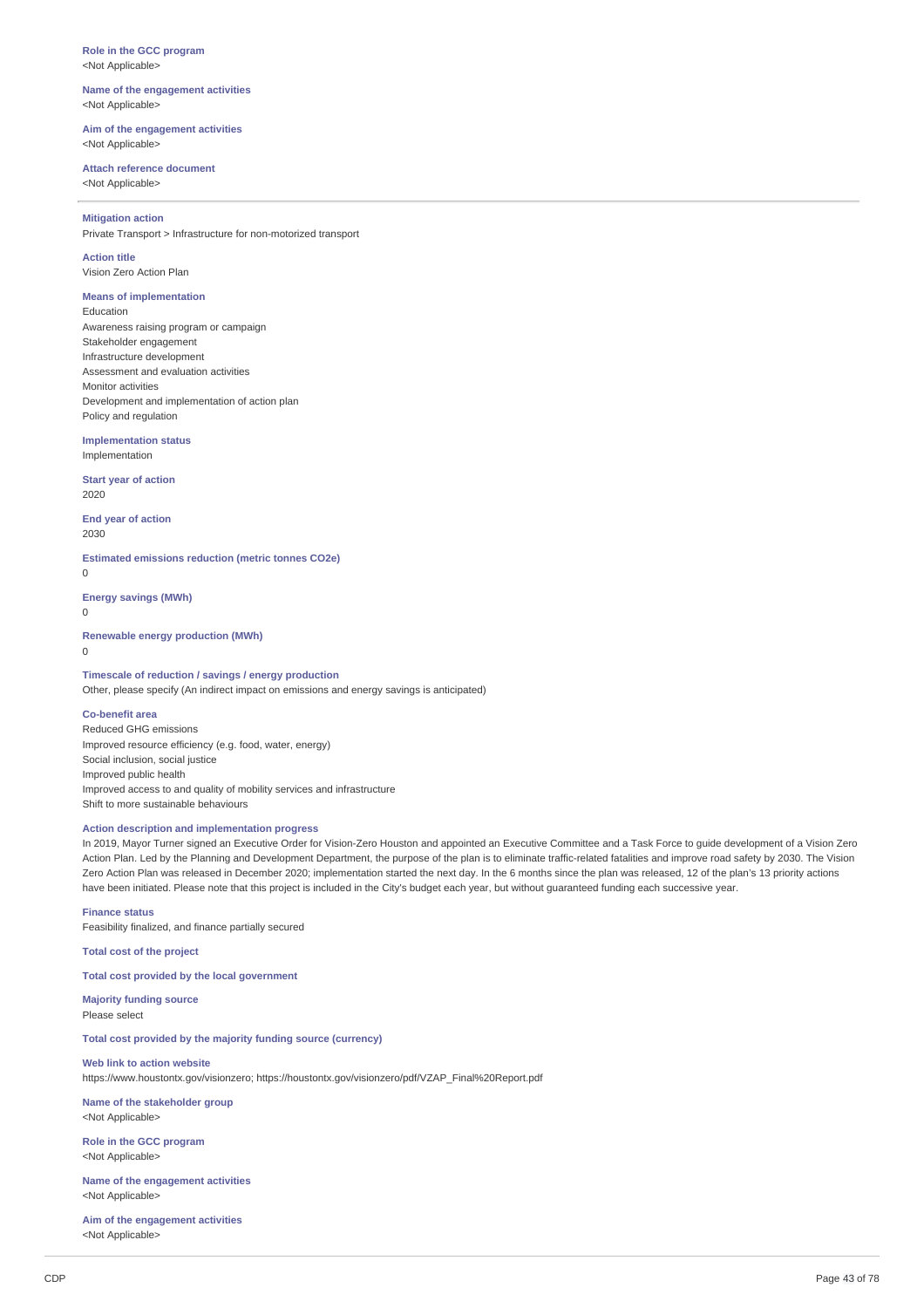# **Attach reference document**

<Not Applicable>

#### **Mitigation action**

Private Transport > Infrastructure for non-motorized transport

**Action title** Walkable Places Program

#### **Means of implementation**

Awareness raising program or campaign Stakeholder engagement Infrastructure development Policy and regulation

**Implementation status** Implementation

**Start year of action** 2020

**End year of action**

**Estimated emissions reduction (metric tonnes CO2e)**

**Energy savings (MWh)**

# **Renewable energy production (MWh)**

#### **Timescale of reduction / savings / energy production**

Other, please specify (Estimated emissions reduction, energy savings & renewable energy production: negligible, due to short time program has been in place. More time is needed for developers to incorporate regulations into their project designs and complete construction )

#### **Co-benefit area**

Reduced GHG emissions Improved resource efficiency (e.g. food, water, energy) Improved public health Improved access to and quality of mobility services and infrastructure Shift to more sustainable behaviours

#### **Action description and implementation progress**

The Walkable Places and Transit-Oriented Development Programs became effective October 1, 2020. Both programs create rules to guide development on private properties. These rules are related to the pedestrian realm, building design and site design. The City of Houston Proposed Walkable Places Program and Plan establishes a public process to create context sensitive, pedestrian friendly development rules along designated street segments within the city. These public street corridors are in areas where the goal is to attract higher density commercial, office, and multifamily residential developments and improve the pedestrian experience. Note regarding estimated emissions reduction, energy savings and renewable energy production. The response is currently negligible due to the relatively short time this program has been in place. More time is needed for developers to incorporate the new regulations into their project designs and to complete construction. The total cost to local government is in-kind only, staff time to develop ordinance amendments.

#### **Finance status** Finance secured

**Total cost of the project**

**Total cost provided by the local government**

#### **Majority funding source**

Other, please specify (Local. In-kind only - staff time to develop ordinance amendments.)

# **Total cost provided by the majority funding source (currency)**

#### **Web link to action website**

https://www.houstontx.gov/planning/Commissions/committee\_walkable-places.html; https://houstontx.gov/planning/docs\_pdfs/walkable\_places/Walkable%20Places%20and%20Transit-Oriented%20Development%20Ordinance.pdf; https://houstontx.gov/planning/walkable-places-users-guide.html

# **Name of the stakeholder group**

<Not Applicable>

**Role in the GCC program** <Not Applicable>

**Name of the engagement activities** <Not Applicable>

**Aim of the engagement activities** <Not Applicable>

**Attach reference document** <Not Applicable>

# **Mitigation action**

Private Transport > Infrastructure for non-motorized transport

**Action title**

Transit Oriented Development

**Means of implementation** Awareness raising program or campaign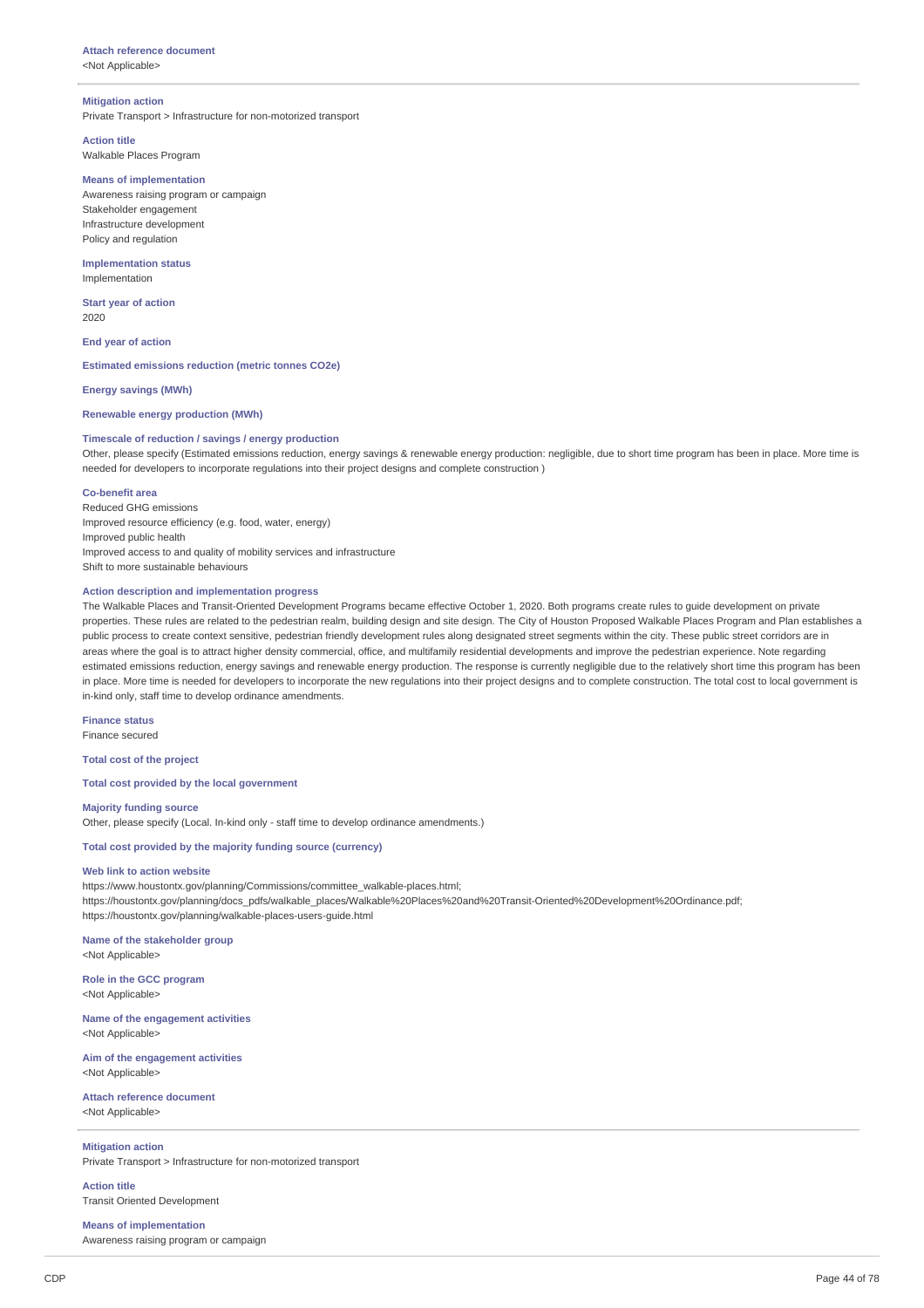Stakeholder engagement Infrastructure development Policy and regulation

**Implementation status** Implementation

**Start year of action** 2020

**End year of action**

**Estimated emissions reduction (metric tonnes CO2e)**

#### **Energy savings (MWh)**

**Renewable energy production (MWh)**

# **Timescale of reduction / savings / energy production**

Other, please specify (Estimated emissions reduction, energy savings & renewable energy production: negligible, due to short time program has been in place. More time is needed for developers to incorporate new rules into their project designs and complete construction )

#### **Co-benefit area**

Reduced GHG emissions Improved resource efficiency (e.g. food, water, energy) Improved public health Improved access to and quality of mobility services and infrastructure Shift to more sustainable behaviours

# **Action description and implementation progress**

The Walkable Places and Transit-Oriented Development Programs became effective October 1, 2020. Both programs create rules to guide development on private properties. These rules are related to the pedestrian realm, building design and site design. The City of Houston Transit-Oriented Development Amendment and Transit Corridor Ordinance are designed to encourage the use of different types of transportation, such as walking and cycling, that reduce car dependency. The program promotes pedestrian safety by creating wider, unobstructed sidewalks and landscaping, increasing the 'eyes on the street' and providing more separation between automobile and pedestrian areas. Note regarding estimated emissions reduction, energy savings and renewable energy production. The response is currently negligible due to the short time the program has been in place. More time is needed for developers to incorporate the new rules into their project designs and to complete construction. The total cost to local government is in-kind only, staff time to develop regulations.

**Finance status** Finance secured

**Total cost of the project**

**Total cost provided by the local government**

**Majority funding source** Other, please specify (Local - in-kind only - staff time to develop regulations)

# **Total cost provided by the majority funding source (currency)**

#### **Web link to action website**

https://www.houstontx.gov/planning/Commissions/committee\_walkable-places.html; https://houstontx.gov/planning/docs\_pdfs/walkable\_places/Walkable%20Places%20and%20Transit-Oriented%20Development%20Ordinance.pdf; https://houstontx.gov/planning/walkable-places-users-guide.html

**Name of the stakeholder group** <Not Applicable>

**Role in the GCC program** <Not Applicable>

**Name of the engagement activities** <Not Applicable>

**Aim of the engagement activities** <Not Applicable>

**Attach reference document** <Not Applicable>

**Mitigation action** Water > Water use efficiency projects

**Action title** 2019 Water Conservation Plan

**Means of implementation** Development and implementation of action plan

**Implementation status** Implementation

**Start year of action** 2019

**End year of action** 2024

**Estimated emissions reduction (metric tonnes CO2e)**

**Energy savings (MWh)**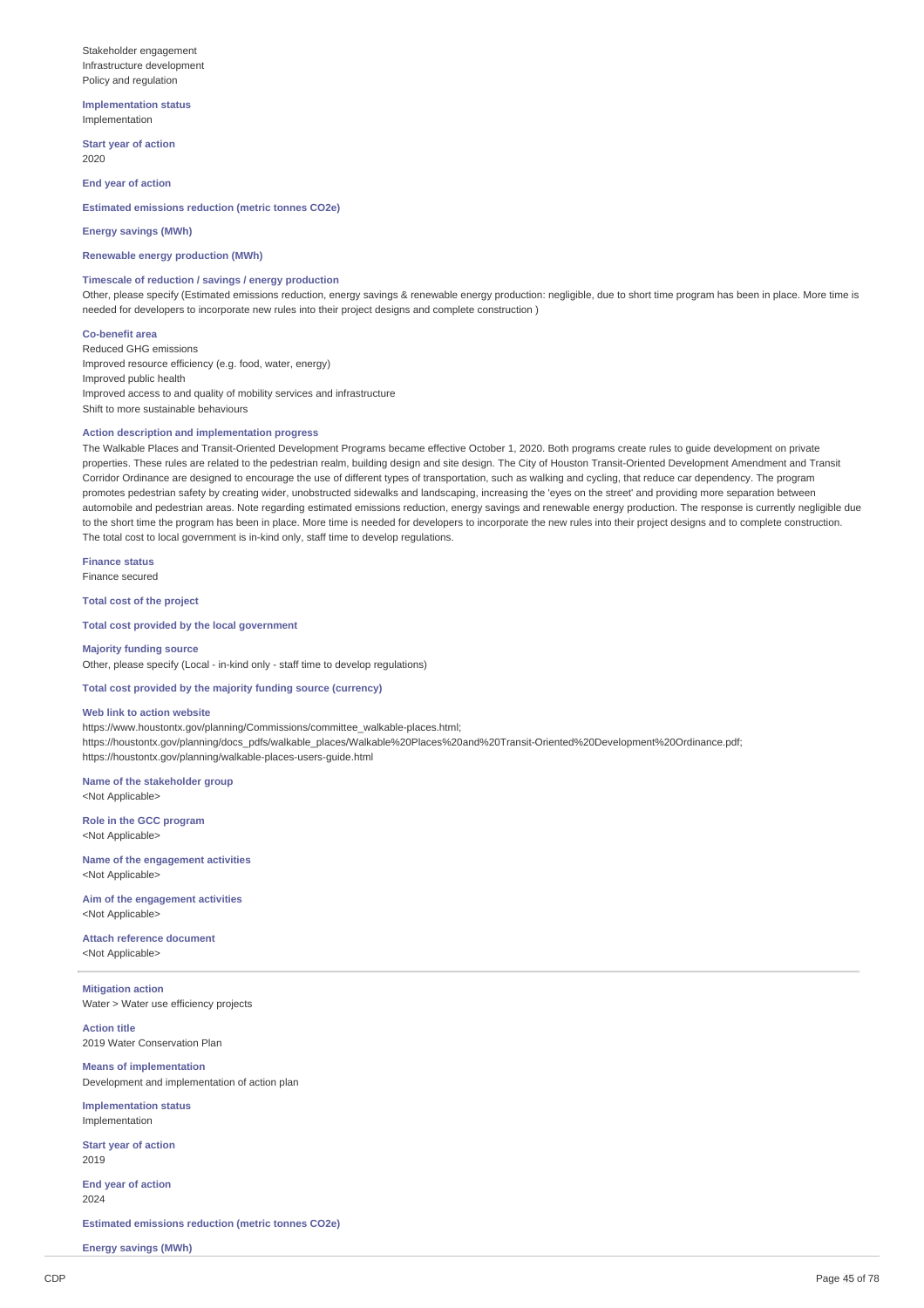#### **Timescale of reduction / savings / energy production** Please select

**Co-benefit area**

Enhanced resilience Reduced GHG emissions Improved resource efficiency (e.g. food, water, energy) Resource conservation (e.g. soil, water) Shift to more sustainable behaviours

# **Action description and implementation progress**

The City of Houston Water Conservation Plan (effective 2019-2024), highlights water conservation goals and continuous progress that will preserve long-term water supplies for the City of Houston and the greater Houston region. Water supply planning is important to the City of Houston in order to meet long term growth in demand and to comply with 30 TAC Chapter 288 that requires the City to prepare and implement a water conservation plan that meets certain requirements. This plan includes information to fulfil these requirements in addition to information specific to the City of Houston's water supply and treatment systems. The current plan includes measures to be taken internally at the City of Houston as well as programs for water customers. These include current programs such as an in-house public education program, continued enforcement of water-wise building and plumbing codes, and the Consumption Awareness Program, which communicates real-time meter data to household users, advanced metering infrastructure (AMI). This document also summarizes plans to develop an internal Water Loss Program, pilot a Mainline Leak Detection Program and expand the Consumption Awareness Program. Total costs provided relate to water conservation programs.

**Finance status** Finance secured

**Total cost of the project** 100000

**Total cost provided by the local government** 100000

**Majority funding source** Local

**Total cost provided by the majority funding source (currency)** 100000

**Web link to action website** https://www.publicworks.houstontx.gov/sites/default/files/assets/2019\_water\_conservation\_plan\_01132020.pdf

**Name of the stakeholder group** <Not Applicable>

**Role in the GCC program** <Not Applicable>

**Name of the engagement activities** <Not Applicable>

**Aim of the engagement activities** <Not Applicable>

**Attach reference document** <Not Applicable>

# **Mitigation action**

Finance and Economic Development > Instruments to fund low carbon projects

**Action title** Benzene Surveillance and Control

**Means of implementation** Assessment and evaluation activities

**Implementation status** Operation

**Start year of action**

**End year of action**

0

**Estimated emissions reduction (metric tonnes CO2e)**

**Energy savings (MWh)**  $\Omega$ 

**Renewable energy production (MWh)**  $\theta$ 

**Timescale of reduction / savings / energy production** Other, please specify (This project focuses on emissions monitoring)

#### **Co-benefit area**

Enhanced climate change adaptation Reduced GHG emissions Improved public health Improved access to data for informed decision-making

**Action description and implementation progress**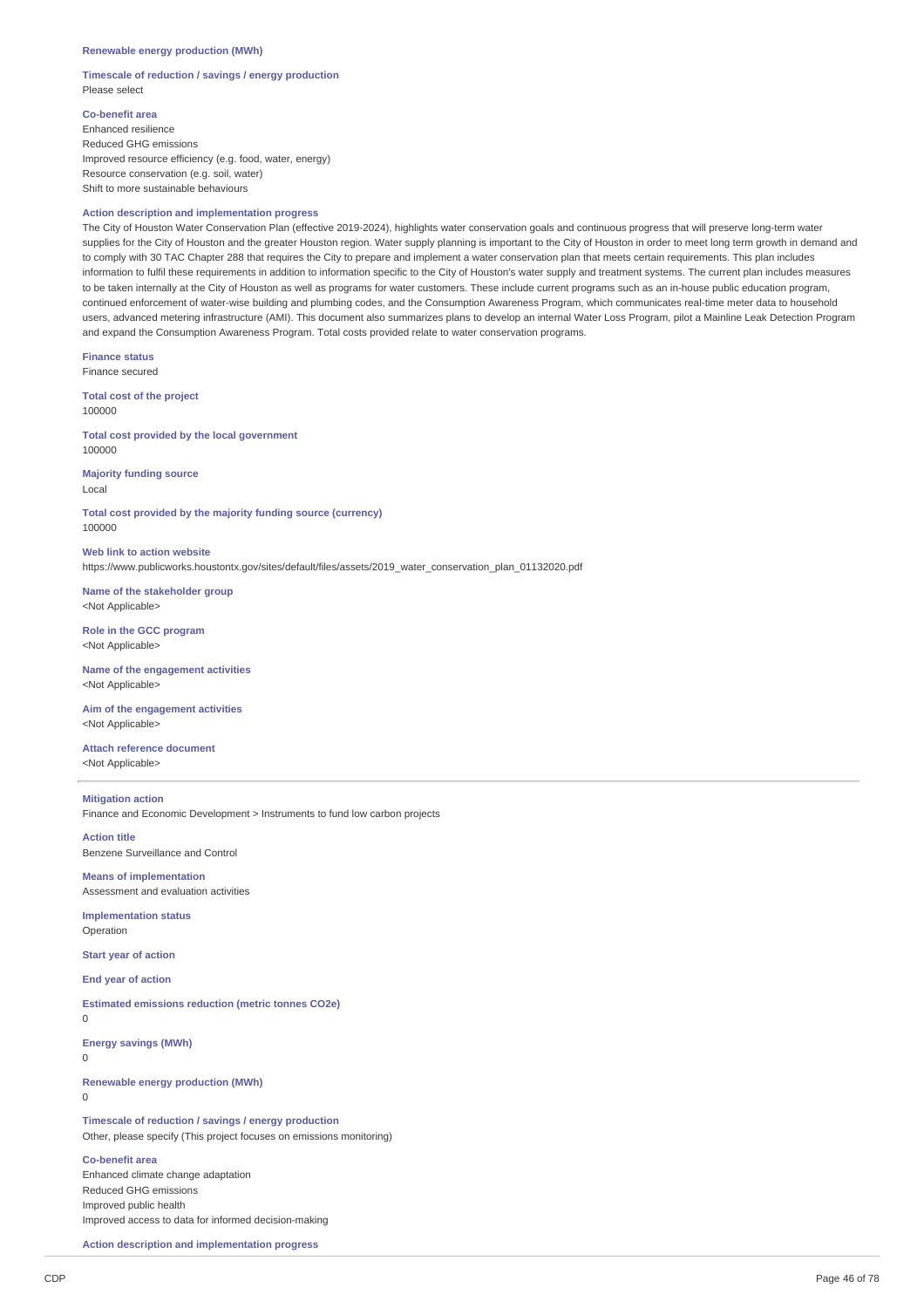Pilot. The carcinogen, benzene has been identified as a definite cancer risk in the city. This project was initiated to reduce benzene levels. First, the city created an email alert system, Rapid Alert Benzene Information: Time Sensitive (RABITS), to notify staff when elevated concentrations occur at fixed site monitors. These alerts provide action level recommendations for various concentrations based upon a novel toxicological assessment of the potential dangers of this chemical. This work informs overnight and weekend mobile benzene surveillance efforts to reduce the emission of this chemical in Houston. Night and weekend surveillance had not been conducted previously. The data collected from this surveillance can improve enforcement efforts by providing staff with more immediate benzene data from the field.

**Finance status** Finance secured

**Total cost of the project** 250000

**Total cost provided by the local government**  $\theta$ 

# **Majority funding source** Other, please specify (Houston Endowment)

**Total cost provided by the majority funding source (currency)** 250000

**Web link to action website**

**Name of the stakeholder group** <Not Applicable>

**Role in the GCC program** <Not Applicable>

**Name of the engagement activities** <Not Applicable>

**Aim of the engagement activities** <Not Applicable>

**Attach reference document** <Not Applicable>

#### **Mitigation action**

Finance and Economic Development > Instruments to fund low carbon projects

**Action title** Improved Particulate Matter Monitoring through Low Cost Sensor Network

#### **Means of implementation** Assessment and evaluation activities

**Implementation status**

Implementation

**Start year of action**

**End year of action**

**Estimated emissions reduction (metric tonnes CO2e)**

 $\Omega$ 

**Energy savings (MWh)**  $\theta$ 

**Renewable energy production (MWh)**

0

**Timescale of reduction / savings / energy production** Other, please specify (This project focuses on emissions monitoring)

**Co-benefit area**

Enhanced climate change adaptation Reduced GHG emissions Improved public health Improved access to data for informed decision-making

#### **Action description and implementation progress**

Pilot program. To augment the fixed site PM2.5 monitoring network, the City monitors PM2.5 both passively through a network of solar-powered Clarity monitors, as well as actively with PM sensors on fleet vehicles. The data collected from both of these sources improve spatial and temporal understanding of particulate matter concentrations across the city. Combining these assets with the data collected from the fixed site monitoring network extends the spatial coverage of particulate matter measurements through the use of low-cost sensors. Information from both of these sources can improve the identification and mitigation of PM hotspots throughout the city.

**Finance status** Finance secured

**Total cost of the project** 100000

**Total cost provided by the local government**  $\theta$ 

**Majority funding source** Other, please specify (Houston Endowment)

**Total cost provided by the majority funding source (currency)**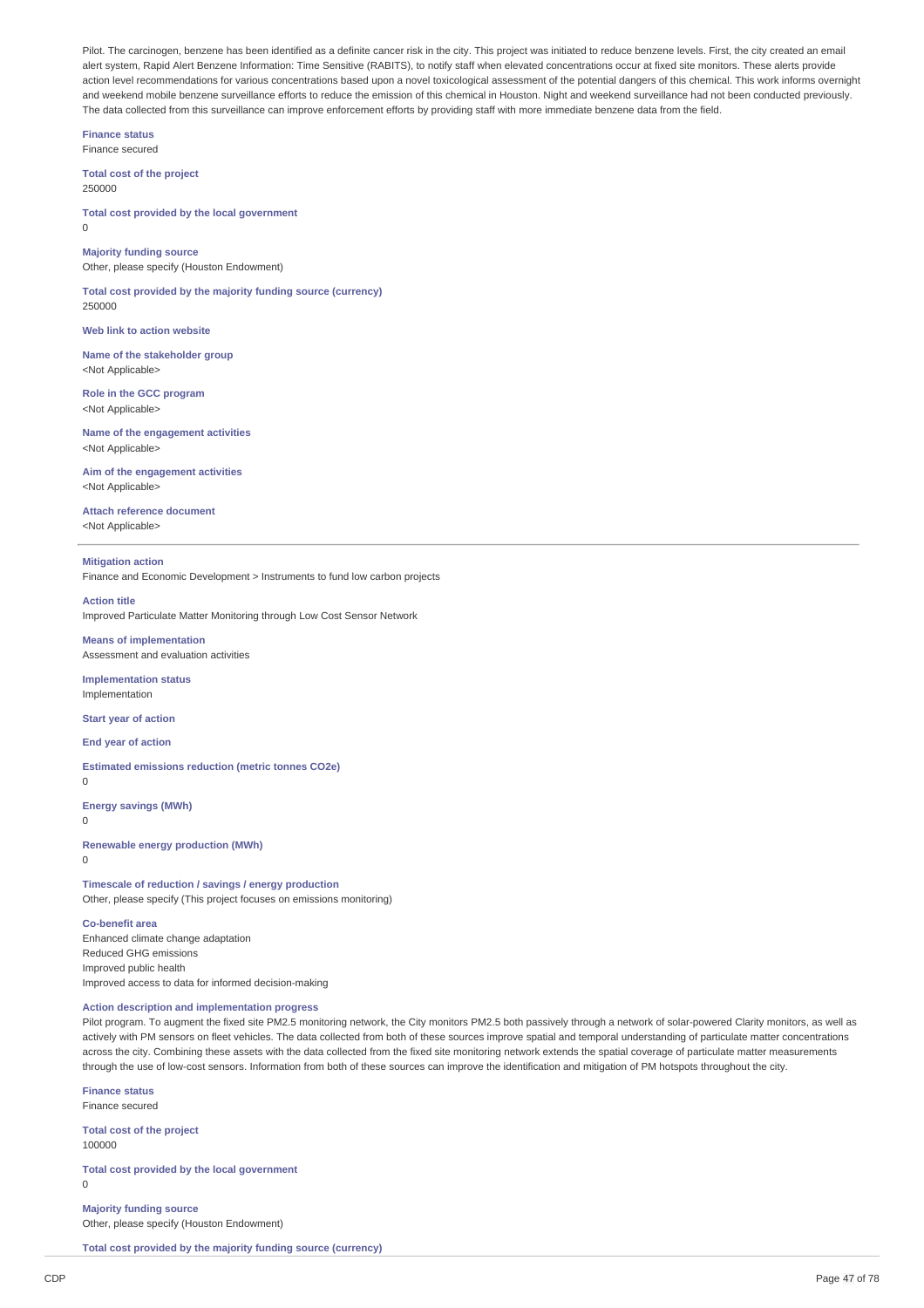#### 100000

#### **Web link to action website**

**Name of the stakeholder group** <Not Applicable>

**Role in the GCC program** <Not Applicable>

**Name of the engagement activities** <Not Applicable>

**Aim of the engagement activities** <Not Applicable>

**Attach reference document** <Not Applicable>

# **Mitigation action**

Finance and Economic Development > Instruments to fund low carbon projects

# **Action title**

Formaldehyde Control through Precursor Monitoring and Source Identification

**Means of implementation** Assessment and evaluation activities

**Implementation status** Monitoring and reporting

**Start year of action**

**End year of action**

# **Estimated emissions reduction (metric tonnes CO2e)**

 $\theta$ 

**Energy savings (MWh)**

0

**Renewable energy production (MWh)**

 $\Omega$ 

#### **Timescale of reduction / savings / energy production** Other, please specify (This project focuses on emissions monitoring)

**Co-benefit area** Enhanced climate change adaptation Reduced GHG emissions Improved public health Improved access to and quality of mobility services and infrastructure

# **Action description and implementation progress**

One-time project. Formaldehyde is a chemical of concern in the National Air Toxics Assessment for potential cancer risk. The city has conducted surveillance and monitoring to identify secondary formation of this pollutant. The results have been used to provide legislative recommendations to city and state policy makers. Formaldehyde monitoring is ongoing.

**Finance status** Finance secured

**Total cost of the project** 422159

**Total cost provided by the local government**  $\Omega$ 

**Majority funding source** Other, please specify (Environmental Protection Agency)

**Total cost provided by the majority funding source (currency)** 422159

**Web link to action website**

**Name of the stakeholder group** <Not Applicable>

**Role in the GCC program** <Not Applicable>

**Name of the engagement activities** <Not Applicable>

**Aim of the engagement activities** <Not Applicable>

**Attach reference document** <Not Applicable>

**Mitigation action**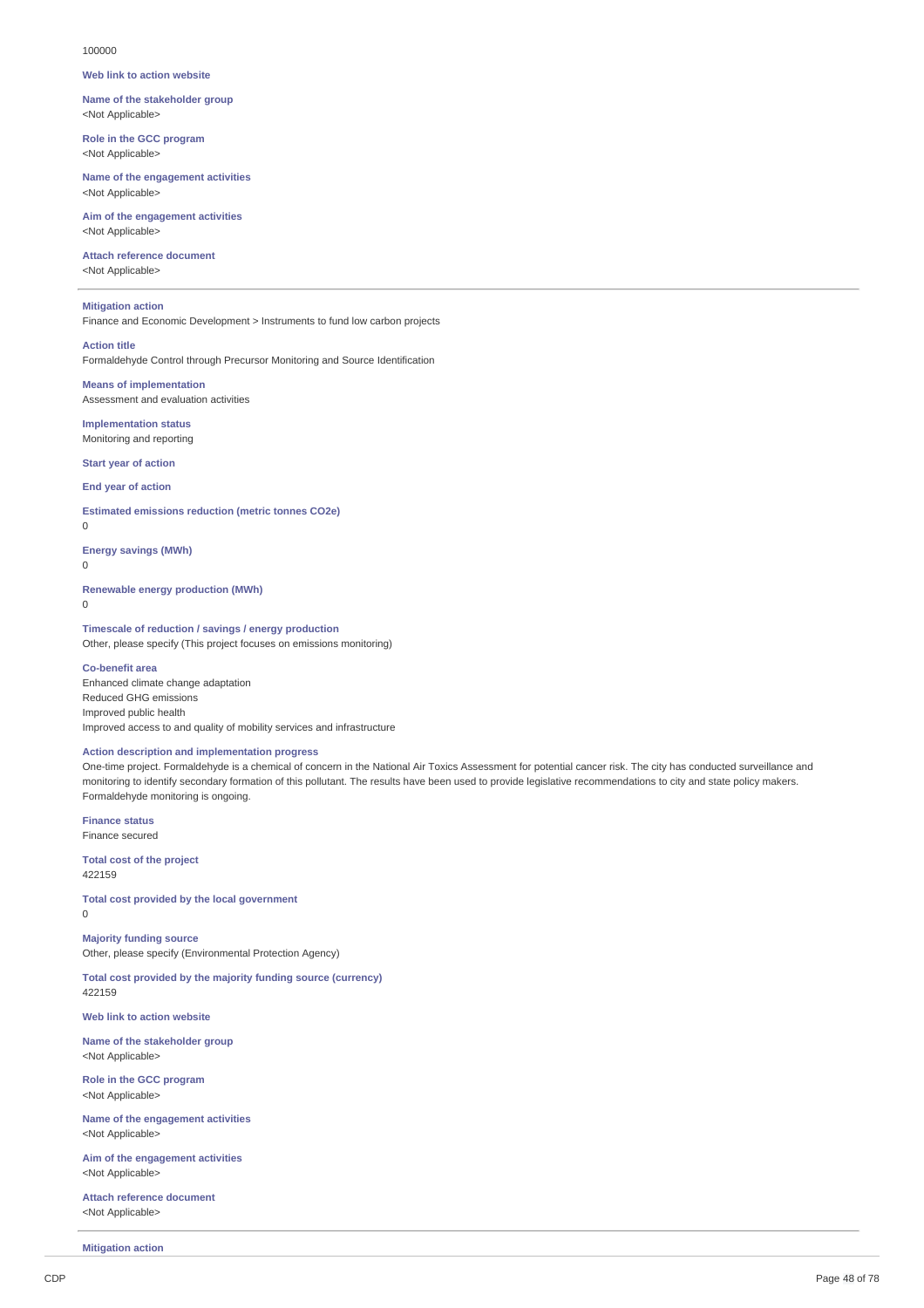Finance and Economic Development > Instruments to fund low carbon projects

#### **Action title**

Environmental Youth Council Community Education and Engagement

#### **Means of implementation**

Education Awareness raising program or campaign Assessment and evaluation activities

**Implementation status** Implementation

**Start year of action**

**End year of action**

**Estimated emissions reduction (metric tonnes CO2e)**

 $\Omega$ 

 $\Omega$ 

**Energy savings (MWh)**

**Renewable energy production (MWh)**  $\theta$ 

**Timescale of reduction / savings / energy production** Other, please specify (This project focuses on education and monitoring)

#### **Co-benefit area**

Enhanced climate change adaptation Reduced GHG emissions Improved public health Improved access to data for informed decision-making

#### **Action description and implementation progress**

In order to continue providing environmental education and leadership development for Houston's youngest leaders, the Houston Health Department partnered with the Environmental Defense Fund and local high schools to run the Environmental Youth Council program. Participating high school groups learn about the environmental threats facing their communities while providing the tools to take a stand to cause local change.

**Finance status** Finance secured

**Total cost of the project**

**Total cost provided by the local government** 0

**Majority funding source** Other, please specify (Self-funded)

**Total cost provided by the majority funding source (currency)**

**Web link to action website**

**Name of the stakeholder group** <Not Applicable>

**Role in the GCC program** <Not Applicable>

**Name of the engagement activities** <Not Applicable>

**Aim of the engagement activities** <Not Applicable>

**Attach reference document** <Not Applicable>

**Mitigation action** Buildings > Building codes and standards

**Action title** LEED Designed Buildings and Sustainable Building Practices

**Means of implementation** Policy and regulation

**Implementation status** Operation

**Start year of action** 2004

**End year of action**

**Estimated emissions reduction (metric tonnes CO2e)** 15555

**Energy savings (MWh)**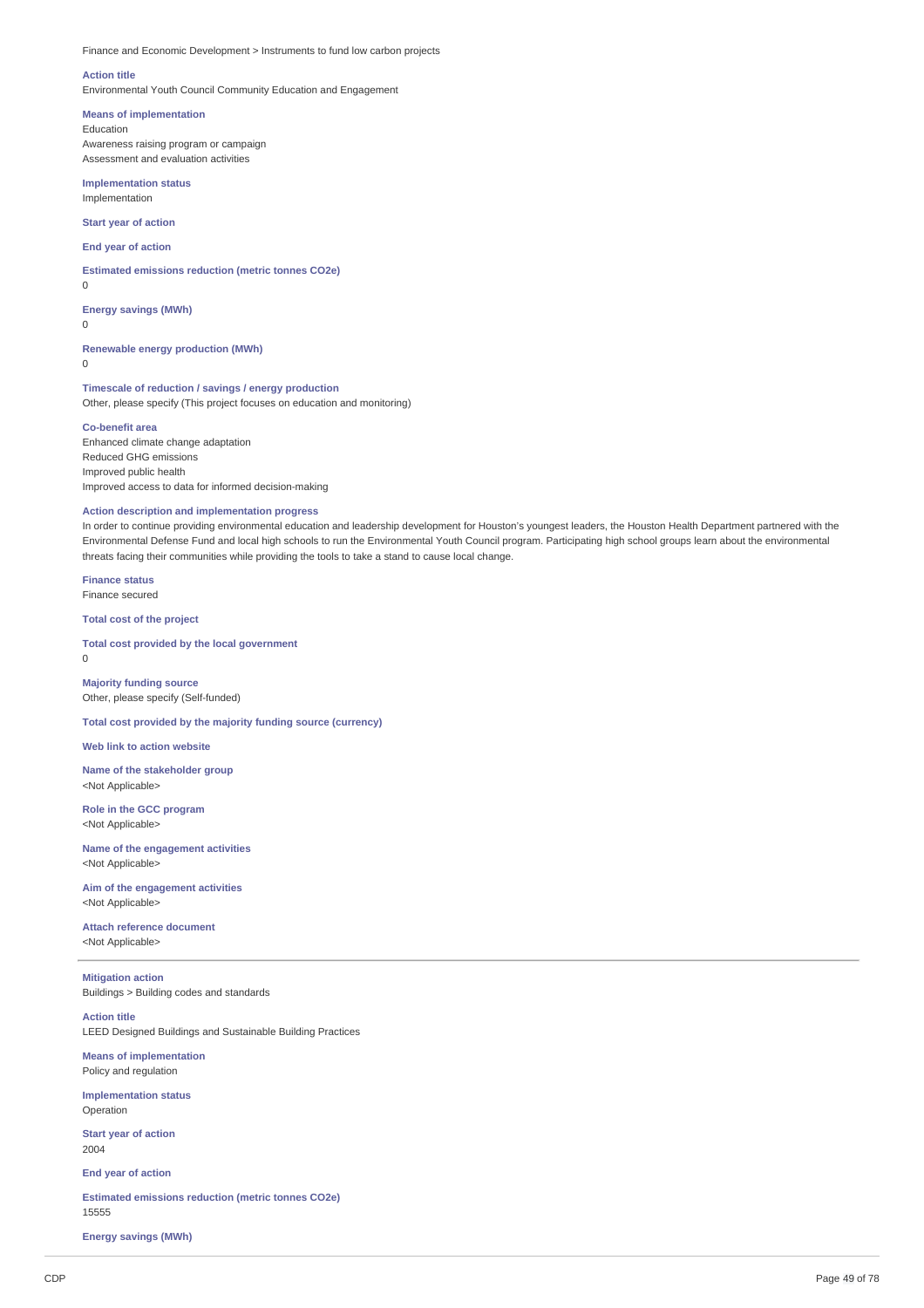#### 22000

#### **Renewable energy production (MWh)** 182

**Timescale of reduction / savings / energy production** Per year

# **Co-benefit area**

Enhanced resilience Reduced GHG emissions Improved resource efficiency (e.g. food, water, energy) Resource conservation (e.g. soil, water) Shift to more sustainable behaviours

#### **Action description and implementation progress**

Since 2004, the City of Houston has required all new municipal buildings larger than 10,000 square feet to be LEED Certified. The City now has 35 LEED municipal buildings either certified or under review and is investing in energy efficiency upgrades to 6 million square feet of city facilities through energy performance contracting. This effort has reduced energy use by 30%, saving more than 22 million kWh of electricity every year. A retro-commissioning audit of the Houston Permitting Center in 2019 identified \$9,000 of energy-efficiency updates that will result in more than 1.3 million kWh saved per year. Sustainable building costs are more and more absorbed by each project as standard response to model building codes. In pursuit of higher levels of LEED certification, some projects have implemented strategies including green roofs, geothermal energy, and BAS responsive daylighting.

**Finance status** Finance secured

**Total cost of the project**

**Total cost provided by the local government**

**Majority funding source** Local

**Total cost provided by the majority funding source (currency)**

#### **Web link to action website**

http://www.greenhoustontx.gov/pdf/ordinance-greenbuilding.pdf; http://www.greenhoustontx.gov/energy.html; http://greenhoustontx.gov/climateactionplan/CAP-April2020.pdf (pg 25)

**Name of the stakeholder group** <Not Applicable>

**Role in the GCC program** <Not Applicable>

**Name of the engagement activities** <Not Applicable>

**Aim of the engagement activities** <Not Applicable>

**Attach reference document** <Not Applicable>

**Mitigation action** Finance and Economic Development > Low-carbon industrial zones

**Action title** Greentown Houston

**Means of implementation** Capacity building and training activities Stakeholder engagement

**Implementation status** Implementation

**Start year of action** 2020

**End year of action**

**Estimated emissions reduction (metric tonnes CO2e)**

**Energy savings (MWh)**

# **Renewable energy production (MWh)**

**Timescale of reduction / savings / energy production** Per year

**Co-benefit area**

Enhanced resilience Reduced GHG emissions Greening the economy Economic growth Job creation

**Action description and implementation progress**

Greentown labs opened its Houston incubator, Greentown Houston, on Earth Day 2021. Greentown Houston currently supports 30 inaugural startup members. Greentown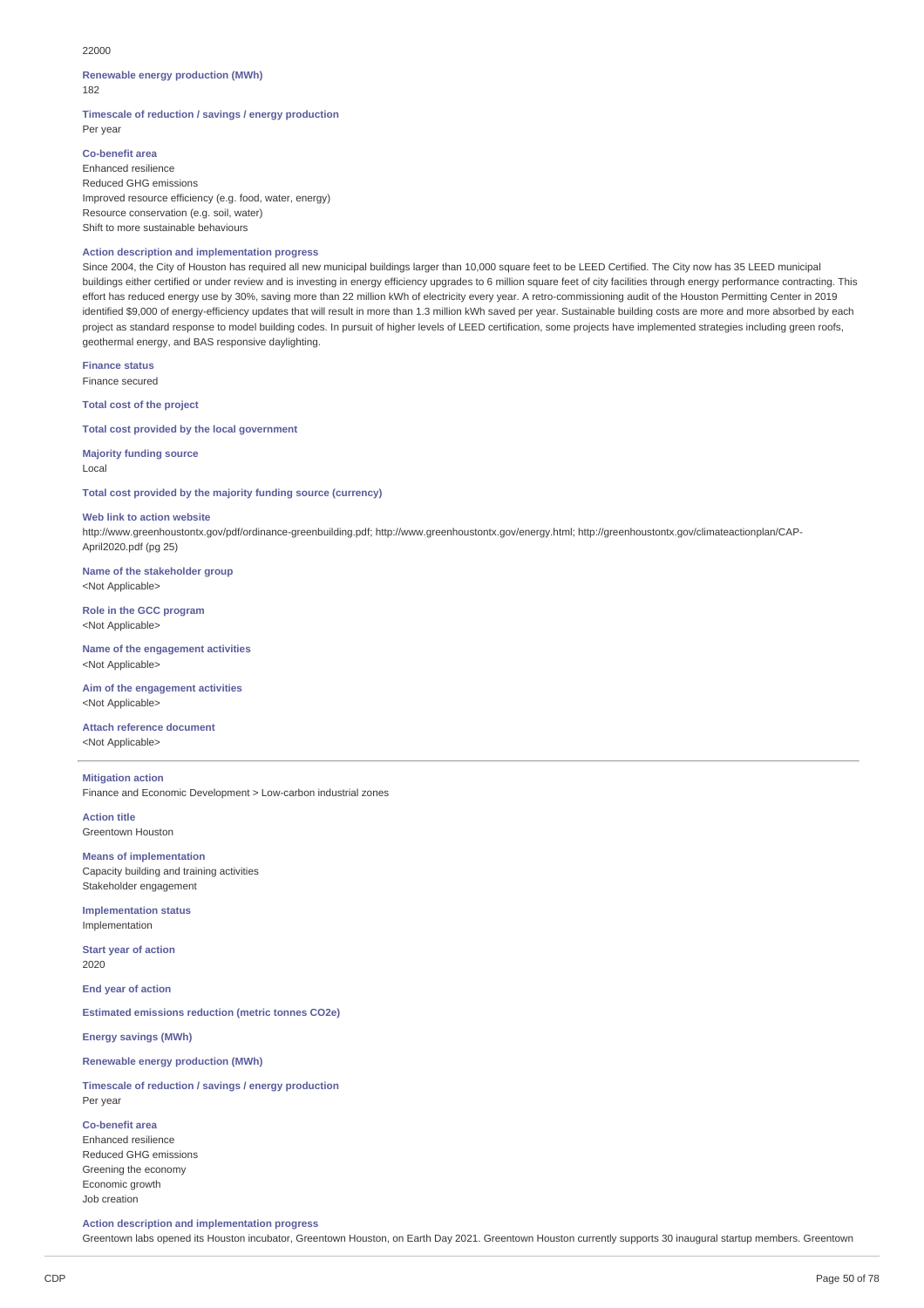Houston is a 40,000, square-foot incubator offering a prototyping lab, office and community space for up to about 50 startup companies. totaling 200-300 employees.

#### **Finance status**

 $\theta$ 

Feasibility finalized, and finance partially secured

#### **Total cost of the project**

**Total cost provided by the local government**

**Majority funding source** Public-private partnership

**Total cost provided by the majority funding source (currency)**

#### **Web link to action website**

https://greentownlabs.com/houston/; http://greenhoustontx.gov/climateactionplan/CAP-April2020.pdf; https://www.houstontx.gov/mayor/press/2021/climatetech-incubatorsecond-location.html

**Name of the stakeholder group** <Not Applicable>

**Role in the GCC program** <Not Applicable>

**Name of the engagement activities** <Not Applicable>

**Aim of the engagement activities** <Not Applicable>

# **Attach reference document**

<Not Applicable>

# **Mitigation action**

Buildings > Energy efficiency/ retrofit measures

#### **Action title**

City of Houston General Services Department (GSD) & Finance Department Enrollment in Reliant's Voluntary Load Management Program

# **Means of implementation**

Development and implementation of action plan

**Implementation status** Implementation

**Start year of action** 2021

**End year of action** 2021

**Estimated emissions reduction (metric tonnes CO2e)** 34

**Energy savings (MWh)** 48

**Renewable energy production (MWh)**

0

**Timescale of reduction / savings / energy production** Other, please specify (Per summer, summer season program)

**Co-benefit area** Reduced GHG emissions Shift to more sustainable behaviours

# **Action description and implementation progress**

GSD and Finance drafted an Amendment to the City's Electricity Supply Agreement with Reliant Energy. The Amendment outlines the terms of Enrollment in a summer program called Voluntary Load Management (alternately, Reliant Economic Dispatch, or "RED"). City Council approved the Amendment on June 30th. The City enrolled for the period from July 1 – September 30th. Enrollment includes an agreement to voluntarily reduce energy use and demand during peak, critical times during the summer at 12 facilities chosen by the City for participation. Event days will be forecast 24 hours in advance and events will run from 2.00-6.00pm CST. The City intends to make minor adjustments to HVAC and/or chiller setpoints (2-3F) in order to conserve energy during critical times. No more than 12 events may be called for the program.

**Finance status** Finance secured

**Total cost of the project**

 $\overline{0}$ 

 $\Omega$ 

**Total cost provided by the local government**

**Majority funding source** Other, please specify (Not Applicable)

**Total cost provided by the majority funding source (currency)**

 $\overline{0}$ 

**Web link to action website**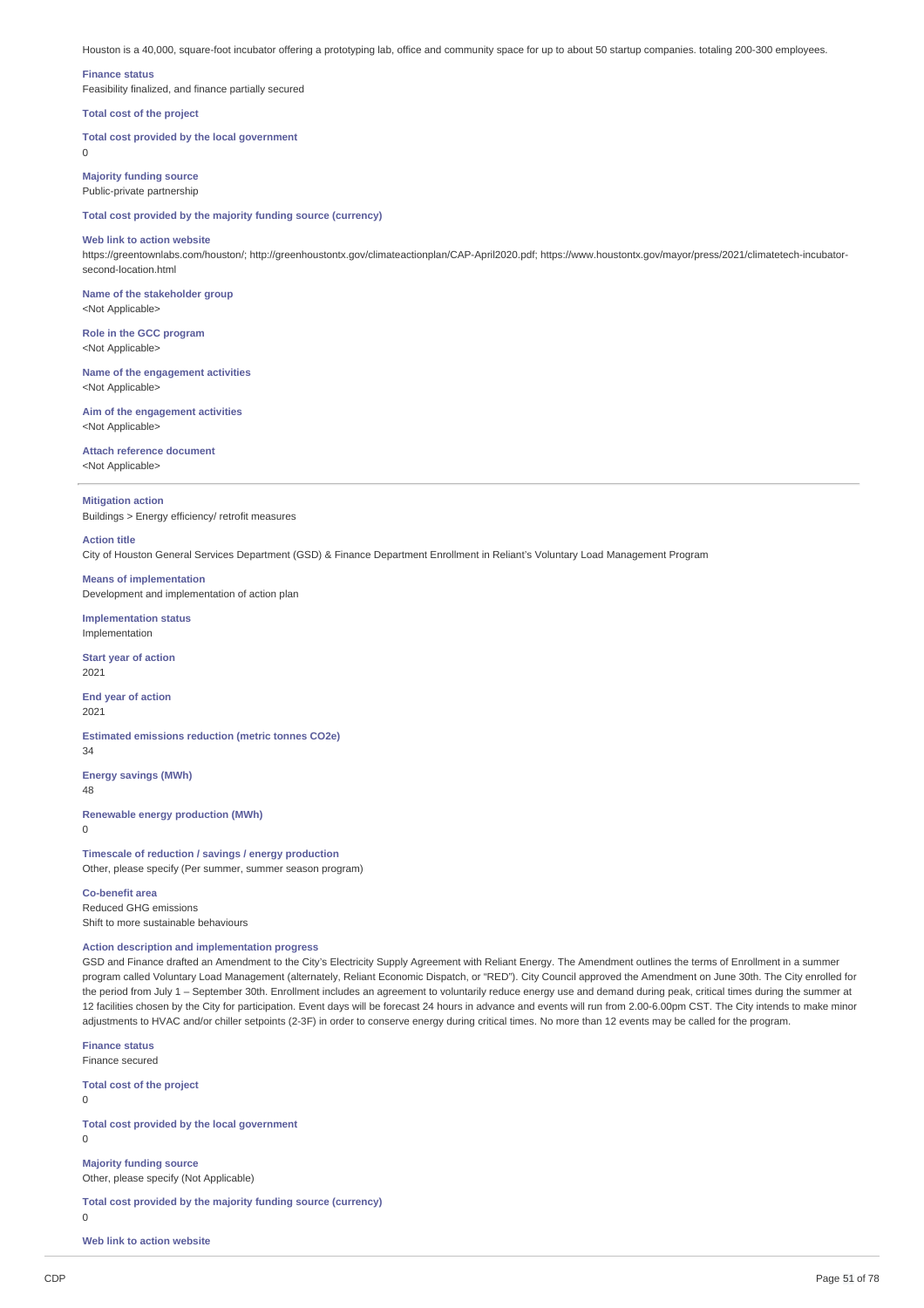https://houston.novusagenda.com/agendapublic/CoverSheet.aspx?ItemID=23248&MeetingID=489; https://www.nrg.com/business/all-products-and-services/relianteconomic-dispatch.html#:~:text=Reliant%20Economic%20Dispatch%20(RED)%20is,Texas%20during%20the%20summer%20months

**Name of the stakeholder group** <Not Applicable>

**Role in the GCC program** <Not Applicable>

**Name of the engagement activities** <Not Applicable>

**Aim of the engagement activities** <Not Applicable>

**Attach reference document** <Not Applicable>

# Mitigation Planning

(5.5) Does your city have a climate change mitigation or energy access plan for reducing city-wide GHG emissions? Yes

The City launched its Climate Action Plan April 2020. Houston City Council formally approved the Houston CAP October 2020. Separately, the City launched its Resilient *Houston Strategy February 2020. http://greenhoustontx.gov/climateactionplan/index.html houstontx.gov/mayor/chief-resilience-officer.html*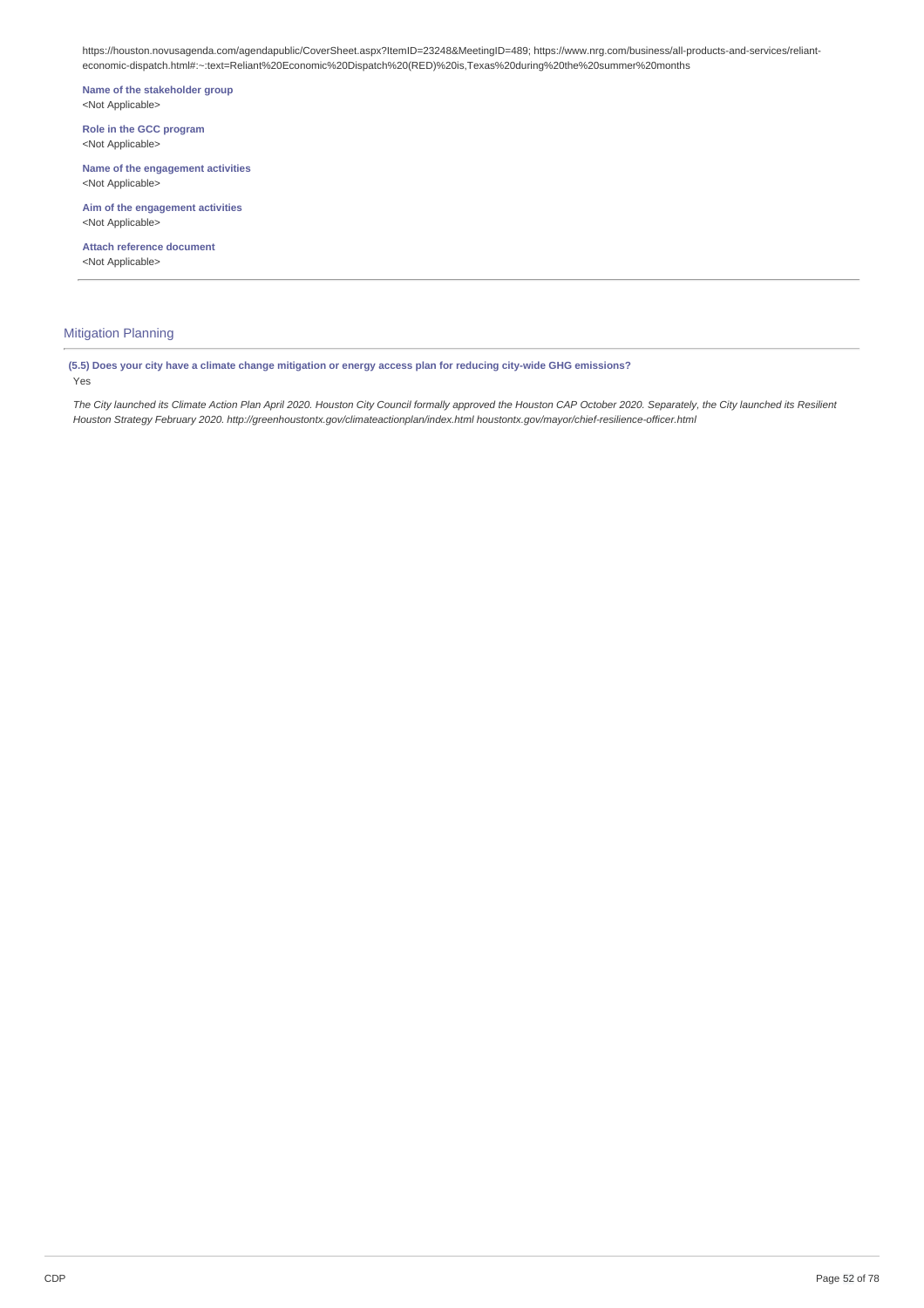(5.5a) Please attach your city's climate change mitigation plan below. If your city has both mitigation and energy access plans, please make sure to attach all **relevant documents below.**

**Publication title and attach document** Houston Climate Action Plan CAP-April2020.pdf

#### **Web link**

Waste

http://greenhoustontx.gov/climateactionplan/

**Focus area of plan** Climate change mitigation plan

**Year of adoption of plan by local government** 2020

**Areas covered by action plan** Energy Transport (Mobility) Building and Infrastructure

**Boundary of plan relative to city boundary (reported in 0.1)** Same – covers entire city and nothing else

If the city boundary is different from the plan boundary, please explain why and any areas/other cities excluded or included N/A - The boundaries are not different.

**Stage of implementation**

Plan in implementation

Has your local government assessed the synergies, trade-offs, and co-benefits, if any, of the main mitigation and adaptation actions you identified? Yes

# **Describe the synergies, trade-offs, and co-benefits of this interaction**

There are numerous synergies and co-benefits with other goals and actions, including those identified in the Resilience Plan, the Houston Public Works Water Conservation Plan, Houston Airport System Sustainable Management Plan, Houston Bike Plan, Bayou Greenways 2020 Project, and many other plans and initiatives. There are several co-benefits tied to each goal and target including, but not limited to, economic growth, cost-savings, improved environmental quality, better health and well-being, affordability, enhanced resilience, improved resource efficiency and resource conservation, improved community equity, job creation, ecosystem preservation, and reduce GHG emissions.

# **Description of stakeholder engagement process**

Development of the plan included a very extensive stakeholder process which is outlined in the plan. Stakeholder engagement included public participation, comment and input on the draft plan. Working groups, public meetings, a 'host-a-meeting" toolbox to facilitate and share dialogue. Starting in January 2019, the City of Houston convened a multi-sector working group consisting of approximately 160 subject-matter experts and stakeholders to help draft the CAP. After this initial convening, smaller working groups dedicated to the four focus areas—transportation, building optimization, energy transition, and materials management—were formed. During this same time period, the City of Houston also hosted a series of public community meetings at neighborhood multi-service centers across the City to introduce community members to the CAP development process and obtain feedback on proposed strategies and actions. The Office of Sustainability also participated in City of Houston Capital Improvement Plan (CIP) public meetings to encourage residents to learn more about the CAP and how to get involved. City participation in community events and workshops throughout the year provided additional opportunities to engage students, residents, and businesses. The City also held numerous individual discussions and interviews with private sector stakeholders and subject matter experts that helped to socialize the CAP and garner additional feedback and input. During the implementation process the City will continue to utilize a robust stakeholder process. During 2020, the City formed and kicked-off the CAP implementation working groups. Other initiatives involve Houston's Complete Communities and the creation of the Youth Climate Ambassador Program. Launched June 2021, the Youth Climate Ambassador Program was created to train young Houstonians to be climate leaders in their communities - raising awareness about the impacts of climate change and gathering feedback from historically underserved communities on climate challenges and environmental justice issues. Houston's Complete Communities is also involved. Complete Communities. http://greenhoustontx.gov/pressrelease20210714.html https://www.houstoncc.org/about\_the\_initiative/index.php http://www.greenhoustontx.gov/climateactionplan/capimplementation.html

**Does your plan include policy goals that explicitly reflect one of the following principles?** <Not Applicable>

**Primary author of plan**

Consultant

#### **Comment**

The City of Houston launched the Houston Climate Action Plan in April 2020. Houston City Council formally adopted the CAP October 2020.

#### 6. Opportunities

## **Opportunities**

(6.0) Please indicate the opportunities your city has identified as a result of addressing climate change and describe how the city is positioning itself to take **advantage of these opportunities.**

**Opportunity Describe how the city is maximizing this opportunity**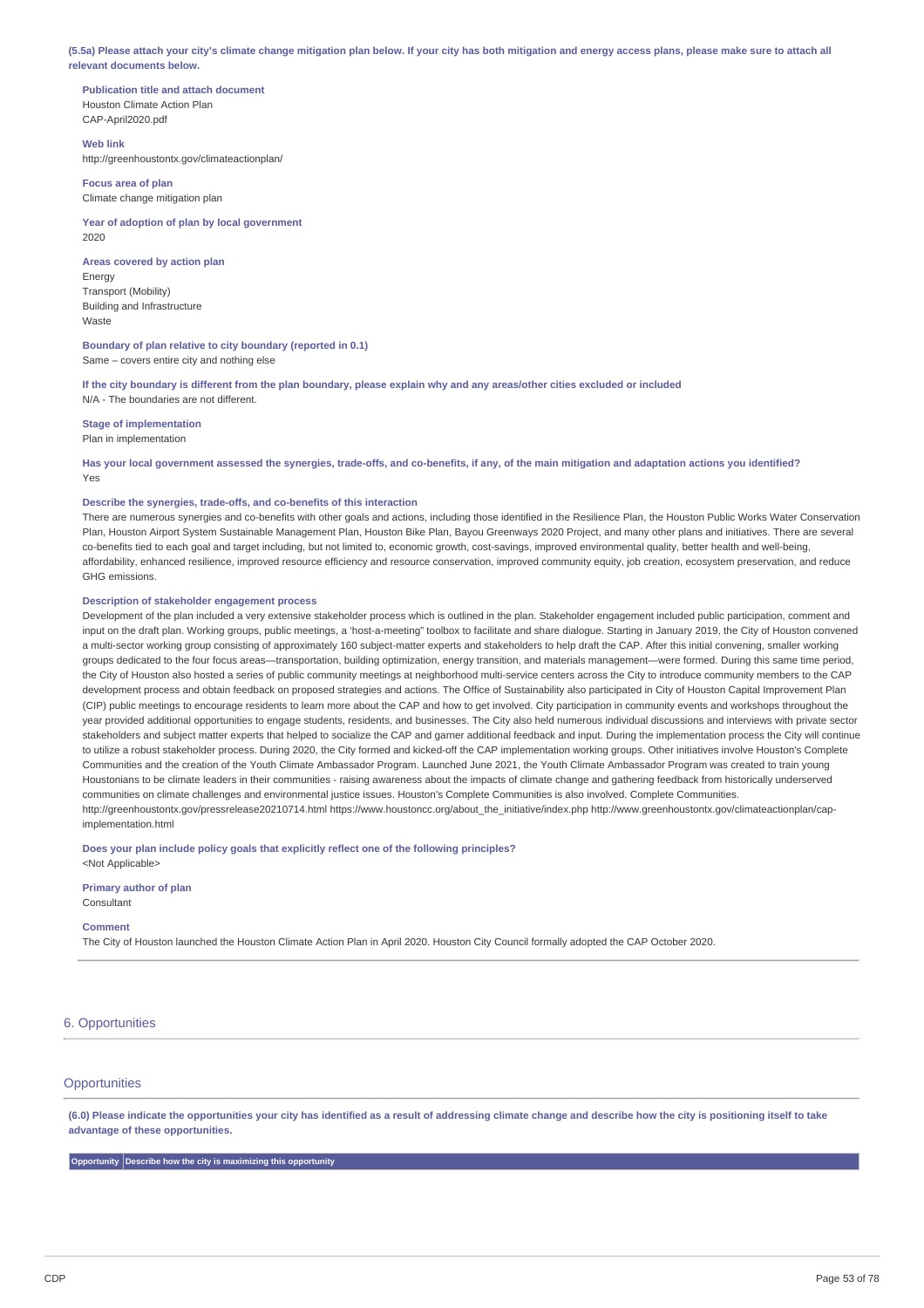|                                 | Opportunity   Describe how the city is maximizing this opportunity                                                                                                                                                                                                                                                                                                                                                                                                                                                                                                                                         |
|---------------------------------|------------------------------------------------------------------------------------------------------------------------------------------------------------------------------------------------------------------------------------------------------------------------------------------------------------------------------------------------------------------------------------------------------------------------------------------------------------------------------------------------------------------------------------------------------------------------------------------------------------|
| Development                     | Houston is often referred to as the energy capital of the world. With the implementation of the Houston CAP, Houston is pursuing another title, leader in carbon capture technology and energy                                                                                                                                                                                                                                                                                                                                                                                                             |
| of clean<br>technology          | innovation. To achieve this goal, the Houston CAP sets a target to attract or incubate 50 Energy 2.0 companies in Greater Houston by 2025. Greentown Labs opened its Houston incubator,<br>Greentown Houston, on Earth Day 2021. Greentown Houston currently supports 30 inaugural startup members. Greentown Houston is a 40,000, square-foot incubator offering a prototyping lab,                                                                                                                                                                                                                       |
| businesses                      | office and community space for up to 50 startup companies totaling 200-300 employees. The 16-acre South Main Innovation District is a joint initiative between Rice University and the City of                                                                                                                                                                                                                                                                                                                                                                                                             |
|                                 | Houston. The innovation district is anchored by the Ion, a \$100 million, 270,000 square foot collaboration hub. The Ion is expected to open the fall of 2021. The innovation district will connect the                                                                                                                                                                                                                                                                                                                                                                                                    |
|                                 | city's other districts through an innovation corridor connected by light rail, bike lanes and sidewalks. The district is expected to attract technology startups, including those in clean tech. Greentown<br>Labs is one such tenant. https://www.ionhouston.com/the-district/                                                                                                                                                                                                                                                                                                                            |
| Improved<br>efficiency of       | During the FY 2022 budget process, departments identified 'high priority' resilience and climate action initiatives, and included these initiatives in the budget presentations presented to the Budget<br>and Fiscal Affairs Council Committee. Initiatives included several opportunities to improve efficiency of municipal operations. For example, Houston Airport Systems projects include central utility                                                                                                                                                                                           |
| municipal                       | plant improvements - combined heat and power generation (CIP) and Hobby Airport domestic water resiliency improvements (CIP). Additional projects include purchase of electric vehicle charging                                                                                                                                                                                                                                                                                                                                                                                                            |
| operations                      | stations for City vehicles, implementation of electric refuse truck pilot program, Houston Public Work's strategic asset management program, and Fire Department's initiative to retrofit station                                                                                                                                                                                                                                                                                                                                                                                                          |
|                                 | generators to natural gas. The incorporation of resilience and climate action initiatives into the budget process reinforces the City's commitment to integrate resilience and implementation actions into<br>city-wide planning and city operations. https://www.houstontx.gov/council/committees/fy2022budgetworkshops.html                                                                                                                                                                                                                                                                              |
| Development                     | As more people notice extreme weather events occurring in Houston, there is more attention placed on how the community needs to be more resilient. For instance, after the major drought in 2011,                                                                                                                                                                                                                                                                                                                                                                                                          |
| of resource                     | residents were increasingly inquiring about installing rainwater harvesting and the City's annual half-price rain barrel sale. Houston updated its water conservation plan in 2019, which is effective until                                                                                                                                                                                                                                                                                                                                                                                               |
| conservation<br>and             | 2024. The water conservation plan includes evaluation of the water and wastewater system and customer use characteristics. It also identifies opportunities for water conservation. Houston's 2014<br>Water Conservation Plan stated a total GPCD baseline of 144, with the goal of reducing this number by 1.6% every five years, thereby establishing a total GPCD five-year target of 141.7 by 2019, and                                                                                                                                                                                                |
| management                      | a ten-year target of 139.4 by 2024. As of 2019, Houston's total GPCD (and new baseline) is 129, based on the five-year historical average. Houston will continue, expand, and implement the                                                                                                                                                                                                                                                                                                                                                                                                                |
|                                 | following programs to achieve a 1.6% reduction in total GPCD and residential GPCD over the next five years. This includes a water main replacement program, water loss reduction program,<br>consumption awareness program, leak detention program, new building standards, and PACE program. Houston is working to initiate the efforts to develop a One Water plan, which will look at water                                                                                                                                                                                                             |
|                                 | resources holistically to improve their integrated management (storm, water, and potable water).                                                                                                                                                                                                                                                                                                                                                                                                                                                                                                           |
|                                 | https://www.publicworks.houstontx.gov/sites/default/files/assets/2019_water_conservation_plan_01132020.pdf The city is also working on natural preserves for conservation of wildlife and natural<br>habitat. The Parks and Recreation department is creating an ordinance that if approved by Council (TBD) would preserve 24% of undeveloped land in Houston.                                                                                                                                                                                                                                            |
| Increased                       | Natural disasters like Hurricane Harvey highlighted the need to invest in the City's infrastructure. In the aftermath of Harvey, over 663 million dollars have been committed to projects to increases                                                                                                                                                                                                                                                                                                                                                                                                     |
| opportunities                   | storm water detention and channel conveyance. As the city continues to rebuild, it is committed to looking towards smart, resilient solutions. Additionally funding has been made available through                                                                                                                                                                                                                                                                                                                                                                                                        |
| for                             | FEMA Hazard Mitigation Grant Program (APPROXIMATELY \$300,000,000) and potential CDBG DR funding through HUD (\$61,200,000) for infrastructure investments.                                                                                                                                                                                                                                                                                                                                                                                                                                                |
| investment in<br>infrastructure |                                                                                                                                                                                                                                                                                                                                                                                                                                                                                                                                                                                                            |
| projects                        |                                                                                                                                                                                                                                                                                                                                                                                                                                                                                                                                                                                                            |
| Development                     | July 2020, the City issued a request for information to gather input on business models and potential partnership opportunities for owning, operating, and managing publicly and privately accessible                                                                                                                                                                                                                                                                                                                                                                                                      |
| of<br>sustainable               | Electric Vehicle Support Equipment on City owned property. May 2021, City Council approved purchasing, installing and employing electric vehicle stations in various City facilities through a<br>partnership with Greenlots. Council also approved an ordinance allocating \$195,000 for the charging stations. The City plans to convert an estimated 8,000 City of Houston non-emergency, light-duty                                                                                                                                                                                                    |
| transport                       | municipal fleet vehicles to EVs by 2030. In addition to the Greenlots partnership, the City is working in partnership with EVolve Houston and other entities to expand electric vehicle infrastructure in                                                                                                                                                                                                                                                                                                                                                                                                  |
| sector                          | the community, in addition to municipal operations.                                                                                                                                                                                                                                                                                                                                                                                                                                                                                                                                                        |
| Other,<br>please                | September 2020, Houston launched Houston Climate Week, a week-long event to kick-off the implementation of the Houston CAP. The purpose of the event was to engage and educate the<br>community regarding the climate impact on Houston, the CAP and how to get involved in the CAP. The event was a success, and the City plans to make this an annual event.                                                                                                                                                                                                                                             |
| specify                         | http://greenhoustontx.gov/#:~:text=Houston%20Climate%20Week%20%2D%20SEP.&text=A%20week%2Dlong%20virtual%20event,was%20%20                                                                                                                                                                                                                                                                                                                                                                                                                                                                                  |
| (Community<br>Outreach          |                                                                                                                                                                                                                                                                                                                                                                                                                                                                                                                                                                                                            |
| and                             |                                                                                                                                                                                                                                                                                                                                                                                                                                                                                                                                                                                                            |
| Education)                      |                                                                                                                                                                                                                                                                                                                                                                                                                                                                                                                                                                                                            |
| Development<br>of energy        | April 2021, Mayor Turner and Solar United Neighbors (SUN) announced the launch of Houston's citywide solar co-op. The Co-op will help Houston residents go solar. SUN's city-wide solar co-op is<br>open to homeowners and business owners in and around Houston. Co-op members select a single solar company to complete the installations following SUN's facilitation of a competitive process to                                                                                                                                                                                                       |
| efficiency                      | select an installer. The Houston CAP sets a target of 5 million MWh local solar per year by 2050. The City is exploring additional initiatives and partnerships to make it easier for homeowners to go                                                                                                                                                                                                                                                                                                                                                                                                     |
| measures<br>and                 | solar.                                                                                                                                                                                                                                                                                                                                                                                                                                                                                                                                                                                                     |
| technologies                    |                                                                                                                                                                                                                                                                                                                                                                                                                                                                                                                                                                                                            |
|                                 |                                                                                                                                                                                                                                                                                                                                                                                                                                                                                                                                                                                                            |
| Improved                        | Per the Houston CAP, municipal operations accounted for 3% of the total community GHG inventory. With a land area of 671 square miles, Houston covers a lot of territory. The building inventory is                                                                                                                                                                                                                                                                                                                                                                                                        |
| efficiency of<br>municipal      | approximately 33,000,000 million square feet. Houston is implementing and exploring several options to increase efficiency in municipal operations to reduce emissions, reduce costs and to increase<br>resilience and energy security. The City of Houston General Services Department (GSD) applied to the State Energy Conservation Office (SECO) for energy efficiency funding under its LoanStar                                                                                                                                                                                                      |
| operations                      | (Saving Taxes and Resources) Revolving Loan Program to fund the energy cost reduction measures identified by the Texas A&M Engineering Experiment Station (TEES) Energy System Laboratory.                                                                                                                                                                                                                                                                                                                                                                                                                 |
|                                 | The Houston Airport System is also partnering with SECO and TEES to implement capital improvement and energy efficiency upgrades at Hobby and Bush Airports. The City is also participating in<br>the Department of Energy Better Buildings Challenge, and since 2004, the City has required all new municipal buildings larger than 10,000 square feet to be LEED certified (Green Building                                                                                                                                                                                                               |
|                                 | Ordinance).                                                                                                                                                                                                                                                                                                                                                                                                                                                                                                                                                                                                |
| of                              | Development   The City's Walkable Places and Transit-Oriented Development Programs became effective October 1, 2020. The programs create rules to guide development on private properties. These rules are<br>related to the pedestrian realm, building design and site design. The Proposed Walkable Places Program and Plan establishes a public process to create context sensitive, pedestrian friendly                                                                                                                                                                                                |
| sustainable                     | development rules along designated street segments within the city. These public street corridors are in areas where the goal is to attract higher density commercial, office, and multifamily residential                                                                                                                                                                                                                                                                                                                                                                                                 |
| transport<br>sector             | developments and improve the pedestrian experience. The Transit-Oriented Development Amendment and Transit Corridor Ordinance are designed to encourage the use of different types of<br>transportation, such as walking and cycling, that reduce car dependency. The program promotes pedestrian safety by creating wider, unobstructed sidewalks and landscaping, increasing the 'eyes                                                                                                                                                                                                                   |
|                                 | on the street' and providing more separation between automobile and pedestrian areas. The Houston CAP includes a goal to reduce vehicle miles traveled per capital and a target to build and retrofit                                                                                                                                                                                                                                                                                                                                                                                                      |
|                                 | complete transit-oriented neighborhoods. The Resilient Houston Plan includes an action to invest in transit-oriented and trail-oriented development.                                                                                                                                                                                                                                                                                                                                                                                                                                                       |
| Additional<br>funding           | Following the launch of the Climate Action Plan in April 2020, the City entered into an agreement with BP, which included a \$2 million grant to support implementation of the CAP and to increase<br>community awareness and participation in the plan. Under the agreement, BP will serve as the City's strategic planning and technical partner on the CAP for four years. June 2021, the US                                                                                                                                                                                                            |
| opportunities                   | Environmental Agency (EPA) awarded Houston a \$200,000 grant as part of the State Environmental Justice Cooperative Agreement (SEJCA) to use for Environmental Justice Initiatives. The City                                                                                                                                                                                                                                                                                                                                                                                                               |
|                                 | will invest the grant in Houston Inspires/Houston Inspira, a citywide public health education campaign using innovative messaging, including cartoons, billboards, postcards, and door-hangars<br>regarding the risks communities face from elevated levels of environmental pollutants. Houston is exploring additional grants and partnership opportunities.                                                                                                                                                                                                                                             |
| Increased                       | Winter Storm Uri left millions without power throughout Texas and in Houston. The City is exploring several opportunities for increasing energy security for municipal operations and also in the                                                                                                                                                                                                                                                                                                                                                                                                          |
| energy                          | community. Additionally, several bills were passed during the current legislative session. The City will work with utility companies, state commissions, city groups and other partners in subsequent                                                                                                                                                                                                                                                                                                                                                                                                      |
| security                        | rulemakings and related initiatives. The City will also review any related bills, and if needed will take action, filed during subsequent special 'called' legislative sessions.                                                                                                                                                                                                                                                                                                                                                                                                                           |
| Increased<br>food security      | When the Biden Administration in February made the FEMA COVID-19 Mass Feeding program 100% reimbursable, the City of Houston applied to the program to receive support to sustain the<br>Houston Eats Restaurant Support (H.E.R.S.) Program that addresses the food insecurity of populations disproportionally effected by COVID-19 using FEMAs strict criteria. Over \$4,000,000 have                                                                                                                                                                                                                    |
|                                 | been approved for this program through the months of April - July. This model can be further utilized to address food security climate related challenges. The City is working within the Mayor's Office                                                                                                                                                                                                                                                                                                                                                                                                   |
|                                 | of Complete Communities to provide guidance and support for local Urban Farms, Community Gardens and Farmers Markets to integrate them into the Healthy Food Landscape. Additionally, the<br>City is working with the Mayor's Office of Public Safety and Homeland Security to imbed Healthy Food Access and Food-related Business Resilience into Disaster Preparedness and Neighborhood                                                                                                                                                                                                                  |
|                                 | Resilience Hubs, which are climate resilient community serving facilities augmented to support residents and coordinate resource distribution services before, during, or after a natural hazard event.                                                                                                                                                                                                                                                                                                                                                                                                    |
| Improved<br>flood risk          | The City has also pursued several infrastructure grant programs to complement the local spending on drainage and storm water projects. Under the FEMA Hazard Mitigation Grant Program, the city<br>secured approximately \$300 million total for large-scale infrastructure and transformative project implementation. Under the HUD's CDBG Mitigation program, the City received \$62 million directly,                                                                                                                                                                                                   |
| mitigation                      | and \$8 million from the state for infrastructure. Houston is expected to receive even more funding through this program as a result of hurricane Harvey. Additionally, the City has worked with the                                                                                                                                                                                                                                                                                                                                                                                                       |
|                                 | State legislature to create a Flood Infrastructure Fund, which has provided grants and funding for different storm water improvement projects. Finally, the City is working to take advantage of FEMA's                                                                                                                                                                                                                                                                                                                                                                                                    |
|                                 | Building Resilient Infrastructure in Communities program and was selected to move forward with two projects in 2021. The program provides annual funding for which the City is looking to take<br>advantage. Additionally, the City is working with local partners to leverage other projects implemented by other agencies to ensure that they also meet the needs of the City. For more information on                                                                                                                                                                                                   |
|                                 | CDBG, HMGP. and FIF see https://www.houstontx.gov/mayor/chief-recovery-officer.html                                                                                                                                                                                                                                                                                                                                                                                                                                                                                                                        |
| Development<br>of climate       | Since Winter Storm Uri, the Offices of Recovery, Resilience, Sustainability, HCDD, HPW, Complete Communities, as well as external partners have worked together to look comprehensively at<br>weatherization of single-family housing in Houston culminating in recommendations to the administration that focus on building codes, education and outreach, weatherization programs, funding, and                                                                                                                                                                                                          |
| change                          | incentives. In addition, HCDD, Resilience and Recovery, are working together to develop a single-family resilience matrix to encourage and measure additional resilience in single family homes being                                                                                                                                                                                                                                                                                                                                                                                                      |
| resiliency                      | publicly funded. The resilience matrix is predicated on work initially developed for multi-family developments and has been scaled for additional applications including our own city facilities. These                                                                                                                                                                                                                                                                                                                                                                                                    |
| projects                        | resilience guides will provide background that will inform a robust review of the City of Houston's Construction Code amendment and adoption process that will commence later this year and will<br>include resilient building standards. In addition to more robust construction codes and standards, enforcement is a priority. We are currently training 25 code enforcement employees to enforce the                                                                                                                                                                                                   |
|                                 | residential energy code. The energy code, which includes provisions that address most weatherization requirements has received the least attention behind IRC and the MEP codes, and the flood                                                                                                                                                                                                                                                                                                                                                                                                             |
|                                 | ordinances. Enforcement is the most effective activity we can do to forward weatherization specifically, and resilience in general. We are working with partners to identify and prioritize areas with<br>largest energy burden and greatest need. CEER has recently conducted a survey of 600 households in Houston. With more information on need and priority areas, we can then work with partners<br>organizations like BakerRipley, Connective, Rebuilding Together, Habitat for Humanity and other home repair organizations to align programs and match home owners with resources that can assist |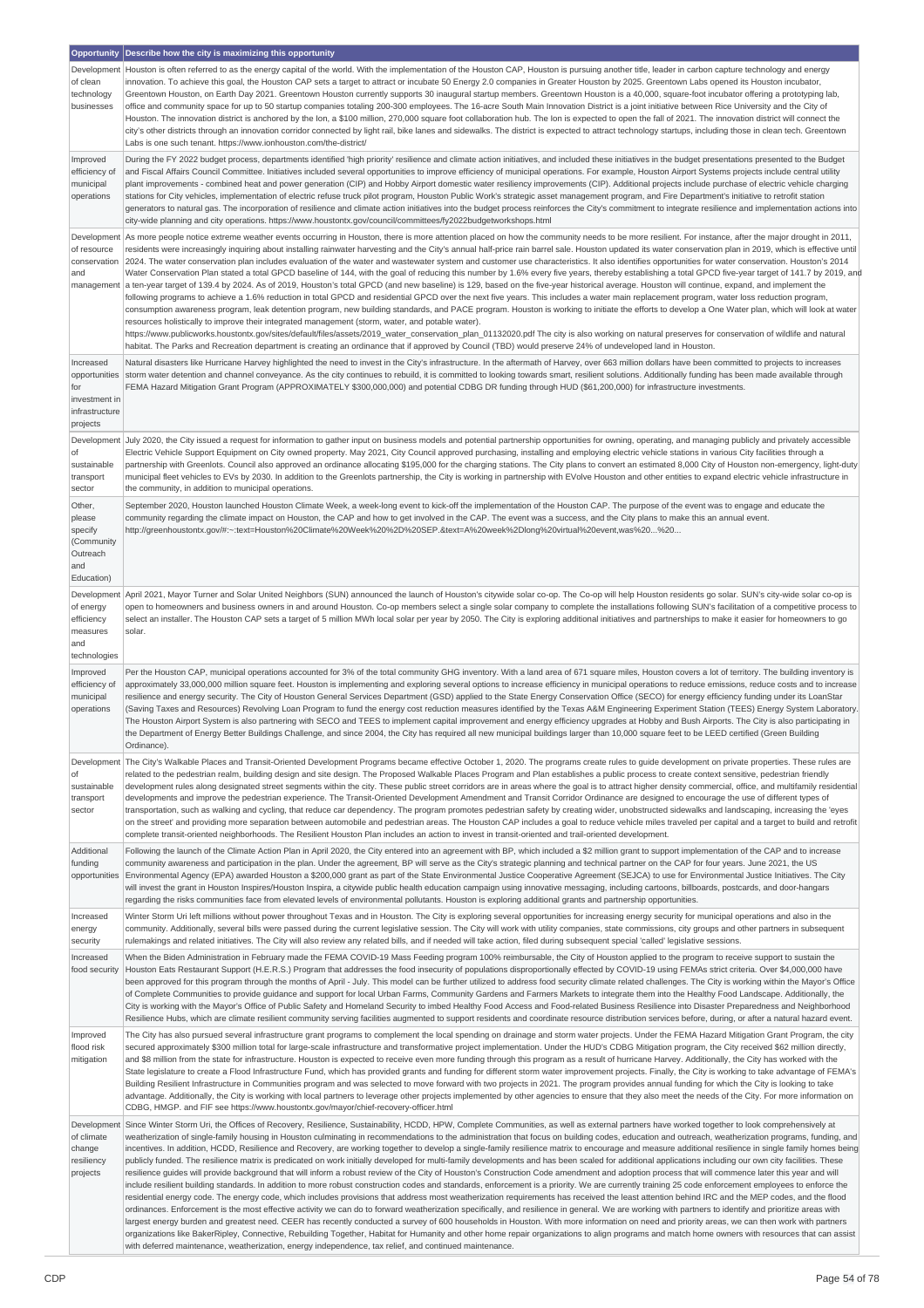(6.1) Has your city measured the wider social and economic impacts of delivering climate actions/projects/policies? If so, please provide more details on which **benefits are being measured and/or a link to more information.**

#### **Response**

#### **Which of the impacts has your cities measured**

Other impacts from climate actions (The Houston Climate Action Plan and Resilient Houston Plan address the social and economic impacts of climate actions. In conjunction with the CAP working groups, the City is defining more specific measures.)

Has your city measured the distribution of these impacts across the city's population (e.g. through the listed actions) Other, please specify (The Houston Climate Action Plan and Resilient Houston Plan address the social and economic impacts of climate actions. In conjunction with the CAP working groups, the City is defining more specific measures.)

#### **Further information**

http://greenhoustontx.gov/climateactionplan/CAP-April2020.pdf https://www.houstontx.gov/mayor/Resilient-Houston-20200518-single-page.pdf https://www.houstontx.gov/mayor/Climate-Impact-Assessment-2020-August.pdf

# Collaboration

(6.2) Does your city collaborate in partnership with businesses and/or industries in your city on sustainability projects? Yes

(6.2a) Please provide some key examples of how your city collaborates with business and/or industries in the table below.

| Collaboration Type of<br>area  | collaboration                                       | <b>Description of collaboration</b>                                                                                                                                                                                                                                                                                                                                                                                                                                                                                                                                                                                                                                                                                                                                                                                                                                                                                                                                                                                                                                                                                                                                                                                                                                             |
|--------------------------------|-----------------------------------------------------|---------------------------------------------------------------------------------------------------------------------------------------------------------------------------------------------------------------------------------------------------------------------------------------------------------------------------------------------------------------------------------------------------------------------------------------------------------------------------------------------------------------------------------------------------------------------------------------------------------------------------------------------------------------------------------------------------------------------------------------------------------------------------------------------------------------------------------------------------------------------------------------------------------------------------------------------------------------------------------------------------------------------------------------------------------------------------------------------------------------------------------------------------------------------------------------------------------------------------------------------------------------------------------|
| Industry                       | Partnership                                         | Project delivery Following the launch of the Climate Action Plan in April 2020, the City entered into an agreement with BP, which included a \$2 million grant to support implementation of the CAP<br>Public Private and to increase community awareness and participation in the plan. Under the agreement, BP will serve as the City's strategic planning and technical partner on the CAP for four<br>years.                                                                                                                                                                                                                                                                                                                                                                                                                                                                                                                                                                                                                                                                                                                                                                                                                                                                |
| Building and<br>Infrastructure | Project delivery<br>- Public Private<br>Partnership | The City is working in partnership with several entities, including CenterPoint, its electric utility, the Texas Commission on Environment Quality (TCEQ), Sunnyside Community<br>Energy Group (with representation from local businesses), Complete Communities, Houston Renewable Energy Group (HREG), Solar United Neighbors (SUN), and Wolfe Energy<br>on the Sunnyside Solar Farm Project. Through the C40s Reinventing Cities program, Houston is in the process of redeveloping a former landfill in Sunnyside, a neighborhood in the<br>Complete Communities program. The City is working with Sunnyside Energy to convert the 240-acre Holmes Road landfill into a 50 MW solar farm.<br>http://greenhoustontx.gov/pressrelease20190829.html                                                                                                                                                                                                                                                                                                                                                                                                                                                                                                                            |
| Energy                         | Financing<br>(investment)                           | In 2015, Houston City Council adopted a resolution creating the state's first municipal Property Assessed Clean Energy Program (PACE) to provide an additional tool for Houston<br>property owners to finance energy efficiency, renewable energy, and water conservation projects. The City engaged the Texas PACE Authority to administer the program.                                                                                                                                                                                                                                                                                                                                                                                                                                                                                                                                                                                                                                                                                                                                                                                                                                                                                                                        |
| Energy                         | Knowledge or<br>data sharing                        | The City collaborates with several entities including local utilities, universities (e.g. the Texas A&M Transportation Institute), EVolve Houston, Houston Galveston Area Council, and<br>state agencies and commissions to gather information needed for emissions and sustainability reporting. In addition to energy, this also includes transportation and other sectors.<br>The City also partnered with Rice University Kinder Institute to report Houston CAP and Resilience progress.                                                                                                                                                                                                                                                                                                                                                                                                                                                                                                                                                                                                                                                                                                                                                                                   |
| Energy                         | Climate action<br>target setting<br>consultation    | May 2021, the City entered into an agreement with the Rocky Mountain Institute to assist with implementation of the Houston CAP.                                                                                                                                                                                                                                                                                                                                                                                                                                                                                                                                                                                                                                                                                                                                                                                                                                                                                                                                                                                                                                                                                                                                                |
| Transport<br>(Mobility)        | Collaborative<br>initiative                         | Houston, as a member of EVolve Houston, partners with several entities, to promote EVs in Houston. EVolve Houston is a public-private coalition founded by Mayor Turner, Shell,<br>NRG Energy, CenterPoint Energy, the University of Houston, and LDR Advisory Partners dedicated to improving air quality and reducing GHG emissions by electrifying<br>transportation in Houston. May 2021, Houston City Council approved purchasing, installing and deploying electric vehicle charging stations in various City facilities through a<br>partnership with Greenlots. July 2020 the City issued a request for information to gather input on business models and potential partnership opportunities for owning, operating, and<br>managing publicly and privately accessible Electric Vehicle Support Equipment on City owned property. The City, in conjunction with EVolve, initiated a follow-up workshop and<br>discussions with interested parties.                                                                                                                                                                                                                                                                                                                     |
| Energy                         | Project<br>implementation<br>and<br>management      | The City of Houston General Services Department (GSD) applied to the State Energy Conservation Office (SECO) for energy efficiency funding under its LoanStar (Saving Taxes<br>and Resources) Revolving Loan Program to fund the energy cost reduction measures identified by the Texas A&M Engineering Experiment Station (TEES) Energy System<br>Laboratory. TEES conducted and developed a Preliminary Energy Assessment. The Houston Airport System is also partnering with SECO and TEES to implement capital<br>improvement and energy efficiency upgrades at Hobby and Bush Airports.                                                                                                                                                                                                                                                                                                                                                                                                                                                                                                                                                                                                                                                                                    |
| Energy                         | Collaborative<br>initiative                         | The City does not operate a municipal electric or natural gas utility. Therefore, the City often partners with its local utility companies, including CenterPoint, on several initiatives, as<br>well as other city groups, and state agencies. CenterPoint is also the sponsor of the Houston Climate Action Plan. Houston, in partnership with CenterPoint began converting its<br>utility owned streetlights (approximately 178,000) to LED technology in 2014. This project increases public safety, reduces GHG emissions, and energy costs. As of December<br>2020, Houston and CenterPoint have converted 175,438 streetlights to LEDs, accounting for approximately 98% of the city's streetlights. The State established energy efficiency<br>goals and requirements for electric utilities. CenterPoint Energy annually files with the PUC its Energy Efficiency Plan (EEP), which details CenterPoint Energy's efforts towards<br>promoting energy efficiency throughout its service area. The City actively participates in related state agency energy efficiency rulemakings and proceedings including CenterPoint<br>Energy's Energy Efficiency Cost Recovery Factor (EECRF) proceeding. The City also participates in CenterPoint's energy efficiency programs. |
| Water                          | Project delivery<br>- Build Operate<br>Transfer     | June 2020, City Council approved a contract with Enchanted Rock Solutions to provide a standby/ emergency generation system for the City's water treatment facilities. The<br>agreement also allows for non-emergency use of the system. https://houston.novusagenda.com/agendapublic/CoverSheet.aspx?ItemID=19866&MeetingID=434 (Link to Ordinance<br>No. 2020-541 provided at bottom of RCA).                                                                                                                                                                                                                                                                                                                                                                                                                                                                                                                                                                                                                                                                                                                                                                                                                                                                                 |
| Waste                          | Collaborative<br>initiative                         | In 2018 Houston began its newest project in waste management: a new 36-million-dollar contract with FCC Environmental Services for curbside recycling. This new contract makes<br>it just as cost effective to recycle as using older more primitive waste disposal techniques.                                                                                                                                                                                                                                                                                                                                                                                                                                                                                                                                                                                                                                                                                                                                                                                                                                                                                                                                                                                                 |
| Building and<br>Infrastructure | Funding<br>(grants)                                 | FEMA Hazard Mitigation Grant Program (4 projects), TWDB Flood Infrastructure Fund (2 projects), CDBG MIT 2016, CDBG MIT 2015 direct allocation, CDBG DR 17 single family<br>housing, multifamily development, and buyouts, FEMA BRIC                                                                                                                                                                                                                                                                                                                                                                                                                                                                                                                                                                                                                                                                                                                                                                                                                                                                                                                                                                                                                                            |
| Natural<br>environment         | Project delivery<br>Partnership                     | Working to meet the goal of 100 Green storm water infrastructure projects by 2025, through private grants, incentives, and other partnerships with organizations. Examples include:<br>- Public Private Urban Prairie Project funded by NWFW and Wells Fargo, Mayor's 50/50 Parks Initiative, and launch of the incentives for green development.                                                                                                                                                                                                                                                                                                                                                                                                                                                                                                                                                                                                                                                                                                                                                                                                                                                                                                                               |
| Public Health<br>and Safety    | Project<br>and<br>management                        | Air Alliance Houston is working to expand existing community air monitoring work to improve the air quality in historically underserved communities. As a result of their 2019 study,<br>implementation Air Alliance Houston is working in partnership with residents in Kashmere Gardens, Near Northside, and Gulfton Complete Communities to establish air monitoring networks and<br>build residents capacity to use monitoring data to accelerate action on air quality issues thanks to a grant they secured.                                                                                                                                                                                                                                                                                                                                                                                                                                                                                                                                                                                                                                                                                                                                                              |

#### Finance and Economic Opportunities

(6.5) List any mitigation, adaptation, water related or resilience projects you have planned within your city for which you hope to attract financing and provide details on the estimated costs and status of the project. If your city does not have any relevant projects, please select 'No relevant projects' under 'Project Area'.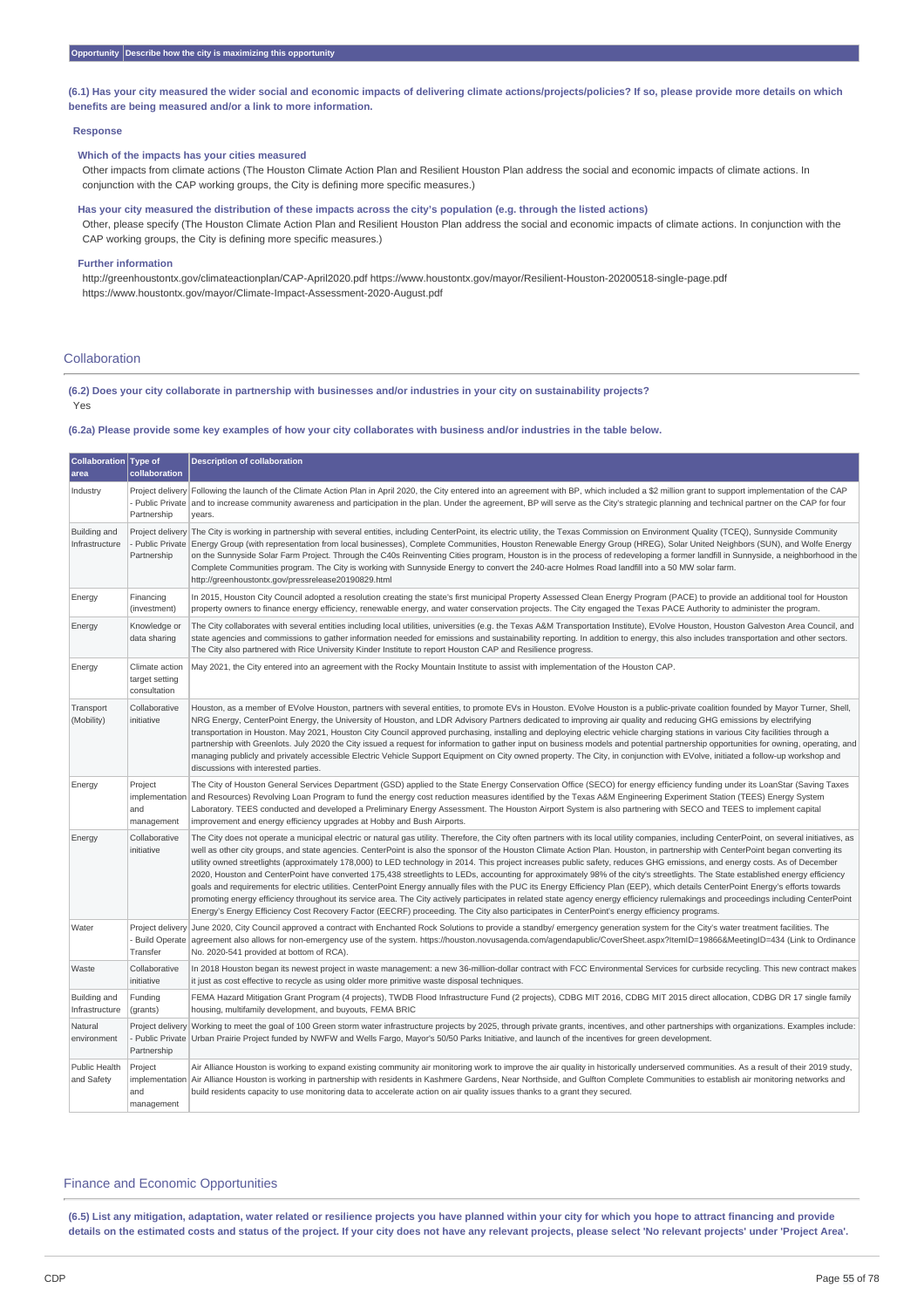#### **Project area** Other, please specify (Resiliency - Flood Management)

#### **Project title** Ruffino Project

**Stage of project development** Project structuring

**Status of financing** Project not funded and seeking full funding

# **Financing model identified**

No

# **Identified financing model description**

No financing model has been identified.

# **Project description and attach project proposal**

This concept aims to transform an abandoned landfill into a stormwater detention facility that will provide flood risk reduction along the watershed and communities downstream.

**Total cost of project** 200000000

#### **Total investment cost needed** 200000000

**Project area** Other, please specify (Urban Forestry)

**Project title** Legacy Tree Program

# **Stage of project development**

Transaction preparation

**Status of financing** Project partially funded and seeking additional funding

**Financing model identified**

Yes

# **Identified financing model description**

Tree Fund - special fund dedicated for tree planting (https://library.municode.com/tx/houston/codes/code\_of\_ordinances? nodeId=COOR\_CH33PLDE\_ARTVTRSHSCFE\_DIV2BUSI\_S33-123TRPLEQCR) The City recently submitted a grant to start the program with funding for three years.

# **Project description and attach project proposal**

The Houston Parks and Recreation Department (HPARD) is planning a Legacy Tree Program to propagate native seedlings for installation into restoration sites and other tree plantings around the city and is developing a tree nursery to hold 10,000 trees annually. Launched in 2020, the Linear Forests Initiative will tie into the current adoption program to create a plan to reforest esplanades across the city. These programs will prioritize tree planting in underserved communities and increase the city's overall tree canopy. The total cost to be provided by the City has not yet been determined, since partners and funding sources have not all been determined. http://greenhoustontx.gov/climateactionplan/CAP-April2020.pdf (page 25) https://www.houstontx.gov/parks/pdfs/LinearForestProgramFN.pdf

**Total cost of project** 4700000

**Total investment cost needed** 4700000

**Project area** Water management

**Project title** Water Conservation Plan

**Stage of project development** Implementation

**Status of financing** Project partially funded and seeking additional funding

**Financing model identified**

No

**Identified financing model description** NA

# **Project description and attach project proposal**

The City of Houston Water Conservation Plan (effective 2019-2024), highlights water conservation goals and continuous progress that will preserve long-term water supplies for the City of Houston and the greater Houston region. Water supply planning is important to the City of Houston in order to meet long term growth in demand and to comply with 30 TAC Chapter 288 that requires the City to prepare and implement a water conservation plan that meets certain requirements. This plan includes information to fulfil these requirements in addition to information specific to the City of Houston's water supply and treatment systems. The current plan includes measures to be taken internally at the City of Houston as well as programs for water customers. These include current programs such as an in-house public education program, continued enforcement of water-wise building and plumbing codes, and the Consumption Awareness Program, which communicates real-time meter data to household users, advanced metering infrastructure (AMI). This document also summarizes plans to develop an internal Water Loss Program, pilot a Mainline Leak Detection Program and expand the Consumption Awareness Program. Total costs provided relate to water conservation programs. https://www.publicworks.houstontx.gov/sites/default/files/assets/2019\_water\_conservation\_plan\_01132020.pdf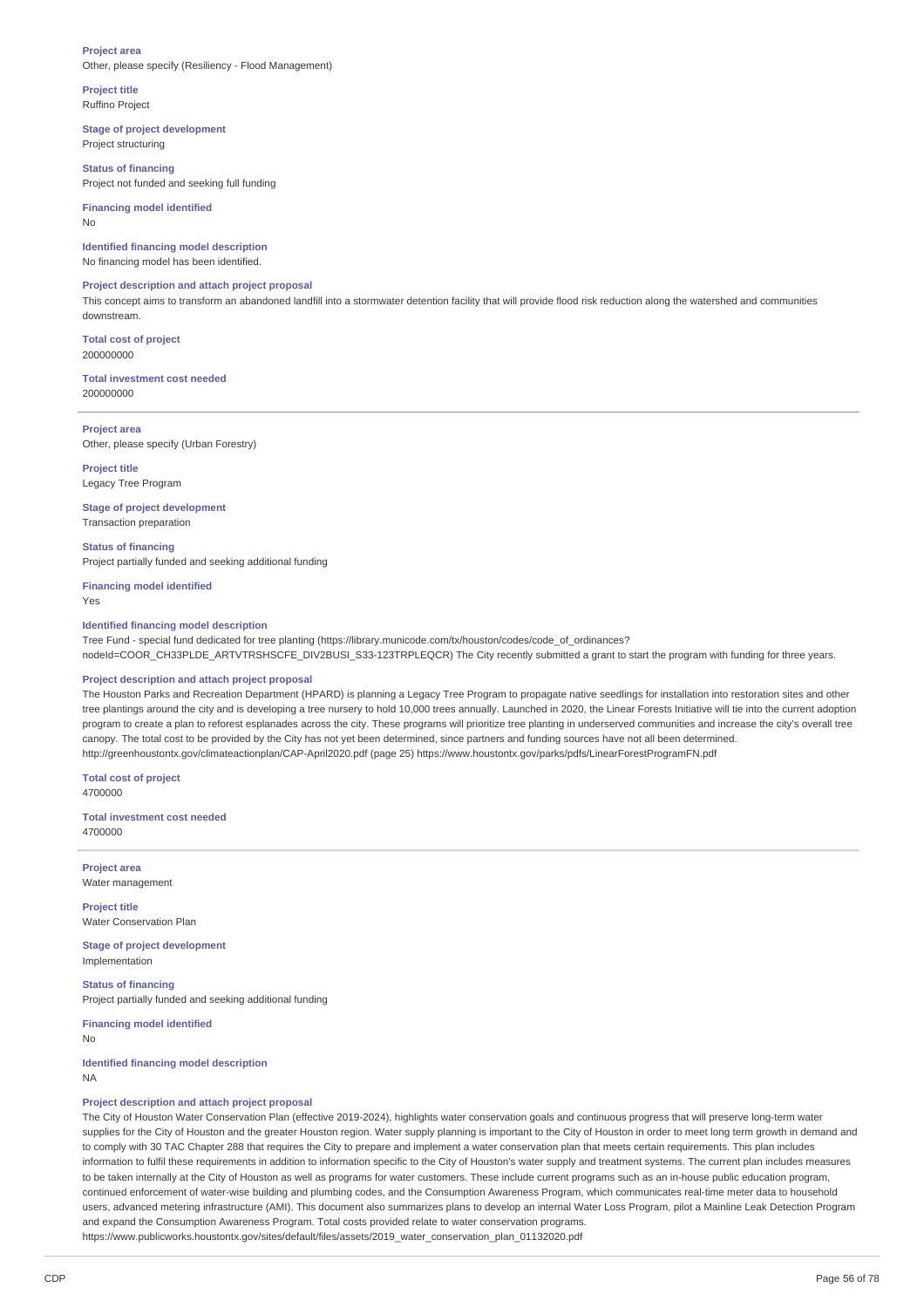#### **Total cost of project** 1047000000

#### **Total investment cost needed** 1047000000

**Project area** Other, please specify (Resilience)

**Project title** Lilypads

**Stage of project development** Project structuring

**Status of financing** Project not funded and seeking full funding

**Financing model identified** No

**Identified financing model description** NA

#### **Project description and attach project proposal**

The City is moving forward with developing a Lilypads/Neighborhood Resilience Hubs plan which will look at specific functions, programming, and conceptual design elements for these sites. These sites should serve as spaces for the community to support residents and coordinate resource distribution and services before, during, and/or after a natural hazard event. Once this plan is completed, the City aims to attract funds to select, design, implement/construct the Lilypads across the City

**Total cost of project**

**Total investment cost needed**

**Project area** Other, please specify (Resilience)

**Project title** Pocket Prairie and GSI Program

**Stage of project development** Project structuring

**Status of financing** Project not funded and seeking full funding

**Financing model identified** Yes

#### **Identified financing model description**

Project is seeking \$200,000 in grant funds, to be matched by \$200,000 for developing the pocket prairie and gsi program.

# **Project description and attach project proposal**

This unfunded program aims to develop a strategy and conceptual designs that can be replicated across abandoned land and green spaces to serve as ecological amenities for communties and resident, while providing benefits of stormwater capture, flood mitigation, increased biodiversity, and reduced heat in urban settings.

**Total cost of project** 400000

**Total investment cost needed** 400000

**Project area** Other, please specify (Resilience)

**Project title** Buy In/ Buy Out Program

**Stage of project development** Project structuring

**Status of financing** Project not funded and seeking full funding

**Financing model identified** No

**Identified financing model description** NA

#### **Project description and attach project proposal**

For homes inside the floodway and homes in the floodplain that cannot be reasonably repaired or elevated, buyouts and relocations are essential tools. However, federal buyout programs can often be slow and difficult processes for homeowners to navigate. The City is working with agencies and organizations to establish a program to provide resources for expedited buyouts and relocation opportunities that allow Houstonians to "buy in" to the strength and safety of their community. The intent is to reduce but not eliminate risk to the vulnerable people and households within a community while being respectful of social networks and community resources. If and when floodprone properties are acquired as part of the relocation project, the lots should be used to support flood risk reduction and serve as public amenities. Once the plan is developed, the City aims to attract funding to implement the buy out/ buy in strategy.

**Total cost of project**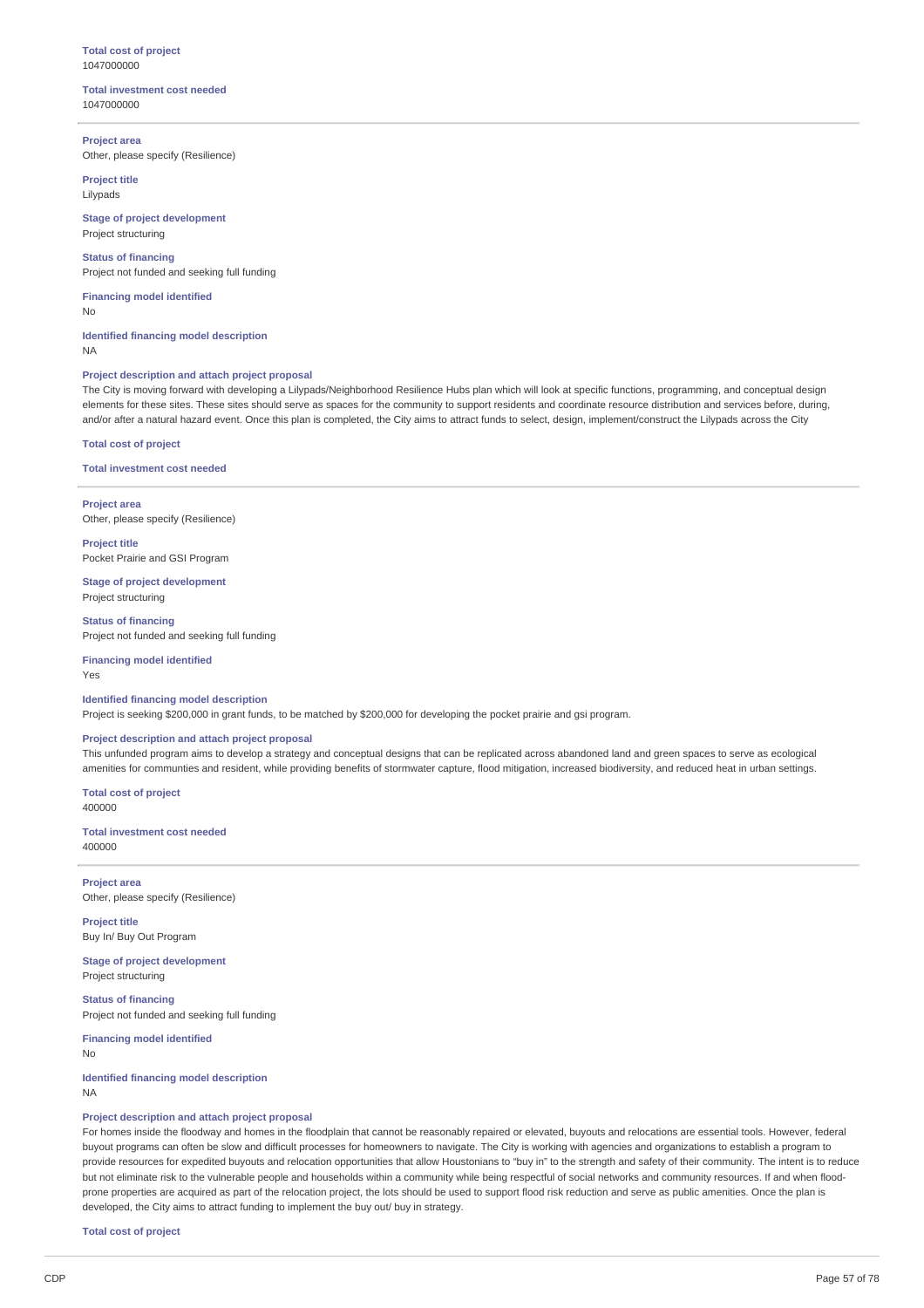#### **Project area**

Other, please specify (Air Quality Monitoring)

# **Project title**

Municipal Fleet Air Quality Monitoring Project

**Stage of project development** Project structuring

**Status of financing** Project not funded and seeking partial funding

**Financing model identified** Yes

**Identified financing model description** Seeking full funding (cost sharing provided by HHD).

#### **Project description and attach project proposal**

In 2019, in partnership with the Houston Health Department (HHD), the Environmental Defense Fund (EDF) implemented a "smart fleet" pilot to test a cost-effective, scalable model for mapping air pollution using municipal vehicles. Prior to this pilot, air pollution mapping using vehicle-mounted sensors required expensive equipment, special-purpose vehicles, time-consuming hands-on instrument management, and special-purpose routes. In contrast, the Houston Smart Fleet pilot used rugged, low-cost instruments mounted on municipal vehicles. HHD vehicles collected and transmitted data in real time, demonstrating a new model for cities to actively monitor air quality using existing assets. Based on the success of the project, HHD ordered 10 additional vehicle monitors to expand air monitoring capacity on municipal vehicles. https://houstontx.gov/smartcity/

**Total cost of project** 120000

**Total investment cost needed** 120000

**Project area** Renewable energy

**Project title** Sunnyside Solar Farm

**Stage of project development** Project structuring

**Status of financing** Project partially funded and seeking additional funding

**Financing model identified**

No

**Identified financing model description** NA

# **Project description and attach project proposal**

Through participation in the C40 Reinventing Cities program, the City is re-imagining how under-utilized public assets can be used in a sustainable way. Starting in Sunnyside, a neighborhood in the Complete Communities program, the City is working with Sunnyside Energy to convert the 240-acre former Holmes Road landfill into a 50 MW solar farm. The proposal by Sunnyside was selected through a competitive process and includes other potential benefits such as jobs and training, energy discounts for lower-income residents in the neighborhood, and reduced flooding. http://www.greenhoustontx.gov/pressrelease20190829.html Sunnyside Solar Project FAQ 060120.pdf

**Total cost of project** 70000000

**Total investment cost needed** 70000000

**Project area** Transport

**Project title** Public Facing Electric Vehicle Charging Infrastructure

**Stage of project development** Pre-feasibility/impact assessment

**Status of financing** Other, please specify (Pre-feasibility study status)

**Financing model identified** No

**Identified financing model description**

NA

**Project description and attach project proposal**

The City's Climate Action Plan, identifies accelerating the transition to cleaner and more efficient vehicle technologies as a priority action to reduce greenhouse gas emissions (T1.1 increase commercial and private sector infrastructure and incentives). To further enable EV ownership and ensure its viability for all residents, sufficient infrastructure needs to be put in place. Currently, the City operates 63 publicly available Level 2 charging stations. The City is working with EVolve Houston to expand public and private charging options across the City. On July 10, 2020 the City issued a Request for Information to gather information about business models and potential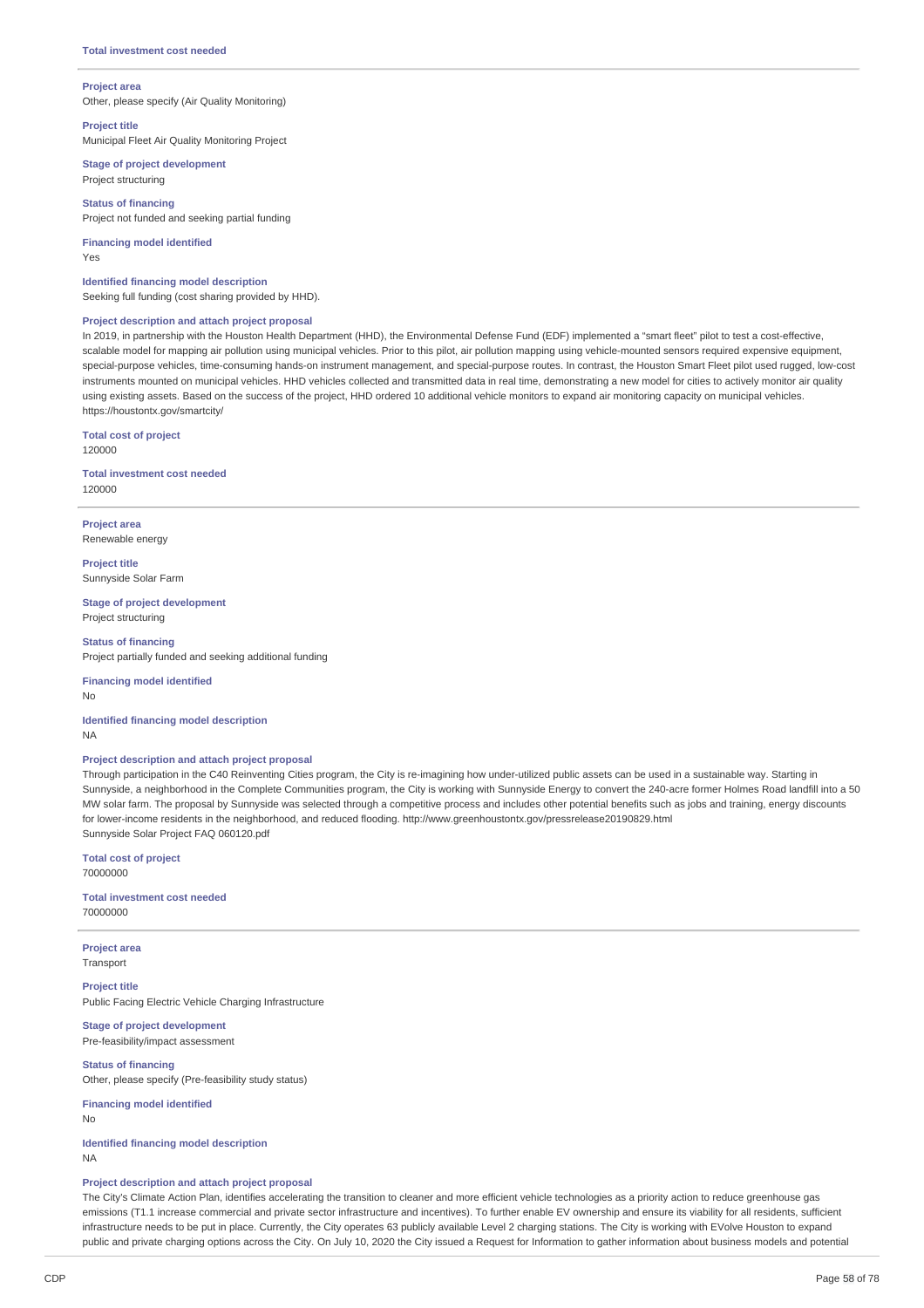partnership opportunities with third-party electric vehicle support equipment (EVSE) providers for owning, operating, and managing publicly accessible EVSE on City-owned property, in addition to privately accessible EVSE on City-owned property. The City, in conjunction with EVolve, initiated a follow-up workshop and discussions with interested parties. https://purchasing.houstontx.gov/bids/I03320/I03320%20-%20RFI%20for%20Publicly%20Accessible%20EV%20Charging%20Stations.pdf; http://greenhoustontx.gov/climateactionplan/CAP-April2020.pdf

I03320 - RFI for Publicly Accessible EV Charging Stations.pdf

**Total cost of project**

**Total investment cost needed**

**Project area** Water management

**Project title** Wastewater Operations

**Stage of project development** Project structuring

**Status of financing** Project partially funded and seeking additional funding

**Financing model identified**

No

**Identified financing model description** NA

#### **Project description and attach project proposal**

Houston Public Works plans to consolidate 39 wastewater treatment facilities into 30 and to include energy efficiency upgrades and resource recovery at all remaining sites. Consolidation of the wastewater treatment plants will allow for a more efficient water treatment and collection system, upgrade facilities to reduce energy use, and strengthen resilience of the wastewater treatment facilities that are at risk of flood and other climate events. This effort will also reduce the combined sewer overflow that impact Houston's surface water quality.

**Total cost of project**

**Total investment cost needed**

**Project area** Transport

**Project title** Houston Bike Plan

**Stage of project development** Implementation

**Status of financing** Project partially funded and seeking additional funding

**Financing model identified**

No

**Identified financing model description**

NA

# **Project description and attach project proposal**

The Houston Bike Plan was adopted by City Council and Mayor Sylvester Turner in 2017, which includes a network of nearly 1,800 miles of high-comfort bicycle facilities. Starting in Fiscal Year 2018, the City of Houston allocated \$1.1 million each year for five years for bicycle infrastructure through its Capital Improvement Project. In 2020, 13 miles of high-comfort bike lanes were completed, which means over nearly 350 miles of the Bike Plan has been implemented. 50 more miles are in design or construction, and 1,400 more miles planned. The total costs to be provided by the City has not yet been determined, since partners and funding sources have not all been determined. Please note that this project is included in the City's budget each year, but without guaranteed funding each successive year. houstonbikeplan.org; https://mycity.maps.arcgis.com/apps/webappviewer/index.html?id=c59bb1a39ba14202817e11ce7420ad31 https://houstonbikeplan.org/wpcontent/uploads/2017/07/HoustonBikePlan\_Full.pdf

HBP-Chapter-0-Executive-Summary\_Feb17.pdf

**Total cost of project** 525000000

**Total investment cost needed** 525000000

**Project area** Renewable energy

**Project title** Fast Track Solar Permitting

**Stage of project development** Implementation

**Status of financing** Other, please specify (Project does not require funding)

**Financing model identified** No

**Identified financing model description**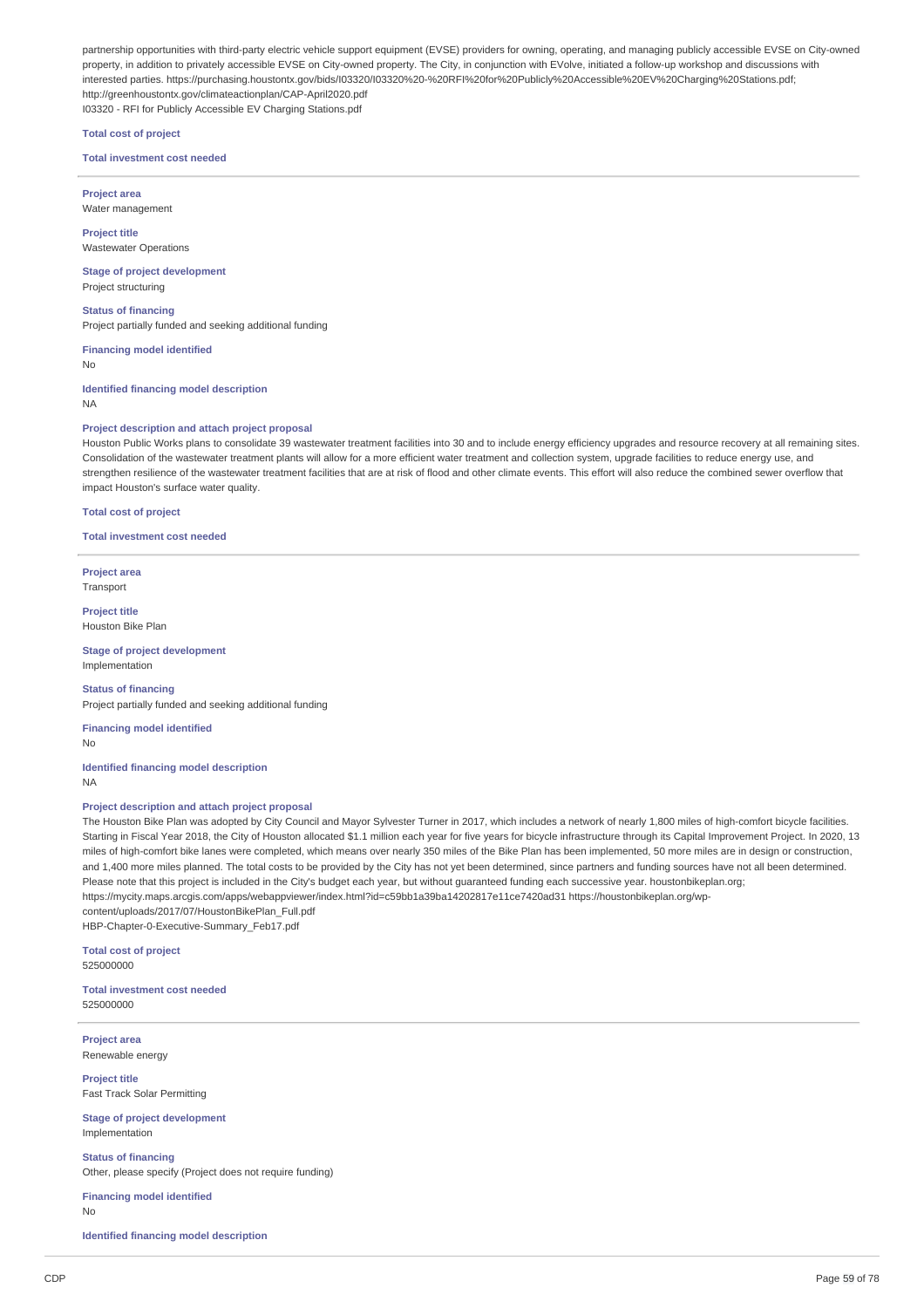#### NA

#### **Project description and attach project proposal**

The Houston Permitting Center offers expedited solar panel permitting for residential properties. This incentive has helped encourage the increased adoption of solar panel installations over the past four years. The City is also working with the National Renewable Energy Laboratory to pilot using its streamlined SolarAPP for permitting residential home solar projects. The pilot will coincide in part with the solar co-op currently underway.

#### **Total cost of project**

#### **Total investment cost needed**

**Project area** Renewable energy

**Project title** Solar United Neighbors Solar Co-OP - Low/Moderate Income Outreach

**Stage of project development** Project structuring

**Status of financing** Project partially funded and seeking additional funding

**Financing model identified** No

**Identified financing model description** NA

#### **Project description and attach project proposal**

In April 2021, Mayor Turner announced the launch of a Houston city-wide solar co-op, being managed by the non-profit Solar United Neighbors (SUN). The solar co-op is open to homeowners and business owners in and around Houston. Over 150 homes have subscribed so far, and the selected installer is currently developing contracts with subscribed homeowners. Homeowners gain access to educational materials from SUN and a lower rate for installation than what is available in the broader market. The coop does not currently have access to grant capital to increase accessibility to low- and moderate- income communities for which the cost is still out of reach. Total cost is to be determined and will depend on number of subscribed LMI households needing financial support. https://www.houstontx.gov/mayor/press/2021/solar-co-op.html

**Total cost of project**

**Total investment cost needed**

**Project area** Energy efficiency / retrofit

#### **Project title**

Municipal Buildings, Energy Efficiency/Retrofit, Water Management Program

**Stage of project development** Scoping

**Status of financing** Other, please specify (Scoping)

**Financing model identified** No

**Identified financing model description** NA

**Project description and attach project proposal**

The City of Houston is working with the non-profit RMI to identify opportunities to increase energy efficiency across its building portfolio, which it could address through an energy performance contract in 2022. True energy performance contracts may not require upfront capital, but the work may also identify necessary capital improvement projects. The City has a revolving fund that may be able to partially fund these projects, but outside funding would facilitate an increased scope. Total project cost is to be determined.

**Total cost of project**

**Total investment cost needed**

**Project area** Other, please specify (Air Quality)

**Project title** Mobile Air Quality Programs

**Stage of project development** Implementation

**Status of financing** Project partially funded and seeking additional funding

**Financing model identified**

No

**Identified financing model description** N/A

#### **Project description and attach project proposal**

The City's Health Department (HHD) educates Houstonians about the public health impacts of transportation emissions and promotes outreach efforts with the non-profit organization Air Alliance Houston. This includes placing bumper stickers on school buses to remind drivers of Houston's five-minute idling limit12 and the health impacts of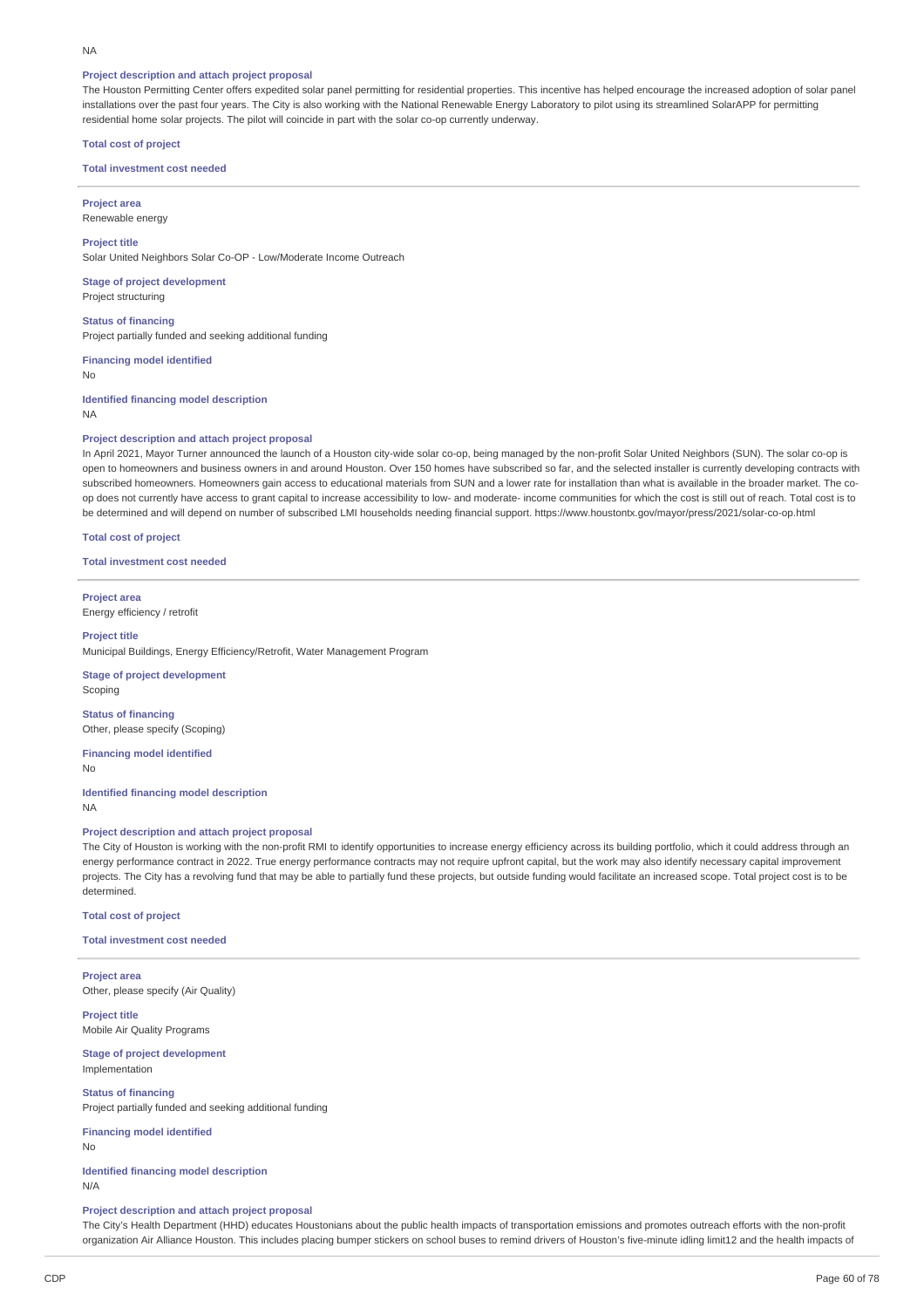air pollution. HHD developed and uses the Rapid Alert Benzene Information: Time Sensitive, or RABITS, system to inform where and when elevated benzene concentrations are detected so HHD can respond more quickly with more specific monitoring or enforcement. The City also supports legislation to limit placement of concrete batch plants and is conducting research on the source of hot spots of formaldehyde toxic air pollution in Houston.

# **Total cost of project**

**Total investment cost needed**

(6.7) Has your city received/secured funding for any climate projects (e.g. energy efficiency, renewable energy, low emission vehicles, waste management, flood **defence etc.) from an International Financial Institution (e.g. World Bank, Asian Development Bank, etc.)?**

|                          | Funding received/secured for low carbon projects or climate adaptation | l Comment |
|--------------------------|------------------------------------------------------------------------|-----------|
| Funding received/secured | No                                                                     |           |

# **(6.11) Does your city have its own credit rating?**

|                  | Does your city Rating agency Rating<br><b>have a credit</b><br>rating? |                        |                                                                                                                                             | If you do not have a credit rating, please provide more details on why and what steps you are taking to<br><b>get one</b>                                                                                                                                            |
|------------------|------------------------------------------------------------------------|------------------------|---------------------------------------------------------------------------------------------------------------------------------------------|----------------------------------------------------------------------------------------------------------------------------------------------------------------------------------------------------------------------------------------------------------------------|
| International No |                                                                        |                        |                                                                                                                                             | The City of Houston does not have an international credit rating because the City does not conduct business in<br>the international market. Consequently, the City is not taking steps to obtain an international credit rating<br>because there is no need for one. |
| Domestic         | Yes                                                                    | Standard and<br>Poor's | Moody's, Fitch, Moody's Aa3; S&P's rating AA; Fitch's rating AA<br>(Source:<br>http://www.houstontx.gov/controller/treasury/abou<br>t.html) | <not applicable=""></not>                                                                                                                                                                                                                                            |

# Climate Action Planning

# **(6.13) How many people within your city are employed in green jobs/industries?**

|                          | and/or industries | Number of people in your   If you measure green jobs in your<br>city employed in green jobs city, please also indicate if you<br>analyze demographic variables | If you analyse demographic<br>variables, please indicate which<br>Variables from the list below | <b>Comment</b>                                                                                                                                                                                                            |
|--------------------------|-------------------|----------------------------------------------------------------------------------------------------------------------------------------------------------------|-------------------------------------------------------------------------------------------------|---------------------------------------------------------------------------------------------------------------------------------------------------------------------------------------------------------------------------|
| Green<br>iobs/industries | 60113             | l No                                                                                                                                                           | Working status                                                                                  | Source: Clean Jobs America 2021. Statistics provided for Houston-Sugar Land-<br>Baytown, TX metropolitan area (2017-2020). https://e2.org/wp-<br>content/uploads/2021/04/E2-2021-Clean-Jobs-America-Report-04-19-2021.pdf |

# 8. Energy

#### **(8.0) Does your city have a renewable energy target?**

Yes

In April 2020, the City of Houston launched its Climate Action Plan, which has a goal of 100% renewable energy by 2025 for municipal operations. Houston City Council *adopted the Houston CAP October 2020.*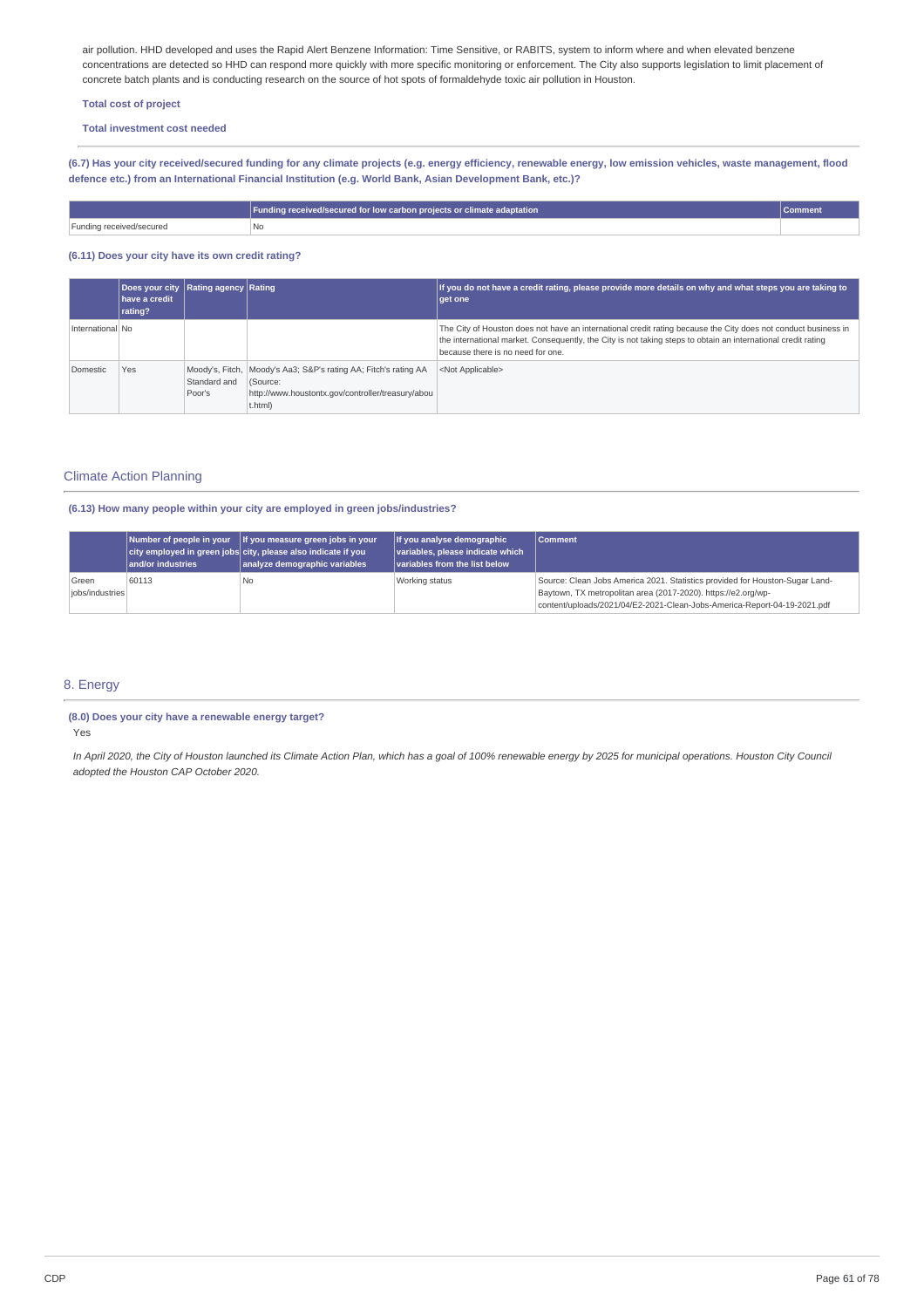#### (8.0a) Please provide details of your renewable energy target(s) and how the city plans to meet those targets.

#### **Scale**

Local government operations

**Energy sector Electricity** 

#### **Target type**

Other, please specify (Purchased)

#### **Base year** 2020

**Total renewable energy covered by target in base year (based on target type specified in column 3)** 1248958

**Percentage renewable energy of total energy in base year**

# 100

**Target year** 2025

**Total renewable energy covered by target in target year (based on target type specified in column 3)** 1248958

**Percentage renewable energy of total energy in target year** 100

**Percentage of target achieved**

100

## **Comment**

The City entered into a five-year contract (with two one-year renewal options) with NRG, the City's retail electric provider. As of July 1, 2020, Houston began purchasing 100% renewable energy through this contract with NRG. June 30, 2021 marked one full year of 100% renewable energy purchases under the contract. A small portion of Houston's municipal operations are located in Entergy's service territory. Because Entergy is not in the Electric Reliability Council of Texas (ERCOT), retail competition does not apply. Entergy is a fully integrated utility, and the City is required to purchase its electricity from Entergy. The Entergy portion of the City's electricity usage amounts to approximately 0.30% of the City's total usage. The City is currently exploring options to ensure Entergy consumption is also 100% renewable. The City reported 1,073,382 MWh usage for FY 21 (July 1, 2020 through June 30, 2021) through its NRG Contract and 123,623 MWh through ENGIE, its solar power purchase agreement. The numbers will fluctuate each year based on usage.

**Scale** City-wide

#### **Energy sector**

Electricity

#### **Target type**

All electricity generated (in MWh)

# **Base year**

2014

**Total renewable energy covered by target in base year (based on target type specified in column 3)**

7550

**Percentage renewable energy of total energy in base year** 0.03

**Target year** 2050

**Total renewable energy covered by target in target year (based on target type specified in column 3)** 5000000

**Percentage renewable energy of total energy in target year**

14

**Percentage of target achieved** 0.64

#### **Comment**

The City launched its Climate Action Plan April 2020. The CAP was formally approved by Houston City Council October 2020. The Houston CAP includes a target of 5 million MWh local solar per year by 2050. Goals include growing Houston's investment in renewable and resilient energy with strategies to support and promote the use and development of renewable energy; support and promote retail renewable energy opportunities: and advocate for renewable energy policies at the local, state and federal levels. Source data for solar capacity in prior years was obtained through the Environment America's Shining Cities Report . A report was not provided for 2021. 2020 data was provided by the City's electric utility for Houston only.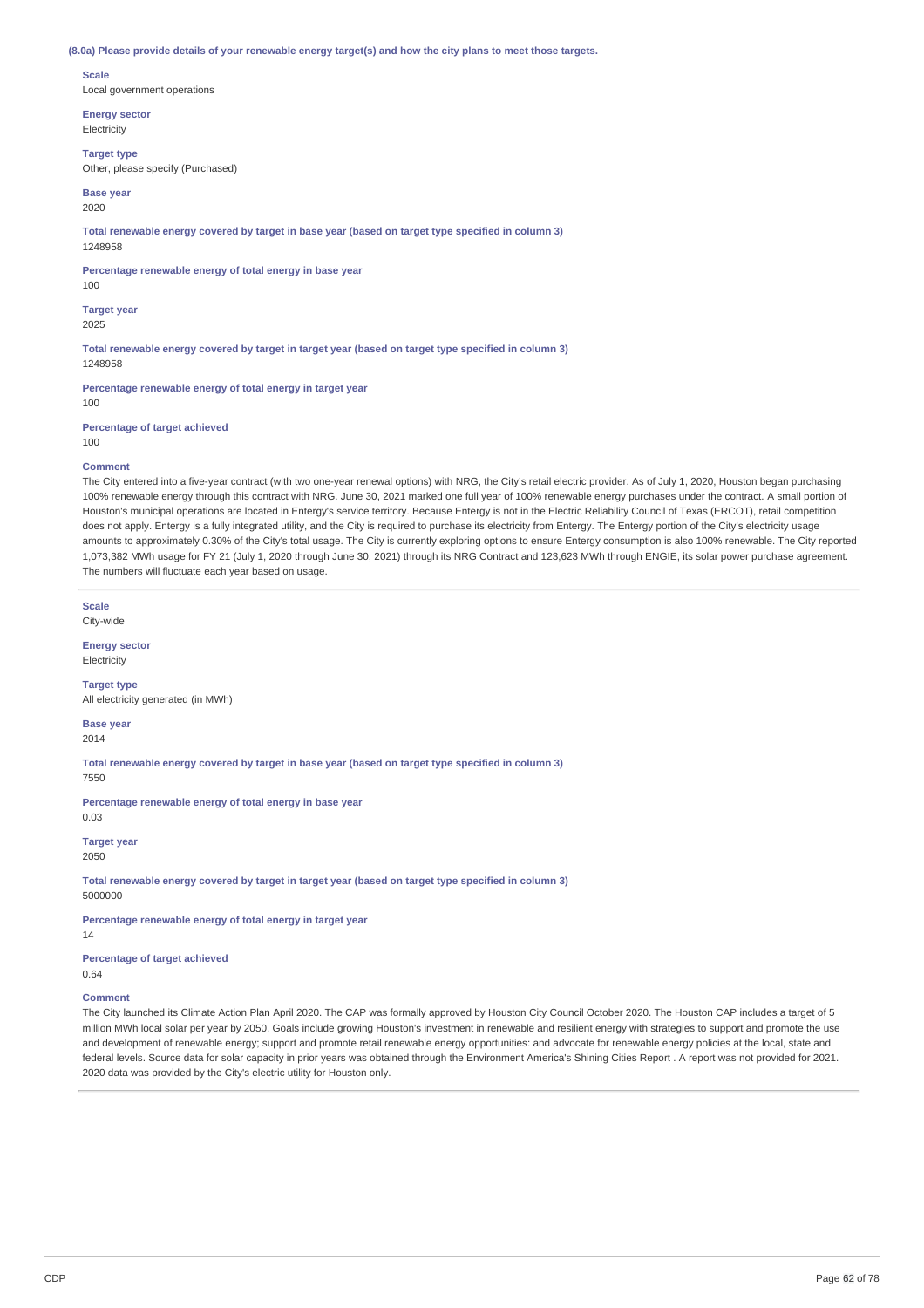# **(8.1) Please indicate the source mix of electricity consumed in your city.**

| <b>Electricity source</b>                               |
|---------------------------------------------------------|
| Coal<br>18.6                                            |
| Gas<br>51.1                                             |
| Oil<br>$\Omega$                                         |
| <b>Nuclear</b><br>9.9                                   |
| <b>Hydro</b><br>0.3                                     |
| <b>Bioenergy (Biomass and Biofuels)</b><br>0.2          |
| Wind<br>18.3                                            |
| <b>Geothermal</b><br>$\Omega$                           |
| <b>Solar (Photovoltaic and Thermal)</b><br>$\mathbf{1}$ |
| Waste to energy (excluding biomass component)<br>0      |
| <b>Other sources</b><br>0.6                             |

**Total - please ensure this equals 100%** 100

**Total electricity consumption (MWh)** 30345237

**Year data applies to** 2019

**What scale is the electricity mix data**

Regional/State mix reported

**Comment**

Source is EPA eGrid Summary Tables 2019, subregion resource mix. Please note that because the City does not operate a municipal electric utility, consumption data is provided by the utility. The City is pending receipt of the 2020 usage data from the utility. egrid2019\_summary\_tables.pdf

**(8.1a) Please indicate the source mix of thermal energy (heating and cooling) consumed in your city.**

#### **Thermal energy consumption**

**Coal Gas Oil Bioenergy (Biomass and Biofuel) Geothermal Solar (Thermal) Waste to energy (excluding biomass component) Other sources Total (auto-calculated) Total consumption (MWh) Year data applies to**

**What scale is the thermal energy mix data**

# **Comment**

Data not available at this time. The City does not operate a municipal utility. Because Texas is deregulated the majority of Houston customers purchase their electricity through retail electric providers.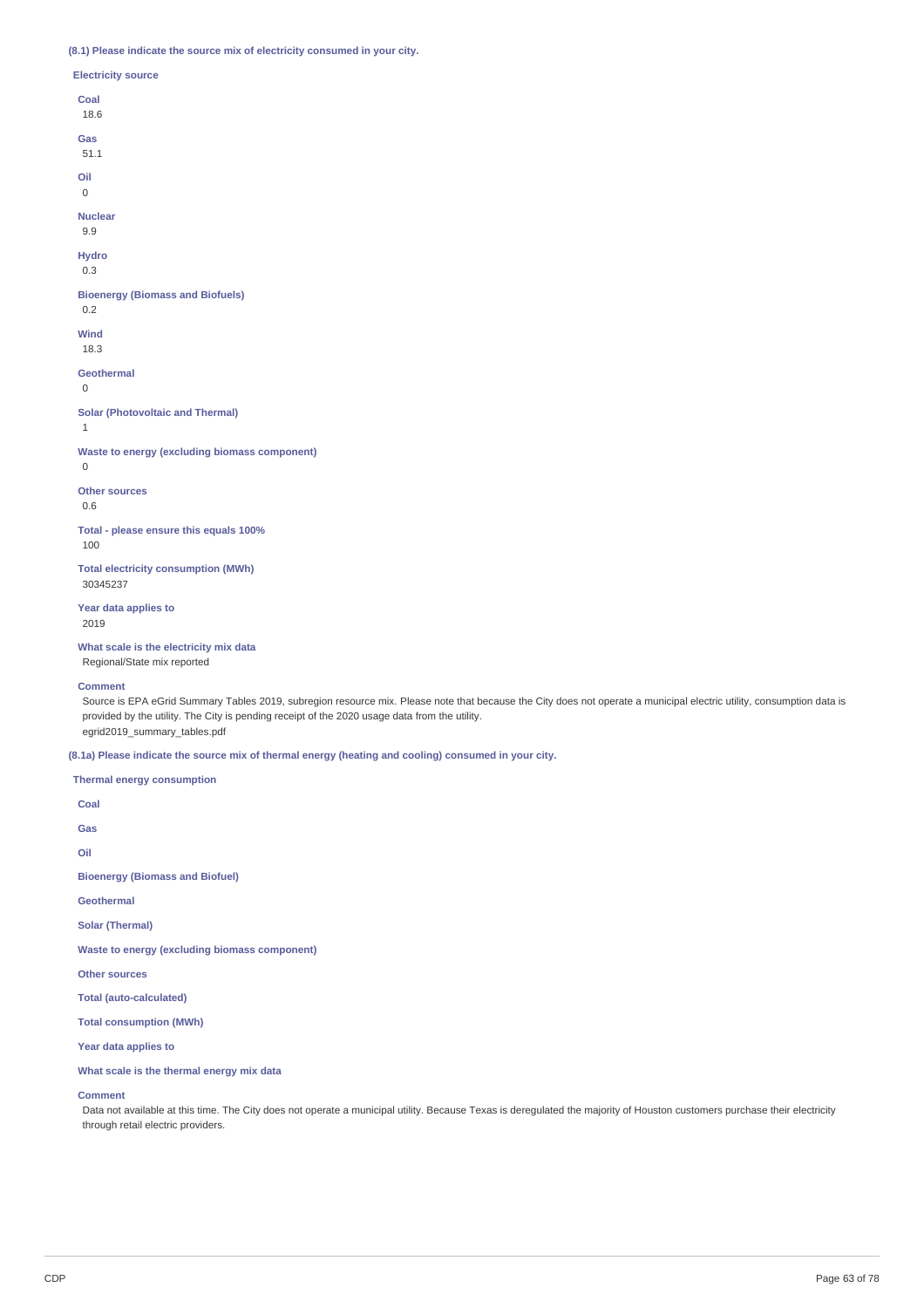# (8.2) For each type of renewable energy within the city boundary, please report the installed capacity (MW) and annual generation (MWh).

|                                        | <b>Installed</b><br>capacity<br>(MW) | <b>Annual</b><br>generation<br>(MWh) | Year<br>data<br>applies<br>to | <b>Comment</b>                                                                                                                                                                                                                                                                                                      |
|----------------------------------------|--------------------------------------|--------------------------------------|-------------------------------|---------------------------------------------------------------------------------------------------------------------------------------------------------------------------------------------------------------------------------------------------------------------------------------------------------------------|
| Solar PV                               | 17.57                                | 32080                                | 2020                          | Source 2020 update: CenterPoint Energy Houston Electric. Environment America did not issue a Shining Cities report in 2021. Prior year numbers (2019<br>and 2018) were based on the Shining Cities report. The City is currently fine tuning data collection methods. Annual generation obtained through EPA Avert. |
| Solar thermal                          | l O                                  |                                      | 2020                          | Source 2020 update: CenterPoint Energy Houston Electric.                                                                                                                                                                                                                                                            |
| Hydro power                            |                                      |                                      | 2020                          | Source 2020 update: CenterPoint Energy Houston Electric.                                                                                                                                                                                                                                                            |
| Wind                                   | $\Omega$                             |                                      | 2020                          | Source 2020 update: CenterPoint Energy Houston Electric.                                                                                                                                                                                                                                                            |
| Bioenergy<br>(Biomass and<br>Biofuels) | $\Omega$                             |                                      | 2020                          | Source 2020 update: CenterPoint Energy Houston Electric.                                                                                                                                                                                                                                                            |
| Geothermal                             | $\Omega$                             |                                      | 2020                          | Source 2020 update: CenterPoint Energy Houston Electric.                                                                                                                                                                                                                                                            |
| Other, please<br>specify               |                                      |                                      | 2020                          | Source 2020 update: CenterPoint Energy Houston Electric.                                                                                                                                                                                                                                                            |

#### **(8.3) Does your city have a target to increase energy efficiency?** Yes

April 2020, the City launched its Climate Action Plan which has an overall goal to achieve carbon neutrality by 2050. Houston City Council adopted the Houston CAP October *2020. Increasing energy efficiency is part of this broader carbon reduction goal.*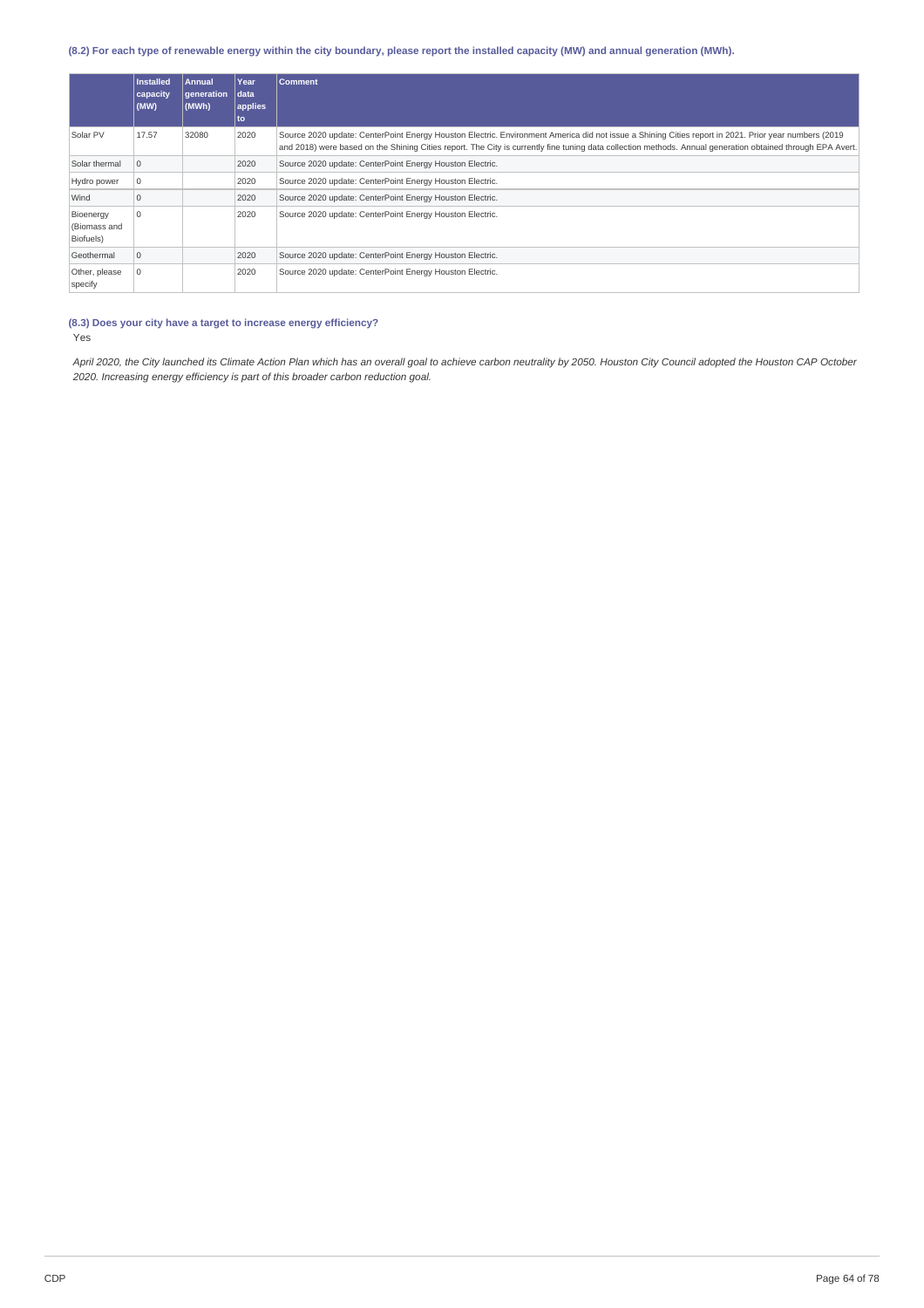#### **(8.3a) Please provide details on your city's energy efficiency targets.**

**Scale** City-wide

**Energy efficiency type covered by target** Reduce total energy consumption (in MWh)

**Base year** 2014

**Total energy consumed/produced covered by target in base year (in unit specified in column 2)** 26095683

**Target year**

2030

**Total energy consumed/produced covered by target in target year (in unit specified in column 2)** 29636384

**Percentage of energy efficiency improvement in target year compared to base year levels**

**Percentage of target achieved**

89

6

#### **Plans to meet target (include details on types of energy in thermal /electricity)**

Please note that Houston's target is based on a cap on the electric consumption increase, factoring in growth factors. Therefore, the recommended calculation for percentage target achieved does not apply. The City's Climate Action Plan, launched April 2020, has an overall goal to achieve carbon neutrality by 2050. Houston City Council adopted the Houston CAP October 2020. Interim goals include 40% by 2030 and 75% by 2040. Increasing energy efficiency is part of this broader carbon reduction goal. Targets include: adopt the 2021 International Code Council (ICC) model codes by 2025 with a minimum 5-year update, double the current number of PACE projects by 2025, 70% of non-residential buildings operated by trained building operators by 2030. Building optimization goal 1 is to reduce building energy use and maximize savings. To achieve this goal, the CAP includes the following strategies and actions: update energy code and increase compliance • increase capacity and training for plan review and code inspection staff by 2025 • evaluate, improve and update municipal code enforcement procedures by 2025 • accelerate energy code adoption by 2025; develop programs that improve building energy efficiency • adopt a municipal benchmarking and disclosure policy for municipal buildings by 2021 • develop benchmarking and audit programs for commercial, industrial and residential buildings by 2025; and reduce water and wastewater energy consumption by 10% through optimization of facility operations and water conservation. Additional goals include expanding investment in energy efficiency and investing in skilled local jobs to optimize building operations. Corresponding strategies include promoting clean energy financing programs; expanding utility energy financing and incentive programs; and providing training in the operation, management and maintenance of relevant building systems. Related actions can be found on page 84 of the Houston CAP.

**Please indicate to which energy sector(s) the target applies (Multiple choice)**

Commercial buildings Residential buildings Public facility

**Scale** Local government operations

**Energy efficiency type covered by target** Reduce total energy consumption (in MWh)

**Base year** 2019

**Total energy consumed/produced covered by target in base year (in unit specified in column 2)** 1145508

**Target year** 2026

**Total energy consumed/produced covered by target in target year (in unit specified in column 2)** 799951

**Percentage of energy efficiency improvement in target year compared to base year levels**  $30$ 

**Percentage of target achieved**

23

**Plans to meet target (include details on types of energy in thermal /electricity)**

Per state law (Texas Health and Safety Code §388.005(c)), certain political subdivisions, including the City of Houston, are required to establish a goal to reduce electric consumption by at least five percent each year. In 2019, the 86th Legislature passed Senate Bill 241, extending the timeline for this requirement seven years beginning September 1, 2019. The City of Houston actively strives to meet this 5% target each year. In 2021, the City reported a 7% reduction in its electric consumption for municipal operations. Please visit https://comptroller.texas.gov/programs/seco/reporting/local-gov.php. There are several initiatives underway to achieve this annual target as outlined in the response to Q 5.4. CAP actions include adopting a municipal benchmarking and disclosure policy for municipal buildings by 2021. Note: because of changes to State Energy Conservation Office reporting requirements for cities , the base year data is based on the state fiscal year (September 1 through August 31, 2021), while data for subsequent reports is based on a calendar year.

#### **Please indicate to which energy sector(s) the target applies (Multiple choice)**

Public facility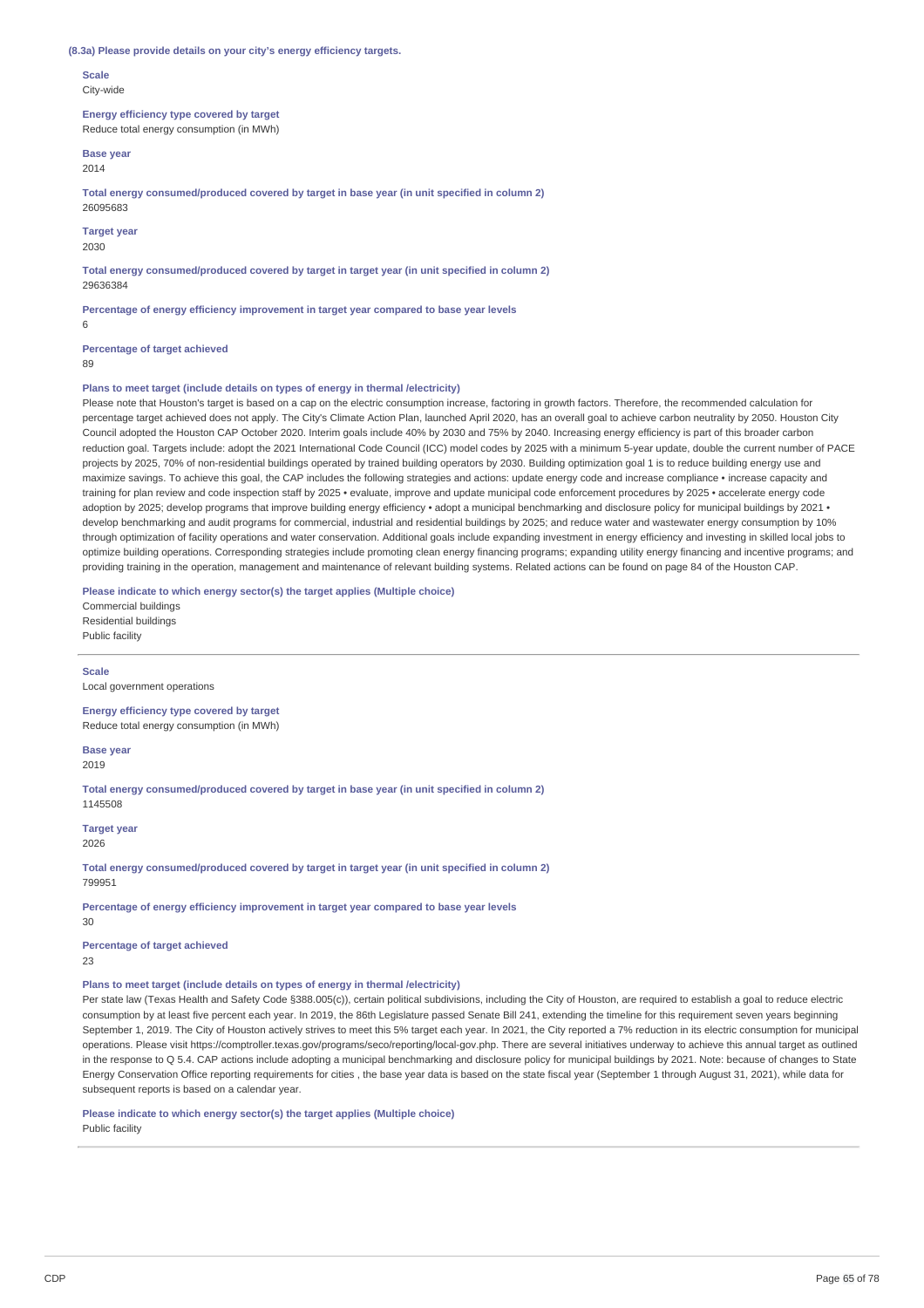**(8.4) Please report the following energy access related information for your city.**

**Energy access**

**Electrification ratio of the city**

100

**Average electricity consumption per commercial establishment (MWh/annum)** 118.391

**Average electricity consumption per residential household (MWh/annum)** 13.577

**Average unit price of electricity (Currency unit as specified in 0.4/MWh)** 119.7

**Percentage of electricity distributed, but not billed**

**Percentage of city population with access to clean cooking** 100

#### **Comment**

Sources: Electrification Ratio: CIA the World Factbook (nation) Access to Clean Cooking: World Bank (national) Average unit price of electricity (Provided for residential customers). The Texas electricity market was deregulated in 2002. The majority of Houston electric customers purchase electricity in the competitive electric market. Therefore, electricity rates vary and are provided at the state level. Sources include: U.S Energy Information Administration Electric Power Monthly -

https://www.eia.gov/electricity/monthly/epm\_table\_grapher.php?t=epmt\_5\_6\_a . Also attached is the Public Utility Commission Retail Electric Service Rate Comparisons https://www.puc.texas.gov/industry/electric/rates/RESrate/rate21/Mar21Rates.pdf Average electricity consumption provided by CenterPoint Energy Houston Electric. Notes: Percentage of electricity distributed, but not bill. CenterPoint Energy provides services to the majority of Houston customers. Because of the deregulated market structure, customers are billed through the Retail Electricity Provider. A large number of REPs serve customers in Houston. The City does not operate a municipal electric utility. PUC Mar21Rates.pdf

Electric Power Monthly - U.S. Energy Information Administration (EIA).pdf

(8.5) How many households within the municipal boundary face energy poverty? Please select the threshold used for energy poverty in your city.

#### **Energy Poverty**

**Number of households within the city boundary that face energy poverty** 311261

**Threshold used for energy poverty** Up to 10% of income spent on energy services

**Comment**

# 9. Buildings

#### (9.0) Is your city implementing any retrofit programs addressing existing commercial, residential and/or municipal buildings?

|                      | <b>Response Buildings</b> | that the<br>program<br>applies to      | Please provide more detail and/or link to more information about the programs                                                                                                                                                                                                                                                                                                                                                                                                                                                                                                                                                                                                                                                                                                                                                                                                                                                                                                                                                                                                                                                                                                                                                                                                                                                                                                                                                                                                                                                                                                                                                                                                                                                                                                                                                                                                                                                                                                                                                                                                                                                                                                                                                                                                                                                                                                                                                                                                                                                                                                                                                                                                                                                                                                                                                                                                                                                                                                                                                                                                                                                                                                                                                                                                                                                                                           |
|----------------------|---------------------------|----------------------------------------|-------------------------------------------------------------------------------------------------------------------------------------------------------------------------------------------------------------------------------------------------------------------------------------------------------------------------------------------------------------------------------------------------------------------------------------------------------------------------------------------------------------------------------------------------------------------------------------------------------------------------------------------------------------------------------------------------------------------------------------------------------------------------------------------------------------------------------------------------------------------------------------------------------------------------------------------------------------------------------------------------------------------------------------------------------------------------------------------------------------------------------------------------------------------------------------------------------------------------------------------------------------------------------------------------------------------------------------------------------------------------------------------------------------------------------------------------------------------------------------------------------------------------------------------------------------------------------------------------------------------------------------------------------------------------------------------------------------------------------------------------------------------------------------------------------------------------------------------------------------------------------------------------------------------------------------------------------------------------------------------------------------------------------------------------------------------------------------------------------------------------------------------------------------------------------------------------------------------------------------------------------------------------------------------------------------------------------------------------------------------------------------------------------------------------------------------------------------------------------------------------------------------------------------------------------------------------------------------------------------------------------------------------------------------------------------------------------------------------------------------------------------------------------------------------------------------------------------------------------------------------------------------------------------------------------------------------------------------------------------------------------------------------------------------------------------------------------------------------------------------------------------------------------------------------------------------------------------------------------------------------------------------------------------------------------------------------------------------------------------------------|
| Retrofit<br>programs | Yes                       | Residential<br>Commercial<br>Municipal | Houston Property Assessed Clean Energy (PACE) Program. The City of Houston's commercial Property Assessed Clean Energy (PACE) program provides an additional tool<br>for Houston property owners to finance energy efficiency, renewable energy retrofits, and water conservation projects. https://www.texaspaceauthority.org/houston-pace/<br>http://www.greenhoustontx.gov/pace/ City of Houston General Services Department (GSD) Energy Efficiency Project. GSD applied to the State Energy Conservation Office<br>(SECO) for energy efficiency funding under its LoanStar (Saving Taxes and Resources) Revolving Loan Program to fund energy cost reduction measures identified by the<br>Texas Engineering Experiment Station (TEES) Energy System Laboratory. On May 6, 2020 City Council approved Ordinance No. 2020-0395 an Interlocal Agreement for Energy<br>Services between the City of Houston and Texas A&M Engineering Equipment Station. https://houston.novusagenda.com/agendapublic/CoverSheet.aspx?<br>ItemID=19643&MeetingID=429 https://comptroller.texas.gov/programs/seco/funding/loanstar/ Houston Airport System (HAS) Energy Efficiency Project. HAS is also partnering<br>with SECO and TEES to implement capital improvements and energy efficiency upgrades at Hobby and Bush Airports. https://www.fly2houston.com/newsroom/releases/texas-<br>m-system-partners-city-houston-implement-capital-improvement-and-energy-efficiency-upgrades-ho/ The City of Houston began a LEED Tax abatement program in 2012 that<br>was not utilized (Sec. 44-131 Ordinance No 2020-424). In 2020, the incentives were increased by City Council to nearly double. The City also offers a LEED incentive program,<br>which allows buildings registered for LEED certification to take part in the Quick Start program. The Quick Start program provides a means for expediting the plan review of<br>certain large commercial design projects. https://library.municode.com/tx/houston/ordinances/code of ordinances?nodeId=1026461<br>file:///C:/Users/e127398/AppData/Local/Microsoft/Windows/INetCache/Content.Outlook/G65YWNAT/Quick%20Start.pdf https://www.houstonpermittingcenter.org/resources?<br>keys=CE-1071 The City's electric utility offers retro-fit programs through its Energy Efficiency Plan which apply to municipal, commercial, and residential buildings. The City does<br>not operate a municipal electric utility. The City works with its electric utility regarding the energy efficiency plans, participates in the programs to benefit city buildings, and<br>reviews the cost recovery for program implementation. http://interchange.puc.texas.gov/search/filings/?<br>ControlNumber=52194&UtilityType=A&ItemMatch=Equal&DocumentType=ALL https://www.centerpointenergy.com/en-us/SaveEnergyandMoney/Pages/centerpoint-<br>efficiency.aspx?sa=ho&au=bus http://interchange.puc.texas.gov/search/filings/?<br>UtilityType=A&ControlNumber=51672&ItemMatch=Equal&DocumentType=ALL&SortOrder=Ascending LEED Certification and Building Retrofit Program. Since 2004, the City<br>has required all new municipal buildings to be LEED certified. The City currently has 35 LEED buildings certified or under review with plans to add more through 2021.<br>http://www.greenhoustontx.gov/pdf/ordinance-greenbuilding.pdf |

(9.1) Does your city have emissions reduction targets (government operations, city wide targets) or energy efficiency targets for the following building types?

|        | Emissions Please provide more details and/or link to more information about the | <b>Energy</b> | Please provide more details and/or link to more information about the energy 1 |
|--------|---------------------------------------------------------------------------------|---------------|--------------------------------------------------------------------------------|
|        | reduction emission reduction target.                                            |               | efficiency efficiency target.                                                  |
| target |                                                                                 | target        |                                                                                |
|        |                                                                                 |               |                                                                                |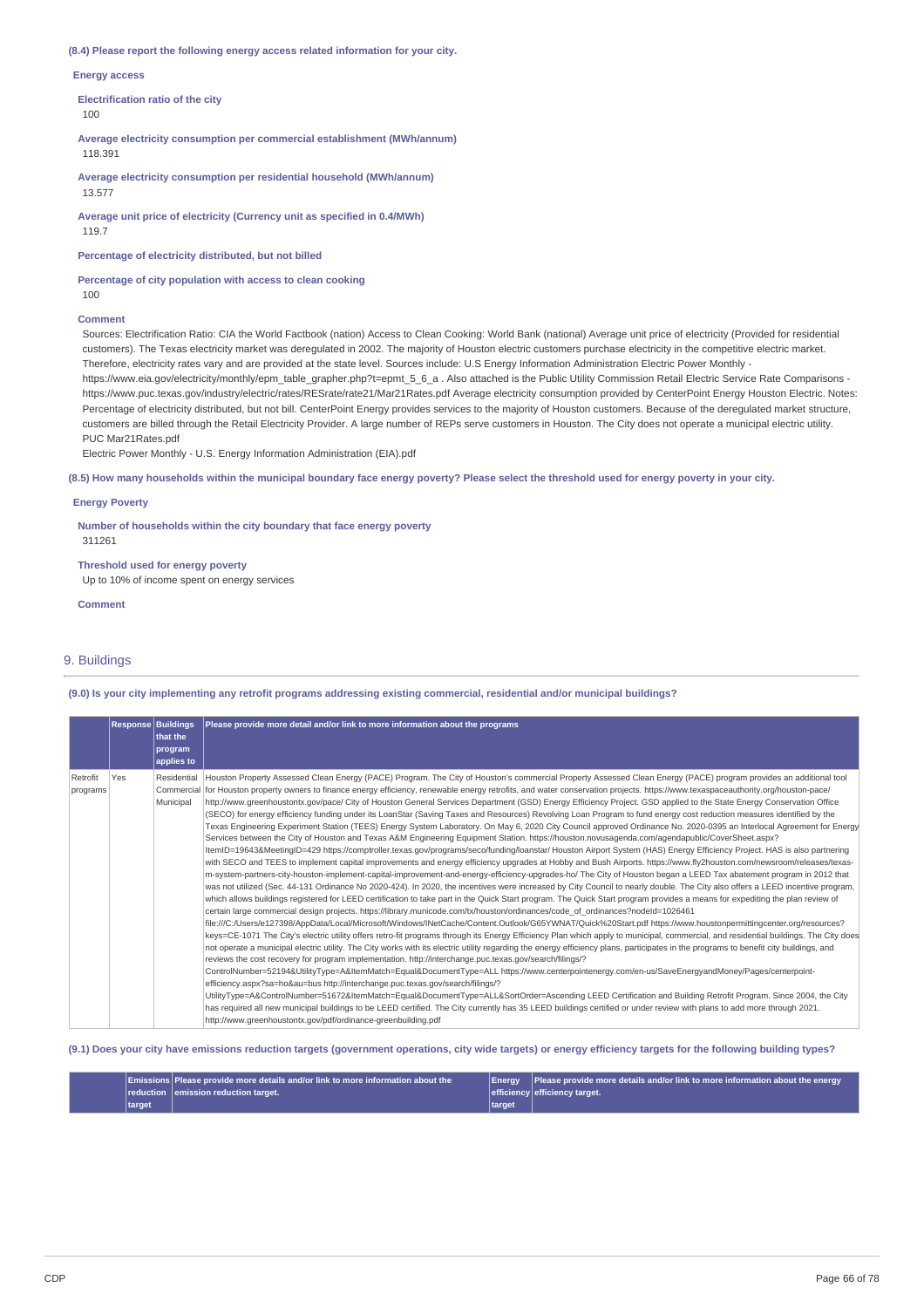|                                            | reduction<br>target | Emissions Please provide more details and/or link to more information about the<br>emission reduction target.                                                                                                                                                                                                                                                                                                                                                                                                                                                                                                                                                                                                                                                                                                                                                                                                                                                                                                                                                                                                                                                                                                                                                                                                                                                                                                                                                                                                                                                                                                                                                                                                                                                                                                                                                                                                                                                                                                                                                                                                                 | <b>Energy</b><br>target | Please provide more details and/or link to more information about the energy<br>efficiency efficiency target.                                                                                                                                                                                                                                                                                                                                                                                                                                                                                                                                                                                                                                                                                                                                                                                                                                                                                                                                                                                                                                                                                                                                                                                                                                                                                                                                                                                                                                                                                                                                                                                                                                                                                                                                                                                                                                                                                                                                                                                                                                                                                                                                                                                                                                                                                                                                                     |
|--------------------------------------------|---------------------|-------------------------------------------------------------------------------------------------------------------------------------------------------------------------------------------------------------------------------------------------------------------------------------------------------------------------------------------------------------------------------------------------------------------------------------------------------------------------------------------------------------------------------------------------------------------------------------------------------------------------------------------------------------------------------------------------------------------------------------------------------------------------------------------------------------------------------------------------------------------------------------------------------------------------------------------------------------------------------------------------------------------------------------------------------------------------------------------------------------------------------------------------------------------------------------------------------------------------------------------------------------------------------------------------------------------------------------------------------------------------------------------------------------------------------------------------------------------------------------------------------------------------------------------------------------------------------------------------------------------------------------------------------------------------------------------------------------------------------------------------------------------------------------------------------------------------------------------------------------------------------------------------------------------------------------------------------------------------------------------------------------------------------------------------------------------------------------------------------------------------------|-------------------------|-------------------------------------------------------------------------------------------------------------------------------------------------------------------------------------------------------------------------------------------------------------------------------------------------------------------------------------------------------------------------------------------------------------------------------------------------------------------------------------------------------------------------------------------------------------------------------------------------------------------------------------------------------------------------------------------------------------------------------------------------------------------------------------------------------------------------------------------------------------------------------------------------------------------------------------------------------------------------------------------------------------------------------------------------------------------------------------------------------------------------------------------------------------------------------------------------------------------------------------------------------------------------------------------------------------------------------------------------------------------------------------------------------------------------------------------------------------------------------------------------------------------------------------------------------------------------------------------------------------------------------------------------------------------------------------------------------------------------------------------------------------------------------------------------------------------------------------------------------------------------------------------------------------------------------------------------------------------------------------------------------------------------------------------------------------------------------------------------------------------------------------------------------------------------------------------------------------------------------------------------------------------------------------------------------------------------------------------------------------------------------------------------------------------------------------------------------------------|
| Commercial                                 | Yes                 | Houston CAP targets. Building emissions reduction targets are part of the overall<br>Houston CAP carbon neutrality goal. A full list of related goals, targets, strategies<br>and actions can be found on pages 21, 23 and 84. Targets include: • Adopt the<br>2021 International Code Council (ICC) model codes by 2025 with a minimum 5-year<br>update; and establish a plan to achieve 85% energy code compliance by 2030<br>(page 60). • Double the current number of PACE projects by 2025. • 70% of non-<br>residential buildings operated by trained building operators by 2030. Strategies and<br>actions include: • By 2025 increase capacity training for plan review and code<br>inspection staff; evaluate, improve, and update municipal code enforcement<br>procedures; and accelerate energy code adoption. • Develop benchmarking and<br>audit programs for commercial, industrial and residential buildings by 2030. •<br>Reduce water and wastewater energy consumption by 10% through optimization of<br>facility operations and water conservation; . Provide training and education<br>resources on building optimization and available finance mechanisms, such as<br>PACE, green leases, on-bill financing, etc.; and promote tools that identify financial<br>incentives and assistance with efficiency programs by 2025. • Promote existing<br>building owner/operator trainings and certification and identify programs that need<br>to be developed; educate, engage and connect the community about career<br>pathway opportunities; provide training and education resources for single and multi-<br>family residences; educate owners/operators on the Federal Rules governing<br>refrigerant management by 2025.<br>http://www.greenhoustontx.gov/climateactionplan/CAP-April2020.pdf<br>http://greenhoustontx.gov/climateactionplan/index.html Houston adopted the 2015<br>IECC for commercial buildings with amendments, effective December 2016. The<br>City also adopted ASHRAE 90.1-2013 with amendments, effective December 2016.<br>https://www.houstonpermittingcenter.org/help/codes | Yes                     | Houston CAP targets. Building energy efficiency targets are part of the overall Houston<br>carbon neutrality goal. A full list of related goals, targets, strategies and actions can be<br>found on pages 21, 23 and 84. Targets include: • Adopt the 2021 International Code<br>Council (ICC) model codes by 2025 with a minimum 5-year update; and establish a<br>plan to achieve 85% energy code compliance by 2030 (page 60). • Double the current<br>number of PACE projects by 2025. • 70% of non-residential buildings operated by<br>trained building operators by 2030. Strategies and actions include: • By 2025 increase<br>capacity training for plan review and code inspection staff; evaluate, improve, and<br>update municipal code enforcement procedures; and accelerate energy code adoption.<br>. Develop benchmarking and audit programs for commercial, industrial and residential<br>buildings by 2030. • Reduce water and wastewater energy consumption by 10%<br>through optimization of facility operations and water conservation. • Provide training<br>and education resources on building optimization and available finance mechanisms,<br>such as PACE, green leases, on-bill financing, etc.; and promote tools that identify<br>financial incentives and assistance with efficiency programs by 2025. • Promote<br>existing building owner/operator trainings and certification and identify programs that<br>need to be developed; educate, engage and connect the community about career<br>pathway opportunities; provide training and education resources for single and multi-<br>family residences; educate owners/operators on the Federal Rules governing<br>refrigerant management by 2025.<br>http://www.greenhoustontx.gov/climateactionplan/CAP-April2020.pdf<br>http://greenhoustontx.gov/climateactionplan/index.html Houston adopted the 2015<br>IECC for commercial buildings with amendments, effective December 2016. The City<br>also adopted ASHRAE 90.1-2013 with amendments, effective December 2016.<br>https://www.houstonpermittingcenter.org/help/codes                                                                                                                                                                                                                                                                                                                                               |
| Municipal                                  | Yes                 | Houston CAP targets. Building emissions reduction targets are part of the overall<br>Houston CAP carbon neutrality goal. Targets include: • Adopt the 2021 International<br>Code Council (ICC) model codes by 2025 with a minimum 5-year update; and<br>establish a plan to achieve 85% energy code compliance by 2030 (page 60).<br>Strategies and actions include: • Adopt a municipal benchmarking and disclosure<br>policy for municipal buildings by 2021 . Reduce water and wastewater energy<br>consumption by 10% through optimization of facility operations and water<br>conservation. • Support and participate in CenterPoint's portfolio of energy efficiency<br>programs (target timeframe 2025).<br>http://www.greenhoustontx.gov/climateactionplan/CAP-April2020.pdf<br>http://greenhoustontx.gov/climateactionplan/index.html Houston adopted the 2015<br>IECC for commercial buildings with amendments, effective December 2016. The city<br>also adopted ASHRAE 90.1-2013 with amendments, effective December 2016.<br>https://www.houstonpermittingcenter.org/help/codes                                                                                                                                                                                                                                                                                                                                                                                                                                                                                                                                                                                                                                                                                                                                                                                                                                                                                                                                                                                                                                  | Yes                     | Department of Energy's Better Buildings Challenge. The City committed 7 million<br>square feet from municipal buildings, to achieve a 20% reduction in energy by 2021<br>from a 2008 baseline.<br>https://betterbuildingssolutioncenter.energy.gov/partners/houston-tx Reduce municipal<br>electricity consumption by 5% each state fiscal year. Per state law (Texas Health and<br>Safety Code §388.005(c)), the City is required to establish a goal to reduce electric<br>consumption by at least five percent each state fiscal year for seven years.<br>https://comptroller.texas.gov/programs/seco/reporting/local-gov.php Houston CAP<br>Targets. Building energy efficiency targets are part of the overall Houston CAP carbon<br>neutrality goal. Targets include: • Adopt the 2021 International Code Council (ICC)<br>model codes by 2025 with a minimum 5-year update; and establish a plan to achieve<br>85% energy code compliance by 2030 (page 60). Strategies and actions include: •<br>Adopt a municipal benchmarking and disclosure policy for municipal buildings by 2021<br>. Reduce water and wastewater energy consumption by 10% through optimization of<br>facility operations and water conservation. • Support and participate in CenterPoint's<br>portfolio of energy efficiency programs (target timeframe 2025).<br>http://www.greenhoustontx.gov/climateactionplan/CAP-April2020.pdf<br>http://greenhoustontx.gov/climateactionplan/index.html Houston adopted the 2015<br>IECC for commercial buildings with amendments, effective December 2016. The city<br>also adopted ASHRAE 90.1-2013 with amendments, effective December 2016.<br>https://www.houstonpermittingcenter.org/help/codes The City of Houston's Green<br>Building Resolution, adopted by City Council on June 23, 2004, sets a target of LEED<br>Silver certification for new construction, replacement facilities, and major renovations of<br>city-owned or -funded buildings and facilities with more than 10,000 square feet of<br>occupied space. http://greenhoustontx.gov/pdf/ordinance-greenbuilding.pdf<br>Administrative Procedure 7-1 City Energy Efficiency Policy (Section 7.2.7 Equipment<br>Purchasing) specifies that all purchases of equipment, appliances, and computers<br>should be ENERGY STAR- rated when feasible.<br>http://www.houstontx.gov/adminpolicies/7-1.pdf<br>https://www.houstontx.gov/policies/administrative_policies.html |
| Residential                                | Yes                 | Houston CAP targets. Building emissions reduction targets are part of this overall<br>Houston CAP carbon neutrality goal. A full list of related goals, targets, strategies<br>and actions can be found on pages 21, 23 and 84. Targets include: • Adopt the<br>2021 International Code Council (ICC) model codes by 2025 with a minimum 5-year<br>update; and establish a plan to achieve 85% energy code compliance by 2030<br>(page 60). Strategies and actions include: • Increase capacity training for plan<br>review and code inspection staff; evaluate, improve, and update municipal code<br>enforcement procedures; and accelerate energy code adoption by 2025. • Develop<br>benchmarking and audit programs for commercial, industrial and residential<br>buildings by 2030. • Reduce water and wastewater energy consumption by 10%<br>through optimization of facility operations and water conservation. • Promote<br>weatherization programs to reduce residential energy consumption and focus on<br>reducing energy burden of low-income populations (timeframe 2025). • Support and<br>participate in CenterPoint's portfolio of energy efficiency programs (timeframe 2025).<br>http://www.greenhoustontx.gov/climateactionplan/CAP-April2020.pdf<br>http://greenhoustontx.gov/climateactionplan/index.html Houston adopted the 2015<br>IECC for residential buildings with amendments, effective October 2016.<br>https://www.houstonpermittingcenter.org/help/codes                                                                                                                                                                                                                                                                                                                                                                                                                                                                                                                                                                                                                                    | Yes                     | Houston CAP targets. Building energy efficiency targets are part of the overall Houston<br>carbon neutrality goal. A full list of related goals, targets, strategies and actions can be<br>found on pages 21, 23 and 84. Targets include: • Adopt the 2021 International Code<br>Council (ICC) model codes by 2025 with a minimum 5-year update; and establish a<br>plan to achieve 85% energy code compliance by 2030 (page 60). Strategies and<br>actions include: • Increase capacity training for plan review and code inspection staff;<br>evaluate, improve, and update municipal code enforcement procedures; and<br>accelerate energy code adoption by 2025. • Develop benchmarking and audit<br>programs for commercial, industrial and residential buildings by 2030. • Reduce water<br>and wastewater energy consumption by 10% through optimization of facility operations<br>and water conservation. • Promote weatherization programs to reduce residential<br>energy consumption and focus on reducing energy burden of low-income populations<br>(timeframe 2025). • Support and participate in CenterPoint's portfolio of energy<br>efficiency programs (timeframe 2025).<br>http://www.greenhoustontx.gov/climateactionplan/CAP-April2020.pdf<br>http://greenhoustontx.gov/climateactionplan/index.html Houston adopted the 2015<br>IECC for residential buildings with amendments, effective October 2016.<br>https://www.houstonpermittingcenter.org/help/codes                                                                                                                                                                                                                                                                                                                                                                                                                                                                                                                                                                                                                                                                                                                                                                                                                                                                                                                                                                               |
| New buildings Yes<br>All building<br>types | Yes                 | Houston CAP targets. Building emissions reduction targets are part of the overall<br>Houston CAP carbon neutrality goal. A full list of related goals, targets, strategies<br>and actions can be found on pages 21, 23 and 84.<br>Houston CAP targets. Building emissions reduction targets are part of the overall<br>Houston CAP carbon neutrality goal. A full list of related goals, targets, strategies<br>and actions can be found on pages 21, 23 and 84. Targets include: • Adopt the<br>2021 International Code Council (ICC) model codes by 2025 with a minimum 5-year<br>update; and establish a plan to achieve 85% energy code compliance by 2030<br>(page 60). Strategies and actions include: • Increase capacity training for plan<br>review and code inspection staff; evaluate, improve, and update municipal code<br>enforcement procedures; and accelerate energy code adoption by 2025. • Reduce<br>water and wastewater energy consumption by 10% through optimization of facility<br>operations and water conservation; and develop benchmarking and audit programs<br>for commercial, industrial and residential buildings by 2030. • Support and                                                                                                                                                                                                                                                                                                                                                                                                                                                                                                                                                                                                                                                                                                                                                                                                                                                                                                                                                     | Yes<br>Yes              | Houston CAP targets. Building energy efficiency targets are part of the overall Houston<br>carbon neutrality goal. A full list of related goals, targets, strategies and actions can be<br>found on pages 21, 23 and 84.<br>Houston CAP targets. Building energy efficiency targets are part of the overall Houston<br>carbon neutrality goal. A full list of related goals, targets, strategies and actions can be<br>found on pages 21, 23 and 84. Targets include: • Adopt the 2021 International Code<br>Council (ICC) model codes by 2025 with a minimum 5-year update; and establish a<br>plan to achieve 85% energy code compliance by 2030 (page 60). Strategies and<br>actions include: • Increase capacity training for plan review and code inspection staff;<br>evaluate, improve, and update municipal code enforcement procedures; and<br>accelerate energy code adoption by 2025. • Reduce water and wastewater energy<br>consumption by 10% through optimization of facility operations and water conservation;<br>and develop benchmarking and audit programs for commercial, industrial and<br>residential buildings by 2030. • Support and participate in CenterPoint's portfolio of                                                                                                                                                                                                                                                                                                                                                                                                                                                                                                                                                                                                                                                                                                                                                                                                                                                                                                                                                                                                                                                                                                                                                                                                                                                           |
|                                            |                     | participate in CenterPoint's portfolio of energy efficiency programs (timeframe 2025).<br>http://www.greenhoustontx.gov/climateactionplan/CAP-April2020.pdf<br>http://greenhoustontx.gov/climateactionplan/index.html Houston adopted the 2015<br>IECC for residential and commercial buildings with amendments, effective October<br>2016. https://www.houstonpermittingcenter.org/help/codes                                                                                                                                                                                                                                                                                                                                                                                                                                                                                                                                                                                                                                                                                                                                                                                                                                                                                                                                                                                                                                                                                                                                                                                                                                                                                                                                                                                                                                                                                                                                                                                                                                                                                                                                |                         | energy efficiency programs (timeframe 2025).<br>http://www.greenhoustontx.gov/climateactionplan/CAP-April2020.pdf<br>http://greenhoustontx.gov/climateactionplan/index.html Houston adopted the 2015<br>IECC for residential and commercial buildings with amendments, effective October<br>2016. https://www.houstonpermittingcenter.org/help/codes                                                                                                                                                                                                                                                                                                                                                                                                                                                                                                                                                                                                                                                                                                                                                                                                                                                                                                                                                                                                                                                                                                                                                                                                                                                                                                                                                                                                                                                                                                                                                                                                                                                                                                                                                                                                                                                                                                                                                                                                                                                                                                              |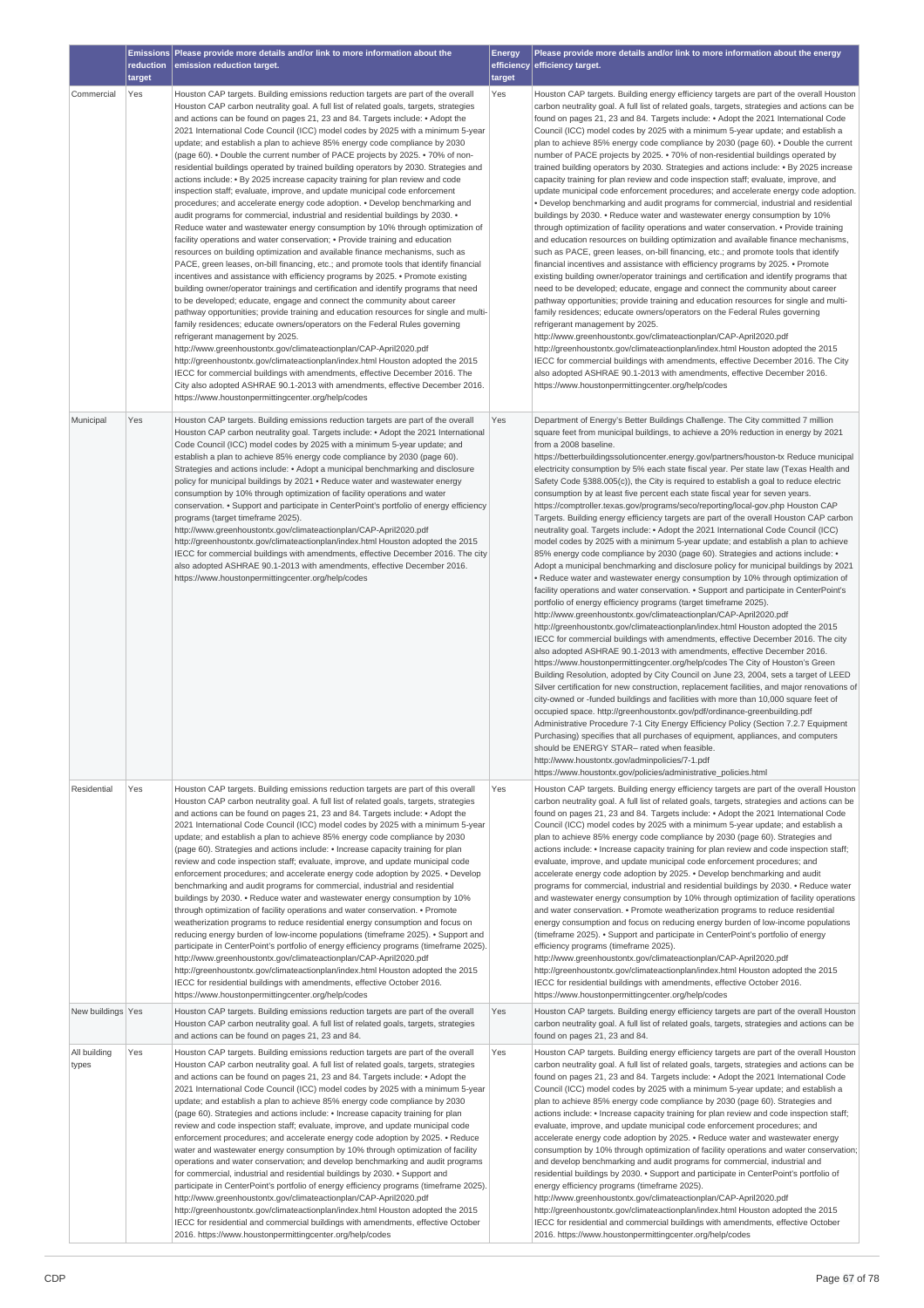# 10. Transport

**(10.0) Do you have mode share information available to report for the following transport types?** Passenger transport

#### **(10.1) What is the mode share of each transport mode in your city for passenger transport?**

Information from the US Census American Community Survey: 2019 ACS 1-Year Estimates data Profiles (2019 is the most recent year available). The survey categories include car, truck, or van - drove alone and carpool, public transportation (excluding taxi), walked, other means and worked from home. Included public transport in bus *category, and combined worked from home and carpool with other. https://data.census.gov/cedsci/table?g=0400000US48\_1600000US4835000&d=ACS%201- Year%20Estimates%20Selected%20Population%20Profiles&tid=ACSSPP1Y2019.S0201&hidePreview=false*

**Please complete**

**Private motorized transport**

78.1

**Rail/Metro/Tram**

**Buses (including BRT)**

3.8

**Ferries/ River boats**

**Walking**

1.9

**Cycling**

**Taxis or shared vehicles (i.e. for hire vehicles)**

## **Micro-Mobility**

**Other** 16.1

#### **Comment**

Information from the US Census American Community Survey: 2019 ACS 1-Year Estimates data Profiles (2019 is the most recent year available). The survey categories include car, truck, or van - drove alone and carpool, public transportation (excluding taxi), walked, other means and worked from home. Included public transport in bus category, and combined worked from home and carpool with other. https://data.census.gov/cedsci/table?g=0400000US48\_1600000US4835000&d=ACS%201- Year%20Estimates%20Selected%20Population%20Profiles&tid=ACSSPP1Y2019.S0201&hidePreview=false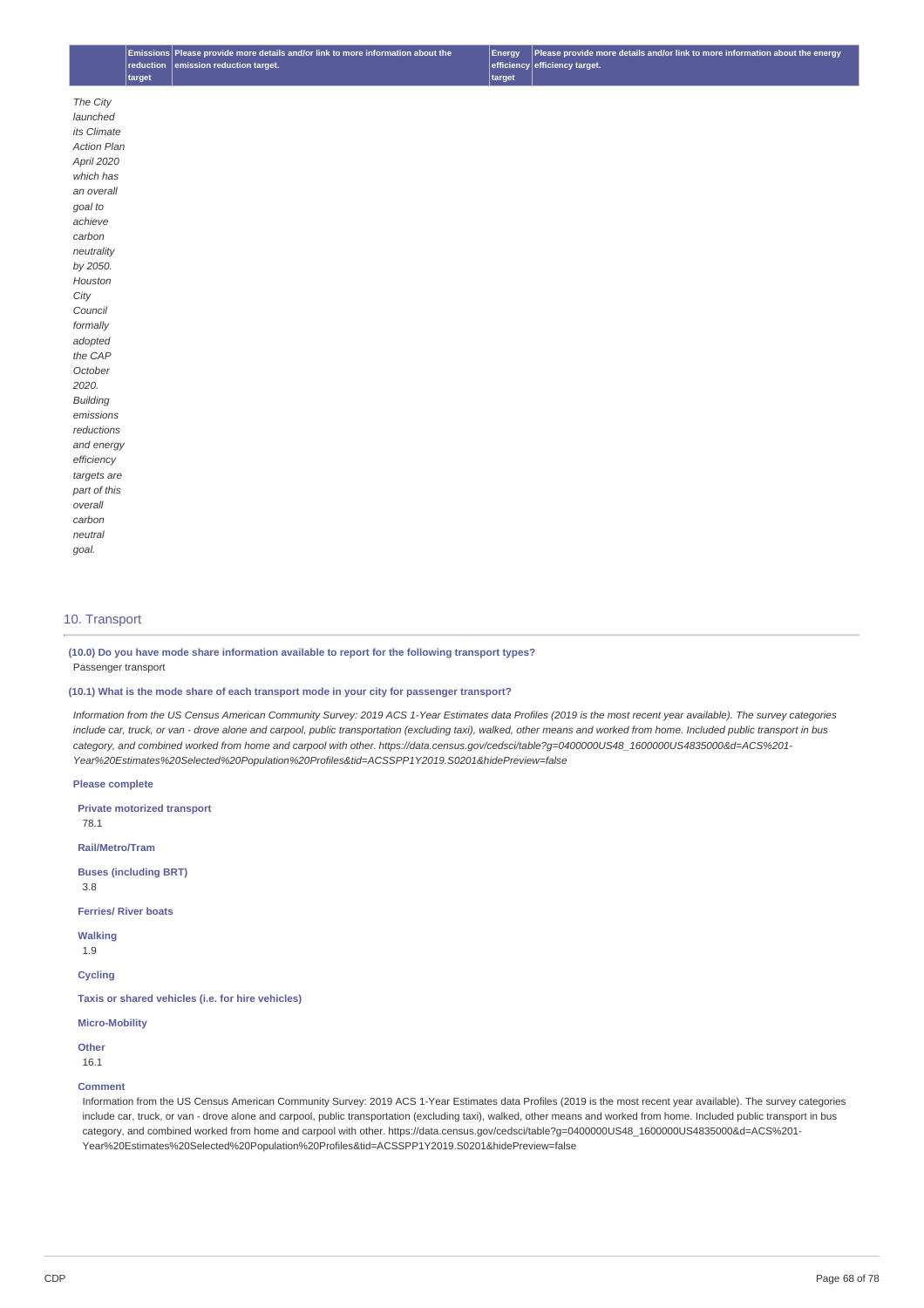#### (10.3) Please provide the total fleet size and number of vehicle types for the following modes of transport.

|                  | $ $ of<br>private<br> cars | $ $ of<br>buses | Number Number Number of Number Number Transport<br>  municipal of<br>fleet<br>$ $ (excluding vehicles)<br>buses) | freight |      | of taxis Network<br>Companies carshares<br>(e.g. Uber,<br>Lyft) fleet<br>size | Customer- Comment<br>drive<br>$ $ (e.g.<br>Car <sub>2Go</sub> ,<br>Drivenow)<br>fleet size |                                                                                                                                                 |
|------------------|----------------------------|-----------------|------------------------------------------------------------------------------------------------------------------|---------|------|-------------------------------------------------------------------------------|--------------------------------------------------------------------------------------------|-------------------------------------------------------------------------------------------------------------------------------------------------|
| Total fleet size | 141350<br>5                | 1236            | 9978                                                                                                             |         | 1115 | 5308                                                                          |                                                                                            | Number<br>or private<br>cars<br>includes<br>renter and<br>owner<br>occupied.<br>Does not<br>provide a<br>break<br>down of<br>type of<br>vehicle |
| Electric         | 2728                       |                 | 44                                                                                                               |         |      |                                                                               |                                                                                            |                                                                                                                                                 |
| Hybrid           | 15321                      |                 | 525                                                                                                              |         |      |                                                                               |                                                                                            |                                                                                                                                                 |
| Plug in hybrid   | 1333                       |                 | 0                                                                                                                |         |      |                                                                               |                                                                                            |                                                                                                                                                 |
| Hydrogen         |                            |                 | 10                                                                                                               |         |      |                                                                               |                                                                                            |                                                                                                                                                 |

*Reporting for the number of private vehicles and fuel type is an estimate based on the number of sales of vehicles by fuel type from 2011 (Jan) - 2020 (Dec)*

*(https://www.autosinnovate.org/resources/electric-vehicle-sales-dashboard). This number was*

*divided by the aggregate number of vehicles state wide for each fuel category. The resultant % was*

*multiplied by the reported aggregate number of vehicles for Houston. Reporting for 'Number of*

*Buses' obtained from the Metropolitan Transit Authority Website*

*https://www.ridemetro.org/pages/aboutmetro.aspx Number of Taxis: current number of permits*

*issues as of June 3, 2021 TNC: Includes number of Lyft driver's only. Data source: Houston Airport*

*System. Reporting for 'Number of Private Cars': https://censusreporter.org/data/table/?*

*table=B25046&geo\_ids=04000US48,16000US4835000,01000US&primary\_geo\_id=04000US48*

(10.5) Does your city have a low or zero-emission zone or restrictions on high polluting vehicles that cover a significant part of the city? (i.e. that disincentivises **fossil fuel vehicles through a charge, a ban or access restriction)** No

(10.7) How many public access EV charging points do you have in your city and/or metropolitan area for the following types.

|                       | <b>Number</b><br>0f<br>points | Number of<br>charging points in<br>charging vour metropolitan<br>larea | <b>Comment</b>                                                                                                                                                                                                                                                                                |
|-----------------------|-------------------------------|------------------------------------------------------------------------|-----------------------------------------------------------------------------------------------------------------------------------------------------------------------------------------------------------------------------------------------------------------------------------------------|
| Rapid 43 kw and above | 74                            | 126                                                                    | Data Source: Department of Energy Alternative Fuels Data Center<br>https://afdc.energy.gov/fuels/electricity locations.html#/analyze?fuel=ELEC. Metropolitan Area:<br>Harris County, Fort Bend County, Montgomery County. Number of Charging Points: EV charging<br>points in COH city limits |
| Fast 7-22kw           | 632                           | 813                                                                    | Data Source: Department of Energy Alternative Fuels Data Center.<br>https://afdc.energy.gov/fuels/electricity_locations.html#/analyze?fuel=ELEC_Metropolitan Area:<br>Harris County, Fort Bend County, Montgomery County. Number of Charging Points: EV charging<br>points in COH city limits |
| Slow 3kw or below     | 9                             | 9                                                                      | Data Source: Department of Energy Alternative Fuels Data Center.<br>https://afdc.energy.gov/fuels/electricity locations.html#/analyze?fuel=ELEC Metropolitan Area:<br>Harris County, Fort Bend County, Montgomery County. Number of Charging Points: EV charging<br>points in COH city limits |
| All types             | 706                           | 948                                                                    | Data Source: Department of Energy Alternative Fuels Data Center.<br>https://afdc.energy.gov/fuels/electricity_locations.html#/analyze?fuel=ELEC_Metropolitan Area:<br>Harris County, Fort Bend County, Montgomery County. Number of Charging Points: EV charging<br>points in COH city limits |

*Source:*

*https://afdc.energy.gov/fuels/electricity\_locations.html#/analyze? fuel=ELEC*

**(10.8) Does your city collect air quality data?**

Yes

(10.11) Please provide city-wide average air pollution metrics from the monitoring sites within your city for the most recent three years.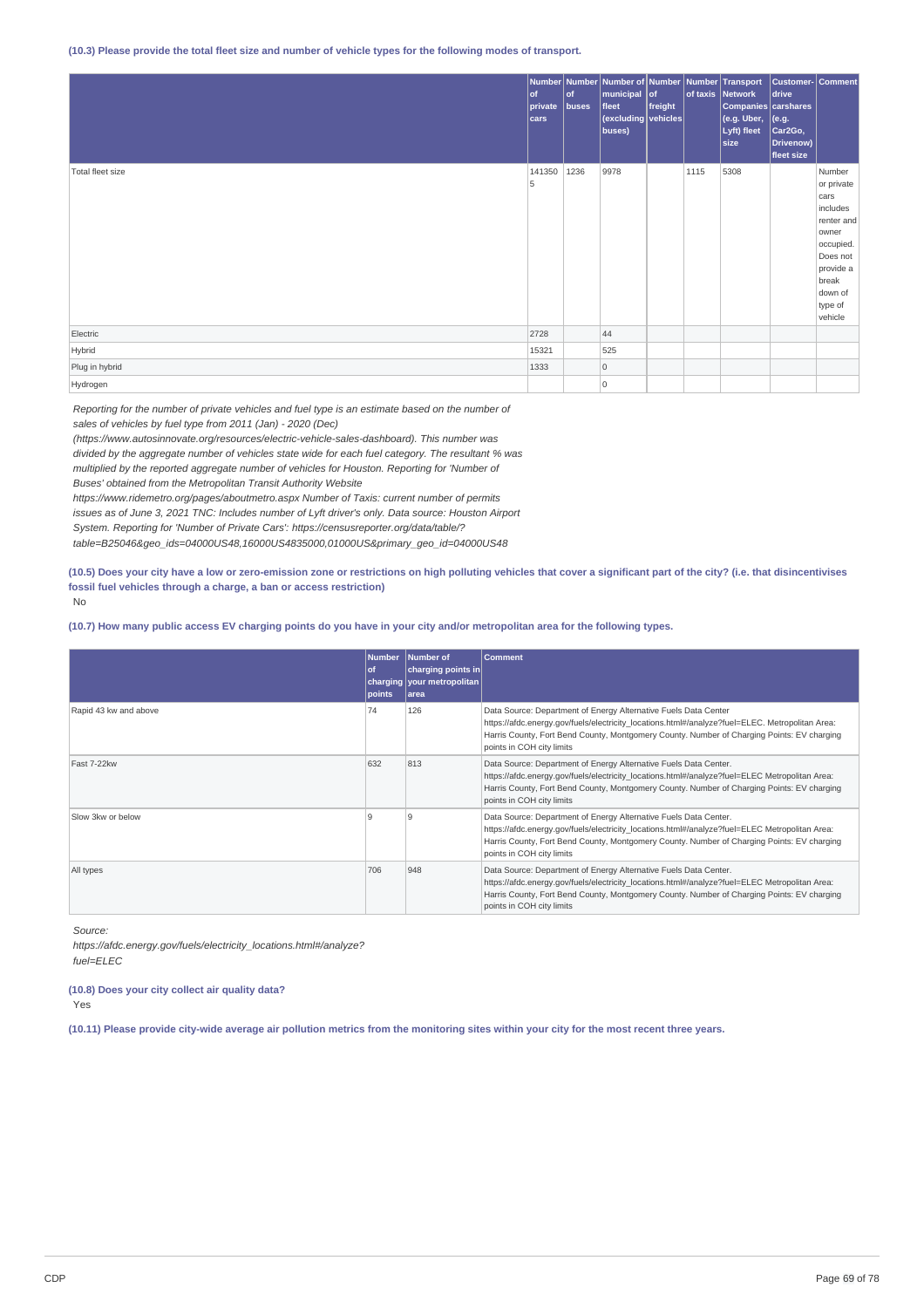#### **PM2.5 (1 year (annual) mean)**

**Most recent years available (select year)** 2020

**Average concentration for most recent year available (ug/m3)** 9.66

**Average concentration for second most recent year available (ug/m3)** 9.83

**Average concentration for third most recent year available (ug/m3)** 9.91

**Number of monitoring stations**

3

#### **Frequency of measurements (e.g. hourly, daily)**

Varies by site and pollutant: hourly in most cases. Not all pollutants are monitored at each station and some report hourly automatically, some are daily and need to be lab processed

**Where can the data be accessed?** https://www17.tceq.texas.gov/tamis/index.cfm

#### **Who owns the data?**

Texas Commission on Environmental Quality

**Publicly available?** Yes

**Completeness of data (%)**

94.7

#### **PM2.5 (Maximum 24-hour average)**

**Most recent years available (select year)** 2020

**Average concentration for most recent year available (ug/m3)**

67.66

**Average concentration for second most recent year available (ug/m3)** 84.84

**Average concentration for third most recent year available (ug/m3)** 33.93

**Number of monitoring stations**

3

# **Frequency of measurements (e.g. hourly, daily)**

Varies by site and pollutant: hourly in most cases. Not all pollutants are monitored at each station and some report hourly automatically, some are daily and need to be lab processed

# **Where can the data be accessed?**

https://www17.tceq.texas.gov/tamis/index.cfm

**Who owns the data?** Texas Commission on Environmental Quality

**Publicly available?**

Yes

**Completeness of data (%)** 100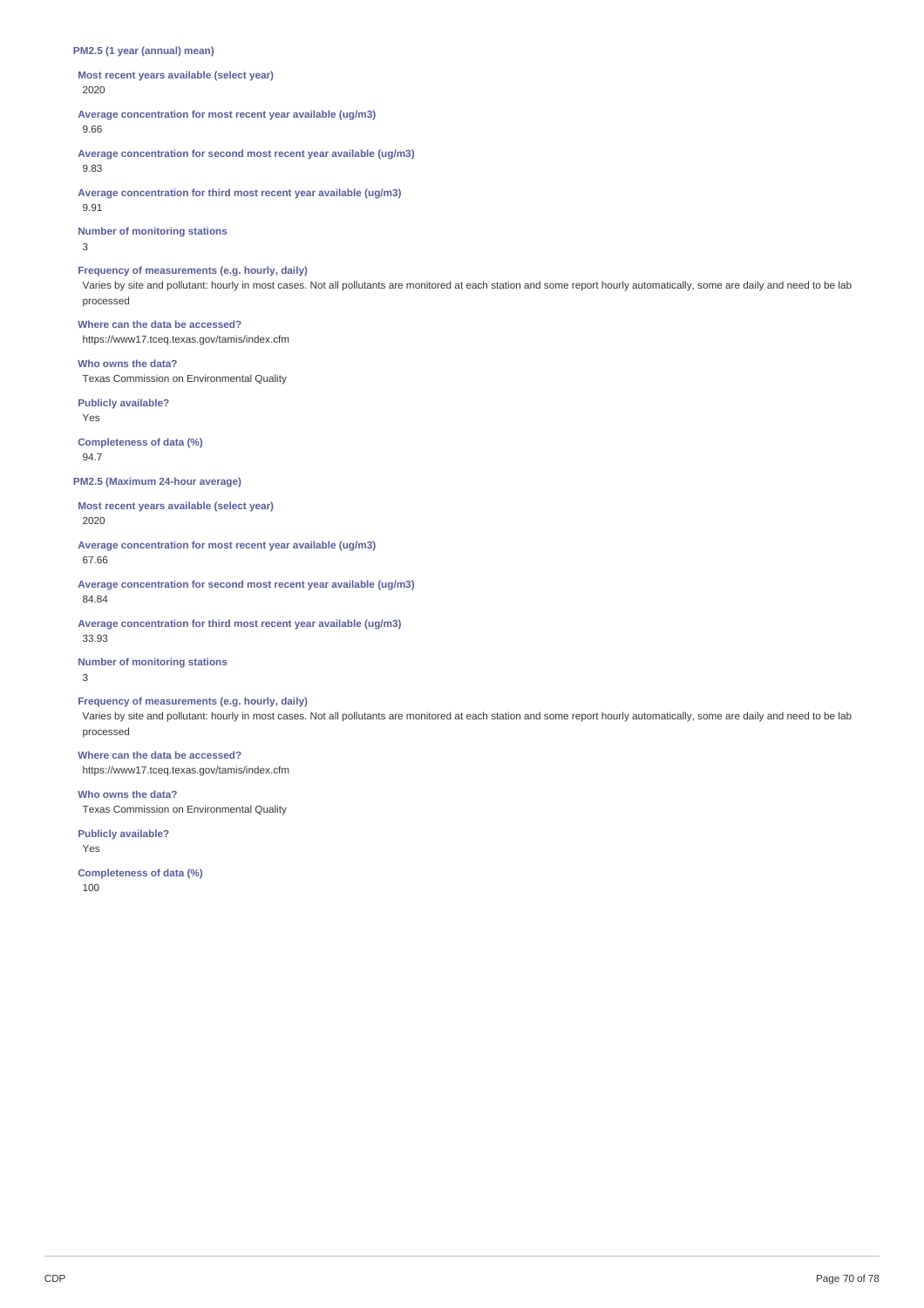#### **PM10 (1 year (annual) mean)**

**Most recent years available (select year)** 2020

**Average concentration for most recent year available (ug/m3)** 20.29

**Average concentration for second most recent year available (ug/m3)** 21.1

**Average concentration for third most recent year available (ug/m3)** 18.5

**Number of monitoring stations**

1

#### **Frequency of measurements (e.g. hourly, daily)**

Varies by site and pollutant: hourly in most cases. Not all pollutants are monitored at each station and some report hourly automatically, some are daily and need to be lab processed

**Where can the data be accessed?** https://www17.tceq.texas.gov/tamis/index.cfm

#### **Who owns the data?**

Texas Commission on Environmental Quality

**Publicly available?** Yes

**Completeness of data (%)** 92.4

#### **PM10 (Maximum 24-hour average)**

**Most recent years available (select year)** 2020

**Average concentration for most recent year available (ug/m3)** 126.36

**Average concentration for second most recent year available (ug/m3)** 64.3

**Average concentration for third most recent year available (ug/m3)** 105.8

**Number of monitoring stations** 1

**Frequency of measurements (e.g. hourly, daily)** Hourly

## **Where can the data be accessed?**

https://www17.tceq.texas.gov/tamis/index.cfm

**Who owns the data?**

Texas Commission on Environmental Quality

**Publicly available?** Yes

**Completeness of data (%)** 95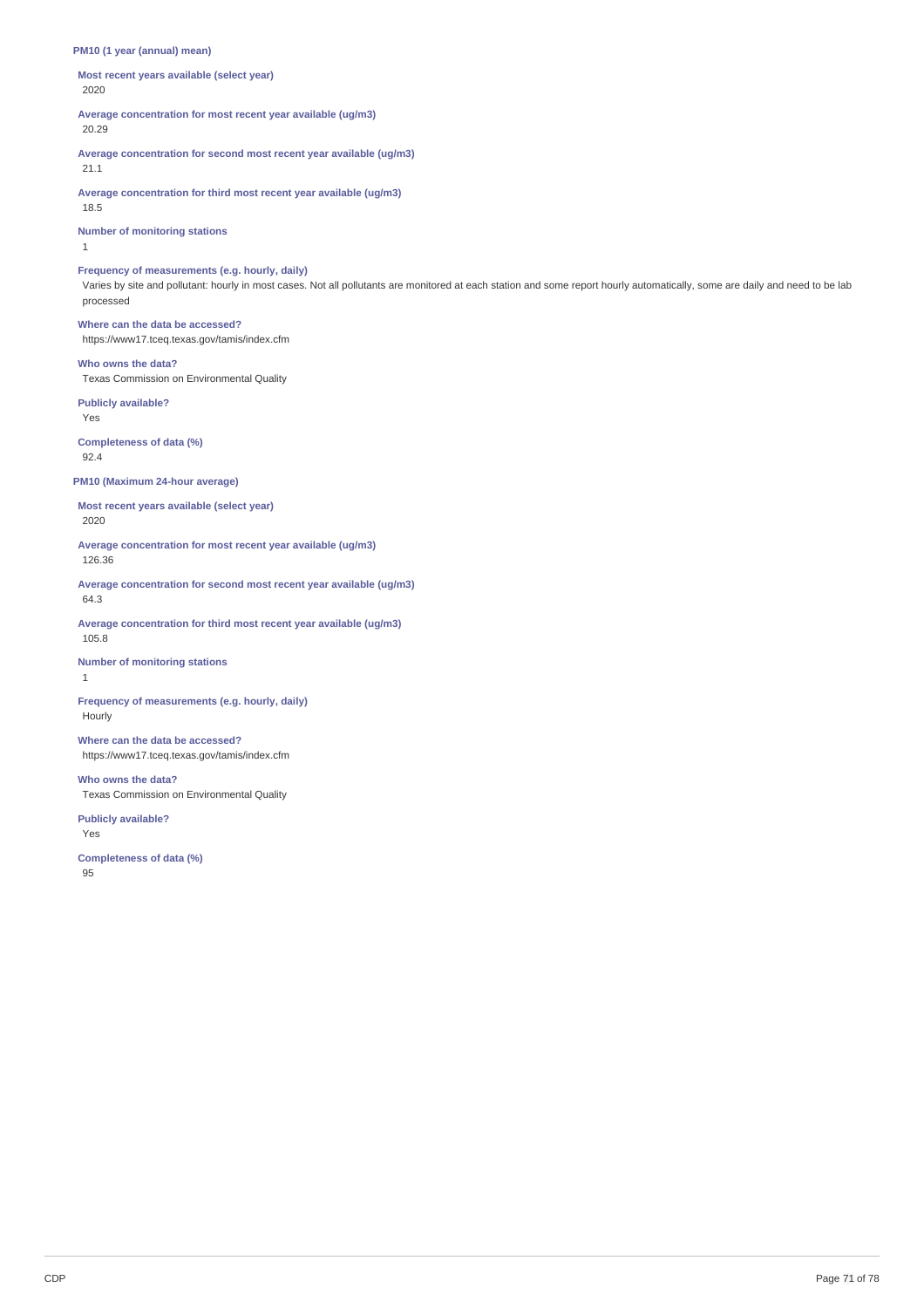#### **NO2 (1 year (annual) mean)**

**Most recent years available (select year)** 2020

**Average concentration for most recent year available (ug/m3)** 16.15

**Average concentration for second most recent year available (ug/m3)**

20.4

**Average concentration for third most recent year available (ug/m3)** 19.3

**Number of monitoring stations**

12

## **Frequency of measurements (e.g. hourly, daily)**

Most data downloaded from TCEQ is in hourly increments. Some pollutants have 5-minute data; however, that data requires a public records request for access.

# **Where can the data be accessed?**

https://www17.tceq.texas.gov/tamis/index.cfm?fuseaction=report.main

#### **Who owns the data?**

The data displayed on the Texas Commission on Environmental Quality website may not all be measured directly by the TCEQ. Other entities may supply TCEQ with data including Houston Regional Monitoring

**Publicly available?**

Yes

**Completeness of data (%)** 95.5

**O3 (Daily maximum 8 hour mean)**

**Most recent years available (select year)**

2020

**Average concentration for most recent year available (ug/m3)**

73

**Average concentration for second most recent year available (ug/m3)** 81

**Average concentration for third most recent year available (ug/m3)**

88

**Number of monitoring stations**

20

#### **Frequency of measurements (e.g. hourly, daily)**

Varies by site and pollutant: hourly in most cases. Not all pollutants are monitored at each station and some report hourly automatically, some are daily and need to be lab processed

#### **Where can the data be accessed?**

https://www.tceq.texas.gov/cgi-bin/compliance/monops/8hr\_attainment.pl

#### **Who owns the data?**

The data displayed on the TCEQ website may not all be measured directly by the TCEQ. Other entities may supply TCEQ with data including Houston Regional Monitoring, Harris County Pollution Control Services, and University of Houston

**Publicly available?**

Yes

**Completeness of data (%)** 96.2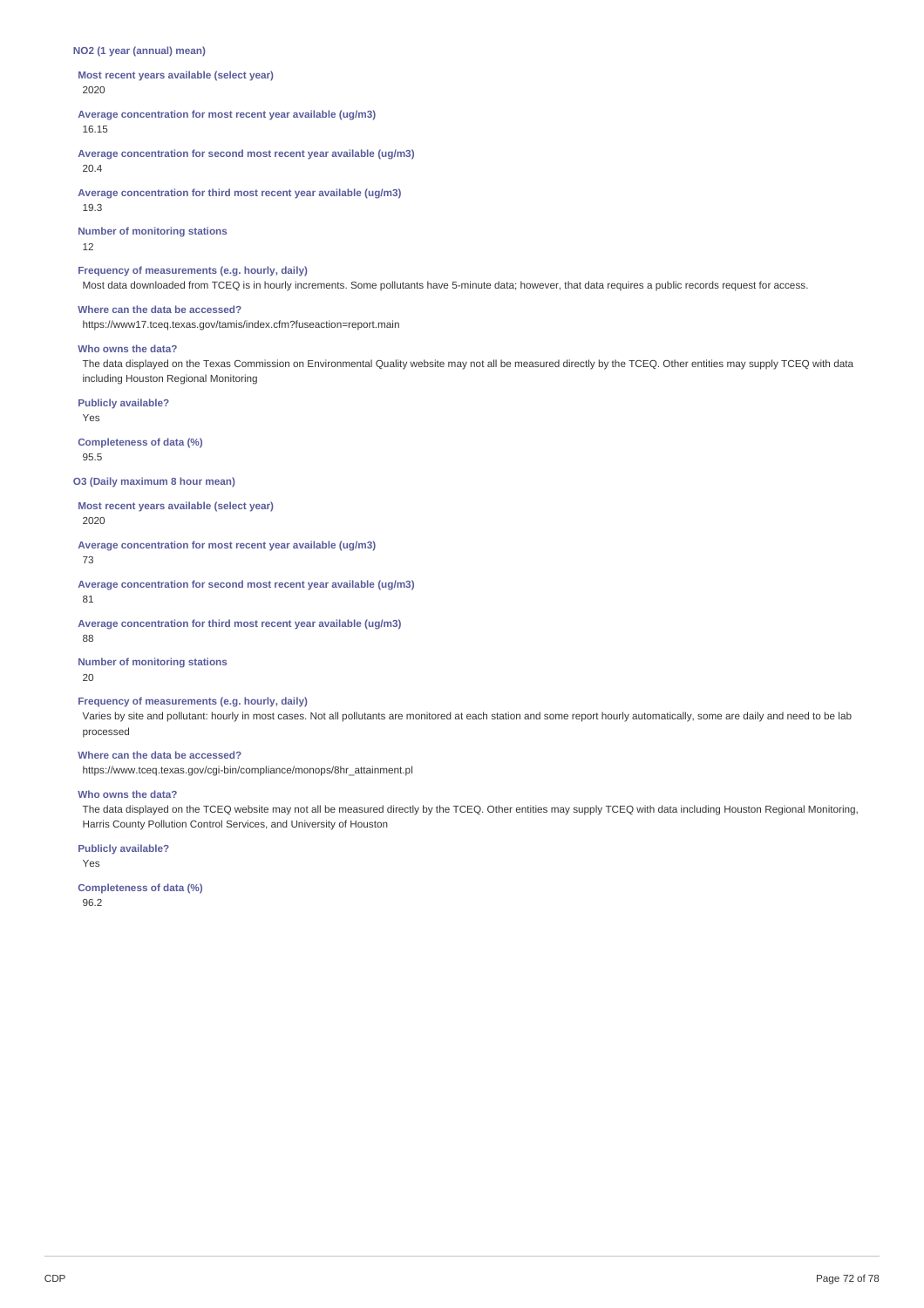#### **SO2 (Maximum 24-hour average)**

**Most recent years available (select year)** 2020

**Average concentration for most recent year available (ug/m3)** 4.29

**Average concentration for second most recent year available (ug/m3)** 7.87

**Average concentration for third most recent year available (ug/m3)** 7.54

**Number of monitoring stations**

4

# **Frequency of measurements (e.g. hourly, daily)**

Most data downloaded from TCEQ is in hourly increments. Some pollutants have 5-minute data; however, that data requires a public records request for access.

## **Where can the data be accessed?**

https://www17.tceq.texas.gov/tamis/index.cfm?fuseaction=report.main

**Who owns the data?** Texas Commission on Environmental Quality

**Publicly available?** Yes

**Completeness of data (%)** 100

# 11. Urban Planning

**(11.0) What is the size of your city's park space in square km?**

163.6

Total park space includes: Public Park Acreage: 25,082.55 Non-Public Park Acreage: 282.93 Lake Houston Reservoir: 12,240.00 Esplanades: 2,200.00 Cemeteries: 622.70 *Data provided by Houston Parks Department.*

(11.1) Report the total population living within 500m of a mass transit station, with mass transit defined as any Bus Rapid Transit (BRT), light rail, other rail-based transit modes or frequent bus services (average of five times an hour from 7 a.m. to 9 p.m. on a weekday).

**Total population living within 500m of a mass transit station**

**Population** 941563

### **Comment**

This number is based on the 500 m buffer. The City previously reported based on a half mile or 800 meter buffer). Data was provided by the Houston Planning Department.

# 12. Food

(12.0) Report the total number of meals that are annually served and/or sold through programs managed by your city (this includes schools, hospitals, shelters, **public canteens, etc.).**

**Total meals served or sold through programs managed by your city**

# **Number of meals**

45.4

# **Cities facilities**

Schools

Other, please specify (Meals on Wheels, Congregate Meals (Community Centers))

# **Comment**

44 million from Houston Independent School District 1.5 million from Houston Health Department Total: 45.5 million meals annually https://www.houstonisd.org/Page/125847 https://www.houstontx.gov/health/Aging/nutrition\_services.html#:~:text=Nutrition%20Programs,-Our%20nutrition%20programs&text=Through%20a%20network%20of%20community,throughout%20Houston%20and%20Harris%20County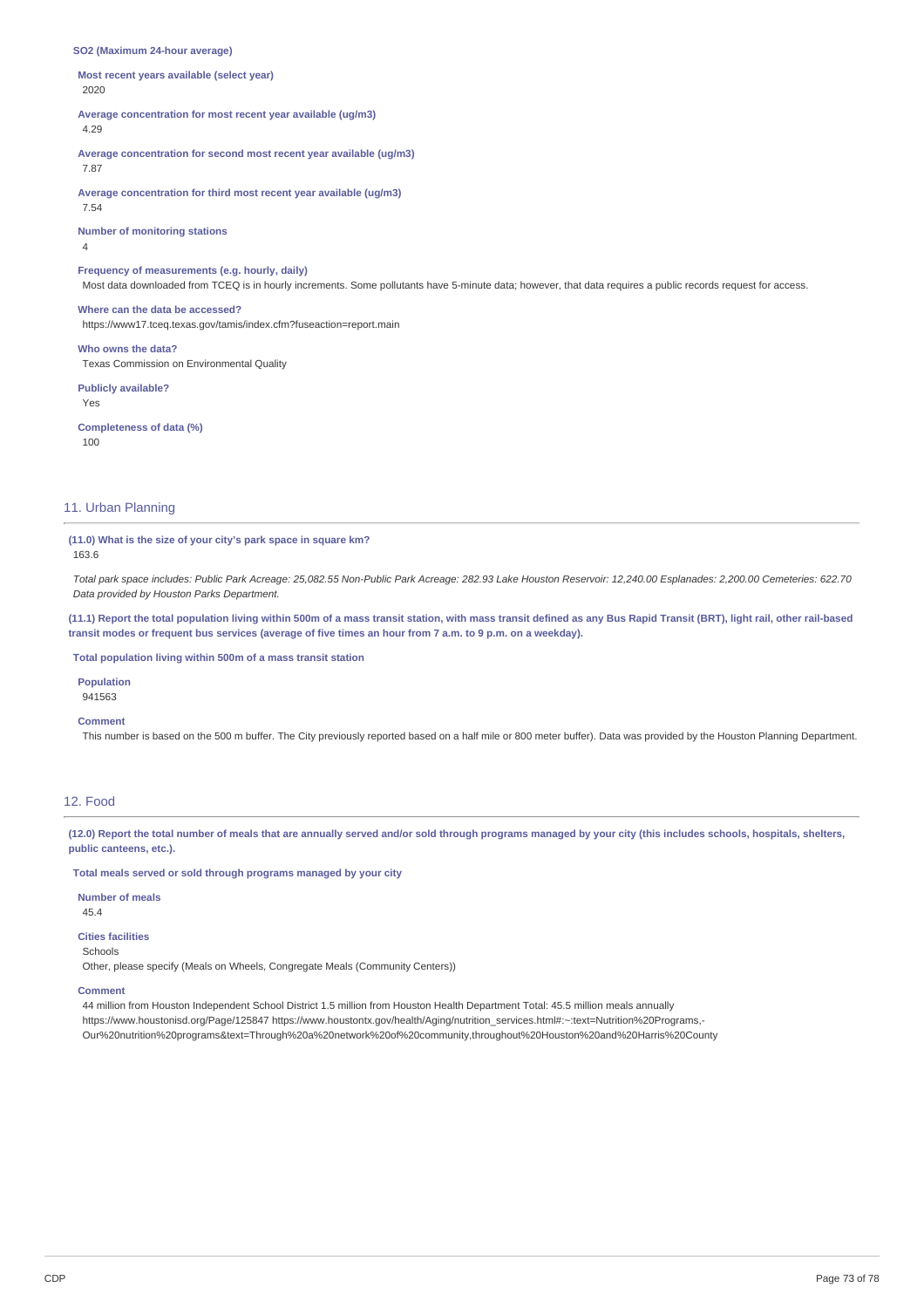(12.0a) Report the tonnes per food group that are served and/or sold through the above mentioned programs.

# **Vegetables**

**Tonnes served and/or sold**

## **Comment**

Not available

# **Fruit**

**Tonnes served and/or sold**

**Comment** Not available

# **Dairy foods**

**Tonnes served and/or sold**

**Comment** Not available

# **Whole grains**

**Tonnes served and/or sold**

**Comment** Not available

**Tubers or starchy**

# **Tonnes served and/or sold**

**Comment**

Not available

# **Total protein sources**

**Tonnes served and/or sold**

**Comment** Not available

**Meat (Beef, Pork, Chicken) protein sources**

**Tonnes served and/or sold**

**Comment** Not available

# **Egg protein sources**

**Tonnes served and/or sold**

**Comment** Not available

# **Fish protein sources**

**Tonnes served and/or sold**

**Comment** Not available

**Plant-based (pulses, nut) protein sources**

**Tonnes served and/or sold**

**Comment** Not available

**Added fats**

**Tonnes served and/or sold**

**Comment** Not available

**Foods with added sugar**

**Tonnes served and/or sold**

**Comment** Not available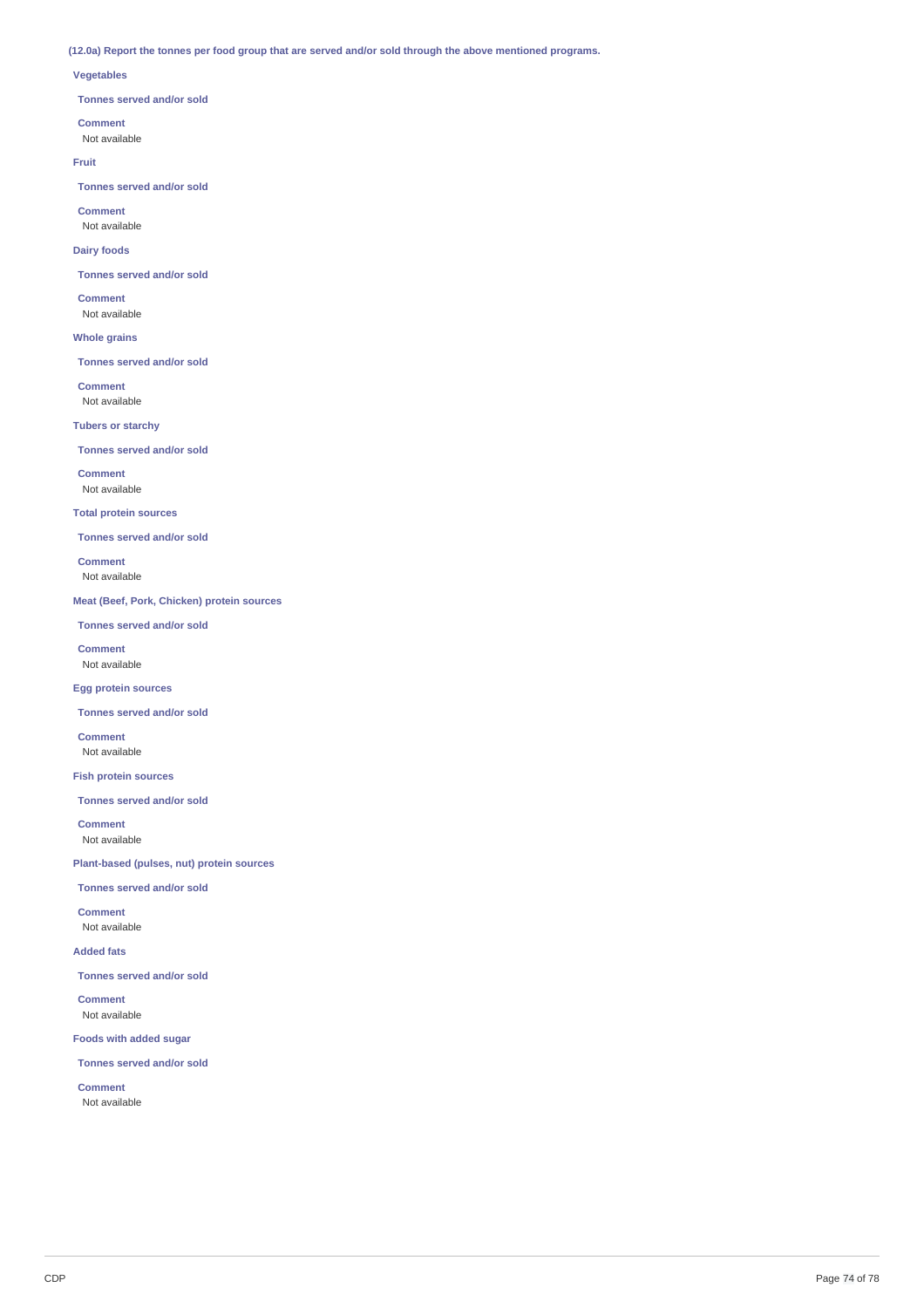### **(12.1) What is the per capita meat and dairy consumption (kg/yr) in your city?**

**Meat consumption per capita (kg/year)**

**Kg/Year/Capita**

93.9

**Year data applies to** 2019

**Is your city calculating emissions associated with this consumption?** No

# **Comment**

According to the USDA, the average American consumed 207 lbs. of meat products In 2019 https://www.ers.usda.gov/data-products/food-availability-per-capita-datasystem/

**Dairy consumption per capita (kg/year)**

**Kg/Year/Capita** 296.1

**Year data applies to** 2019

**Is your city calculating emissions associated with this consumption?**

No

#### **Comment**

Dairy consumption: 652.6 lbs./yr (296.1 kg/yr) - 2019 According to the USDA, the average American consumed 652.6 lbs. of dairy products In 2019 https://www.ers.usda.gov/data-products/food-availability-per-capita-data-system/

(12.3) Does your city have any policies relating to food consumption within your city? If so, please describe the expected outcome of the policy.

|                 | <b>Response</b> | Please describe the expected outcome of the policy |
|-----------------|-----------------|----------------------------------------------------|
| Please complete | No              |                                                    |

**(12.4) How does your city increase access to sustainable foods?**

**Do you subsidise fresh fruits and vegetables?**

**Action implemented**

No

Please provide details and/or links to more information about the actions your city is taking to increase access to sustainable foods

**Do you tax/ban higher carbon foods (meat, dairy, ultra-processed)?**

**Action implemented**

No

Please provide details and/or links to more information about the actions your city is taking to increase access to sustainable foods

**Do you use regulatory mechanisms that limit advertising of higher carbon foods (meat, dairy, ultra-processed)?**

```
Action implemented
```
No

Please provide details and/or links to more information about the actions your city is taking to increase access to sustainable foods

**Do you use regulatory mechanisms that limit the sale of higher carbon foods (meat, dairy, ultra-processed)?**

**Action implemented**

No

Please provide details and/or links to more information about the actions your city is taking to increase access to sustainable foods

**Do you incentivise fresh fruit/vegetables vendor locations?**

**Action implemented**

No

Please provide details and/or links to more information about the actions your city is taking to increase access to sustainable foods

Do you have programs/policies/regulations on food surplus - either food surplus recovery and redistribution, or food waste avoidance programs (i.e. Love **Food/Hate Waste)?**

**Action implemented**

No

Please provide details and/or links to more information about the actions your city is taking to increase access to sustainable foods

**(12.5) Please report the total annual volume of food waste (subset of organic waste) in tonnes.**

**Total annual volume of food waste**

**Total annual volume of food waste (subset of organic waste) in tonnes**

**Comment**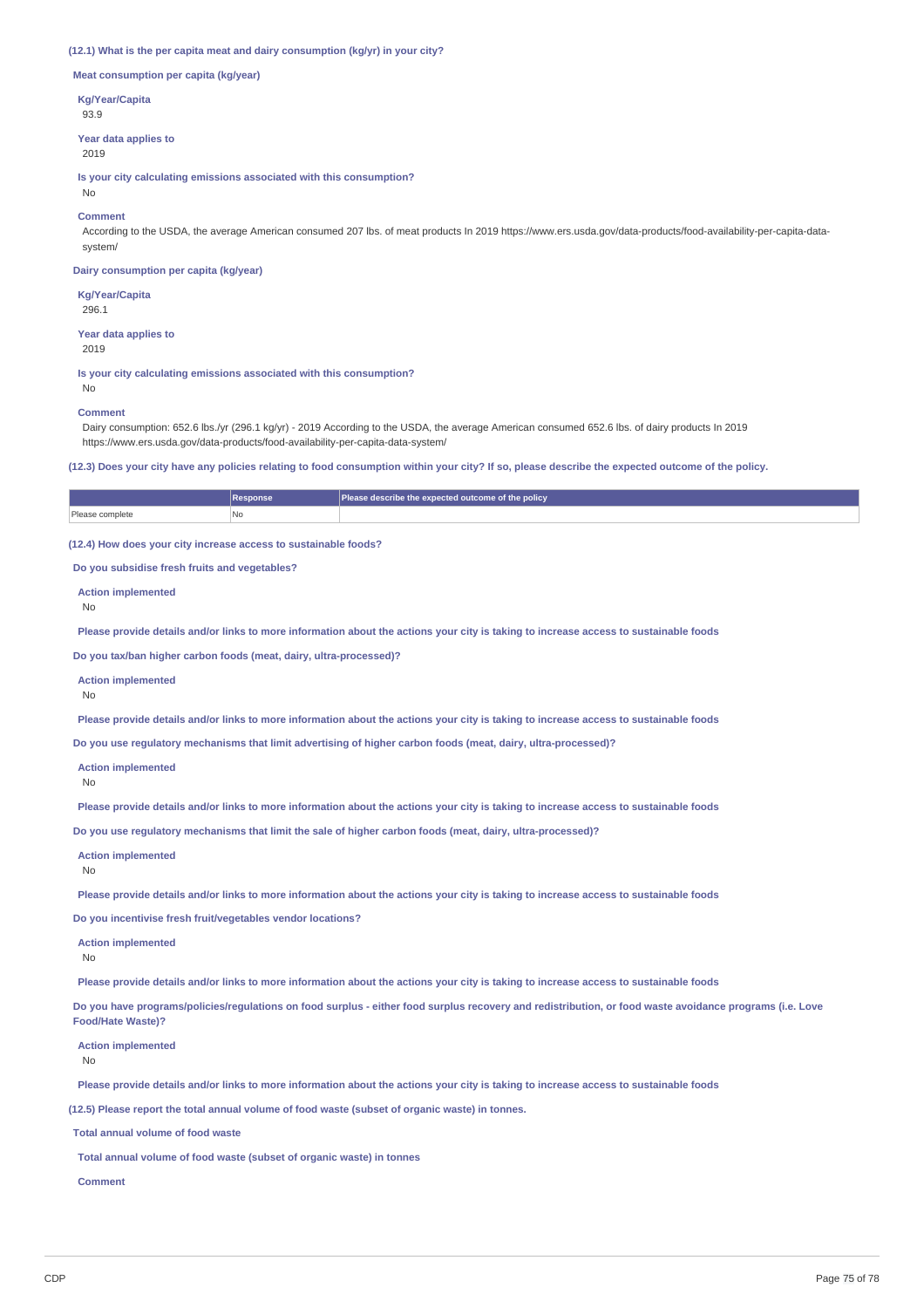## **(12.6) What percentage of your population is food insecure?**

# **Population that is food insecure**

## **Percentage of population that is food insecure**

16.3

#### **Comment**

Dec, 2019 report by the Houston Health Department on food insecurity provided a rate of 16.3 https://www.houstontx.gov/health/chs/documents/201912-houston-healthhighlights.pdf

# 13. Waste

# **(13.0) What is the annual solid waste generation in your city?**

|          | Amount of solid waste generated |      | Year data applies Please describe the methodology used to calculate the annual solid waste generation in your city             |
|----------|---------------------------------|------|--------------------------------------------------------------------------------------------------------------------------------|
|          | (tonnes/year)                   | lto  |                                                                                                                                |
| Please   | 843217.61                       | 2020 | Total Solid Waste Generation: tonnes (landfill, recycle, compost and reuse.) Only represents material collected by the City of |
| complete |                                 |      | I Houston.                                                                                                                     |

(13.1) How much of the solid waste generated in your city is disposed to landfill or incineration (tonnes/year)? 720573.36

(13.2) What percentage of the solid waste generated in your city is diverted away from landfill or incineration? 14.54

# (13.3) What is the amount of your city's total solid waste collected for each of the following sectors (tonnes/year)?

|                                   | Amount of solid waste generated (tonnes/year) |
|-----------------------------------|-----------------------------------------------|
| Total                             | 843217.61                                     |
| Residential                       | 843217.61                                     |
| Commercial                        |                                               |
| Industrial                        |                                               |
| Construction and demolition waste |                                               |
| Other                             |                                               |

## **(13.4) What is the amount of solid waste being treated (tonnes/year) through the methods listed.**

|                                                 | Tonnes/year |
|-------------------------------------------------|-------------|
| Re-use                                          | 537         |
| Recycling                                       | 67220.71    |
| Composting                                      | 54886.54    |
| Anaerobic digestion                             |             |
| Incineration or other form of thermal treatment |             |
| Open burning                                    |             |
| Sanitary landfill                               | 720573.36   |
| Non-sanitary landfill                           |             |
| Other                                           |             |

## **(13.5) Please provide a waste composition analysis**

Please see attached City of Houston Waste Characterization Study 2014 Final Report FINAL\_HoustonWasteCharacterizationStudyv2.docx

# 14. Water Security

# Water Supply

**(14.0) What are the sources of your city's water supply?** Surface water, from sources located fully or partially within city boundary Surface water, from sources outside the city boundary (by water transfer schemes) Ground water Other source (Recycled/reclaimed water)

**(14.1) What percentage of your city's population has access to potable water supply service?** 100

**(14.2) Are you aware of any substantive current or future risks to your city's water security?** Yes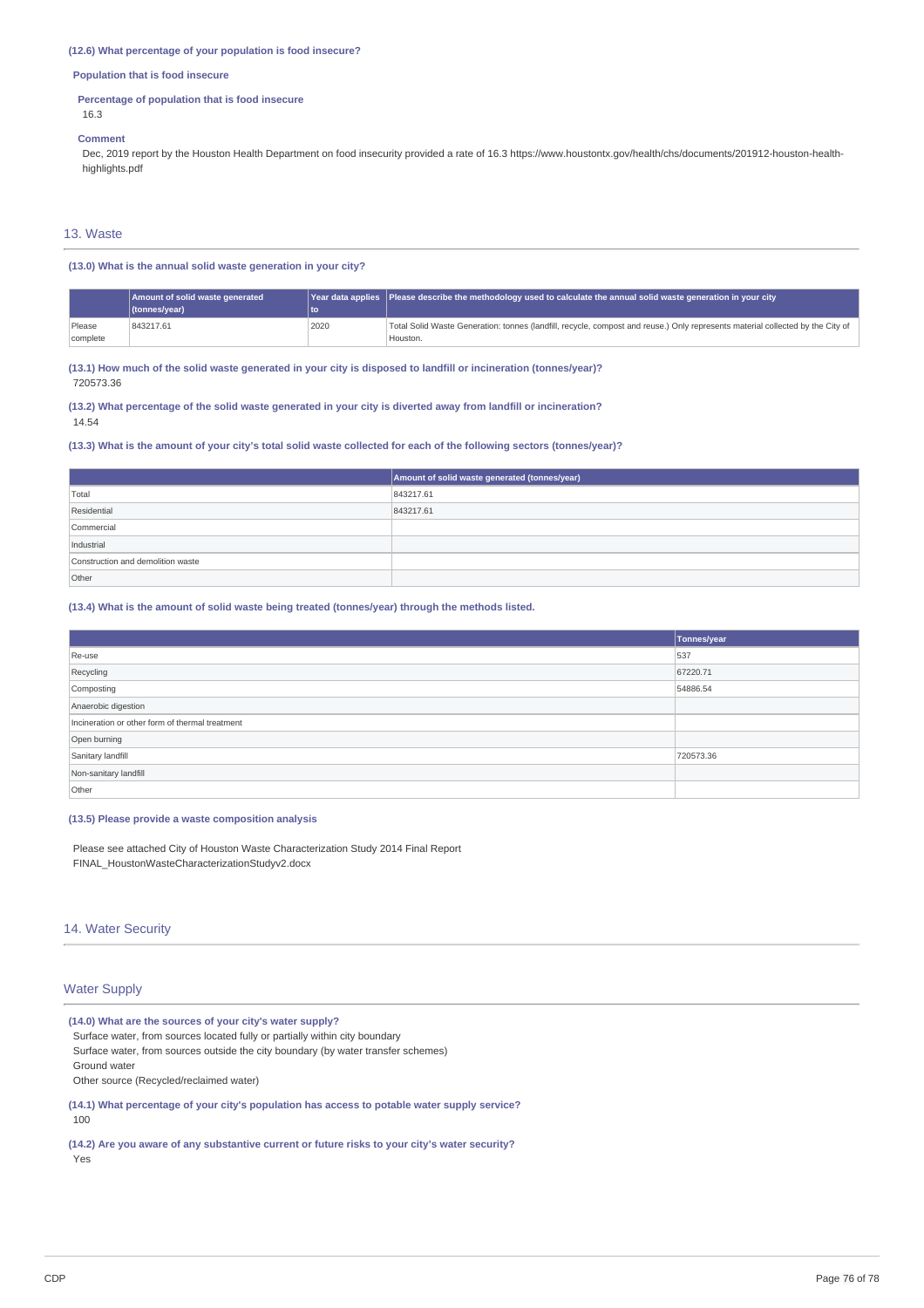(14.2a) Please identify the risks to your city's water security as well as the timescale and level of risk.

| <b>risk drivers</b>       | timescale | Water security Anticipated Estimated magnitude of Estimated<br>potential impact | probability of<br><i>impact</i> | <b>Risk description</b>                                                                                                                                                                                       |
|---------------------------|-----------|---------------------------------------------------------------------------------|---------------------------------|---------------------------------------------------------------------------------------------------------------------------------------------------------------------------------------------------------------|
| Increased water<br>stress | (by 2050) | Medium-term Extremely serious                                                   | High                            | HB 2846 (86th Legislative Session) Mandating Houston's Sale of Allens Creek Reservoir water rights to Brazos River Authority.  <br>https://capitol.texas.qov/tlodocs/86R/billtext/pdf/HB02846F.pdf#navpanes=0 |

# Water Supply Management

**(14.3) Please select the actions you are taking to reduce the risks to your city's water security.**

#### **Risks**

Increased water stress

## **Adaptation action**

Other, please specify (Increasing our water portfolio by implementing other water supply strategies, including reuse and conservation, as well as beginning the development of a One Water Master Plan that integrates drinking, wastewater and stormwater operations.)

# **Status of action**

Pre-feasibility study/impact assessment

#### **Action description and implementation progress**

Houston is in litigation to retain its Allens Creek Reservoir water rights. The Travis County District Court ruled that HB 2846 is unconstitutional and Houston's water rights are currently intact. Brazos River Authority (BRA) has appealed the District Court's ruling, but Houston anticipates the Austin Court of Appeals will affirm the District Court's ruling. Houston has no knowledge whether BRA will appeal to the Texas Supreme Court. Houston continues to implement conservation awareness and education and is studying conservation incentives and water use restrictions. Houston is also developing its recycled/reclaimed water to expand the use of this resource.

# **(14.4) Does your city have a publicly available Water Resource Management strategy?**

#### Yes

**(14.4a) Please provide more information on your city's public Water Resource Management strategy.**

**Publication title and attach document** 2019 City of Houston Water Conservation Plan 2019\_water\_conservation\_plan\_01132020.pdf

**Year of adoption from local government** 2019

#### **Web link**

https://www.publicworks.houstontx.gov/sites/default/files/assets/2019\_water\_conservation\_plan\_01132020.pdf

## **Does this strategy include sanitation services?** No

**Stage of implementation** Measurement in progress

# **Publication title and attach document**

2019 City of Houston Drought Contingency Plan (Appendix A in the 2019 City of Houston Water Conservation Plan)

### **Year of adoption from local government** 2019

**Web link**

https://www.publicworks.houstontx.gov/sites/default/files/assets/2019\_water\_conservation\_plan\_01132020.pdf

# **Does this strategy include sanitation services?**

# No

**Stage of implementation**

Measurement in progress

# **Publication title and attach document**

Exploring the Potential and Feasibility of WaterUse Conservation for Houston Water, Houston, Texas FinalReport\_HoustonWater\_062821.pdf

**Year of adoption from local government** 2021

**Web link**

**Does this strategy include sanitation services?** No

# **Stage of implementation**

Strategy in implementation